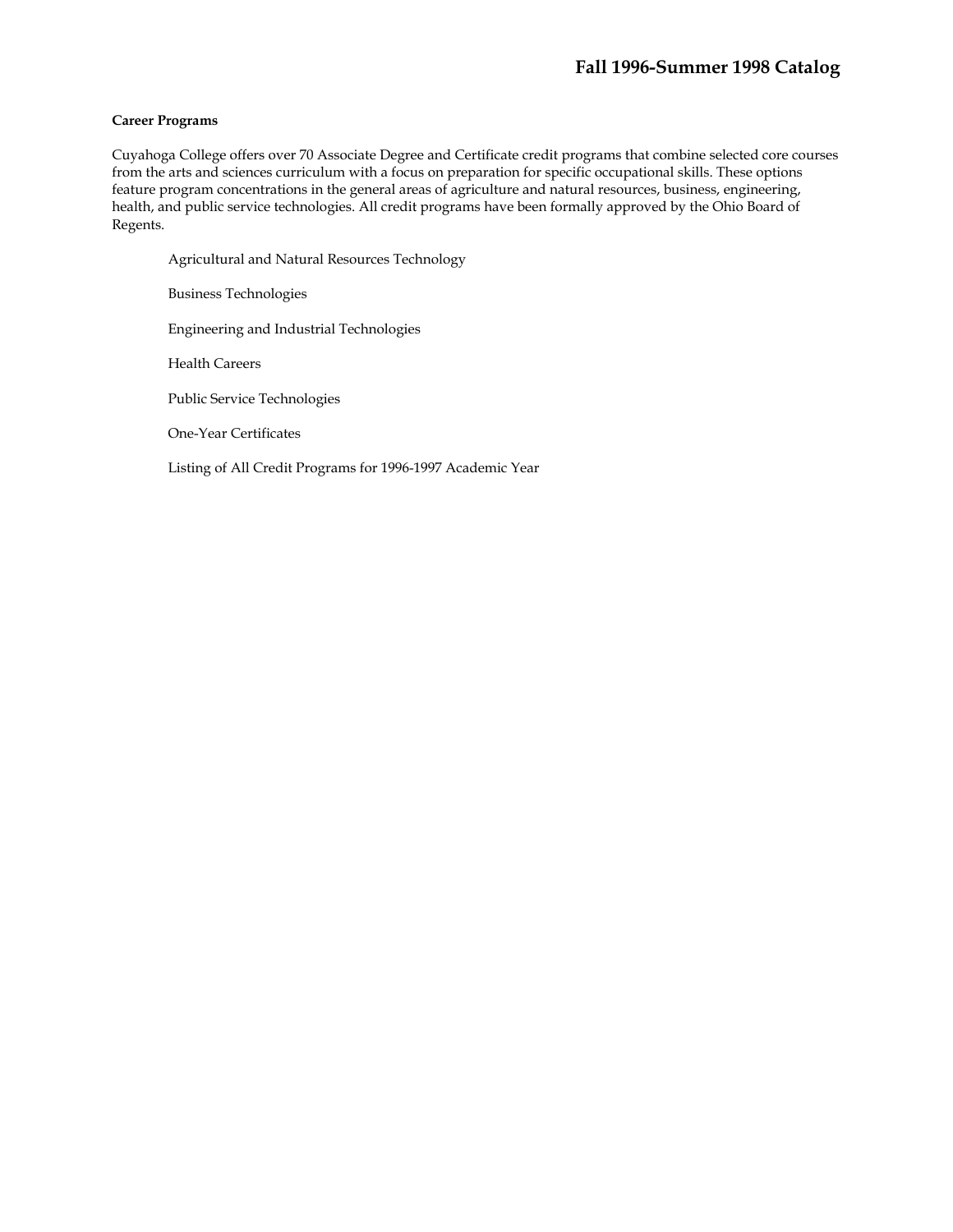Specific Graduation Requirements Elective Graduation Requirements Health/Physical Education Requirements Program Requirements Suggested Quarter Sequence

## **Associate of Applied Science Degree in Plant Science Technology**

Recipients of a degree in Plant Science Technology are in demand as competent managers as well as skilled personnel to work in greenhouses, florist shops, landscaping and landscaping architecture, nurseries, and golf course turf maintenance as well as in sales. Plant science technicians help fill the increasing need for knowledgeable people to maintain and redevelop the urban and suburban green spaces and for assisting homeowners to maintain and improve their grounds through the proper selection and location of trees and plants.

The curriculum in this 22-month, full-time program of seven academic quarters and a summer session between the first and second year, is composed of classroom and laboratory study with field experience in nurseries and greenhouses in the horticultural industry.

Requests for advanced placement, if the applicant has completed some course work at other institutions, must be submitted in writing with the admission materials described below. Students may enroll on full-time or part-time basis and attend day or evening classes.

Program Manager - Mr. David Emmitt (987-2235)

This program has application and/or progression requirements. Please refer to admission requirements for specific information.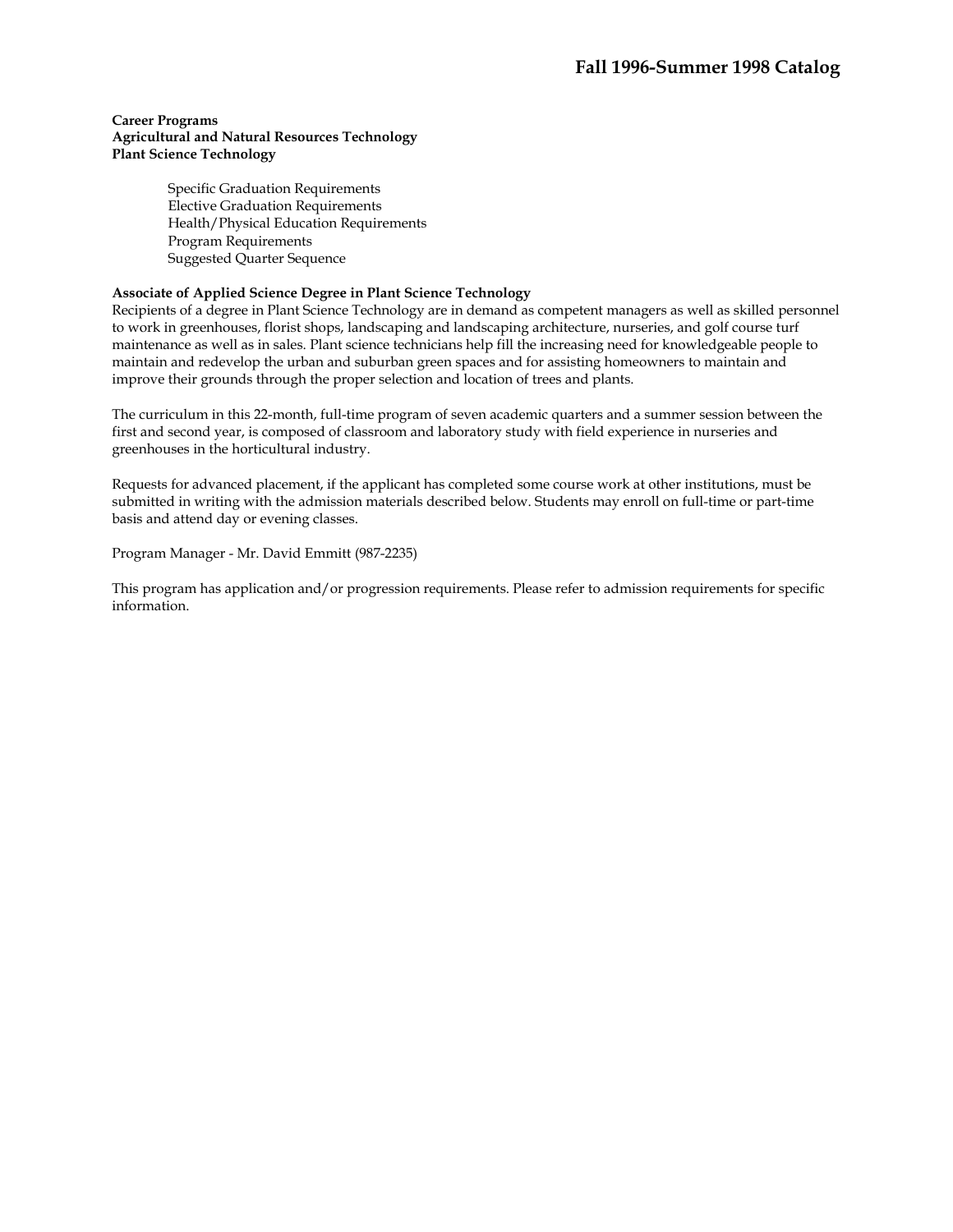## **Degree Requirements**

## **I. Specific Graduation Requirements**

A. Minimum competence in Communication Skills by completing the following: ENG 101 - College Composition ENG 102 - College Composition SPCH 100 - Fundamentals of Interpersonal Communication

## B. Minimum competence in Social Sciences by completing ONE of the following sequences:

1.

SSCI 103 - Introduction to Social Science SSCI 104 - Introduction to Social Science

SSCI 105 - Introduction to Social Science

2.

HIST 101 - History of Civilization HIST 102 - History of Civilization HIST 103 - History of Civilization

#### 3.

 POL 101 - American National Government ECON 161 - Principles of Economics I AND EITHER ANTH 101 - Cultural Anthropology OR SOC 101 - Introductory Sociology

4.

PSY 101 - General Psychology PSY 102 - General Psychology PSY - (any 200 level Psychology course)

- C. Minimum competence in Mathematics by completing the following: MATH 106 - Survey of Mathematics or higher\*
- D. Minimum competence in Natural Sciences by completing ONE of the following\*\*: BIO 104 - Introduction to Biology - Cellular Controls/Genetics/Ecology BIO 105 - Introductory Biology - Human Body in Health and Disease A more advanced laboratory science course

E. Minimum competence in Humanities by completing ONE of the following: HUM 101 - Introduction to the Humanities: Man as an Individual HUM 102 - Introduction to the Humanities: Man and Society HUM 103 - Introduction to the Humanities: Man and the Cosmos ART 101 - Art Appreciation MUS 103 - Survey and Appreciation of Music THEA 101 - Theater Appreciation PHIL 101 - Introduction to Philosophy ENG - (any 200 level Literature course) Any Foreign Language course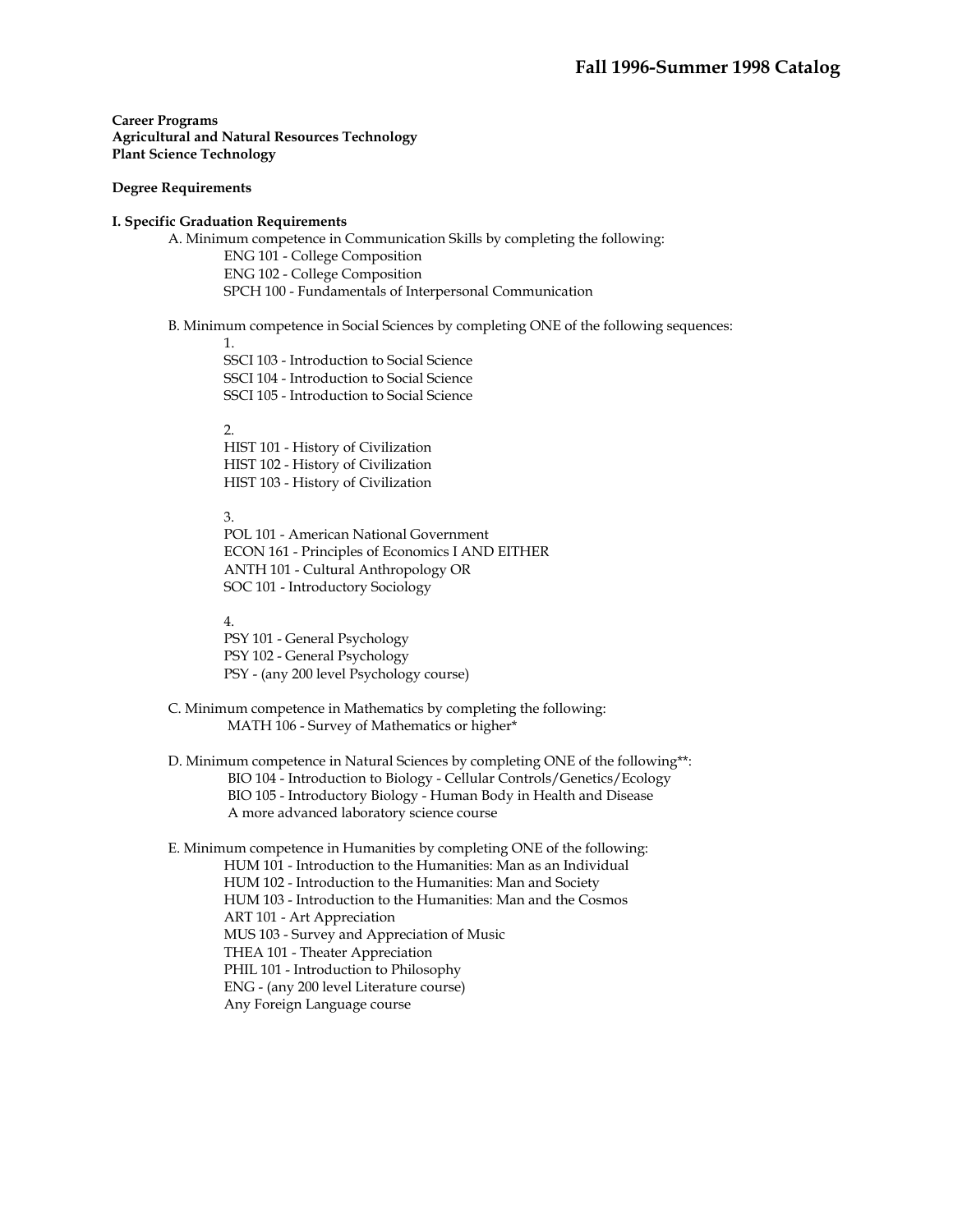#### **II. Elective Graduation Requirements**

Courses taken in this area cannot fulfill BOTH Specific and Elective Graduation Requirements. Minimum of 6 credits must be completed to include all of the following:

- A. PSCI 102 Physical Science Chemistry
- B. AND any course(s) from the following areas:
	- 1. SOCIAL SCIENCES Anthropology, Economics, Education, Geography, History, Political Science, Psychology, Social Science, Sociology, Urban Studies
	- 2. HUMANITIES Art, Dance, English, Foreign Language, Humanities, Journalism, Music, Philosophy, Religious Studies, Speech Communications, Theatre Arts
	- 3. NATURAL SCIENCES Biology, Chemistry, Earth Science, Physical Science, Physics
	- 4. MATHEMATICS

## **III. Health or Physical Education Requirements**

Complete ONE of the following:

HLTH 101 - Personal Health Education Three credit hours in Physical Education

### **IV. Program Requirements**

A. The following courses are required:

BADM 102 - Introduction to Business

BADM 130 - Small Business Management I

BADM 131 - Small Business Management II

BADM 220 - Human Relations in Business

CS 102 - Introduction to Computer Use

EMT 131 - Cardiopulmonary Resuscitation

PST 101 - Introduction to Horticulture

PST 103 - Soil Technology

- PST 113 Plant Production
- PST 120 Practicum in Plant Science
- PST 121 Woody Plants I
- PST 122 Woody Plants II
- PST 125 Landscape Practices (formerly PST-123 and 127)

PST 140 - Basic General Contracting

- PST 141 Equipment Operations and Maintenance
- PST 210 Entomology
- PST 214 Herbaceous Plants
- PST 215 Landscape Design
- PST 221 Plant Pathology
- PST 250 Horticulture Seminar
- PST 260 Cooperative Field Experience
- B. PST Elective\*\*\* Select from the following (minimum of 3 credits):
	- PST 209 Foliage Plant Identification (Wtr. only) (formerly PST-109)
	- PST 212 Advanced General Contracting (Spg. only)
	- PST 230 Introduction to Turfgrass (Wtr. only)
	- PST 245 Arboriculture (Spg. only)
	- PST 270/272 Special Topics in Horticulture/Lab

\*MATH-270 may not be used to meet this requirement.

\*\*BIO-150 Field Botany is recommended.

\*\*\*Student may select which quarter to take the plant science elective.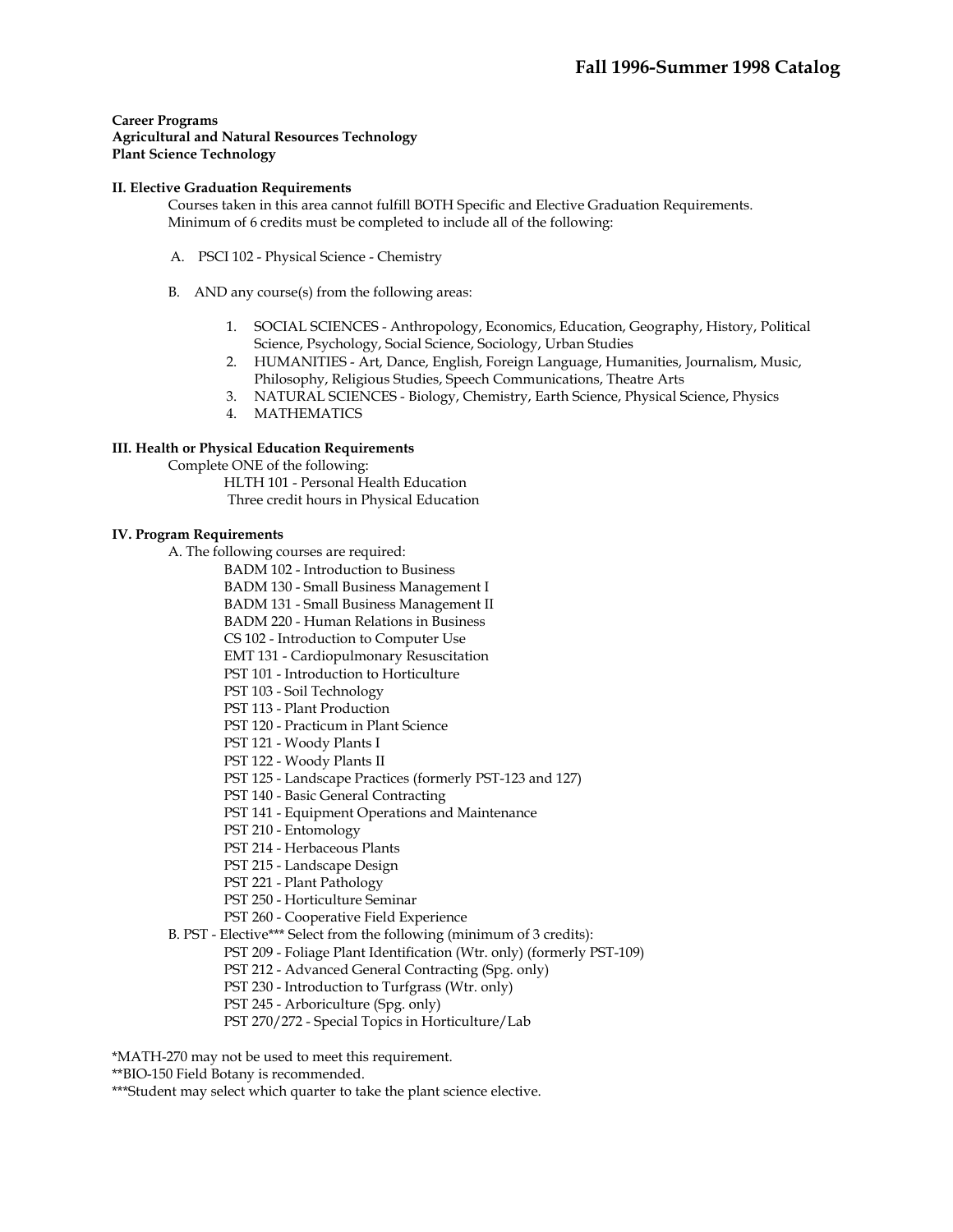### **Suggested Quarter Sequence for Full Time Students (It will take Part Time Students longer to complete this program)**

| <b>First Quarter</b>  | Cr. Hrs.       | <b>Fourth Quarter</b>    | Cr. Hrs.       |
|-----------------------|----------------|--------------------------|----------------|
| <b>ENG-101</b>        | 3              | BADM-130                 | 3              |
| PST-101               | 5              | $CS-102$                 | $\overline{4}$ |
| PST-121               | 3              | PST-140                  | 3              |
| Elective Req.         | 3              | <b>PST-210</b>           | 3              |
| Social Sci(See I.B.)  | 3              | <b>PST-221</b>           | $\overline{4}$ |
| <b>TOTAL</b>          | 17             | <b>TOTAL</b>             | 17             |
| <b>Second Quarter</b> | Cr. Hrs.       | <b>Fifth Quarter</b>     | Cr. Hrs.       |
| <b>ENG-102</b>        | 3              | <b>BADM-131</b>          | 3              |
| <b>MATH-106*</b>      | 5              | PST-103                  | $\overline{4}$ |
| <b>PSCI-102</b>       | 3              | <b>PST-215</b>           | 3              |
| PST-113               | 3              | PST-Elective***          | 3              |
| <b>PST-122</b>        | 3              | HLTH/PE (See III.)       | $\mathbf{1}$   |
| <b>TOTAL</b>          | 17             | Social Sci (See I.B.)    | 3              |
|                       |                | <b>TOTAL</b>             | 17             |
| <b>Third Quarter</b>  | Cr. Hrs.       |                          |                |
|                       |                |                          |                |
| <b>BADM-102</b>       | $\overline{4}$ | <b>Sixth Quarter</b>     | Cr. Hrs.       |
| <b>EMT-131</b>        | $\mathbf{1}$   | <b>BADM-220</b>          | 3              |
| <b>PST-125</b>        | 4              | <b>PST-214</b>           | 3              |
| PST-141               | 3              | HLTH/PE (See III.)       | $\mathbf{1}$   |
| <b>SPCH-100</b>       | $\overline{4}$ | Humanities. (See I.E.)   | 3              |
| HLTH/PE (See III.)    | $\mathbf{1}$   | Natural Sci** (See I.D.) | $\overline{4}$ |
| <b>TOTAL</b>          | 17             | Social Sci(See I.B.)     | 3              |
|                       |                | <b>TOTAL</b>             | 17             |
| <b>Summer Quarter</b> | Cr. Hrs.       |                          |                |
| PST-120               | $\mathbf{1}$   |                          |                |
| <b>PST-250</b>        | $\overline{2}$ |                          |                |
| <b>PST-260</b>        | 2              |                          |                |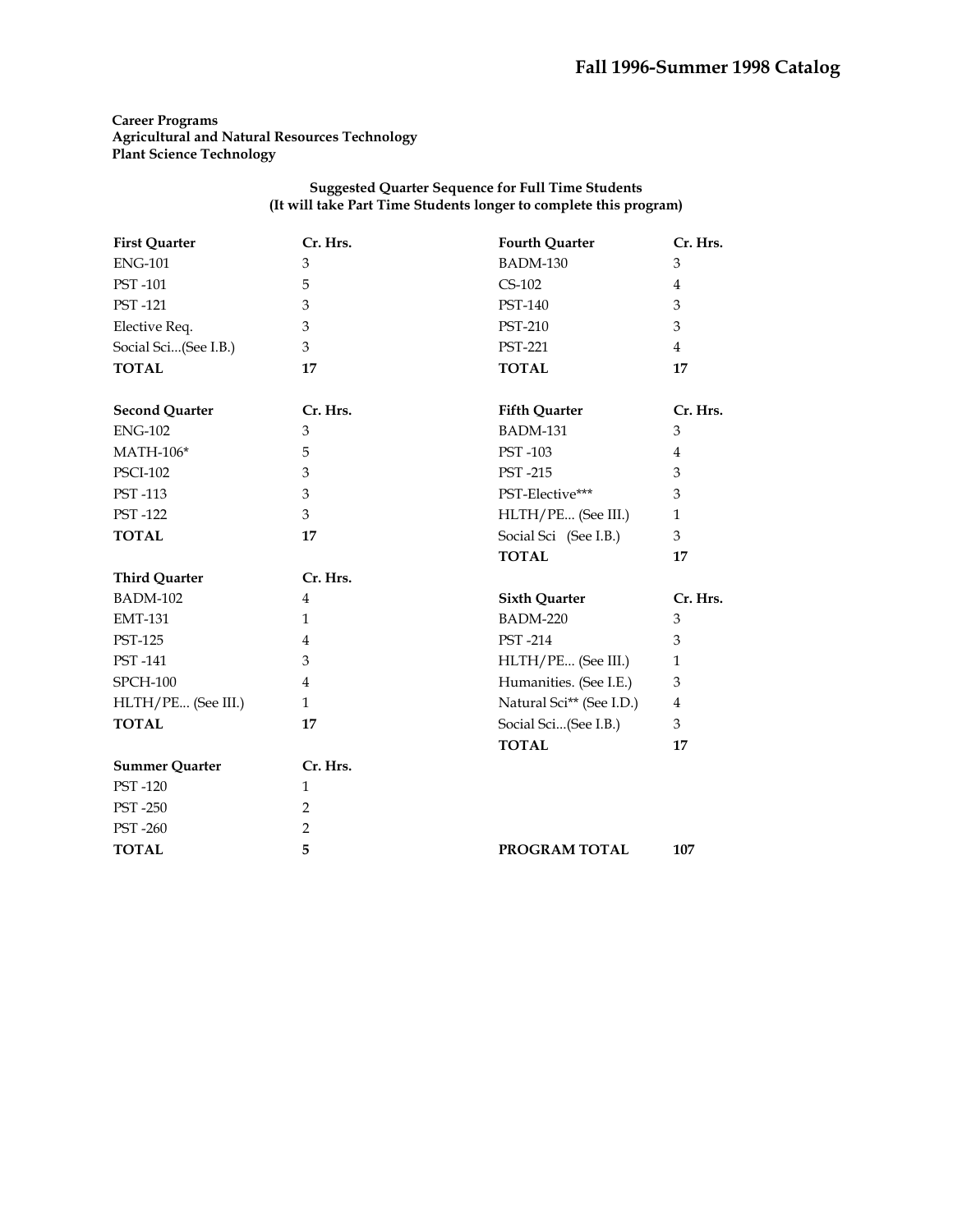## **Career Programs Business Technologies**

#### Accounting

Basic Program Accounting Theory

### Aviation Technology Basic Program

 Business Management Basic Program Postal Management (Inactive) Small Business Management

## Commercial Art Basic Program

 Computer Studies Basic Program Microapplications

 Court and Conference Reporting Basic Program

 Financial Institutions Savings and Loan

 Graphic Communications Management and Technology Basic Program Photography

## Hospitality Management Culinary Art Management Hotel-Motel Management Restaurant/Food Service Management

Interior Design Technology Basic Program

# Marketing Basic Program

Professional Selling

# Office Administration Administrative Assistant

Secretarial Word Processing Specialist

## Purchasing Management Basic Program

 Real Estate Basic Program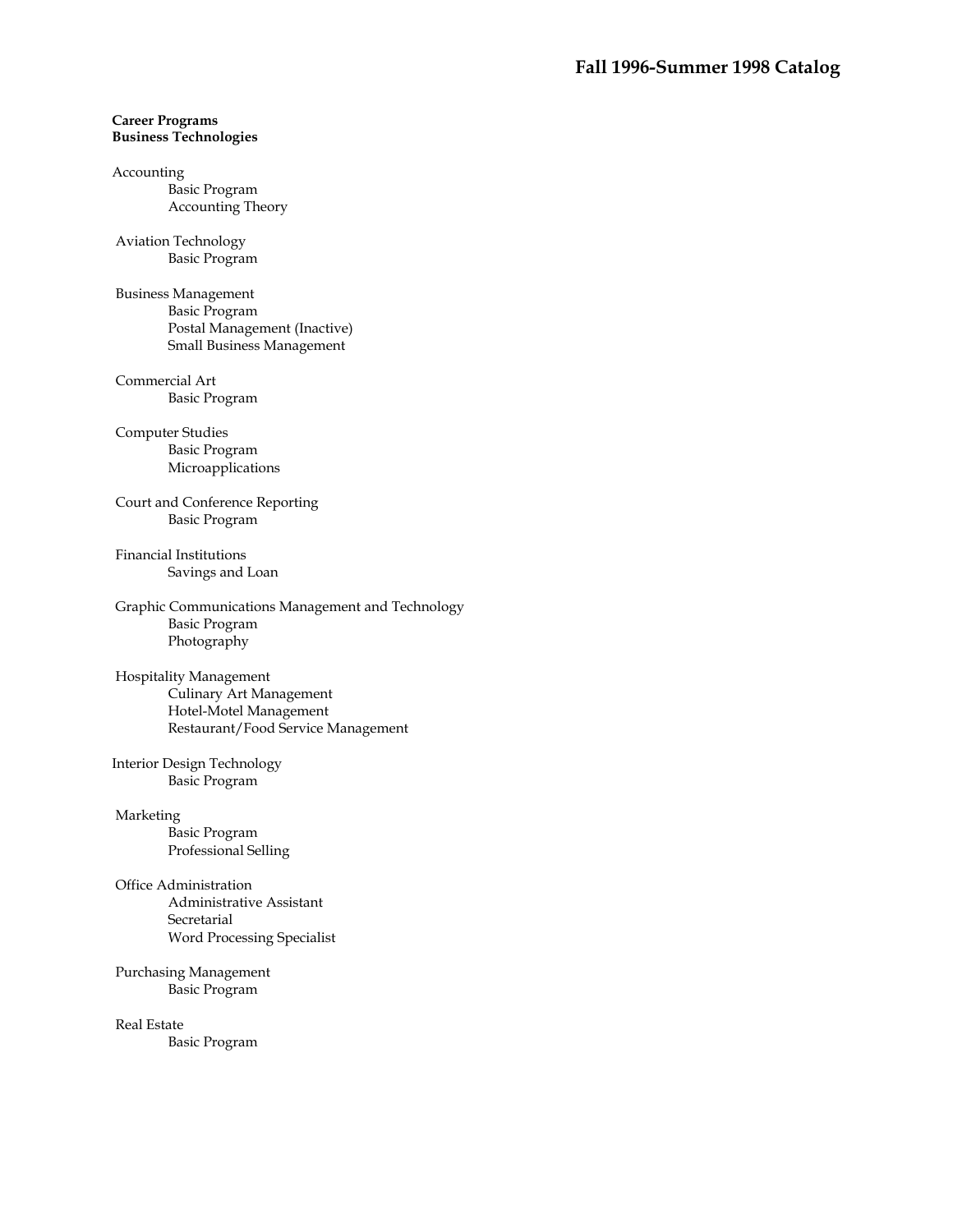## **Career Programs Business Technologies Accounting Basic Program**

Specific Graduation Requirements Elective Graduation Requirements Health/Physical Education Requirements Program Requirements Suggested Quarter Sequence

## **Associate of Applied Business Degree in Accounting**

The Associate Degree Program in Accounting addresses the fundamentals of accounting education: namely, verbal and written communication skills, decision-making abilities and a sound technical competence. The program provides the student with the practical accounting applications necessary for a career in bookkeeping and other recordkeeping positions. Current technology has been integrated and new areas of study added to provide students with both the theory and practical skills necessary to meet the demands of business.

#### **Degree Requirements**

## **I. Specific Graduation Requirements**

A. Minimum competence in Communication Skills by completing the following: ENG 101 - College Composition ENG 102 - College Composition SPCH 100-Fundamentals of Interpersonal Communication

B. Minimum competence in Social Sciences by completing ONE of the following sequences:

1.

 SSCI 103 - Introduction to Social Science SSCI 104 - Introduction to Social Science SSCI 105 - Introduction to Social Science

#### 2.

HIST 101 - History of Civilization HIST 102 - History of Civilization HIST 103 - History of Civilization

3.

HIST 151 - United States History to 1841 HIST 152 - United States History from 1841 to 1896 HIST 153 - United States History from 1896 to the Present

4.

POL 101 - American National Government ECON 161 - Principles of Economics I AND EITHER ANTH 101 - Cultural Anthropology OR SOC 101 - Introductory Sociology

C. Competence in Mathematics by completing the following (minimum of 4 credits): MATH 106 - Survey of Mathematics or higher\*

D. Minimum competence in Natural Sciences by completing ONE of the following: BIO 104 - Introduction to Biology - Cellular Controls/Genetics/Ecology BIO 105 - Introductory Biology - Human Body in Health and Disease A more advanced laboratory science course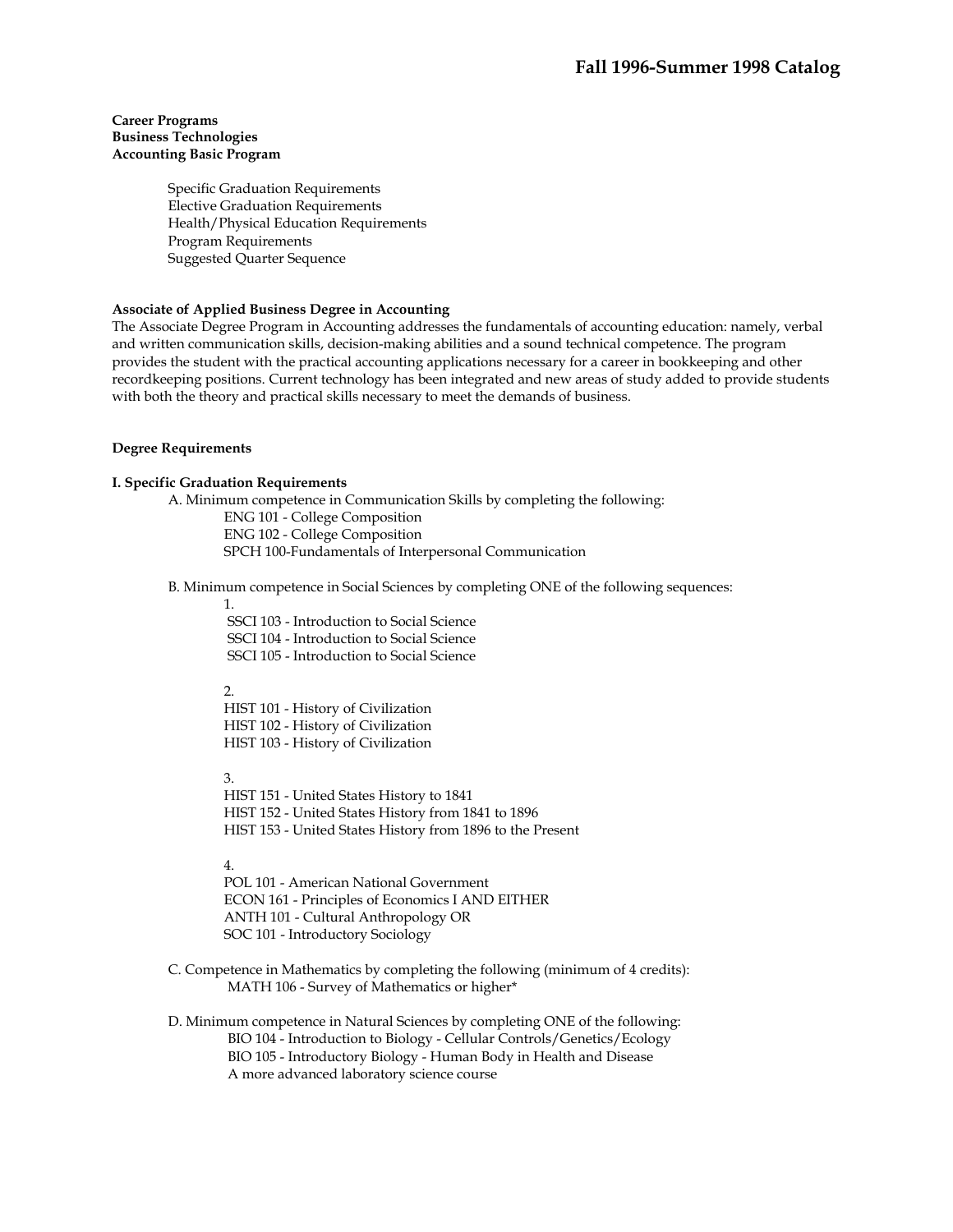## **Career Programs Business Technologies Accounting Basic Program**

E. Minimum competence in Humanities by completing ONE of the following: HUM 101 - Introduction to the Humanities: Man as an Individual HUM 102 - Introduction to the Humanities: Man and Society HUM 103 - Introduction to the Humanities: Man and the Cosmos ART 101 - Art Appreciation MUS 103 - Survey and Appreciation of Music THEA 101 - Theater Appreciation PHIL 101 - Introduction to Philosophy ENG - (any 200 level Literature course) Any Foreign Language course

### **II. Elective Graduation Requirements**

Courses taken in this area cannot fulfill BOTH Specific and Elective Graduation Requirements. Minimum of 6 credits must be completed to include all of the following:

A. ONE course from the following:

ECON 100 - Business Economics ECON 161 - Principles of Economics I ECON 162 - Principles of Economics II

B. ONE course from the following: ECON - Elective MATH - Elective

### **III. Health or Physical Education Requirements**

Complete ONE of the following: HLTH 101 - Personal Health Education Three credit hours in Physical Education

### **IV. Program Requirements**

A. The following courses are required:

ACCT 115 - Accounting/Business Applications with Electronic Calculations

ACCT 125 - Survey of Financial Accounting\*\*

ACCT 126 - Survey of Managerial Accounting\*\*

ACCT 128 - Applied Accounting\*\*

ACCT 136 - Accounting with Computer Applications

ACCT 155 - Practical Taxation

BADM 102 - Introduction to Business

BADM 112 - Principles of Management

BADM 213 - Business Law

CS 102 - Introduction to Computer Use

FIN 110 - Principles of Finance

OADM 119 - Introductory Typewriting

OADM 210 - Business Communications

B. ONE of the following:

ACCT 150 - Governmental/Not-For-Profit Accounting

ACCT 250 - Cost Accounting

ACCT 251 - Internal Controls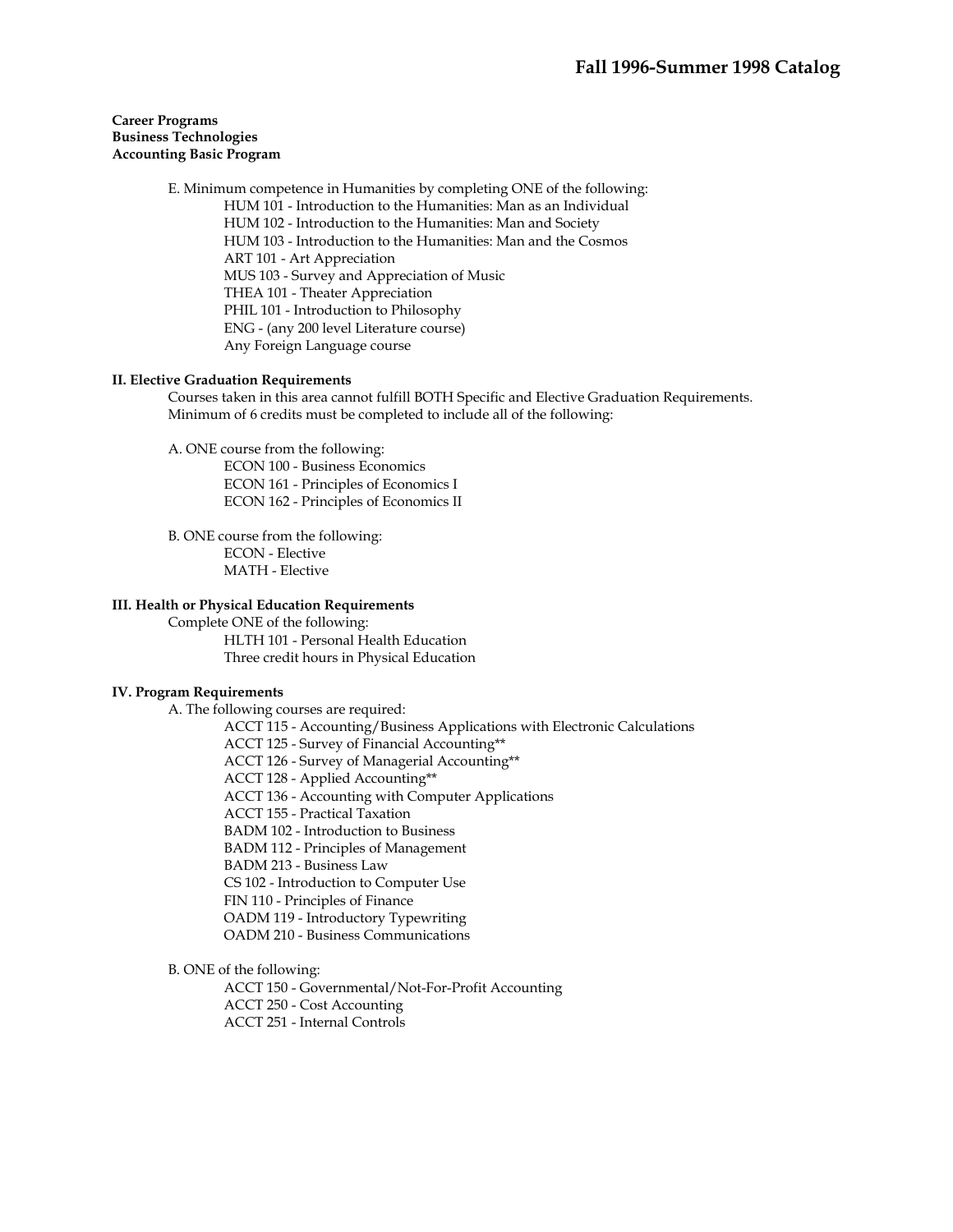## **Career Programs Business Technologies Accounting Basic Program**

C. ONE of the following: ACCT 272 - Accounting: Special Topics ACCT 272A- Accounting: Special Topics

\*MATH-114, 123 and 270 may not be used to meet this requirement. \*\*The ACCT-145 and 146 sequence may be used to fulfill the ACCT-125, 126 and 128 requirement.

## **Suggested Quarter Sequence for Full Time Students (It will take Part Time Students longer to complete this program)**

| <b>First Quarter</b>  | Cr. Hrs.       | <b>Fourth Quarter</b> | Cr. Hrs.       |
|-----------------------|----------------|-----------------------|----------------|
| ACCT-115              | $\overline{4}$ | ACCT-128**            | $\overline{4}$ |
| <b>ENG-101</b>        | 3              | <b>ECON-100OR</b>     | $3-4$          |
| OADM-119              | 3              | <b>ECON-161OR</b>     |                |
| HLTH/PE (See III.)    | $\mathbf{1}$   | <b>ECON-162</b>       |                |
| Humanities (See I.E.) | 3              | $MATH-106*$           | 5              |
| Social Sci(See I.B.)  | 3              | <b>SPCH-100</b>       | $\overline{4}$ |
| <b>TOTAL</b>          | 17             | <b>TOTAL</b>          | 16-17          |
| <b>Second Quarter</b> | Cr. Hrs.       | <b>Fifth Quarter</b>  | Cr. Hrs.       |
| ACCT-125**            | $\overline{4}$ | ACCT-136              | 3              |
| <b>BADM-102</b>       | $\overline{4}$ | ACCT-155              | 5              |
| CS -102               | $\overline{4}$ | <b>BADM-213</b>       | $\overline{4}$ |
| HLTH/PE (See III.)    | $\mathbf{1}$   | OADM-210              | $\overline{4}$ |
| Nat. Sci(See I.D.)    | $\overline{4}$ | <b>TOTAL</b>          | 16             |
| <b>TOTAL</b>          | 17             |                       |                |
| <b>Third Quarter</b>  | Cr. Hrs.       | <b>Sixth Quarter</b>  | Cr. Hrs.       |
| ACCT-126**            | $\overline{4}$ | <b>ACCT-272OR</b>     | 3              |
| <b>BADM-112</b>       | 4              | ACCT-272A             |                |
| <b>ENG-102</b>        | 3              | <b>ACCT-150OR</b>     | 5              |
| <b>FIN-110</b>        | 3              | <b>ACCT-250OR</b>     |                |
| Social Sci(See I.B.)  | 3              | ACCT-251              |                |
| <b>TOTAL</b>          | 17             | ECON-ElectiveOR       | $3-4$          |
|                       |                | MATH-Elective         |                |
|                       |                | HLTH/PE (See III.)    | $\mathbf{1}$   |
|                       |                | Social Sci(See I.B.)  | 3              |
|                       |                | <b>TOTAL</b>          | $15 - 16$      |
|                       |                |                       |                |

**PROGRAM TOTAL 98-100**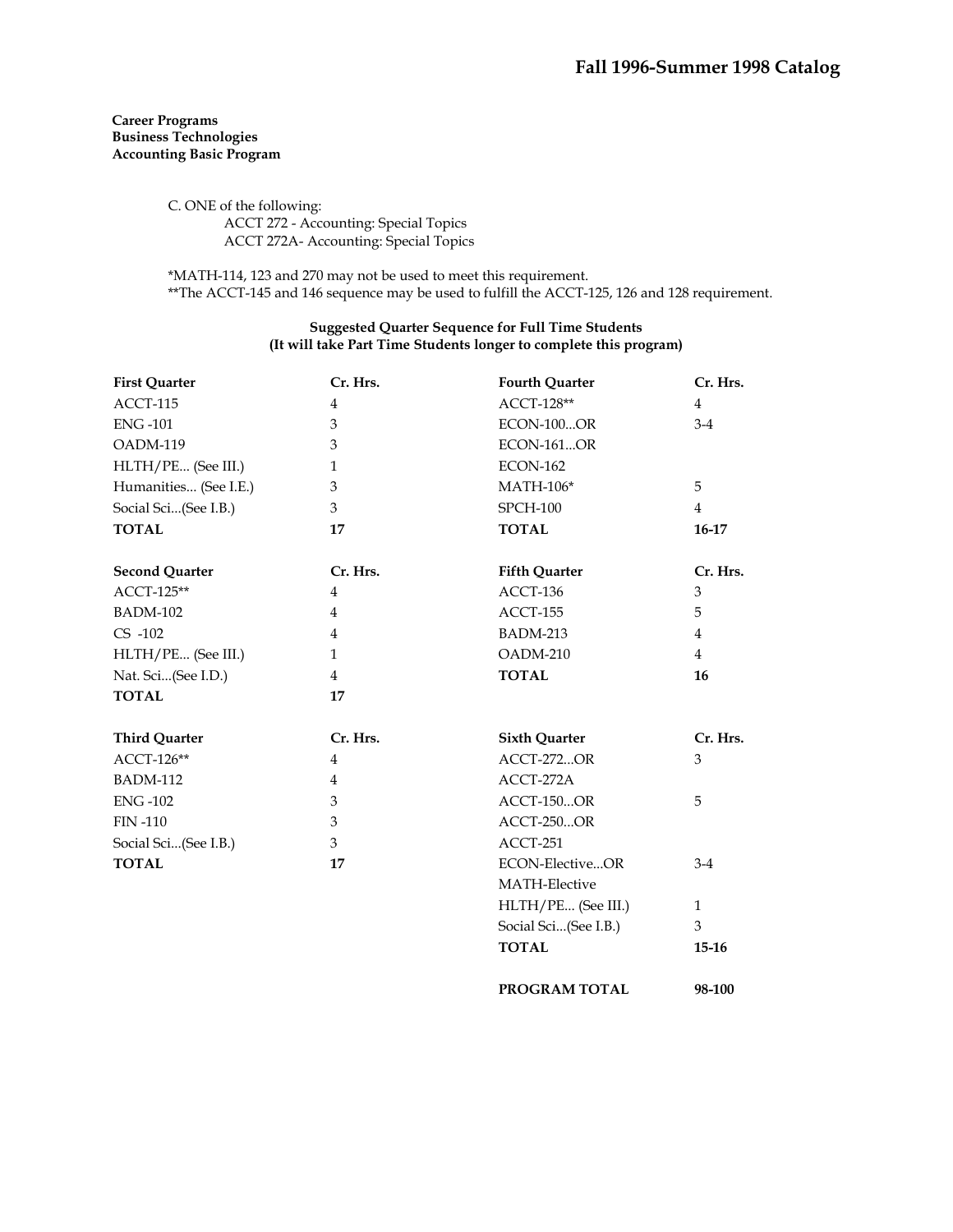**Career Programs Business Technologies Accounting (Accounting Theory)** 

## **Associate of Applied Business Degree in Accounting with a Concentration in Accounting Theory**

Accounting Theory concentrates on providing a sound foundation in preparation for eventual supervisory or paraprofessional accounting careers. This program has application and/or progression requirements. Please refer to admission requirements for specific information.

### **Degree Requirements**

**I. Specific Graduation Requirements** 

A. Minimum competence in Communication Skills by completing the following:

ENG 101 - College Composition ENG 102 - College Composition SPCH 100-Fundamentals of Interpersonal Communication

B. Minimum competence in Social Sciences by completing ONE of the following sequences:

1.

 SSCI 103 - Introduction to Social Science SSCI 104 - Introduction to Social Science SSCI 105 - Introduction to Social Science

## $\mathcal{D}_{\alpha}$

 HIST 101 - History of Civilization HIST 102 - History of Civilization HIST 103 - History of Civilization

3.

 HIST 151 - United States History to 1841 HIST 152 - United States History from 1841 to 1896 HIST 153 - United States History from 1896 to the Present

## 4.

 POL 101 - American National Government ECON 161 - Principles of Economics I AND EITHER ANTH 101 - Cultural Anthropology OR SOC 101 - Introductory Sociology

C. Competence in Mathematics by completing the following (minimum of 4 credits): MATH 120 - Intermediate Algebra or higher\*

D. Minimum competence in Natural Sciences by completing ONE of the following: BIO 104 - Introduction to Biology - Cellular Controls/Genetics/Ecology BIO 105 - Introductory Biology - Human Body in Health and Disease A more advanced laboratory science course

E. Minimum competence in Humanities by completing ONE of the following: HUM 101 - Introduction to the Humanities: Man as an Individual HUM 102 - Introduction to the Humanities: Man and Society HUM 103 - Introduction to the Humanities: Man and the Cosmos ART 101 - Art Appreciation MUS 103 - Survey and Appreciation of Music THEA 101 - Theater Appreciation PHIL 101 - Introduction to Philosophy ENG - (any 200 level Literature course) Any Foreign Language course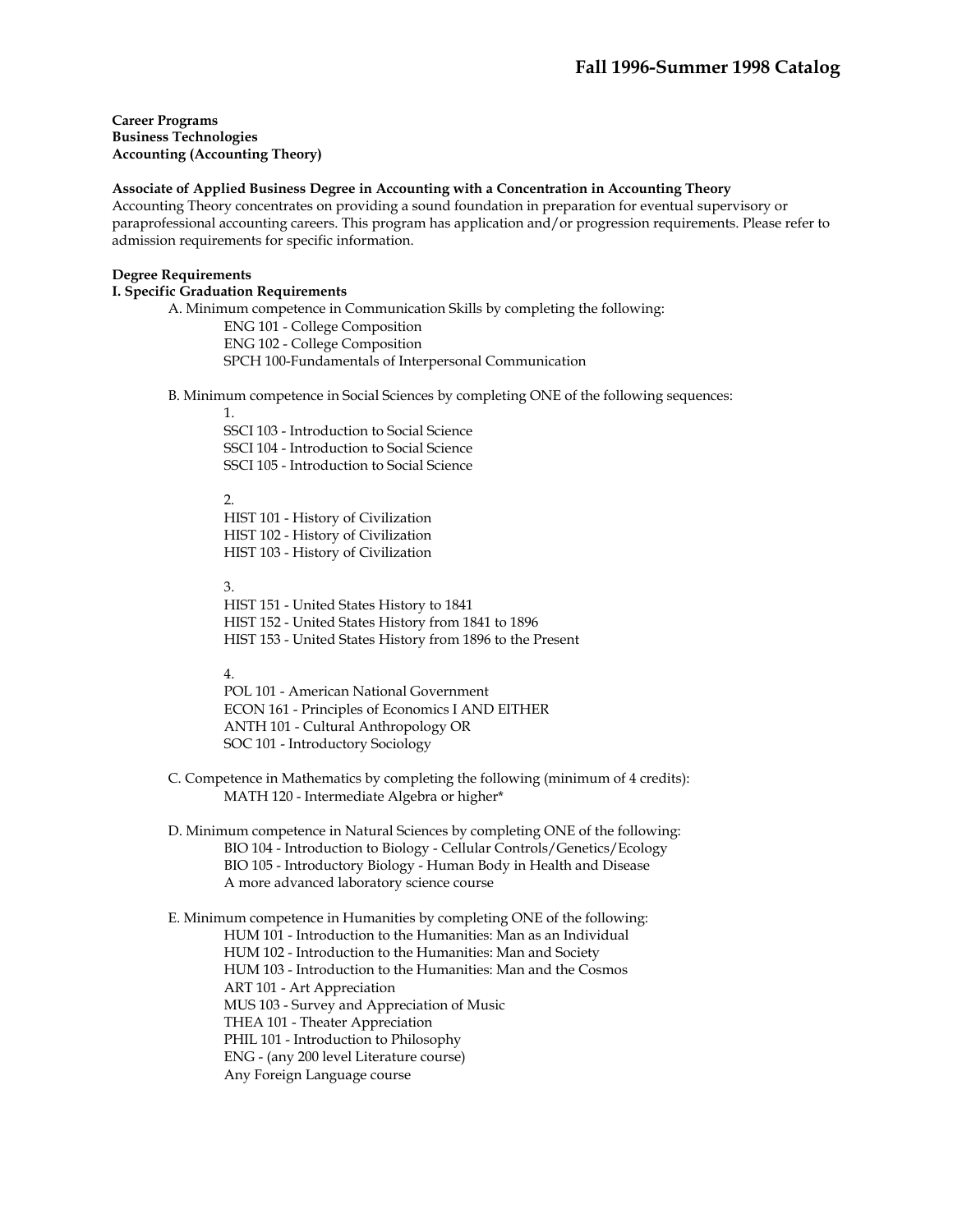## **Career Programs Business Technologies Accounting (Accounting Theory)**

### **II. Elective Graduation Requirements**

 Courses taken in this area cannot fulfill BOTH Specific and Elective Graduation Requirements. Minimum of 6 credits must be completed to include all of the following:

A. ECON 161 - Principles of Economics I

 B. ONE of the following: MATH 124 - Business Statistics MATH 141 - Elementary Probability and Statistics I

### **III. Health or Physical Education Requirements**

 Complete ONE of the following: HLTH 101 - Personal Health Education Three credit hours in physical education

### **IV. Program Requirements**

A. The following courses are required:

ACCT 136 - Accounting with Computer Applications

ACCT 145 - Financial Accounting

ACCT 146 - Managerial Accounting

ACCT 210 - Principles of Financial Management

ACCT 211 - Intermediate Accounting

ACCT 212 - Intermediate Accounting

ACCT 213 - Intermediate Accounting

ACCT 236 - Accounting with Advanced Computer Applications

BADM 102 - Introduction to Business

BADM 112 - Principles of Management

BADM 213 - Business Law

CS 102 - Introduction to Computer Use

OADM 118 - Keyboarding

OADM 210 - Business Communications

## B. TWO of the following:

ACCT 150 - Governmental/Not-For-Profit Accounting

ACCT 250 - Cost Accounting

ACCT 251 - Internal Controls

ACCT 255 - Theory of Taxation

ECON 162 - Principles of Economics II

\*MATH-123 and 270 may not be used to meet this requirement.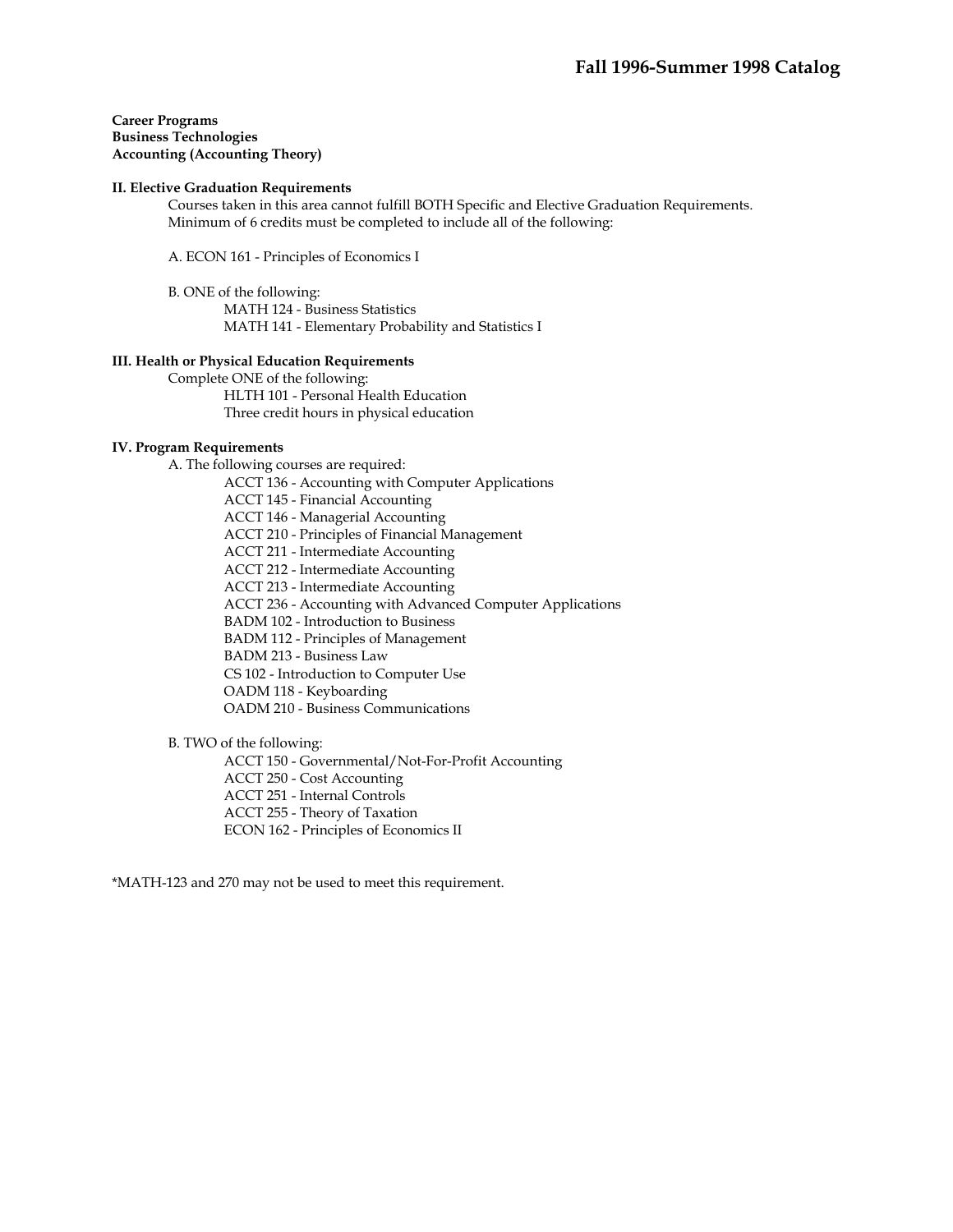**Career Programs Business Technologies Accounting (Accounting Theory)** 

### **Suggested Quarter Sequence for Full Time Students (It will take Part Time Students longer to complete this program)**

| <b>First Quarter</b>  | Cr. Hrs.       | <b>Fourth Quarter</b> | Cr. Hrs.       |
|-----------------------|----------------|-----------------------|----------------|
| ACCT-145              | 5              | ACCT-211              | $\overline{4}$ |
| <b>BADM-102</b>       | $\overline{4}$ | <b>ACCT-150OR</b>     | 5              |
| <b>ENG-101</b>        | 3              | ACCT-250OR            |                |
| $MATH-120*$           | 5              | ACCT-251OR            |                |
| OADM-118              | $\overline{2}$ | ACCT-255              |                |
| <b>TOTAL</b>          | 19             | <b>ECON-161</b>       | $\overline{4}$ |
|                       |                | HLTH/PE (See III.)    | $\mathbf{1}$   |
|                       |                | Social Sci(See I.B.)  | $\overline{3}$ |
|                       |                | <b>TOTAL</b>          | 17             |
| <b>Second Quarter</b> | Cr. Hrs.       | <b>Fifth Quarter</b>  | Cr Hrs.        |
| ACCT-146              | 5              | ACCT-212              | $\overline{4}$ |
| CS -102               | $\overline{4}$ | <b>ACCT-150OR</b>     | $4 - 5$        |
| <b>ENG-102</b>        | 3              | ACCT-250OR            |                |
| <b>MATH-124OR</b>     | $\overline{4}$ | ACCT-251OR            |                |
| <b>MATH-141</b>       |                | <b>ACCT-255OR</b>     |                |
| Social Sci(See I.B.)  | 3              | <b>ECON-162</b>       |                |
| <b>TOTAL</b>          | 19             | OADM-210              | $\overline{4}$ |
|                       |                | HLTH/PE (See III.)    | $\mathbf{1}$   |
|                       |                | Humanities (See I.E.) | 3              |
|                       |                | <b>TOTAL</b>          | $16-17$        |
| <b>Third Quarter</b>  | Cr. Hrs.       | <b>Sixth Quarter</b>  | Cr. Hrs.       |
| ACCT-136              | 3              | ACCT-213              | $\overline{4}$ |
| ACCT-210              | $\overline{4}$ | ACCT-236              | 3              |
| <b>BADM-112</b>       | $\overline{4}$ | BADM-213              | $\overline{4}$ |
| <b>SPCH-100</b>       | $\overline{4}$ | HLTH/PE (See III.)    | $\mathbf{1}$   |
| Social Sci(See I.B.)  | 3              | Nat. Sci(See I.D.)    | $\overline{4}$ |
| <b>TOTAL</b>          | 18             | <b>TOTAL</b>          | 16             |

**PROGRAM TOTAL 105-106**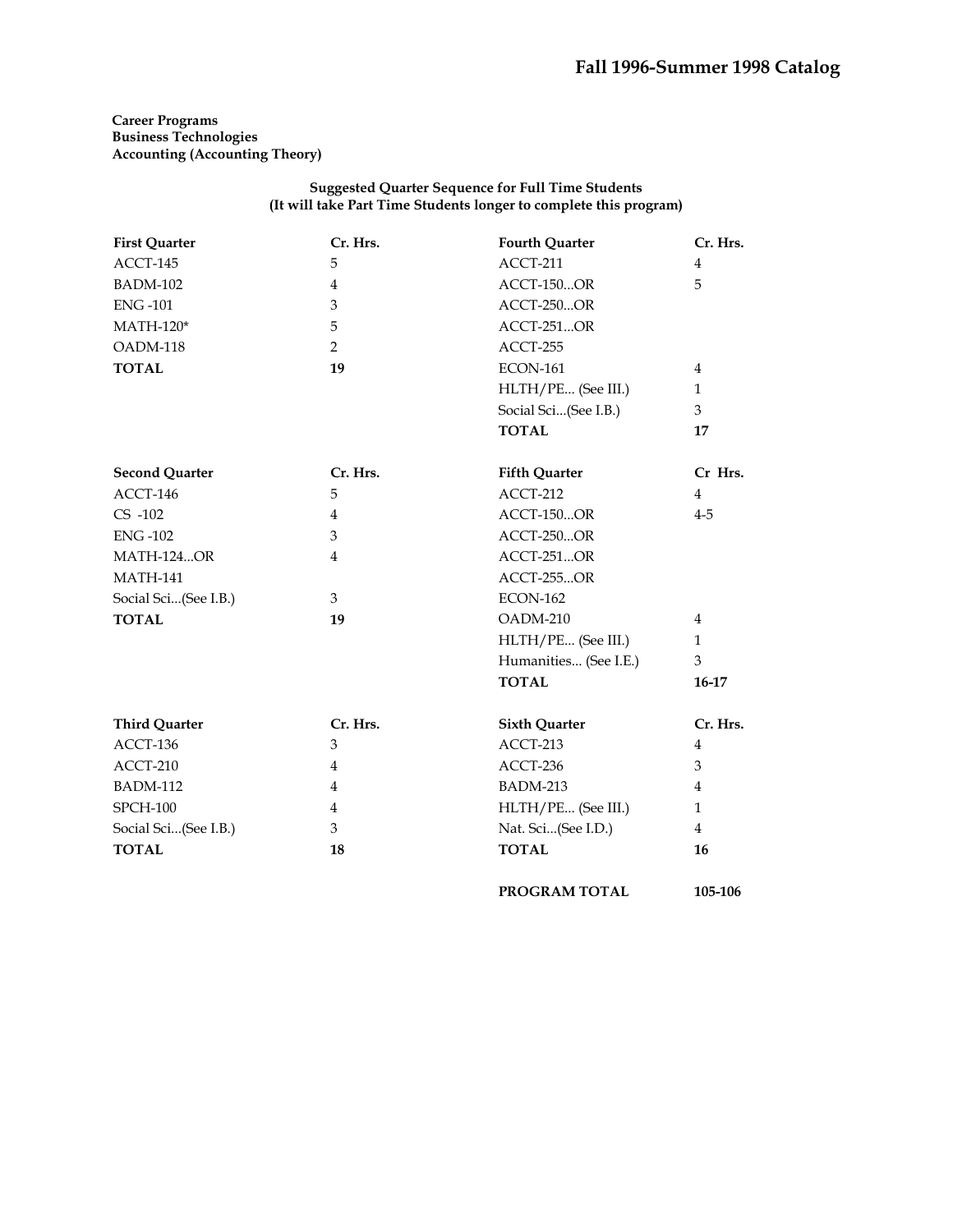## **Career Programs Business Technologies Aviation Technology**

 Specific Graduation Requirements Elective Graduation Requirements Health/Physical Education Requirements Program Requirements Suggested Quarter Sequence

## **Associate of Applied Science Degree in Aviation Technology**

This program provides education and training for a career in aviation with Federal Aviation Administration licenses for private pilot, commercial pilot, instrument rating and instructor's certificate. It also provides training for general aviation industry careers.

This program has application and/or progression requirements. Please refer to admission requirements for specific information.

## **Degree Requirements**

## **I. Specific Graduation Requirements**

A. Minimum competence in Communication Skills by completing the following:

- ENG 101 College Composition ENG 102 - College Composition
- ENG 103 College Composition
- B. Minimum competence in Social Sciences by completing following:
	- SSCI 103 Introduction to Social Science
	- SSCI 104 Introduction to Social Science
	- SSCI 105 Introduction to Social Science
- C. Minimum competence in Mathematics by completing the following: MATH 120 - Intermediate Algebra or higher\*

 D. Minimum competence in Natural Sciences by completing the following: BIO 104 - Introduction to Biology - Cellular Controls/Genetics/Ecology

 E. Minimum competence in Humanities by completing the following: HUM 101 - Introduction to the Humanities: Man as an Individual

#### **II. Elective Graduation Requirements**

 Courses taken in this area cannot fulfill BOTH Specific and Elective Graduation Requirements. Minimum of 6 credits must be completed to include all of the following:

 ESCI 101 - Physical Geography MATH 135 - Trigonometry PSCI 103 - Physical Science - Earth SPCH 101 - Fundamentals of Speech Communication

## **III. Health or Physical Education Requirements**

 Complete ONE of the following: HLTH 101 - Personal Health Education Three credit hours in Physical Education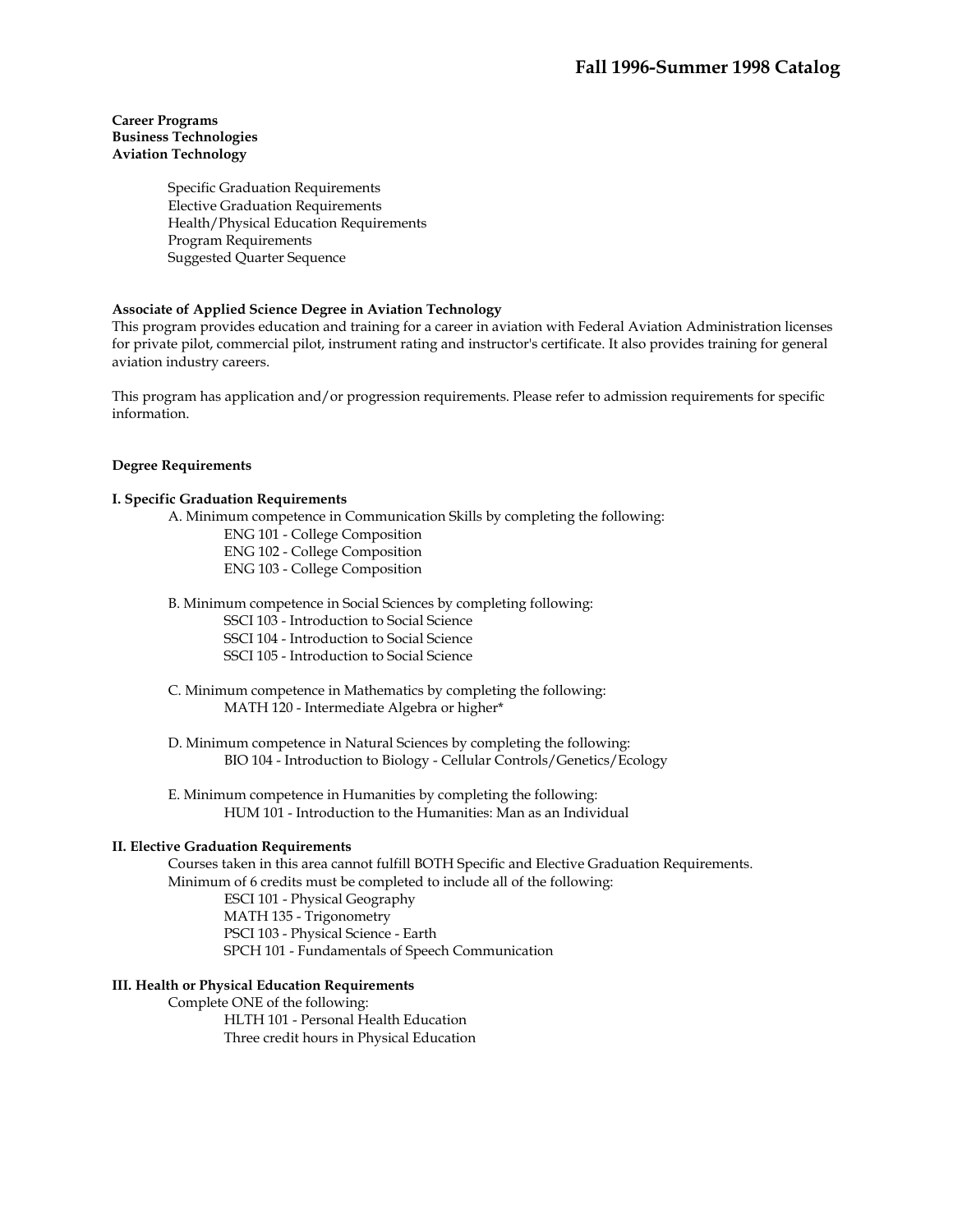**Career Programs Business Technologies Aviation Technology** 

## **IV. Program Requirements**

 The following courses are required: AVIA 101 - Private Pilot Theory AVIA 105 - Aviation Communications AVIA 121 - Commercial Pilot Theory AVIA 141 - Aviation Meteorology AVIA 151 - Primary Flight AVIA 171 - Commercial Pilot AVIA 172 - Commercial Pilot AVIA 201 - Intermediate Flight AVIA 202 - Intermediate Flight AVIA 221 - Instrument Pilot Theory AVIA 271 - Flight Instructor AVIA 281 - Ground Instructor AVIA 285 - Advanced Ground Instructor/Dispatcher BADM 102 - Introduction to Business BADM 112 - Principles of Management CS 102 - Introduction to Computer Use CS 114 - Internal Computer Functions OADM 119 - Introductory Typewriting \*MATH-270 may not be used to meet this requirement.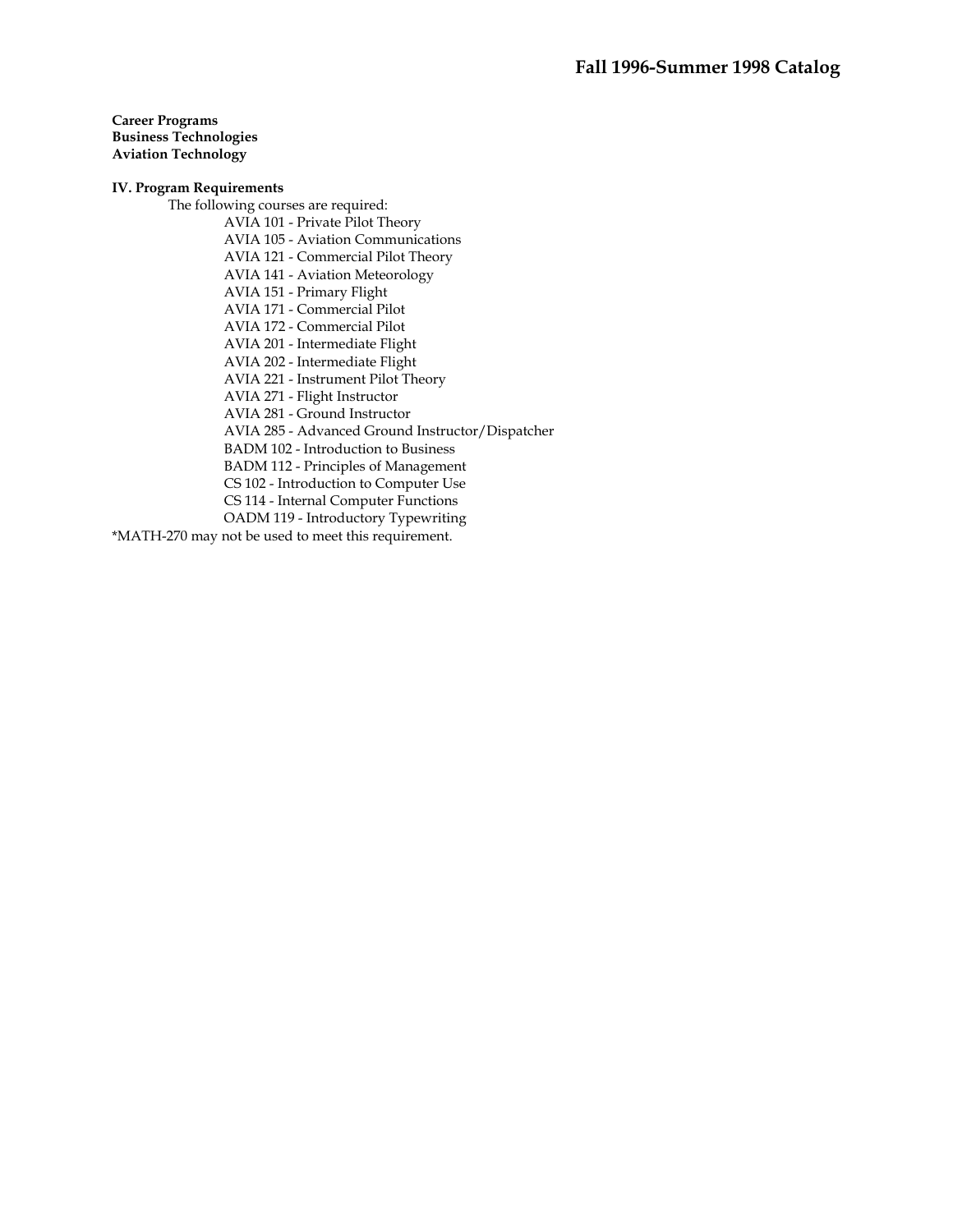## **Career Programs Business Technologies Aviation Technology**

| <b>Suggested Quarter Sequence for Full Time Students</b><br>(It will take Part Time Students longer to complete this program) |                |                       |                |  |
|-------------------------------------------------------------------------------------------------------------------------------|----------------|-----------------------|----------------|--|
| <b>First Quarter</b>                                                                                                          | Cr. Hrs.       | <b>Fourth Quarter</b> | Cr. Hrs.       |  |
| <b>AVIA-101</b>                                                                                                               | 3              | <b>AVIA-141</b>       | 3              |  |
| <b>AVIA-151</b>                                                                                                               | 3              | AVIA-201              | 3              |  |
| <b>ENG-101</b>                                                                                                                | 3              | <b>BADM-102</b>       | $\overline{4}$ |  |
| <b>ESCI-101</b>                                                                                                               | 4              | <b>MATH-135</b>       | $\overline{4}$ |  |
| <b>SSCI-103</b>                                                                                                               | 3              | <b>PSCI-103</b>       | 3              |  |
| HLTH/PE(See III.)                                                                                                             | $\mathbf{1}$   | <b>TOTAL</b>          | 17             |  |
| <b>TOTAL</b>                                                                                                                  | 17             |                       |                |  |
| <b>Second Quarter</b>                                                                                                         | Cr. Hrs.       | <b>Fifth Quarter</b>  | Cr. Hrs.       |  |
| <b>AVIA-121</b>                                                                                                               | 3              | <b>AVIA-105</b>       | 3              |  |
| <b>AVIA-171</b>                                                                                                               | 3              | <b>AVIA-202</b>       | 3              |  |
| $CS -102$                                                                                                                     | $\overline{4}$ | <b>AVIA-271</b>       | 3              |  |
| <b>ENG-102</b>                                                                                                                | 3              | <b>BIO-104</b>        | $\overline{4}$ |  |
| OADM-119                                                                                                                      | 3              | $CS$ -114             | $\overline{4}$ |  |
| <b>SSCI-104</b>                                                                                                               | 3              | <b>TOTAL</b>          | 17             |  |
| HLTH/PE (See III.)                                                                                                            | $\mathbf{1}$   |                       |                |  |
| <b>TOTAL</b>                                                                                                                  | 20             |                       |                |  |
|                                                                                                                               |                | <b>Sixth Quarter</b>  | Cr. Hrs.       |  |
| <b>Third Quarter</b>                                                                                                          | Cr. Hrs.       | <b>AVIA-281</b>       | 3              |  |
| <b>AVIA-172</b>                                                                                                               | 3              | AVIA-285              | 3              |  |
| AVIA-221                                                                                                                      | 3              | <b>BADM-112</b>       | $\overline{4}$ |  |
| <b>ENG-103</b>                                                                                                                | 3              | <b>HUM-101</b>        | 3              |  |
| $MATH-120*$                                                                                                                   | 5              | <b>SPCH-101</b>       | $\overline{4}$ |  |
| <b>SSCI-105</b>                                                                                                               | 3              | <b>TOTAL</b>          | 17             |  |
| HLTH/PE (See III.)                                                                                                            | $\mathbf{1}$   |                       |                |  |
| <b>TOTAL</b>                                                                                                                  | 18             | PROGRAM TOTAL         | 106            |  |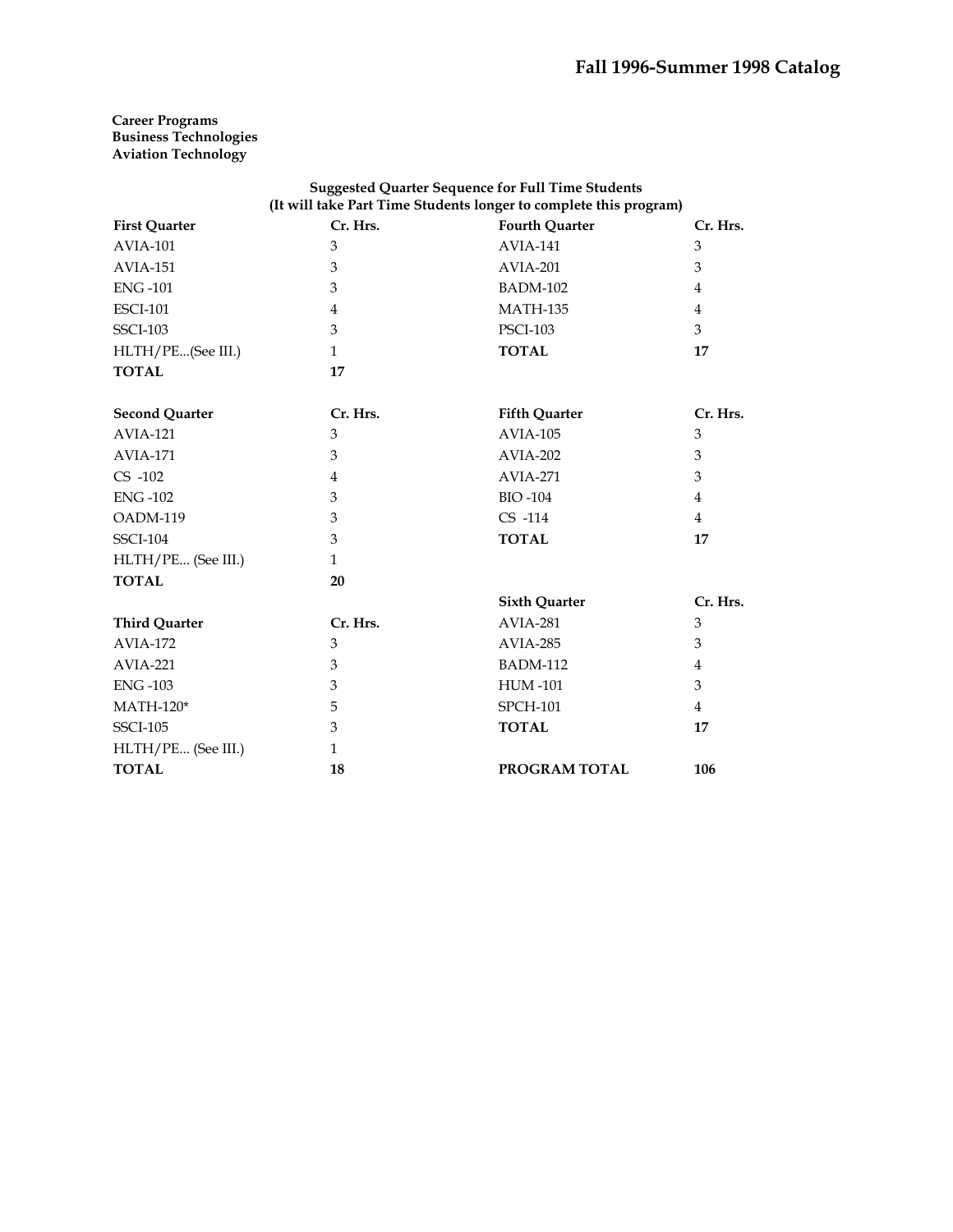## **Career Programs Business Technologies Business Management**

Specific Graduation Requirements Elective Graduation Requirements Health/Physical Education Requirements Program Requirements Suggested Quarter Sequence

## **Associate of Applied Business Degree in Business Management**

Millions of salaried workers today are engaged in managing the business activities of our nation's enterprises. Many others are self-employed managers who carry on all or part of the activities necessary for the management of their own businesses. This curriculum offers a working knowledge of varied business procedures as preparation for a first line and middle-level management career with a small or large company.

## **Degree Requirements**

## **I. Specific Graduation Requirements**

A. Minimum competence in Communication Skills by completing the following:

ENG 101 - College Composition ENG 102 - College Composition ENG 103 - College Composition OR SPCH 101-Fundamentals of Speech Communication

 B. Minimum competence in Social Sciences by completing the following: POL 101 - American National Government ECON 161 - Principles of Economics I AND EITHER ANTH 101 - Cultural Anthropology OR SOC 101 - Introductory Sociology

 C. Competence in Mathematics by completing the following (minimum of 4 credits): MATH 106 - Survey of Mathematics or higher\*

 D. Minimum competence in Natural Sciences by completing ONE of the following: BIO 104 - Introduction to Biology - Cellular Controls/Genetics/Ecology BIO 105 - Introductory Biology - Human Body in Health and Disease A more advanced laboratory science course

 E. Minimum competence in Humanities by completing ONE of the following: HUM 101 - Introduction to the Humanities: Man as an Individual HUM 102 - Introduction to the Humanities: Man and Society HUM 103 - Introduction to the Humanities: Man and the Cosmos ART 101 - Art Appreciation MUS 103 - Survey and Appreciation of Music THEA 101 - Theater Appreciation PHIL 101 - Introduction to Philosophy ENG - (any 200 level Literature course) Any Foreign Language course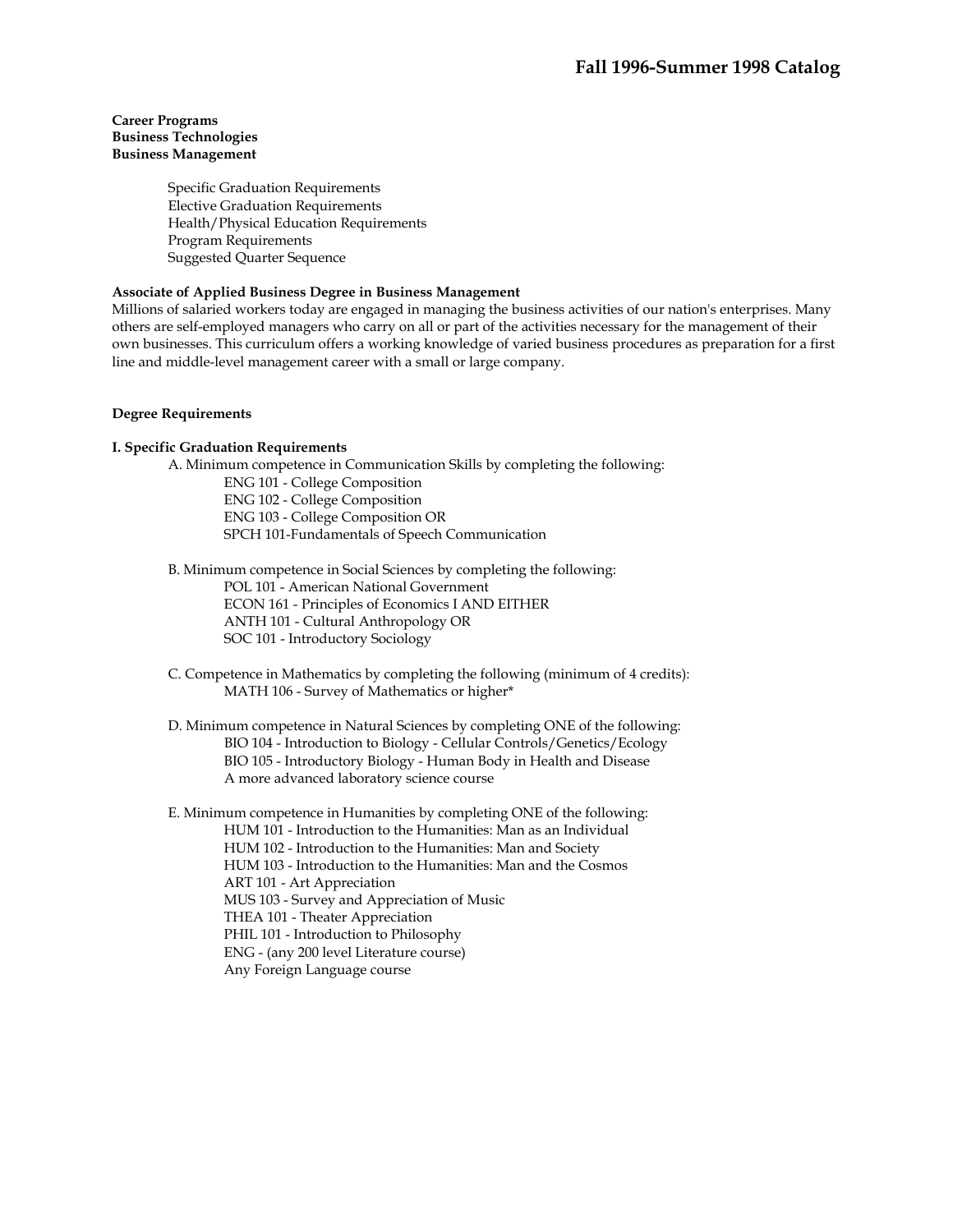### **Career Programs Business Technologies Business Management**

### **II. Elective Graduation Requirements**

 Courses taken in this area cannot fulfill BOTH Specific and Elective Graduation Requirements. Minimum of 6 credits must be completed to include all of the following:

A. ENG 107 - Advanced Reading Improvement

B. AND any course(s) from the following areas: \*\*

1. SOCIAL SCIENCES - Anthropology, Economics, Education, Geography, History, Political Science, Psychology, Social Science, Sociology, Urban Studies 2. HUMANITIES - Art, Dance, English, Foreign Language, Humanities, Journalism, Music, Philosophy, Religious Studies, Speech Communications, Theatre Arts 3. NATURAL SCIENCES - Biology, Chemistry, Earth Science, Physical Science, Physics 4. MATHEMATICS

### **III. Health or Physical Education Requirements**

 Complete ONE of the following: HLTH 101 - Personal Health Education Three credit hours in physical education

#### **IV. Program Requirements**

A. The following courses are required:

ACCT 115 - Accounting/Business Applications with Electronic Calculations

BADM 102 - Introduction to Business

BADM 110 - Business Decision Making

BADM 112 - Principles of Management

BADM 121 - Labor-Management Relations

BADM 130 - Small Business Management I

BADM 213 - Business Law

BADM 214 - Business Law

BADM 216 - Introduction to Purchasing

BADM 220 - Human Relations in Business

BADM 222 - Organizational Behavior

BADM 241 - Office Management

BADM 250 - Business Operations

MARK 201 - Principles of Marketing

OADM 118 - Keyboarding

OADM 130 - Microcomputer Word Processing

OADM 210 - Business Communications

 B. ONE group of courses as listed in Sequence 1 or Sequence 2 Sequence 1:

> ACCT 125 - Survey of Financial Accounting ACCT 126 - Survey of Managerial Accounting

Sequence 2:

 ACCT 145 - Financial Accounting\*\*\* ACCT 146 - Managerial Accounting\*\*\*

\*MATH-114, 123 and 270 may not be used to meet this requirement. \*\*ECON-162 Principles of Economics II recommended for transferring students. \*\*\*ACCT-145 and ACCT-146 recommended for transferring students.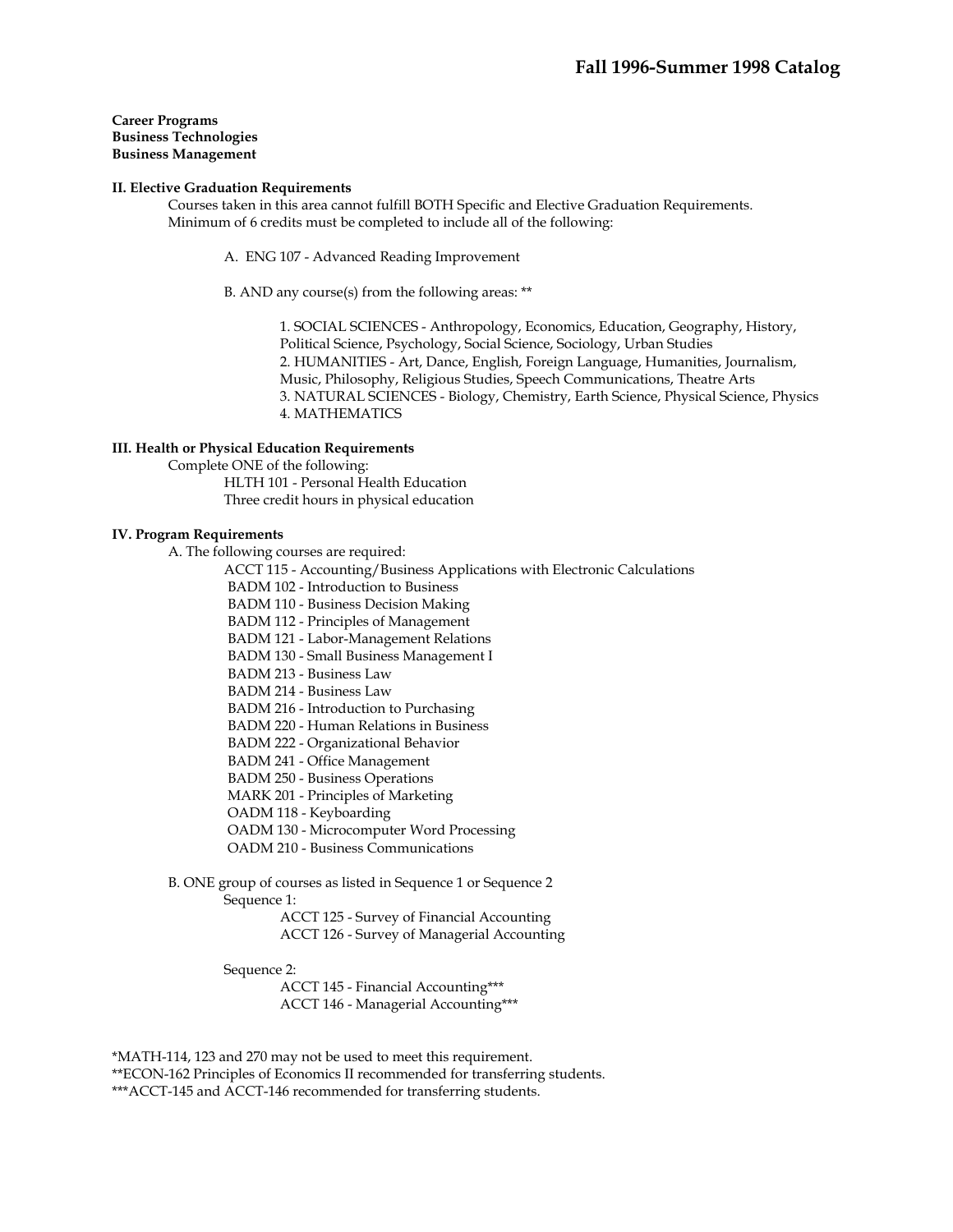## **Career Programs Business Technologies Business Management**

### **Suggested Quarter Sequence for Full Time Students (It will take Part Time Students longer to complete this program)**

| Quarter               | Cr. Hrs.       | <b>Fourth Quarter</b>        | Cr. Hrs.       |
|-----------------------|----------------|------------------------------|----------------|
| ACCT-115              | $\overline{4}$ | <b>BADM-213</b>              | $\overline{4}$ |
| <b>BADM-102</b>       | $\overline{4}$ | <b>BADM-216</b>              | 3              |
| <b>ENG-101</b>        | 3              | <b>BADM-220</b>              | 3              |
| <b>ENG-107</b>        | 3              | <b>MARK-201</b>              | $\overline{4}$ |
| $MATH-106*$           | 5              | OADM-210                     | $\overline{4}$ |
| HLTH/PE (See III.)    | $\mathbf{1}$   | <b>TOTAL</b>                 | 18             |
| <b>TOTAL</b>          | 20             |                              |                |
| <b>Second Quarter</b> | Cr. Hrs.       | <b>Fifth Quarter</b>         | Cr. Hrs.       |
| <b>ACCT-125OR</b>     | $4 - 5$        | <b>BADM-214</b>              | $\overline{4}$ |
| ACCT-145***           |                | <b>BADM-222</b>              | 3              |
| <b>BADM-110</b>       | 2              | <b>BADM-241</b>              | $\overline{4}$ |
| <b>BADM-112</b>       | $\overline{4}$ | HLTH/PE (See III.)           | $\mathbf{1}$   |
| <b>ECON-161</b>       | $\overline{4}$ | Humanities (See I.E.)        | 3              |
| <b>ENG-102</b>        | 3              | <b>TOTAL</b>                 | 15             |
| OADM-118              | $\overline{2}$ |                              |                |
| <b>TOTAL</b>          | $19 - 20$      |                              |                |
| <b>Third Quarter</b>  | Cr. Hrs.       | <b>Sixth Quarter</b>         | Cr. Hrs.       |
| <b>ACCT-126OR</b>     | $4 - 5$        | <b>ANTH-101OR</b>            | $\overline{4}$ |
| ACCT-146***           |                | SOC -101                     |                |
| <b>BADM-130</b>       | 3              | <b>BADM-121</b>              | 3              |
| <b>ENG-103OR</b>      | $3-4$          | <b>BADM-250</b>              | 3              |
| <b>SPCH-101</b>       |                | <b>POL-101</b>               | $\overline{4}$ |
| OADM-130              | 3              | Elective Req. ** (See II.B.) | 3              |
| HLTH/PE (See III.)    | $\mathbf{1}$   | <b>TOTAL</b>                 | 17             |
| Nat. Sci(See I.D.)    | $\overline{4}$ |                              |                |
| <b>TOTAL</b>          | 18-20          |                              |                |
|                       |                | PROGRAM TOTAL                | 107-110        |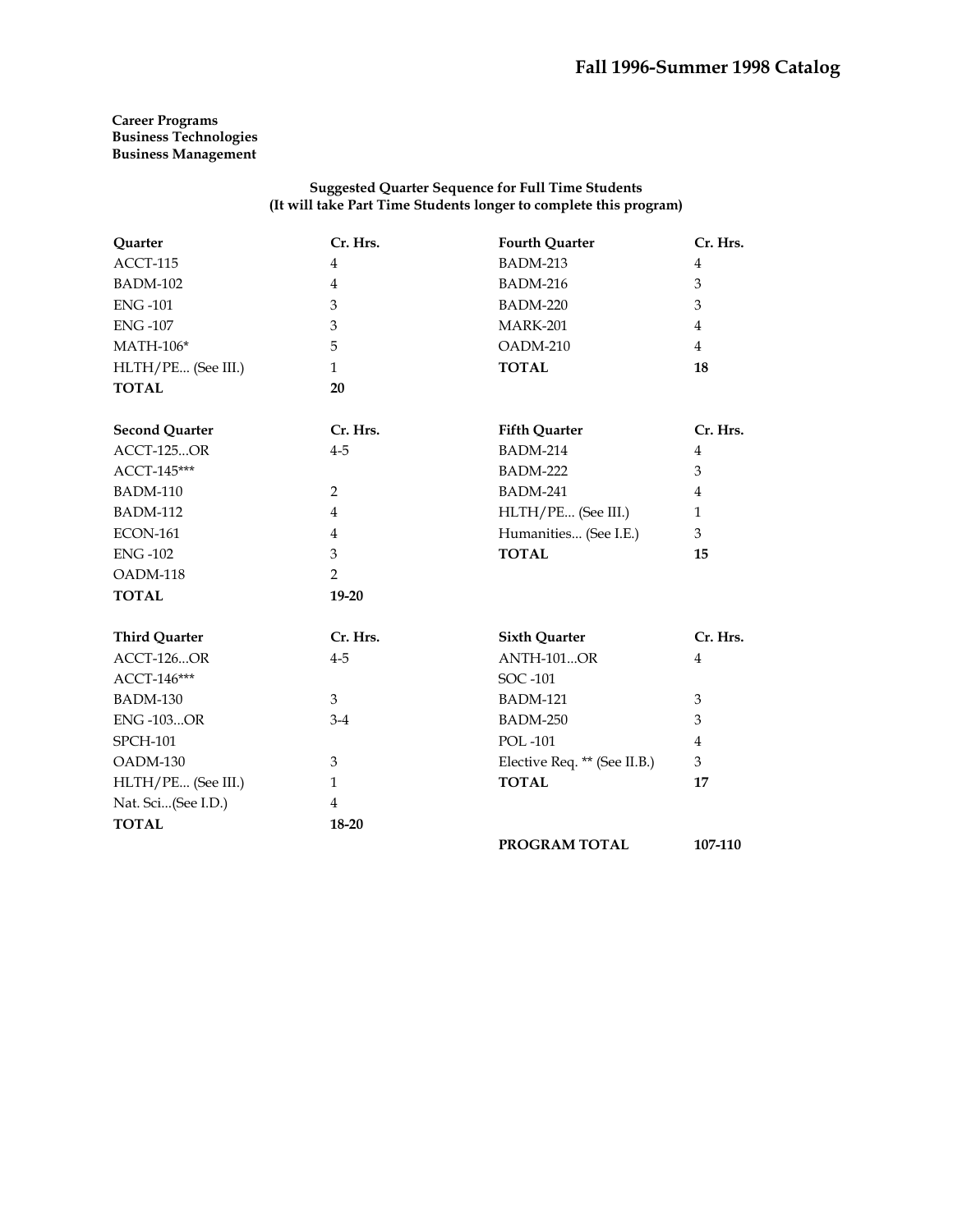**Career Programs Business Technologies Business Management (Postal Management)** 

**Associate of Applied Business Degree in Business Management with a Concentration in Postal Management**  NOTE: The Postal Management Concentration in Business Management program is inactive for the 1996-97 academic year. For further information please contact the Business Technologies Department at the Metro campus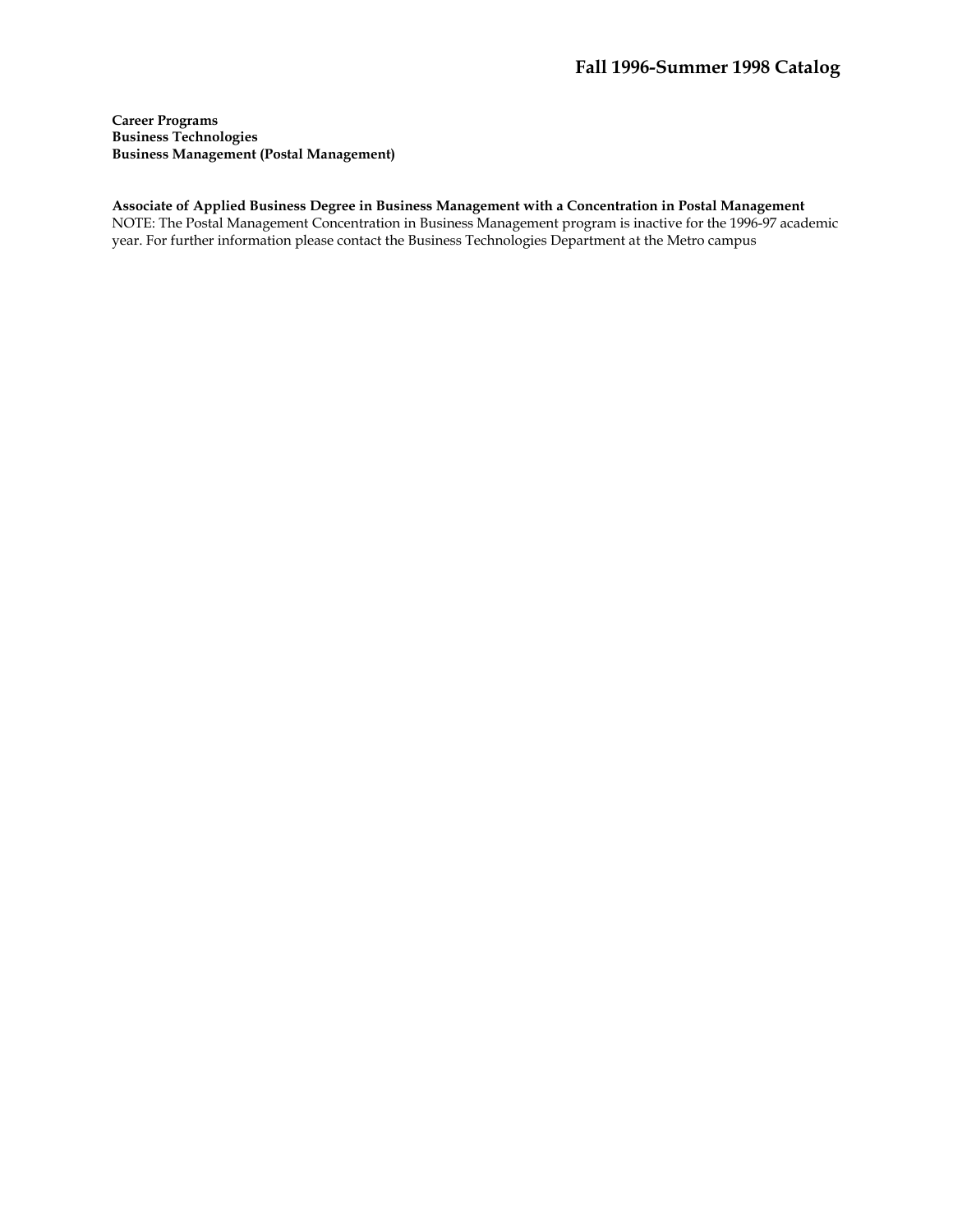## **Career Programs Business Technologies Business Management (Small-Business)**

 Specific Graduation Requirements Elective Graduation Requirements Health/Physical Education Requirements Program Requirements Suggested Quarter Sequence

## **Associate of Applied Business Degree in Business Management with a Concentration in Small-Business Management**

This career program is designed for students who wish to go into business for themselves or would like to manage a small business. It also affords opportunities to strengthen managerial skills of those currently managing a small business.

## **Degree Requirements**

## **I. Specific Graduation Requirements**

A. Minimum competence in Communication Skills by completing the following:

ENG 101 - College Composition ENG 102 - College Composition ENG 103 - College Composition OR SPCH 101-Fundamentals of Speech Communication

 B. Minimum competence in Social Sciences by completing the following sequences: POL 101 - American National Government ECON 161 - Principles of Economics I AND EITHER ANTH 101 - Cultural Anthropology OR SOC 101 - Introductory Sociology

 C. Competence in Mathematics by completing the following (minimum of 4 credits): MATH 106 - Survey of Mathematics or higher\*

 D. Minimum competence in Natural Sciences by completing ONE of the following: BIO 104 - Introduction to Biology - Cellular Controls/Genetics/Ecology BIO 105 - Introductory Biology - Human Body in Health and Disease A more advanced laboratory science course

 E. Minimum competence in Humanities by completing ONE of the following: HUM 101 - Introduction to the Humanities: Man as an Individual HUM 102 - Introduction to the Humanities: Man and Society HUM 103 - Introduction to the Humanities: Man and the Cosmos ART 101 - Art Appreciation MUS 103 - Survey and Appreciation of Music THEA 101 - Theater Appreciation PHIL 101 - Introduction to Philosophy ENG - (any 200 level Literature course) Any Foreign Language course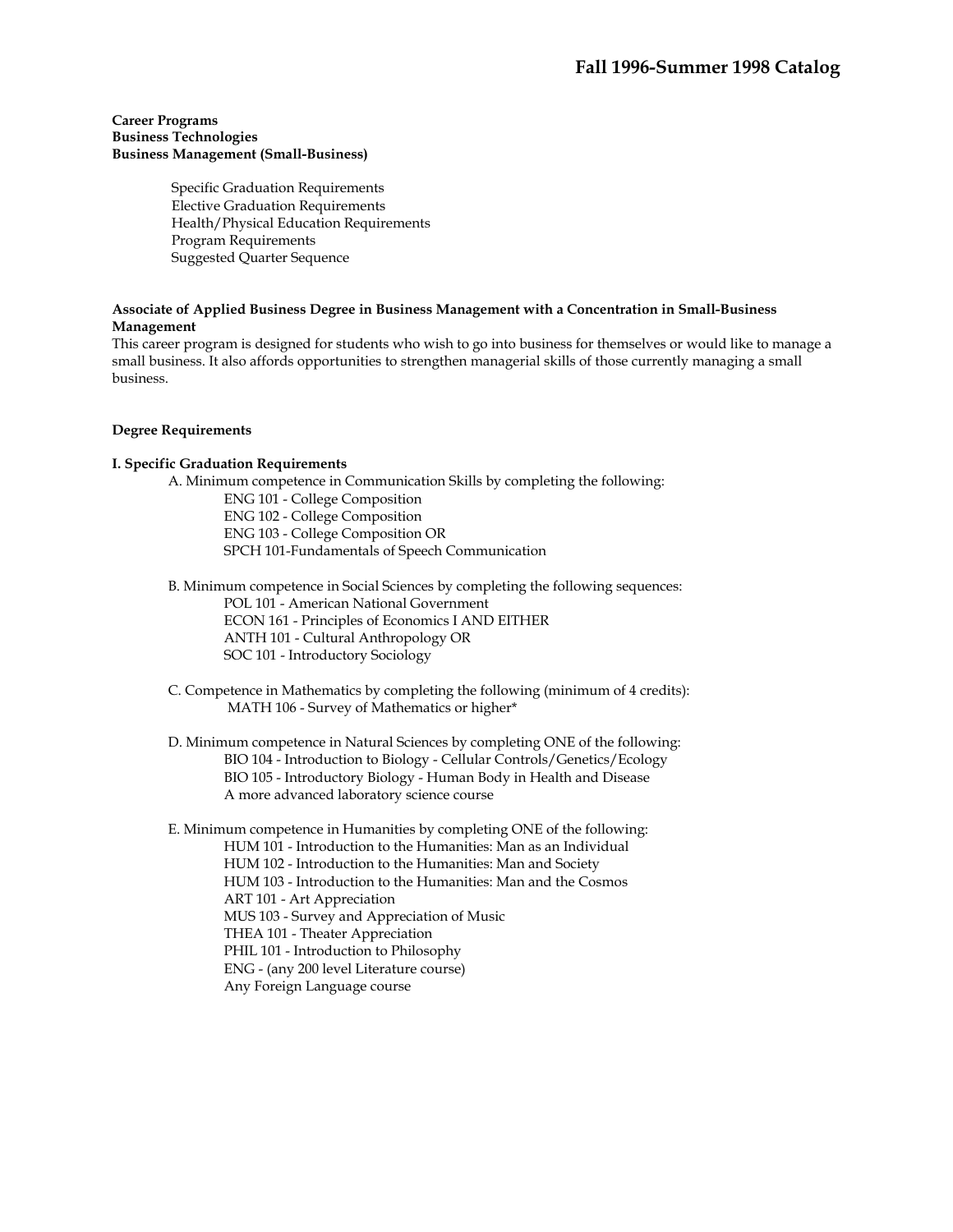**Career Programs Business Technologies Business Management (Small-Business)** 

#### **II. Elective Graduation Requirements**

 Courses taken in this area cannot fulfill BOTH Specific and Elective Graduation Requirements. Minimum of 6 credits must be completed to include all of the following: A. ENG 107 - Advanced Reading Improvement

B. AND any course(s) from the following areas: \*\*

1. SOCIAL SCIENCES - Anthropology, Economics, Education, Geography, History, Political Science, Psychology, Social Science, Sociology, Urban Studies 2. HUMANITIES - Art, Dance, English, Foreign Language, Humanities, Journalism, Music, Philosophy, Religious Studies, Speech Communications, Theatre Arts 3. NATURAL SCIENCES - Biology, Chemistry, Earth Science, Physical Science, Physics 4. MATHEMATICS

### **III. Health or Physical Education Requirements**

Complete ONE of the following:

 HLTH 101 - Personal Health Education Three credit hours in Physical Education

## **IV. Program Requirements**

A. The following courses are required:

ACCT 115 - Accounting/Business Applications with Electronic Calculations

BADM 102 - Introduction to Business

BADM 110 - Business Decision Making

BADM 112 - Principles of Management

BADM 130 - Small Business Management I

BADM 131 - Small Business Management II

BADM 213 - Business Law

BADM 216 - Introduction to Purchasing

BADM 220 - Human Relations in Business

BADM 245 - New Business Seminar

BADM 246 - New Business Seminar

BADM 250 - Business Operations

MARK 201 - Principles of Marketing

MARK 225 - Promotion Management

OADM 118 - Keyboarding

OADM 130 - Microcomputer Word Processing

OADM 210 - Business Communications

B. ONE group of courses as listed in Sequence 1 or Sequence 2

Sequence 1

 ACCT 125 - Survey of Financial Accounting ACCT 126 - Survey of Managerial Accounting

Sequence 2

 ACCT 145 - Financial Accounting\*\*\* ACCT 146 - Managerial Accounting\*\*\*

C. ONE of the following (minimum of 4 credits):

BADM - Elective

MARK - Elective

\*MATH-114, 123 and 270 may not be used to meet this requirement. \*\*ECON-162 Principles of Economics II recommended for transferring students. \*\*\*ACCT-145 and 146 recommended for transferring students.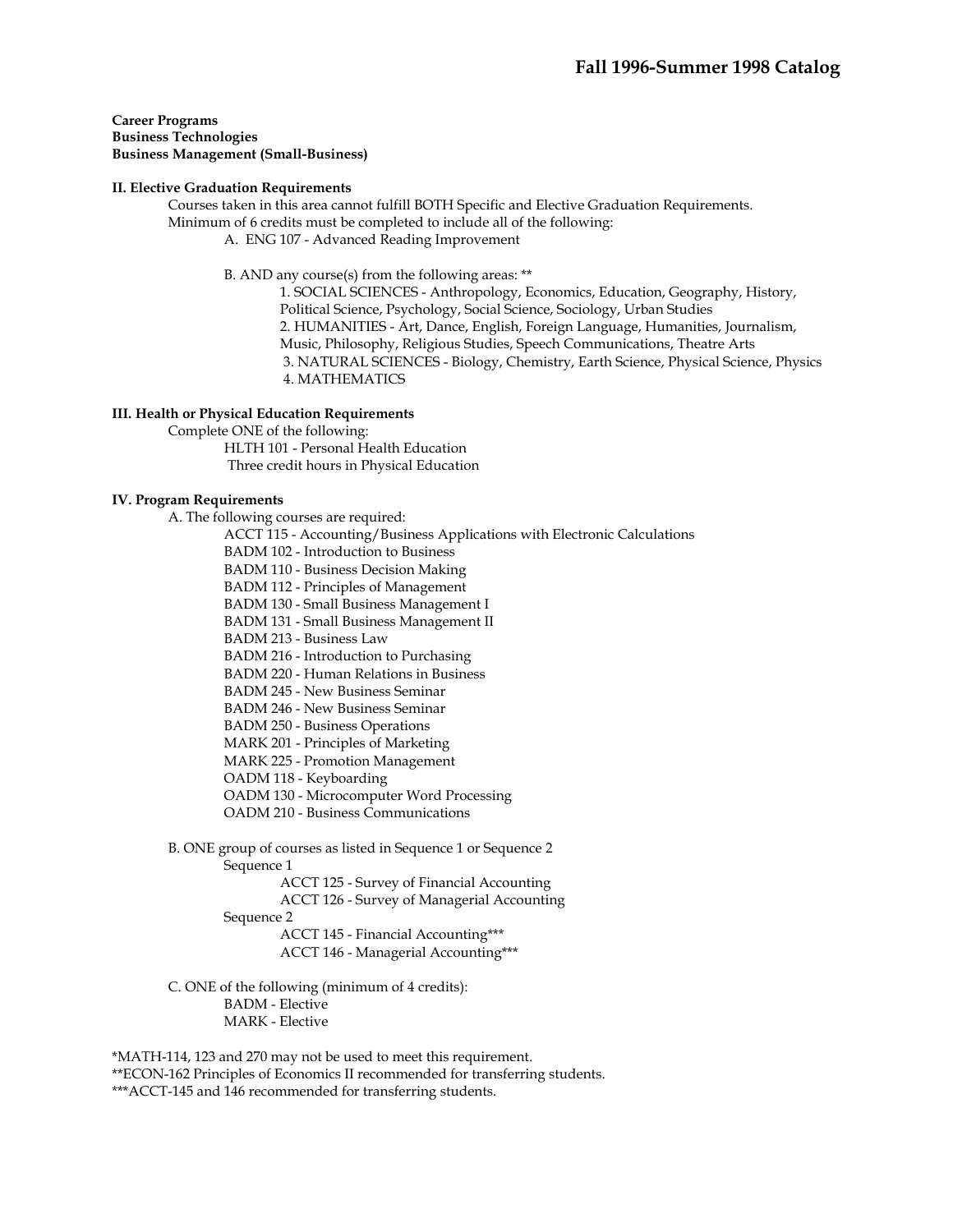**Career Programs Business Technologies Business Management (Small-Business)** 

### **Suggested Quarter Sequence for Full Time Students (It will take Part Time Students longer to complete this program)**

| <b>First Quarter</b>  | Cr. Hrs.       | <b>Fourth Quarter</b>        | Cr. Hrs.       |
|-----------------------|----------------|------------------------------|----------------|
| ACCT-115              | $\overline{4}$ | <b>BADM-131</b>              | 3              |
| <b>BADM-102</b>       | $\overline{4}$ | <b>BADM-213</b>              | $\overline{4}$ |
| <b>ENG-101</b>        | 4              | <b>BADM-220</b>              | 3              |
| <b>ENG-107</b>        | 3              | <b>MARK-201</b>              | $\overline{4}$ |
| $MATH-106*$           | 5              | OADM-210                     | $\overline{4}$ |
| HLTH/PE (See III.)    | $\mathbf{1}$   | <b>TOTAL</b>                 | 18             |
| <b>TOTAL</b>          | 20             |                              |                |
| <b>Second Quarter</b> | Cr. Hrs.       | <b>Fifth Quarter</b>         | Cr. Hrs.       |
| <b>ACCT-125OR</b>     | $4 - 5$        | BADM-245                     | 4              |
| ACCT-145***           |                | <b>BADM-ElectiveOR</b>       | $\overline{4}$ |
| <b>BADM-110</b>       | $\overline{2}$ | <b>MARK-Elective</b>         |                |
| <b>BADM-112</b>       | $\overline{4}$ | <b>MARK-225</b>              | $\overline{4}$ |
| <b>ECON-161</b>       | $\overline{4}$ | <b>POL-101</b>               | $\overline{4}$ |
| <b>ENG-102</b>        | 3              | Humanities (See I.E.)        | 3              |
| OADM-118              | $\overline{2}$ | <b>TOTAL</b>                 | 19             |
| <b>TOTAL</b>          | $19 - 20$      |                              |                |
| <b>Third Quarter</b>  | Cr. Hrs.       | <b>Sixth Quarter</b>         | Cr. Hrs.       |
| <b>ACCT-126OR</b>     | $4 - 5$        | <b>ANTH-101OR</b>            | $\overline{4}$ |
| ACCT-146***           |                | SOC -101                     |                |
| <b>BADM-130</b>       | 3              | <b>BADM-216</b>              | 3              |
| <b>ENG-103OR</b>      | $3-4$          | <b>BADM-246</b>              | $\overline{4}$ |
| <b>SPCH-101</b>       |                | <b>BADM-250</b>              | 3              |
| OADM-130              | 3              | Elective Req. ** (See II.B.) | 3              |
| HLTH/PE (See III.)    | $\mathbf{1}$   | HLTH/PE (See III.)           | $\mathbf{1}$   |
| Nat. Sci(See I.D.)    | $\overline{4}$ | <b>TOTAL</b>                 | 18             |
| <b>TOTAL</b>          | $18 - 20$      |                              |                |
|                       |                | PROGRAM TOTAL                | 112-115        |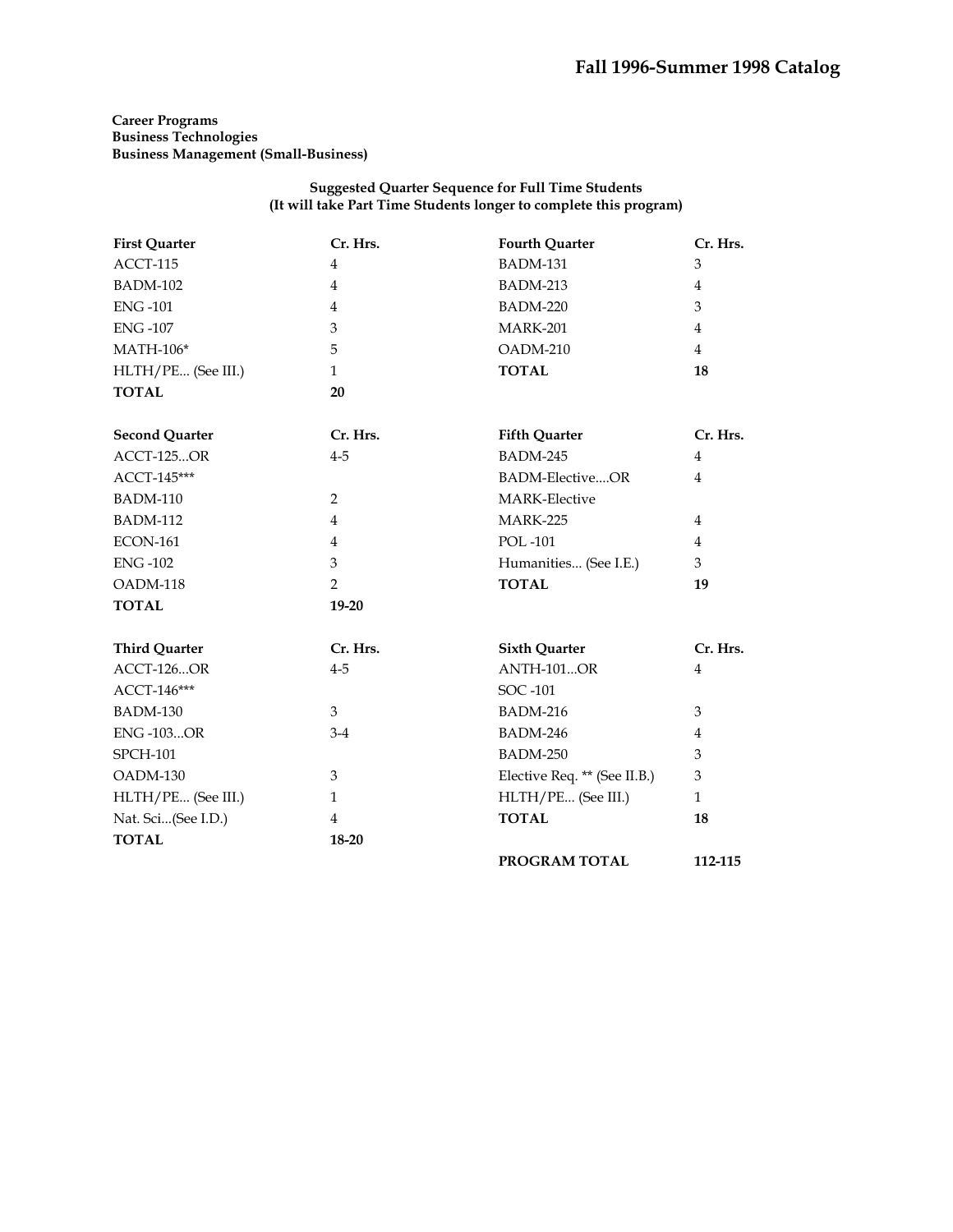## **Career Programs Business Technologies Commercial Art**

Specific Graduation Requirements Elective Graduation Requirements Health/Physical Education Requirements Program Requirements Suggested Quarter Sequence

## **Associate of Applied Business Degree in Commercial Art**

The Commercial Art program is based on professional standards in building a marketable portfolio. The emphasis is on conceptual thinking, problem solving and on solid studio skills. Students have the opportunity to develop or upgrade traditional drawing board and computer art skills for communicating graphically. Graduates are prepared for a variety of full-time or freelance employment opportunities with advertising agencies, art studios, exhibit and package design firms, corporate art departments, publishers, the broadcasting media, department stores, typographers, service bureaus and printers.

#### **Degree Requirements**

## **I. Specific Graduation Requirements**

A. Minimum competence in Communication Skills by completing the following:

ENG 101 - College Composition

ENG 102 - College Composition

ENG 103 - College Composition OR

SPCH 101 - Fundamentals of Speech Communication

B. Minimum competence in Social Sciences by completing ONE of the following sequences:

1.

 SSCI 103 - Introduction to Social Science SSCI 104 - Introduction to Social Science SSCI 105 - Introduction to Social Science

## 2.

 HIST 101 - History of Civilization HIST 102 - History of Civilization HIST 103 - History of Civilization

3.

 HIST 151 - United States History to 1841 HIST 152 - United States History from 1841 to 1896 HIST 153 - United States History from 1896 to the Present

## 4.

 POL 101 - American National Government ECON 161 - Principles of Economics I AND EITHER ANTH 101 - Cultural Anthropology OR SOC 101 - Introductory Sociology

 C. Competence in Mathematics by completing the following (minimum of 4 credits): Successful completion of a 4 credit math course numbered 106 or higher Achievement of 80% or better on the College wide Mathematics Proficiency Exam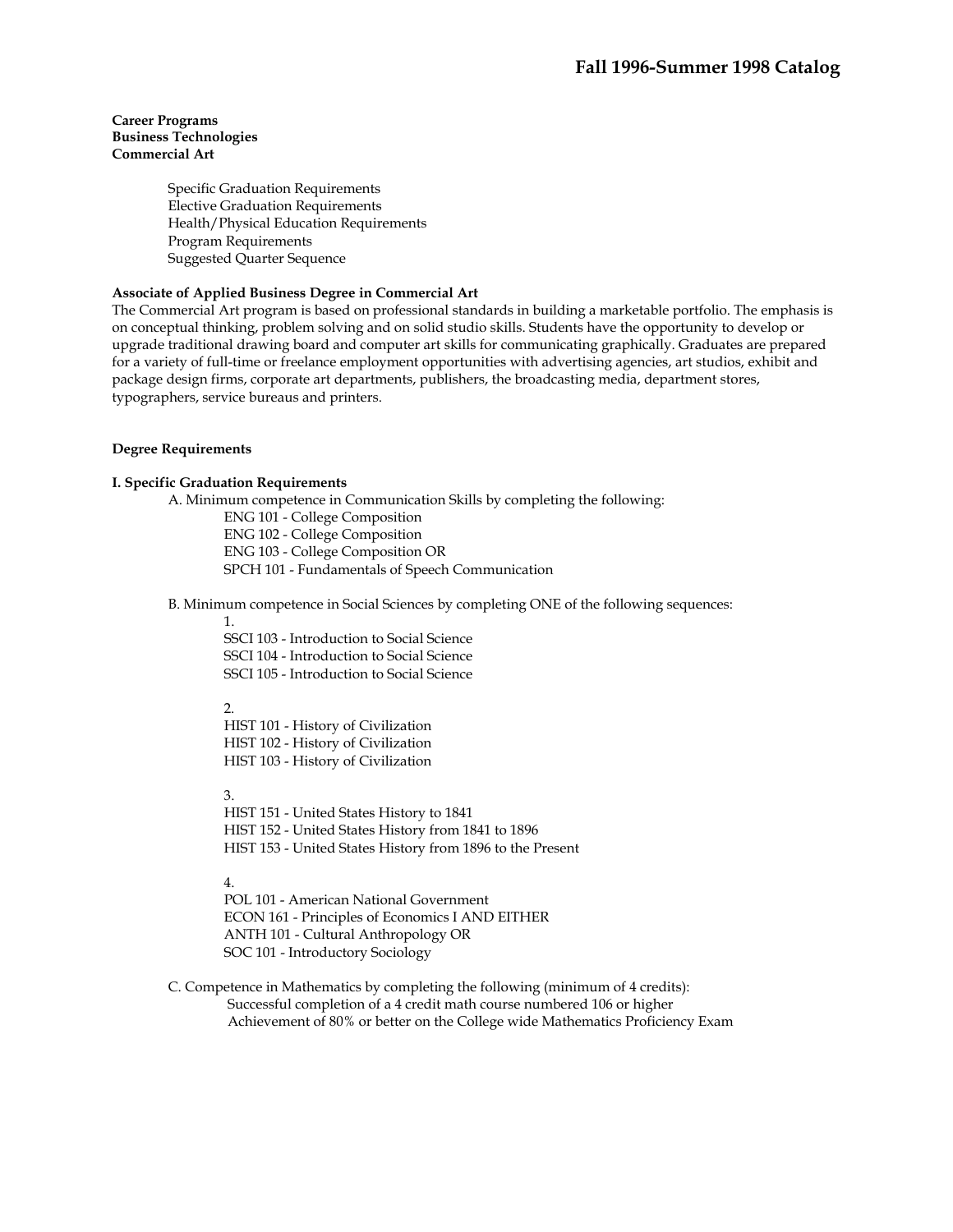## **Career Programs Business Technologies Commercial Art**

 D. Minimum competence in Natural Sciences by completing ONE of the following: BIO 104 - Introduction to Biology - Cellular Controls/Genetics/Ecology BIO 105 - Introductory Biology - Human Body in Health and Disease A more advanced laboratory science course

E. Minimum competence in Humanities by completing ONE of the following:

HUM 101 - Introduction to the Humanities: Man as an Individual

HUM 102 - Introduction to the Humanities: Man and Society

HUM 103 - Introduction to the Humanities: Man and the Cosmos

ART 101 - Art Appreciation

MUS 103 - Survey and Appreciation of Music

THEA 101 - Theater Appreciation

PHIL 101 - Introduction to Philosophy

ENG - (any 200 level Literature course)

Any Foreign Language course

## **II. Elective Graduation Requirements**

 Courses taken in this area cannot fulfill BOTH Specific and Elective Graduation Requirements. Minimum of 6 credits must be completed to include all of the following:

 ART 102 - Art History ART 103 - Art History ART 104 - Art History

## **III. Health or Physical Education Requirements**

Complete ONE of the following:

 HLTH 101 - Personal Health Education Three credit hours in Physical Education

## **IV. Program Requirements**

A. The following courses are required:

ART 105 - Drawing I ART 106 - Drawing II ART 107 - Drawing III ART 108 - Fundamentals of Design I ART 109 - Fundamentals of Design II ART 110 - Fundamentals of Design III ART 131 - Commercial/Advertising Art ART 132 - Commercial/Advertising Art ART 133 - Commercial/Advertising Art ART 201 - Life Drawing I ART 202 - Life Drawing II CART 105 - Commercial Art Orientation CART 111 - Typography and Layout CART 112 - Typography and Layout CART 113 - Typography and Layout CART 201 - Graphic Drawing CART 202 - Graphic Drawing CART 211 - Illustration CART 212 - Illustration CART 221 - Graphic Production CART 222 - Graphic Production CART 262 - Commercial Art Practicum GCMT 113 - Beginning Photography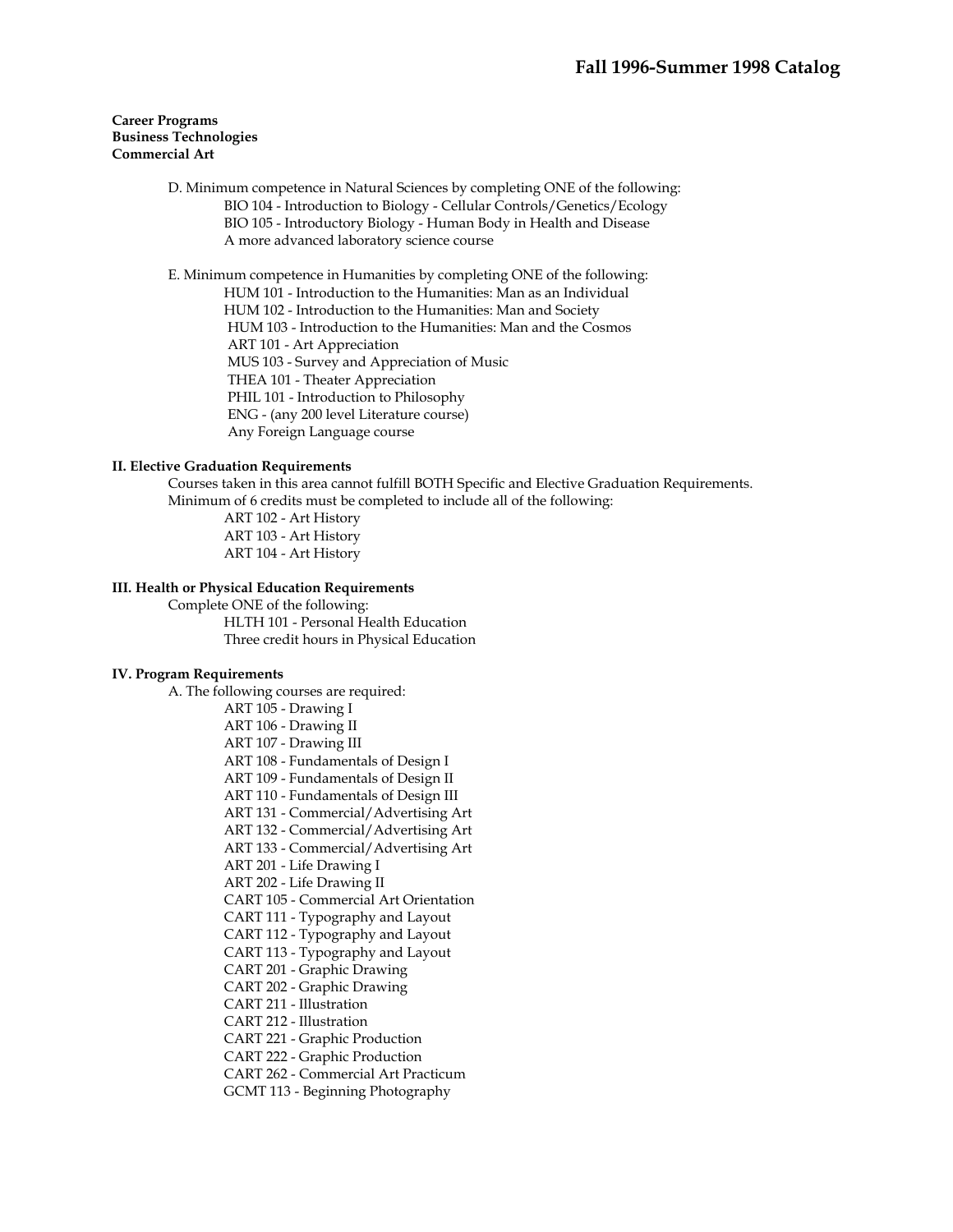## **Career Programs Business Technologies Commercial Art**

 B. ONE of the following (minimum of 3 credits): CART 140 - Page Layout on Computer CART 240 - Designing with Type on Computer CART 241 - Integrating Art with Type on Computer CART 270 - Special Topics in Commercial Art GCMT 114 - Intermediate Black and White Photography GCMT 131 - Copy Preparation GCMT 171 - Reproduction Photography and Film Assembly

## **Suggested Quarter Sequence for Full Time Students (It will take Part Time Students longer to complete this program)**

| <b>First Quarter</b>  | Cr. Hrs.       | <b>Fourth Quarter</b>        | Cr. Hrs.       |
|-----------------------|----------------|------------------------------|----------------|
| <b>ART-102</b>        | 3              | <b>ART-131</b>               | 3              |
| <b>ART-105</b>        | 3              | <b>CART-111</b>              | $\overline{2}$ |
| <b>ART-108</b>        | 3              | <b>CART-201</b>              | $\overline{2}$ |
| <b>ART-201</b>        | 3              | <b>CART-221</b>              | 2              |
| <b>CART-105</b>       | $\overline{2}$ | <b>GCMT-113</b>              | 3              |
| <b>ENG-101</b>        | 3              | Mathematics (See I.C.)       | 4              |
| HLTH/PE (See III.)    | $\overline{2}$ | Social Sci(See I.B.)         | 3              |
| <b>TOTAL</b>          | 18             | <b>TOTAL</b>                 | 19             |
| <b>Second Quarter</b> | Cr. Hrs.       | <b>Fifth Quarter</b>         | Cr. Hrs.       |
| <b>ART-103</b>        | 3              | <b>ART-132</b>               | 3              |
| <b>ART-106</b>        | 3              | <b>CART-112</b>              | $\overline{2}$ |
| <b>ART-109</b>        | $\mathfrak{B}$ | <b>CART-202</b>              | $\overline{2}$ |
| <b>ART-202</b>        | 3              | <b>CART-211</b>              | 3              |
| <b>ENG-102</b>        | 3              | <b>CART-222</b>              | $\overline{2}$ |
| HLTH/PE (See III.)    | $\mathbf{1}$   | CART/GCMT Elect. (See IV.B.) | $3-4$          |
| <b>TOTAL</b>          | 16             | Nat. Sci(See I.D.)           | $\overline{4}$ |
|                       |                | <b>TOTAL</b>                 | $19 - 20$      |
| <b>Third Quarter</b>  | Cr. Hrs.       | <b>Sixth Quarter</b>         | Cr. Hrs.       |
| <b>ART-104</b>        | 3              | <b>ART-133</b>               | 3              |
| <b>ART-107</b>        | 3              | <b>CART-113</b>              | $\overline{2}$ |
| <b>ART-110</b>        | 3              | <b>CART-212</b>              | 3              |
| <b>ENG-103OR</b>      | $3-4$          | CART-262                     | $\overline{2}$ |
| <b>SPCH-101</b>       |                | Humanities (See I.E.)        | 3              |
| HLTH/PE (See III.)    | 1              | Social Sci(See I.B.)         | 3              |
| Social Sci(See I.B.)  | 3              | <b>TOTAL</b>                 | 16             |
| <b>TOTAL</b>          | $16-17$        |                              |                |
|                       |                | PROGRAM TOTAL                | 104-106        |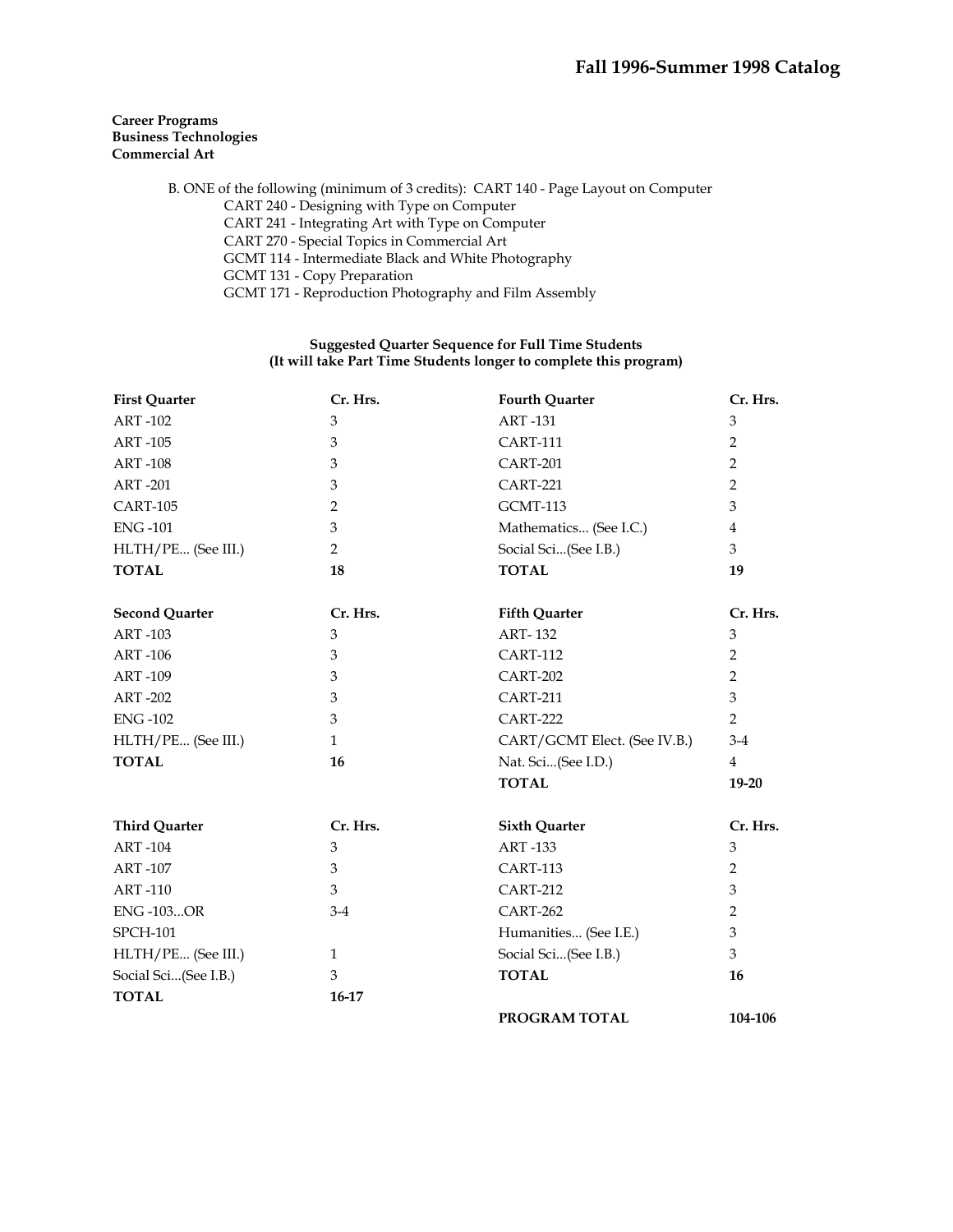## **Career Programs Business Technologies Computer Studies**

Specific Graduation Requirements Elective Graduation Requirements Health/Physical Education Requirements Program Requirements Suggested Quarter Sequence

## **Associate of Applied Business Degree in Computer Studies**

The Associate of Applied Business Degree in Computer Studies prepares the student for entry level positions as programmer/analysts within information centers utilizing large computer systems. This option includes the development of problem solving and communications skills.

#### **Degree Requirements**

#### **I. Specific Graduation Requirements**

 A. Minimum competence in Communication Skills by completing the following: ENG 101 - College Composition ENG 102 - College Composition AND EITHER SPCH 100-Fundamentals of Interpersonal Communication OR SPCH 101 - Fundamentals of Speech Communication

## B. Minimum competence in Social Sciences by completing ONE of the following sequences:

1.

SSCI 103 - Introduction to Social Science SSCI 104 - Introduction to Social Science SSCI 105 - Introduction to Social Science

2.

HIST 101 - History of Civilization HIST 102 - History of Civilization HIST 103 - History of Civilization

3.

HIST 151 - United States History to 1841 HIST 152 - United States History from 1841 to 1896 HIST 153 - United States History from 1896 to the Present

## 4.

POL 101 - American National Government ECON 161 - Principles of Economics I AND EITHER ANTH 101 - Cultural Anthropology OR SOC 101 - Introductory Sociology

 C. Competence in Mathematics by completing the following: MATH 120 - Intermediate Algebra or higher\*

 D. Minimum competence in Natural Sciences by completing ONE of the following: BIO 104 - Introduction to Biology - Cellular Controls/Genetics/Ecology BIO 105 - Introductory Biology - Human Body in Health and Disease A more advanced laboratory science course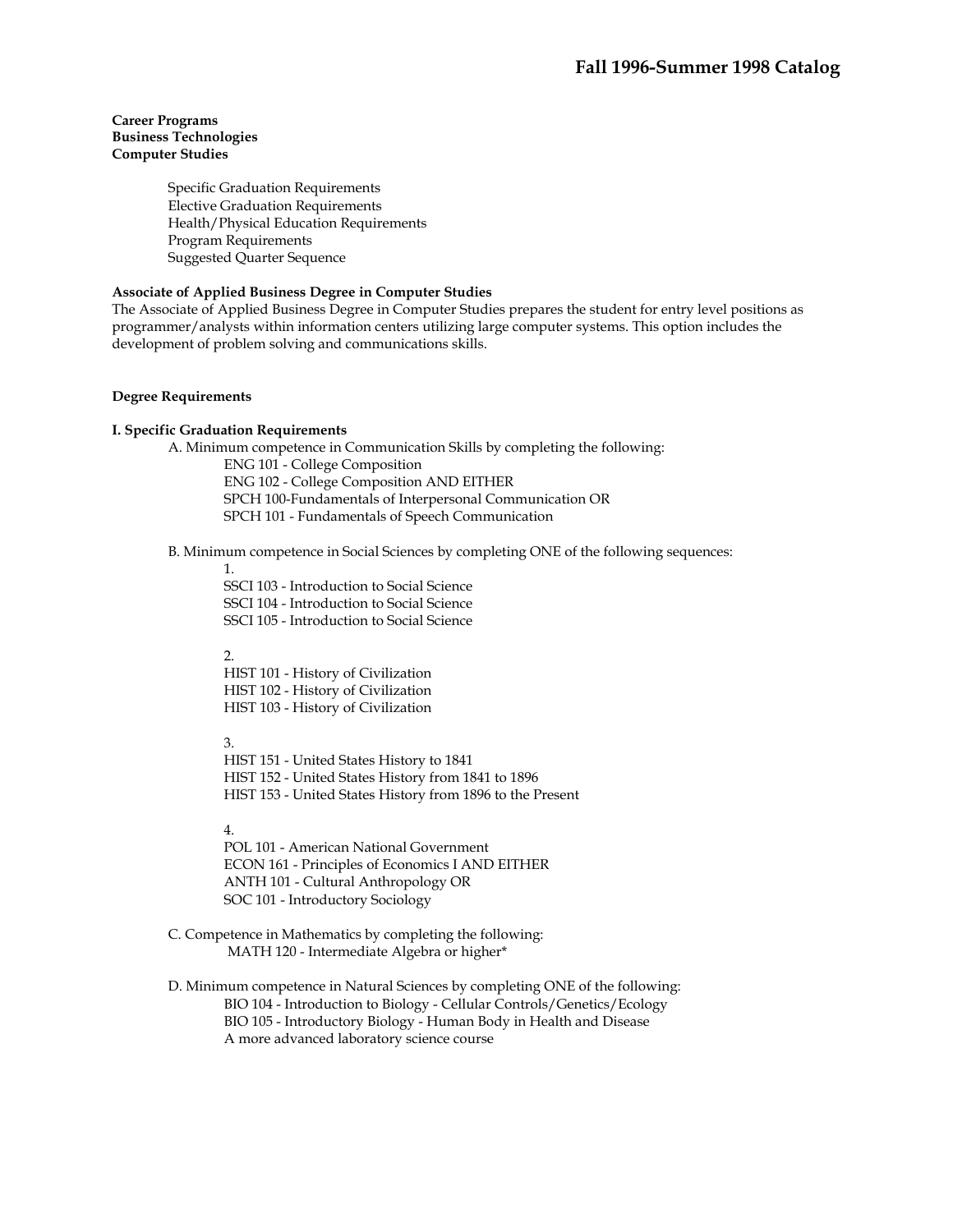## **Career Programs Business Technologies Computer Studies**

 E. Minimum competence in Humanities by completing ONE of the following: HUM 101 - Introduction to the Humanities: Man as an Individual HUM 102 - Introduction to the Humanities: Man and Society HUM 103 - Introduction to the Humanities: Man and the Cosmos ART 101 - Art Appreciation MUS 103 - Survey and Appreciation of Music THEA 101 - Theater Appreciation PHIL 101 - Introduction to Philosophy ENG - (any 200 level Literature course) Any Foreign Language course

## **II. Elective Graduation Requirements**

 Courses taken in this area cannot fulfill BOTH Specific and Elective Graduation Requirements. Minimum of 6 credits must be completed to include all of the following:

A. MATH 141 - Elementary Probability and Statistics I

B. AND any course(s) from the following areas:

1. SOCIAL SCIENCES - Anthropology, Economics, Education, Geography, History, Political Science, Psychology, Social Science, Sociology, Urban Studies 2. HUMANITIES - Art, Dance, English, Foreign Language, Humanities, Journalism, Music, Philosophy, Religious Studies, Speech Communications, Theatre Arts 3. NATURAL SCIENCES - Biology, Chemistry, Earth Science, Physical Science, Physics 4. MATHEMATICS

## **III. Health or Physical Education Requirements**

Complete ONE of the following:

 HLTH 101 - Personal Health Education Three credit hours in Physical Education

#### **IV. Program Requirements**

The following courses are required:

ACCT 145 - Financial Accounting

BADM 102 - Introduction to Business

- CS 102 Introduction to Computer Use
- CS 114 Internal Computer Functions

CS 124 - Techniques and Logic of Program Design

CS 125 - Applications Program Development I: COBOL I

CS 234 - Systems Analysis Methods

CS 235 - Applications Programming II: COBOL II

CS 245 - Applications Programming III: COBOL and CICS

CS 255 - Applications Programming IV: CICS

CS 281 - Assembly Language Programming

CS - Elective\*\*

OADM 118 - Keyboarding

\*MATH-123 and 270 may not be used to meet this requirement.

\*\*Select from a programming language such as RPG, PASCAL, C, etc.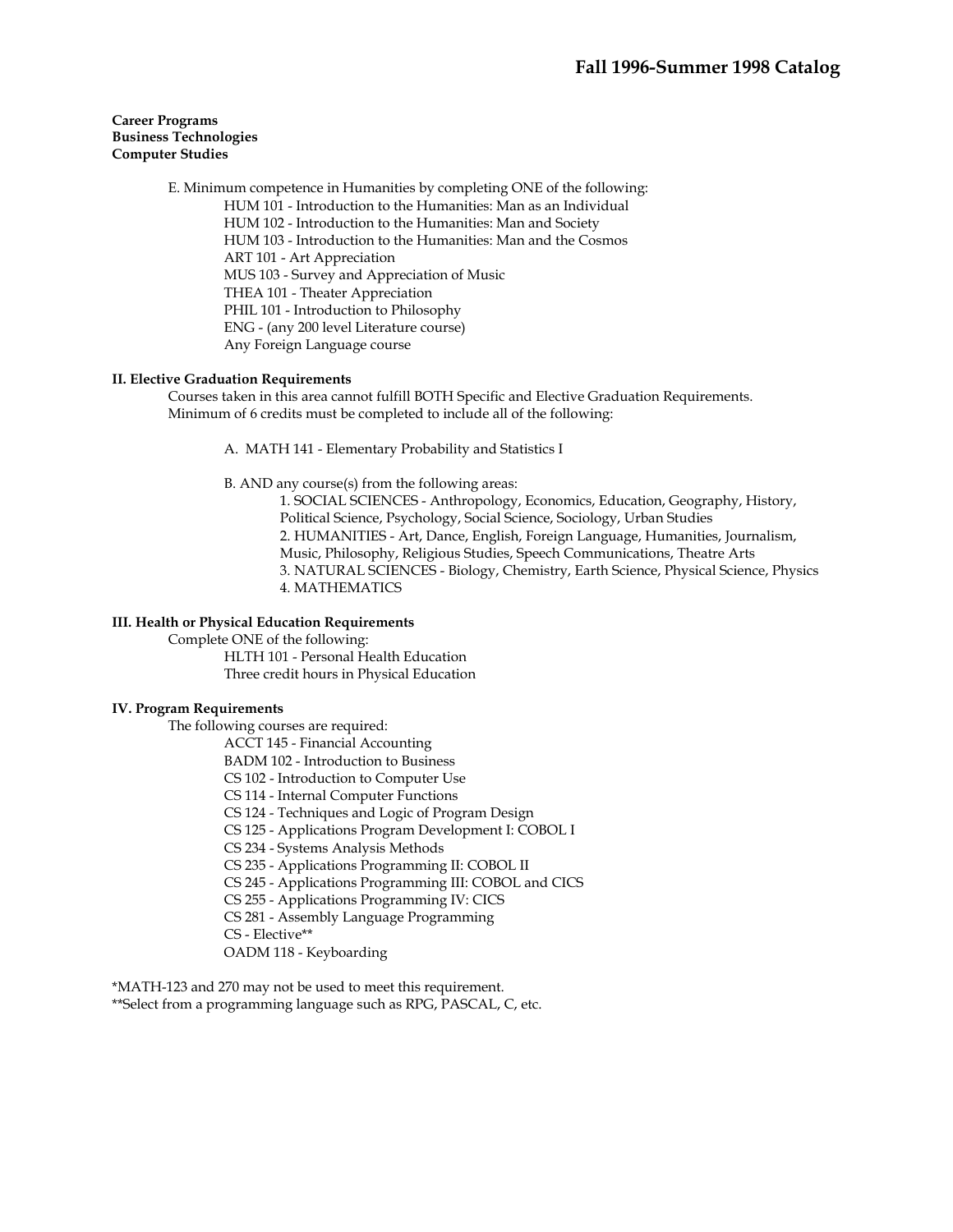**PROGRAM TOTAL 95**

## **Career Programs Business Technologies Computer Studies**

### **Suggested Quarter Sequence for Full Time Students (It will take Part Time Students longer to complete this program)**

| <b>First Quarter</b>      | Cr. Hrs.     | <b>Fourth Quarter</b> | Cr. Hrs.     |
|---------------------------|--------------|-----------------------|--------------|
| <b>BADM-102</b>           | 4            | $CS -234$             | 4            |
| $CS -102$                 | 4            | $CS -235$             | 4            |
| <b>ENG-101</b>            | 3            | <b>MATH-141</b>       | 4            |
| $MATH-120*$               | 5            | Social Sci(See I.B.)  | 3            |
| OADM-118                  | 2            | <b>TOTAL</b>          | 15           |
| <b>TOTAL</b>              | 18           |                       |              |
| <b>Second Quarter</b>     | Cr. Hrs      | <b>Fifth Quarter</b>  | Cr. Hrs.     |
| ACCT-145                  | 5            | $CS -245$             | 4            |
| CS -114                   | 4            | CS -281               | 5            |
| $CS -124$                 | 4            | HLTH/PE (See III.)    | $\mathbf{1}$ |
| <b>ENG-102</b>            | 3            | Social Sci(See I.B.)  | 3            |
| HLTH/PE (See III.)        | $\mathbf{1}$ | <b>TOTAL</b>          | 13           |
| <b>TOTAL</b>              | 17           |                       |              |
| <b>Third Quarter</b>      | Cr. Hrs.     | <b>Sixth Quarter</b>  | Cr. Hrs.     |
| $CS -125$                 | 4            | $CS-255$              | 5            |
| <b>SPCH-100OR</b>         | 4            | CS-Elective**         | 5            |
| <b>SPCH-101</b>           |              | HLTH/PE (See III.)    | $\mathbf{1}$ |
| Elective Req. (See II.B.) | 3            | Humanities (See I.E.) | 3            |
| Nat. Sci(See I.D.)        | 4            | Social Sci(See I.B.)  | 3            |
| <b>TOTAL</b>              | 15           | <b>TOTAL</b>          | 17           |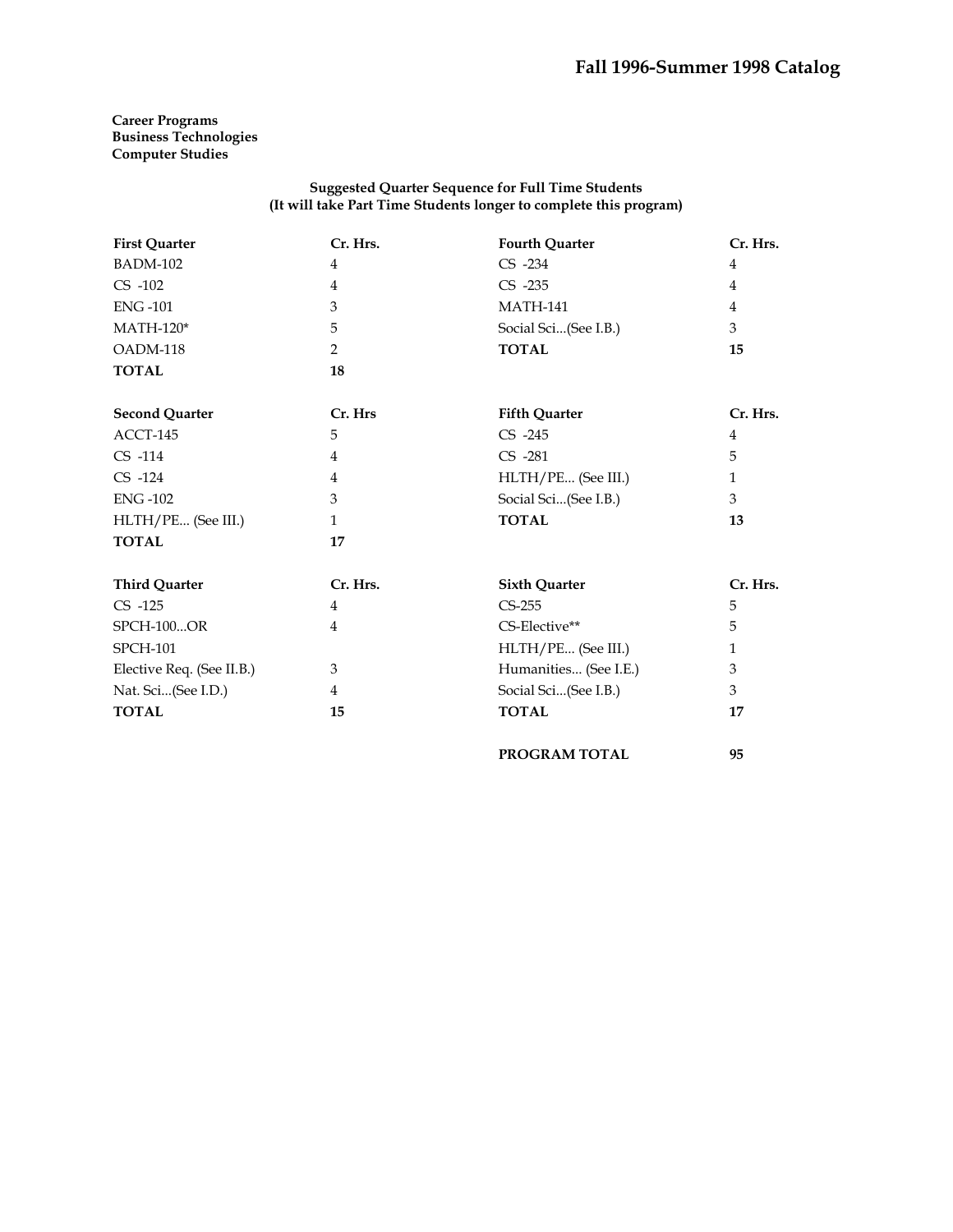## **Career Programs Business Technologies Computer Studies (Microapplications)**

Specific Graduation Requirements Elective Graduation Requirements Health/Physical Education Requirements Program Requirements Suggested Quarter Sequence

## **Associate of Applied Business Degree in Computer Studies with a Concentration in Microapplications**

The Associate of Applied Business degree in Computer Studies (Microapplications) prepares the student to utilize microcomputer application software as a tool in the execution of a wide range of tasks. This option includes the development of problem solving and communication skills.

## **Degree Requirements**

### **I. Specific Graduation Requirements**

A. Minimum competence in Communication Skills by completing the following:

ENG 101 - College Composition ENG 102 - College Composition SPCH 100-Fundamentals of Interpersonal Communication OR SPCH 101 - Fundamentals of Speech Communication

B. Minimum competence in Social Sciences by completing ONE of the following sequences:

1.

SSCI 103 - Introduction to Social Science

SSCI 104 - Introduction to Social Science

SSCI 105 - Introduction to Social Science

 $\mathcal{L}$ 

HIST 101 - History of Civilization HIST 102 - History of Civilization HIST 103 - History of Civilization

#### 3.

HIST 151 - United States History to 1841 HIST 152 - United States History from 1841 to 1896 HIST 153 - United States History from 1896 to the Present

4.

POL 101 - American National Government ECON 161 - Principles of Economics I AND EITHER ANTH 101 - Cultural Anthropology OR SOC 101 - Introductory Sociology

 C. Competence in Mathematics by completing the following: MATH 120 - Intermediate Algebra or higher\*

 D. Minimum competence in Natural Sciences by completing ONE of the following: BIO 104 - Introduction to Biology - Cellular Controls/Genetics/Ecology BIO 105 - Introductory Biology - Human Body in Health and Disease A more advanced laboratory science course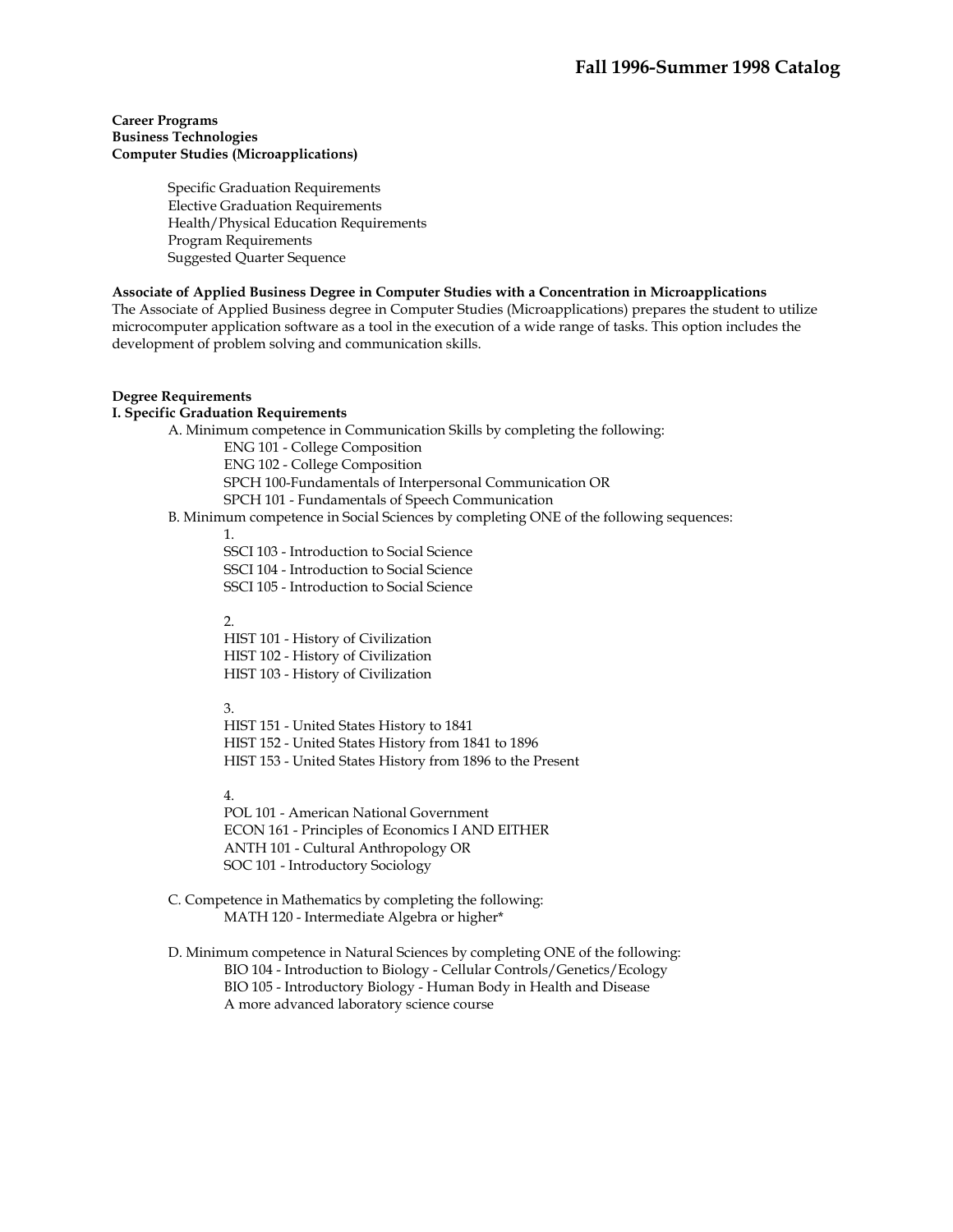## **Career Programs Business Technologies Computer Studies (Microapplications)**

 E. Minimum competence in Humanities by completing ONE of the following: HUM 101 - Introduction to the Humanities: Man as an Individual HUM 102 - Introduction to the Humanities: Man and Society HUM 103 - Introduction to the Humanities: Man and the Cosmos ART 101 - Art Appreciation MUS 103 - Survey and Appreciation of Music THEA 101 - Theater Appreciation PHIL 101 - Introduction to Philosophy ENG - (any 200 level Literature course) Any Foreign Language course

## **II. Elective Graduation Requirements**

 Courses taken in this area cannot fulfill BOTH Specific and Elective Graduation Requirements. Minimum of 6 credits must be completed to include all of the following:

A. MATH 141 - Elementary Probability and Statistics I

B. AND any course(s) from the following:

1. SOCIAL SCIENCES - Anthropology, Economics, Education, Geography, History, Political Science, Psychology, Social Science, Sociology, Urban Studies 2. HUMANITIES - Art, Dance, English, Foreign Language, Humanities, Journalism, Music, Philosophy, Religious Studies, Speech Communications, Theatre Arts 3. NATURAL SCIENCES - Biology, Chemistry, Earth Science, Physical Science, Physics 4. MATHEMATICS

## **III. Health or Physical Education Requirements**

Complete ONE of the following:

 HLTH 101 - Personal Health Education Three credit hours in Physical Education

## **IV. Program Requirements**

The following courses are required:

ACCT 145 - Financial Accounting

BADM 102 - Introduction to Business

CS 102 - Introduction to Computer Use

CS 114 - Internal Computer Functions

CS 120 - Microcomputer Applications I

CS 124 - Techniques and Logic of Program Design

CS 230 - Microcomputer Applications II

CS 234 - Systems Analysis Methods

CS 240 - Microcomputer Applications III

CS 250 - Microcomputer Applications IV

CS - Elective\*\*

CS - Elective\*\*\*

OADM 118 - Keyboarding

\*MATH-123 and 270 may not be used to meet this requirement.

\*\*Select one micro language course such as BASIC, Pascal, C, etc.

\*\*\*Select one 270 series, systems, micro language or other micro elective.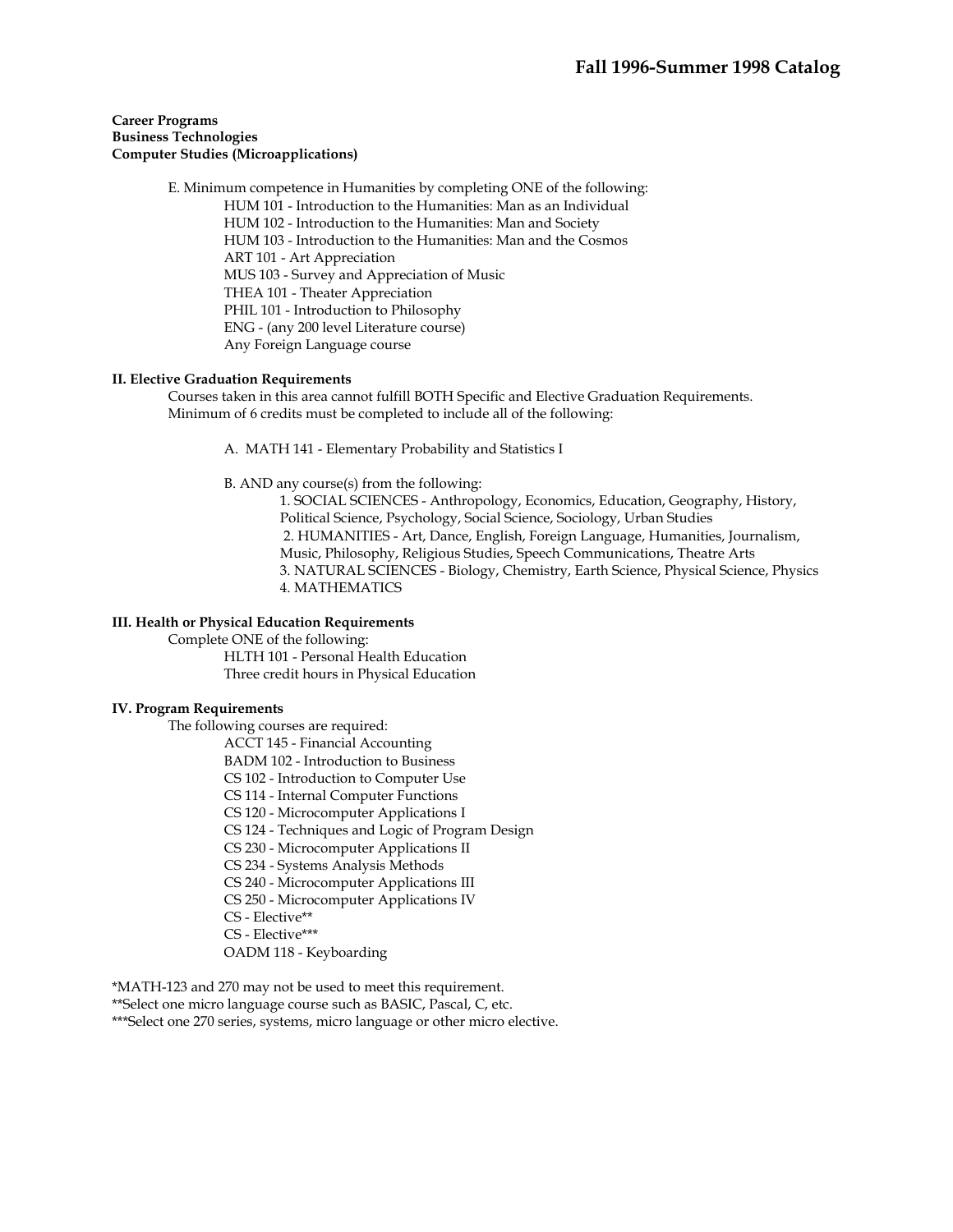**PROGRAM TOTAL** 93-96

## **Career Programs Business Technologies Computer Studies (Microapplications)**

### **Suggested Quarter Sequence for Full Time Students (It will take Part Time Students longer to complete this program)**

| <b>First Quarter</b>      | Cr. Hrs.       | <b>Fourth Quarter</b> | Cr. Hrs.       |
|---------------------------|----------------|-----------------------|----------------|
| <b>BADM-102</b>           | $\overline{4}$ | $CS -230$             | 4              |
| $CS -102$                 | 4              | $CS -234$             | $\overline{4}$ |
| <b>ENG-101</b>            | 3              | HLTH/PE (See III.)    | $\mathbf{1}$   |
| $MATH-120*$               | 5              | Social Sci(See I.B.)  | 3              |
| OADM-118                  | 2              | <b>TOTAL</b>          | 12             |
| <b>TOTAL</b>              | 18             |                       |                |
| <b>Second Quarter</b>     | Cr. Hrs        | <b>Fifth Quarter</b>  | Cr. Hrs.       |
| ACCT-145                  | 5              | $CS -240$             | 4              |
| $CS -114$                 | 4              | CS-Elective**         | 5              |
| $CS -124$                 | 4              | <b>MATH-141</b>       | 4              |
| <b>ENG-102</b>            | 3              | Social Sci(See I.B.)  | 3              |
| HLTH/PE (See III.)        | $\mathbf{1}$   | <b>TOTAL</b>          | 16             |
| <b>TOTAL</b>              | 17             |                       |                |
| <b>Third Quarter</b>      | Cr. Hrs.       | <b>Sixth Quarter</b>  | Cr. Hrs.       |
| $CS -120$                 | $\overline{4}$ | $CS-250$              | 5              |
| <b>SPCH-100OR</b>         | 4              | CS-Elective***        | $2 - 5$        |
| <b>SPCH-101</b>           |                | HLTH/PE (See III.)    | $\mathbf{1}$   |
| Elective Req. (See II.B.) | $\overline{4}$ | Humanities (See I.E.) | 3              |
| Nat. Sci(See I.D.)        | $\overline{4}$ | Social Sci(See I.B.)  | 3              |
| <b>TOTAL</b>              | 16             | <b>TOTAL</b>          | 14-17          |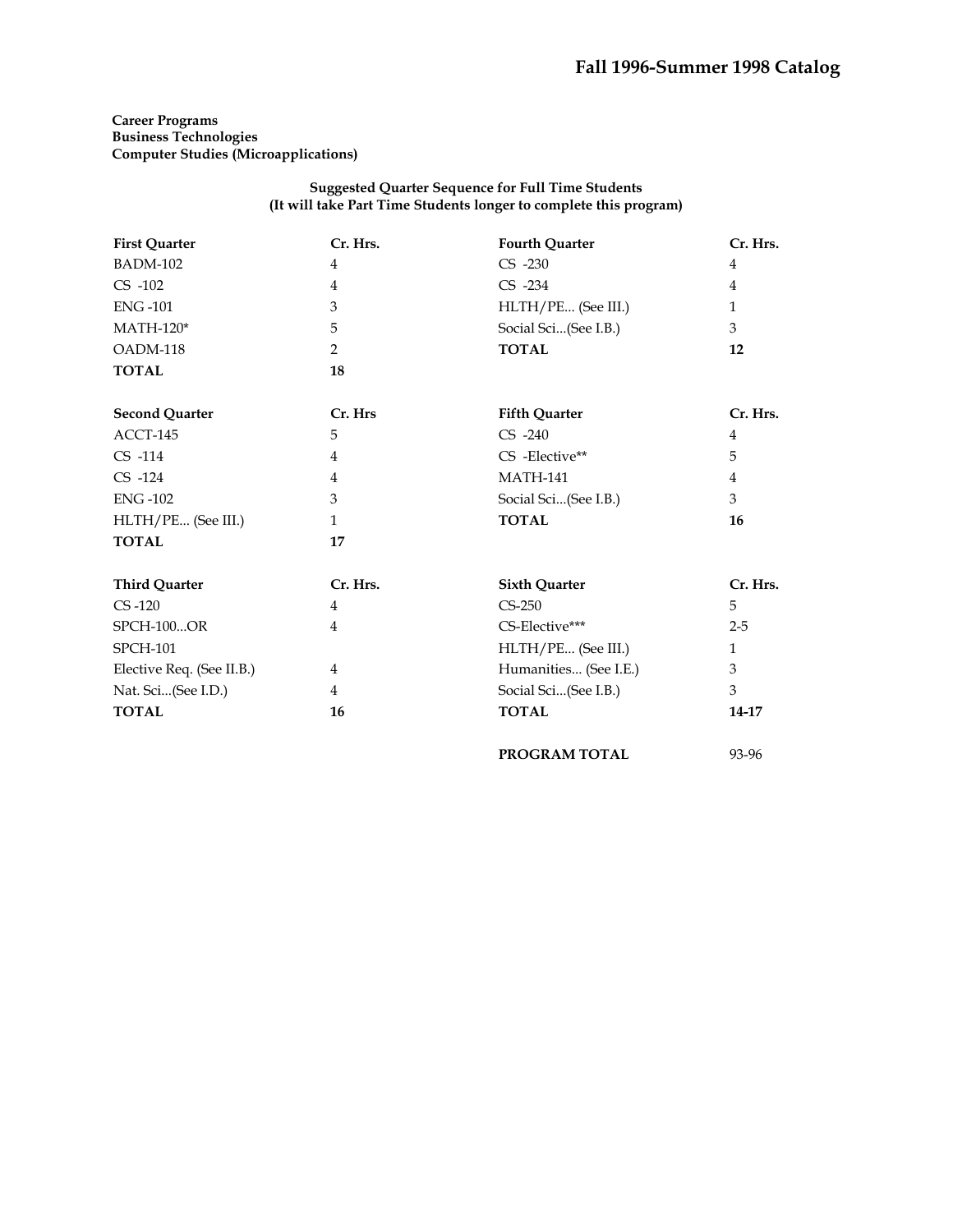## **Career Programs Business Technologies Court and Conference Reporting**

Specific Graduation Requirements Elective Graduation Requirements Health/Physical Education Requirements Program Requirements Suggested Quarter Sequence

## **Associate of Applied Business Degree in Court and Conference Reporting**

This program provides a practical and theoretical preparation for career reporters in the courtroom and business community in general, where there is a serious shortage of qualified personnel. The student is prepared to work as a court reporter, or as a free-lance reporter in a civil, criminal, municipal or Supreme Court. (Certificate also available.)

Program Manager - Ms. Mary A. Reis (216-987-4431). This program has application and/or progression requirements. Please refer to admission requirements for specific information.

## **Degree Requirements**

## **I. Specific Graduation Requirements**

 A. Minimum competence in Communication Skills by completing the following: ENG 101 - College Composition ENG 102 - College Composition AND EITHER ENG 103 - College Composition OR SPCH 100 - Fundamentals of Interpersonal Communication OR SPCH 101 - Fundamentals of Speech Communication\*

B. Minimum competence in Social Sciences by completing ONE of the following sequences:

1.

SSCI 103 - Introduction to Social Science SSCI 104 - Introduction to Social Science SSCI 105 - Introduction to Social Science

#### $\mathcal{D}$

HIST 101 - History of Civilization HIST 102 - History of Civilization HIST 103 - History of Civilization

3.

HIST 151 - United States History to 1841 HIST 152 - United States History from 1841 to 1896 HIST 153 - United States History from 1896 to the Present

## 4.

POL 101 - American National Government ECON 161 - Principles of Economics I AND EITHER ANTH 101 - Cultural Anthropology OR SOC 101 - Introductory Sociology

- C. Minimum competence in Mathematics by completing ONE of the following: Successful completion of a 4 credit math course numbered 106 or higher Achievement of 80% or better on the College wide Mathematics Proficiency Exam
- D. Minimum competence in Natural Sciences by completing ONE of the following: BIO 104 - Introduction to Biology - Cellular Controls/Genetics/Ecology BIO 105 - Introductory Biology - Human Body in Health and Disease A more advanced laboratory science course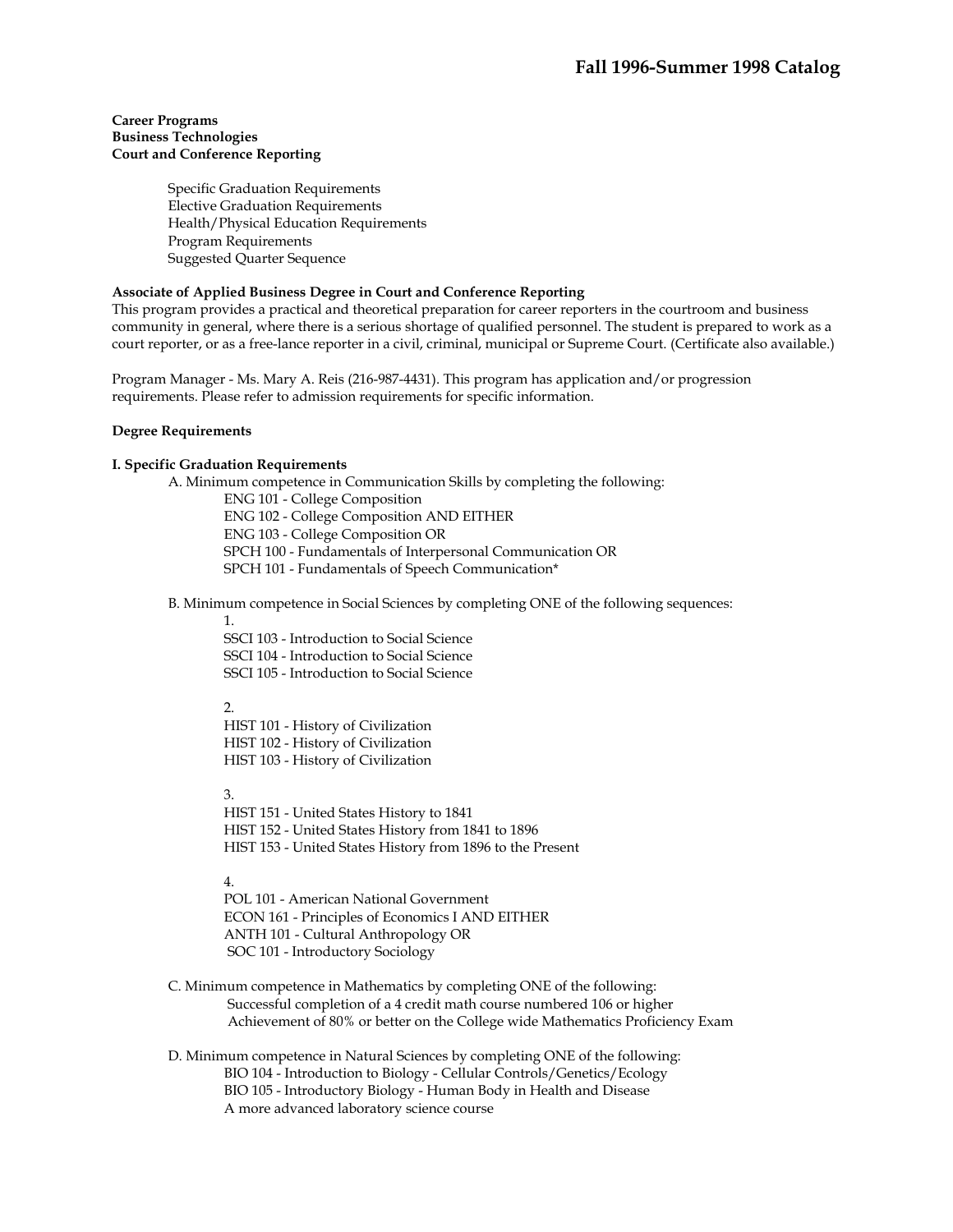## **Career Programs Business Technologies Court and Conference Reporting**

 E. Minimum competence in Humanities by completing ONE of the following: HUM 101 - Introduction to the Humanities: Man as an Individual HUM 102 - Introduction to the Humanities: Man and Society HUM 103 - Introduction to the Humanities: Man and the Cosmos ART 101 - Art Appreciation MUS 103 - Survey and Appreciation of Music THEA 101 - Theater Appreciation PHIL 101 - Introduction to Philosophy ENG - (any 200 level Literature course) Any Foreign Language course

## **II. Elective Graduation Requirements**

 Courses taken in this area cannot fulfill BOTH Specific and Elective Graduation Requirements. Minimum of 6 credits must be completed to include courses from the following:

A. SOCIAL SCIENCES - Anthropology, Economics, Education, Geography, History, Political Science, Psychology, Social Science, Sociology, Urban Studies B. HUMANITIES - Art, Dance, English, Foreign Language, Humanities, Journalism, Music, Philosophy, Religious Studies, Speech Communications, Theatre Arts C. NATURAL SCIENCES - Biology, Chemistry, Earth Science, Physical Science, Physics D. MATHEMATICS

### **III. Health or Physical Education Requirements**

 Complete ONE of the following: HLTH 101 - Personal Health Education Three credit hours in Physical Education

## **IV. Program Requirements**

 The following courses are required: C&CR 100 - Introduction to Court Reporting C&CR 103 - Legal Terminology and Communications I C&CR 104 - Legal Terminology and Communications II C&CR 105 - Basic Theory I C&CR 106 - Basic Theory II C&CR 109 - Introduction to CAT C&CR 110 - Steno Editing (formerly C&CR-108) C&CR 122A- Speed Building and Transcription I C&CR 122B- Speed Building and Transcription II C&CR 202 - Medical Reporting C&CR 207 - Reporter Technology I C&CR 208 - Reporter Technology II C&CR 211 - Courtroom Procedures (formerly C&CR-205 and 206) C&CR 221 - Internship C&CR 222A- Speed Building and Transcription III C&CR 222B- Speed Building and Transcription IV C&CR - Electives\*\* (minimum of 3 credits) C&CR - Electives (minimum of 5 credits) LAWE 121 - Criminal Law Procedure LAWE 122 - Constitutional Law LAWE 123 - Laws of Evidence MA 102 - Medical Terminology I MA 103 - Medical Terminology II OADM 108 - Business Language Skills \*SPCH-101 Fundamentals of Speech Communication is recommended.

\*\*Elective: C&CR-120 Skills Analysis (repeatable).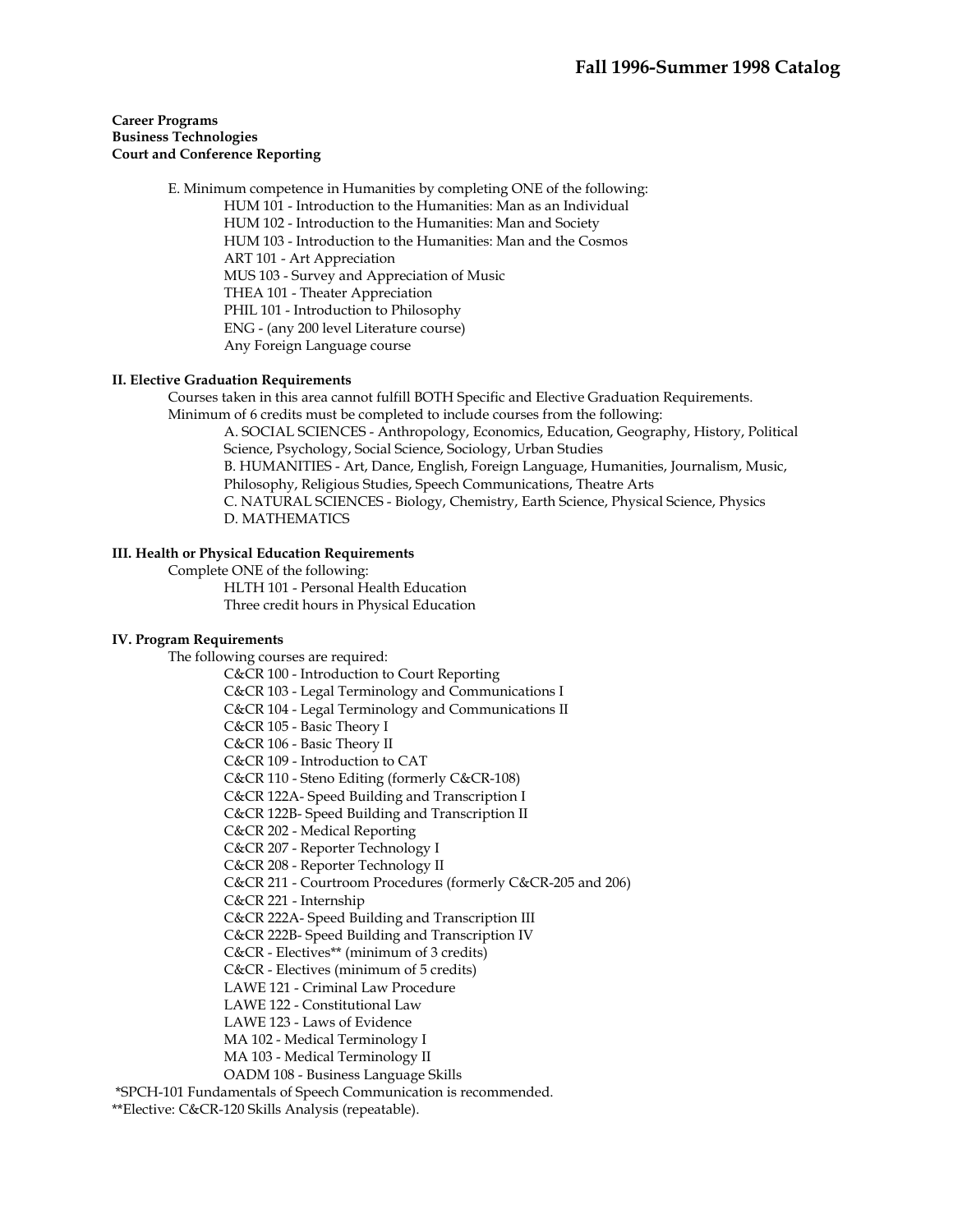## **Career Programs Business Technologies Court and Conference Reporting**

### **Suggested Quarter Sequence for Full Time Students (It will take Part Time Students longer to complete this program)**

| <b>First Quarter</b>       | Cr. Hrs.     | <b>Summer Quarter</b>       | Cr. Hrs        |
|----------------------------|--------------|-----------------------------|----------------|
| <b>C&amp;CR-100</b>        | $\mathbf{1}$ | <b>C&amp;CR-122B</b>        | 3              |
| <b>C&amp;CR-103</b>        | 3            | English (See I.A.)*         | $3-4$          |
| <b>C&amp;CR-105</b>        | 3            | <b>TOTAL</b>                | $6 - 7$        |
| C&CR-Elective**            | $\mathbf{1}$ |                             |                |
| <b>ENG-101</b>             | 3            | <b>Fourth Quarter</b>       | Cr. Hrs.       |
| LAWE-121                   | 3            | C&CR-211                    | 3              |
| HLTH/PE (See III.)         | 1            | C&CR-Elective**             | $\mathbf{1}$   |
| Humanities (See I.E.)      | 3            | C&CR-Elective               | 3              |
| <b>TOTAL</b>               | 18           | MA-103                      | 3              |
|                            |              | Mathematics (See I.C.)      | $\overline{4}$ |
| <b>Second Quarter</b>      | Cr. Hrs.     | Social Sciences. (See I.B.) | 3              |
| <b>C&amp;CR-104</b>        | 3            | <b>TOTAL</b>                | 17             |
| <b>C&amp;CR-106</b>        | 3            |                             |                |
| C&CR-Elective**            | $\mathbf{1}$ | <b>Fifth Quarter</b>        | Cr. Hrs.       |
| <b>ENG-102</b>             | 3            | <b>C&amp;CR-207</b>         | 3              |
| <b>LAWE-122</b>            | 3            | <b>C&amp;CR-222A</b>        | 3              |
| HLTH/PE (See III.)         | $\mathbf{1}$ | $C&CR$ -                    | $2 - 3$        |
| Natural Science (See I.D.) | 4            | Elective Req. (See II.)     | 3              |
| <b>TOTAL</b>               | 18           | Social Sciences. (See I.B.) | 3              |
|                            |              | <b>TOTAL</b>                | 14-15          |
| <b>Third Quarter</b>       | Cr. Hrs.     |                             |                |
| <b>C&amp;CR-109</b>        | 2            | <b>Sixth Quarter</b>        | Cr. Hrs.       |
| <b>C&amp;CR-110</b>        | 3            | <b>C&amp;CR-202</b>         | 3              |
| <b>C&amp;CR-122A</b>       | 3            | <b>C&amp;CR-222B</b>        | 3              |
| OADM-108                   | 3            | <b>C&amp;CR-208</b>         | 3              |
| LAWE-123                   | 3            | <b>C&amp;CR-221</b>         | 1              |
| MA-102                     | 3            | Elective Req. (See II.)     | 3              |
| HLTH/PE (See III.)         | $\mathbf{1}$ | Social Sciences. (See I.B.) | 3              |
| <b>TOTAL</b>               | 18           | <b>TOTAL</b>                | 16             |

**PROGRAM TOTAL 107-109**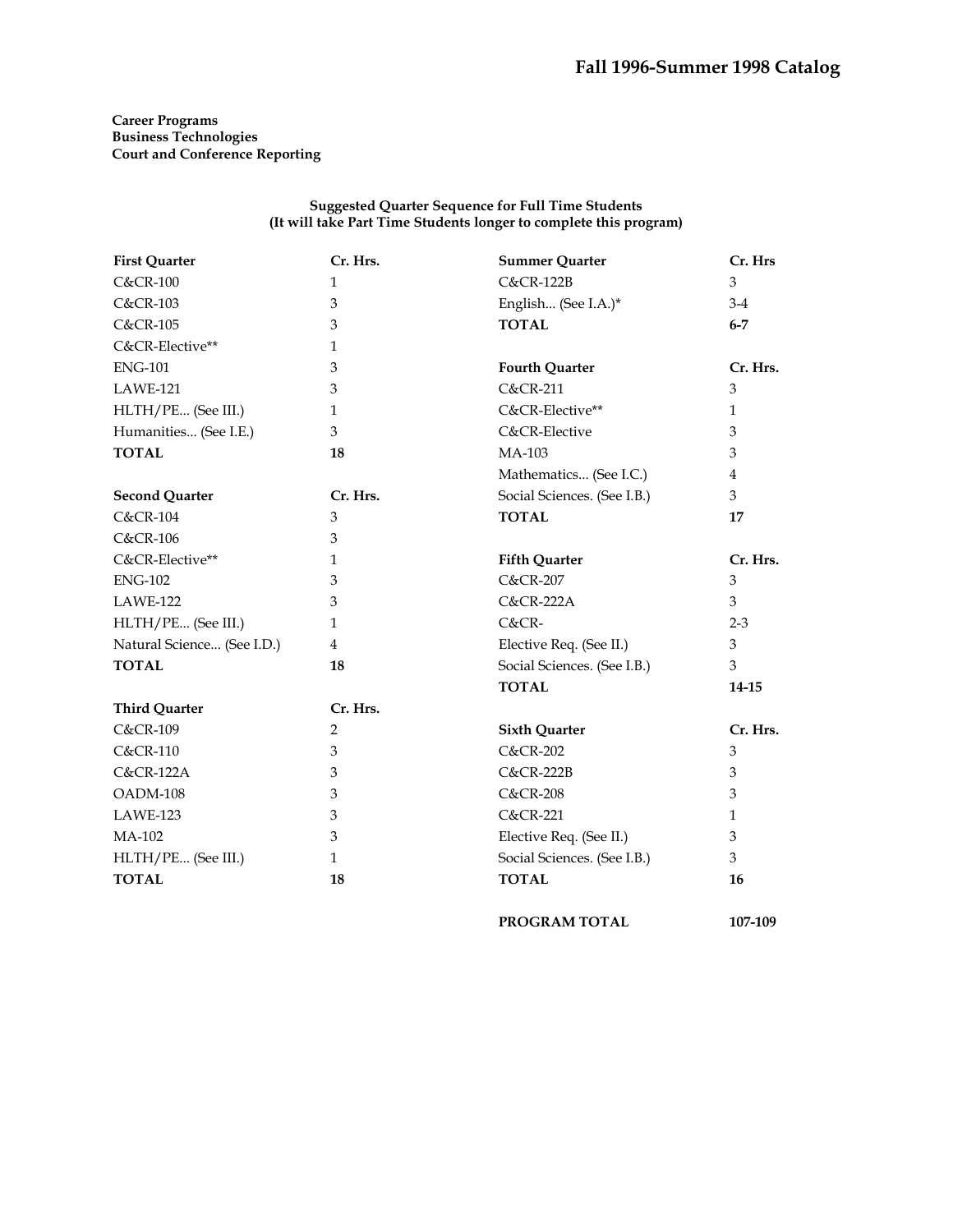## **Career Programs Business Technologies Financial Institutions (Savings and Loan)**

 Specific Graduation Requirements Elective Graduation Requirements Health/Physical Education Requirements Program Requirements Suggested Quarter Sequence

## **Associate of Applied Business Degree in Financial Institutions with a Concentration in Savings and Loan Institutions**

This program is designed for persons currently employed or preparing for employment in financial management in savings and loan institutions.

## **I. Specific Graduation Requirements**

A. Minimum competence in Communication Skills by completing the following:

ENG 101 - College Composition ENG 102 - College Composition AND EITHER ENG 103 - College Composition OR SPCH 100 - Fundamentals of Interpersonal Communication OR SPCH 101 - Fundamentals of Speech Communication

#### B. Minimum competence in Social Sciences by completing ONE of the following sequences:

1.

SSCI 103 - Introduction to Social Science SSCI 104 - Introduction to Social Science SSCI 105 - Introduction to Social Science

 $\mathcal{L}$ 

HIST 101 - History of Civilization HIST 102 - History of Civilization HIST 103 - History of Civilization

3.

HIST 151 - United States History to 1841 HIST 152 - United States History from 1841 to 1896 HIST 153 - United States History from 1896 to the Present

4.

POL 101 - American National Government ECON 161 - Principles of Economics I AND EITHER ANTH 101 - Cultural Anthropology OR SOC 101 - Introductory Sociology

- C. Competence in Mathematics by completing the following (minimum of 4 credits): MATH 120 - Intermediate Algebra or higher\*
- D. Minimum competence in Natural Sciences by completing ONE of the following: BIO 104 - Introduction to Biology - Cellular Controls/Genetics/Ecology BIO 105 - Introductory Biology - Human Body in Health and Disease A more advanced laboratory science course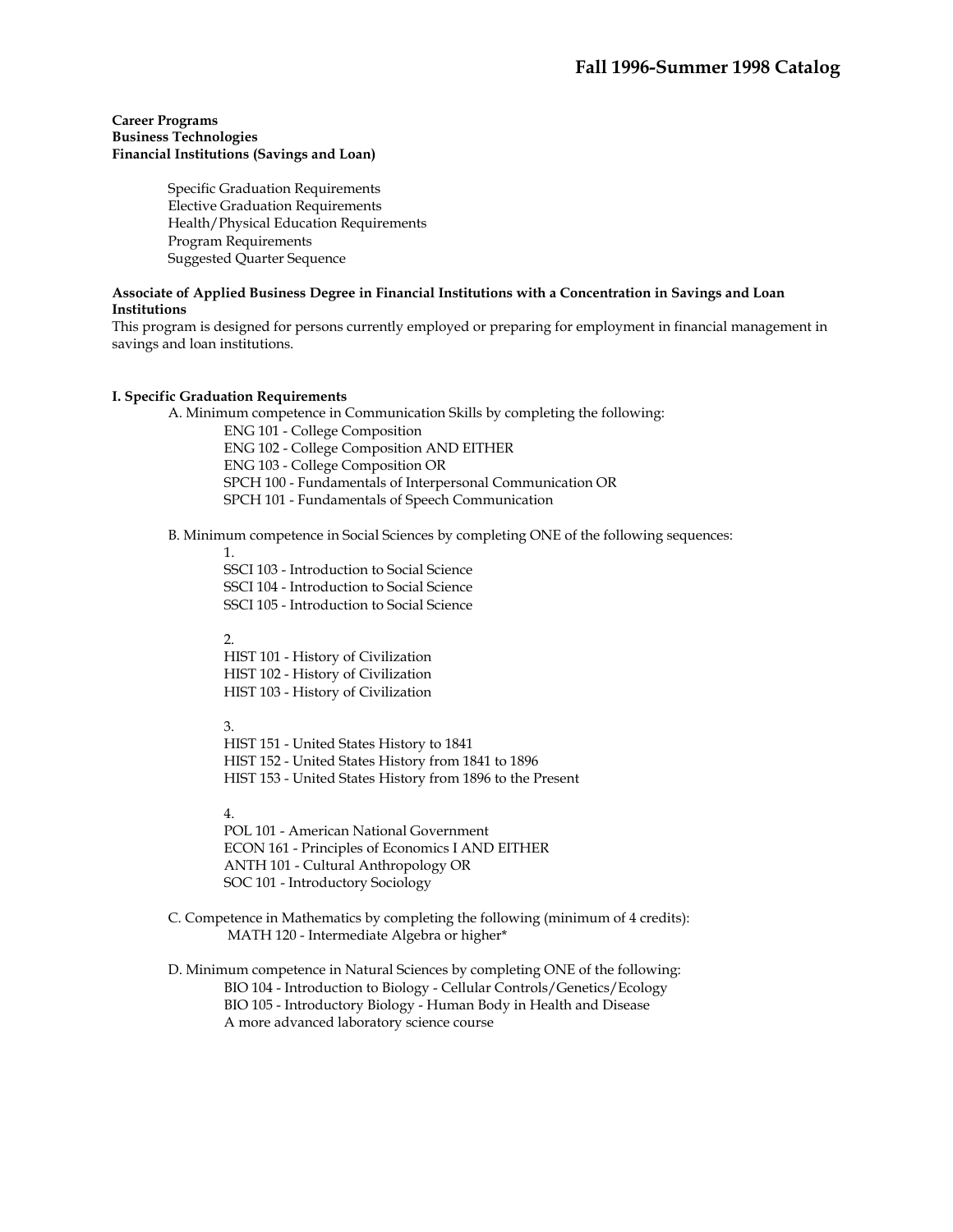## **Career Programs Business Technologies Financial Institutions (Savings and Loan)**

 E. Minimum competence in Humanities by completing ONE of the following: HUM 101 - Introduction to the Humanities: Man as an Individual HUM 102 - Introduction to the Humanities: Man and Society HUM 103 - Introduction to the Humanities: Man and the Cosmos ART 101 - Art Appreciation MUS 103 - Survey and Appreciation of Music THEA 101 - Theater Appreciation PHIL 101 - Introduction to Philosophy ENG - (any 200 level Literature course) Any Foreign Language course

## **II. Elective Graduation Requirements**

 Courses taken in this area cannot fulfill BOTH Specific and Elective Graduation Requirements. Minimum of 6 credits must be completed to include all of the following:

 ECON 161 - Principles of Economics I ECON 162 - Principles of Economics II POL 101 - American National Government

### **III. Health or Physical Education Requirements**

 Complete ONE of the following: HLTH 101 - Personal Health Education Three credit hours in Physical Education

#### **IV. Program Requirements**

The following courses are required:

ACCT 145 - Financial Accounting ACCT 146 - Managerial Accounting BADM 102 - Introduction to Business BADM-112 - Principles of Management BADM 213 - Business Law CS 102 - Introduction to Computer Use FIN 161 - Retail Banking FIN 162 - Savings Association Operations FIN 163 - Deposit Accounts and Services FIN 164 - Deposit Account Operations FIN 221 - Residential Mortgage Lending FIN 222 - Mortgage Loan Servicing FIN 223 - Individual Retirement Accounts/Keogh Plans FIN - Electives (minimum of 12 credits) OADM 210 - Business Communications \*MATH-123 and 270 may not be used to meet this requirement.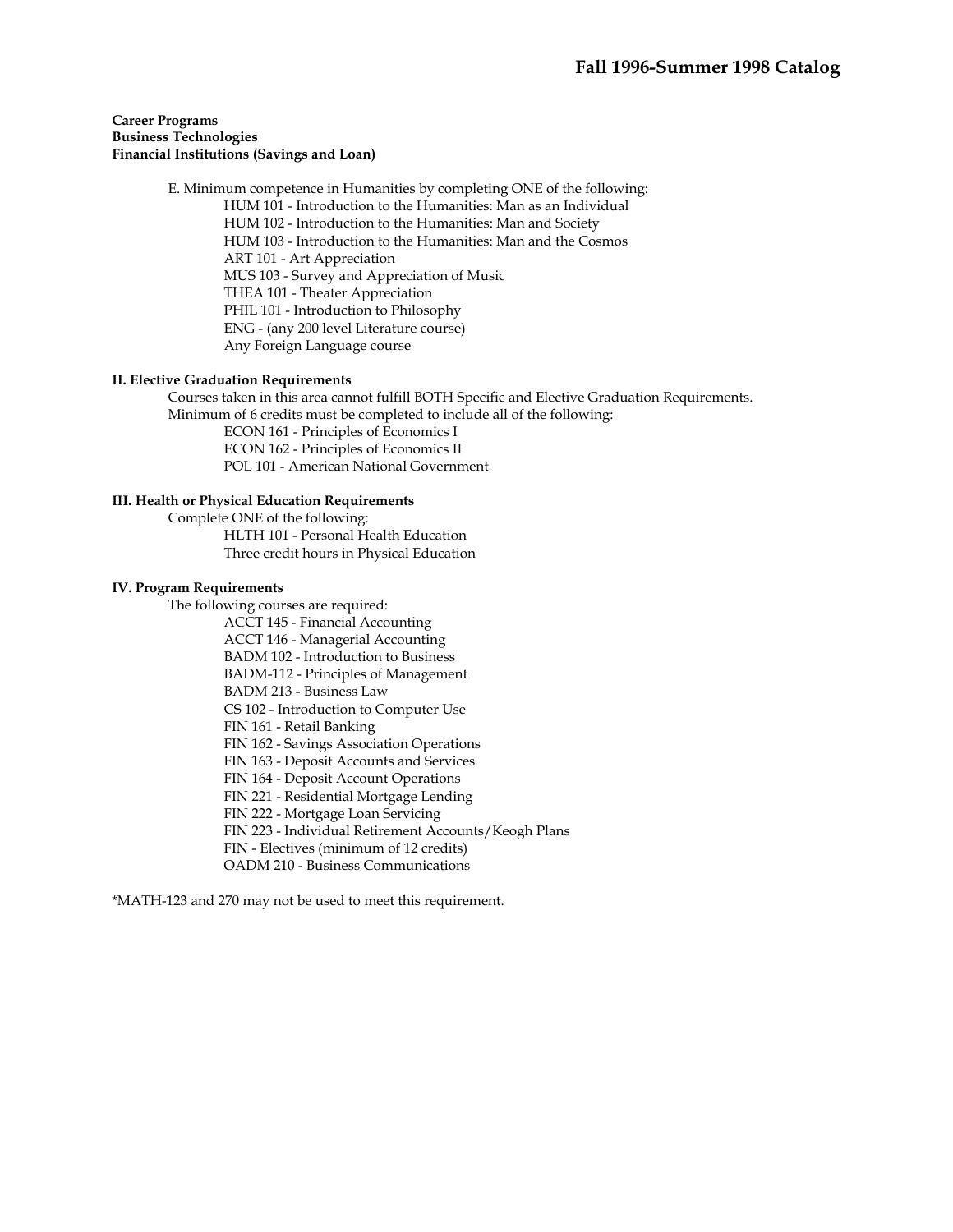# **Career Programs Business Technologies Financial Institutions (Savings and Loan)**

## **Suggested Quarter Sequence for Full Time Students (It will take Part Time Students longer to complete this program)**

| <b>First Quarter</b>    | Cr. Hrs.       | <b>Fourth Quarter</b> | Cr. Hrs.       |
|-------------------------|----------------|-----------------------|----------------|
| <b>BADM-102</b>         | $\overline{4}$ | <b>ECON-162</b>       | $\overline{4}$ |
| <b>ENG-101</b>          | 3              | <b>FIN-164</b>        | 3              |
| <b>FIN-161</b>          | 3              | <b>FIN-223</b>        | 3              |
| $MATH-120*$             | 5              | <b>FIN-Elective</b>   | 3              |
| Social Sci(See I.B.)    | 3              | HLTH/PE (See III.)    | $\mathbf{1}$   |
| <b>TOTAL</b>            | 18             | English (See I.A.)    | $3-4$          |
|                         |                | <b>TOTAL</b>          | 17-18          |
| <b>Second Quarter</b>   | Cr. Hrs.       | <b>Fifth Quarter</b>  | Cr. Hrs.       |
| ACCT-145                | 5              | <b>BADM-213</b>       | 4              |
| <b>ENG-102</b>          | 3              | <b>FIN-221</b>        | 3              |
| <b>FIN-162</b>          | 3              | FIN-Elective          | 3              |
| FIN-Elective            | 3              | OADM-210              | 4              |
| Social Sci(See I.B.)    | 3              | <b>POL-101</b>        | $\overline{4}$ |
| <b>TOTAL</b>            | 17             | HLTH/PE (See III.)    | $\mathbf{1}$   |
|                         |                | <b>TOTAL</b>          | 19             |
| <b>Third Quarter</b>    | Cr. Hrs.       | <b>Sixth Quarter</b>  | Cr. Hrs        |
| ACCT-146                | 5              | <b>BADM-112</b>       | $\overline{4}$ |
| <b>ECON-161</b>         | $\overline{4}$ | $CS -102$             | 4              |
| <b>FIN-163</b>          | 3              | <b>FIN-222</b>        | 3              |
| HLTH/PE (See III.)      | $\mathbf{1}$   | FIN-Elective          | 3              |
| Natural Sci. (See I.D.) | 4              | Humanities (See I.E.) | 3              |
| Social Sci(See I.B.)    | 3              | <b>TOTAL</b>          | 17             |
| <b>TOTAL</b>            | 20             |                       |                |
|                         |                | PROGRAM TOTAL         | 108-109        |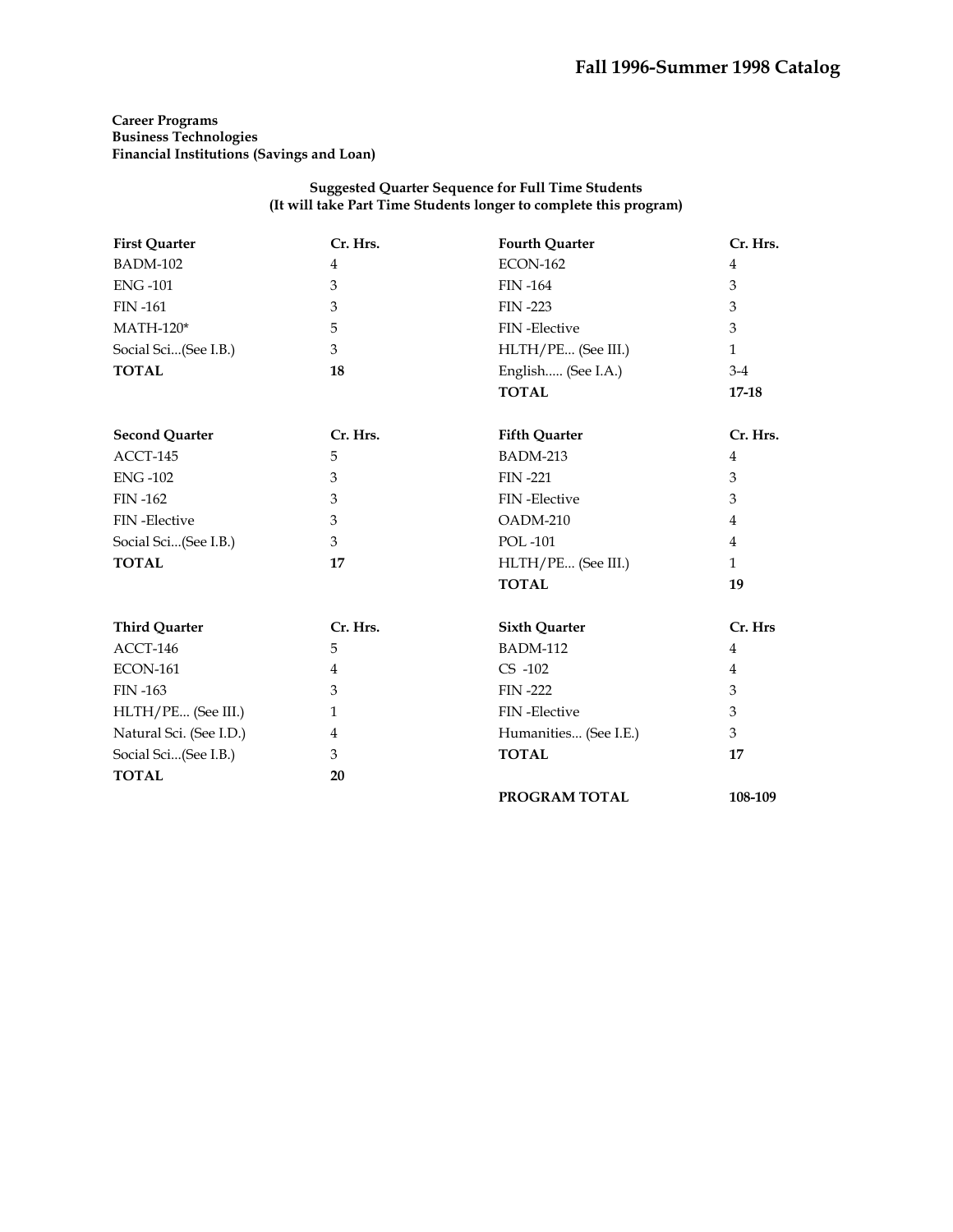#### **Career Programs Business Technologies Graphic Communications Management and Technology**

Specific Graduation Requirements Elective Graduation Requirements Health/Physical Education Requirements Program Requirements Suggested Quarter Sequence

# **Associate of Applied Science Degree in Graphic Communications Management and Technology**

Career opportunities in the graphic arts industry include a variety of supervisory and mid-management positions in printing establishments and allied industries. Positions open to graduates of this program include supervising or managing printing production operations such as computer controlled composition and electronic pre-press, camera work, film assembly, press work and bindery. Other positions include estimating; quality control; purchasing of printing and production materials; sales of graphic arts services, equipment or supplies; customer service and production control.

A Sheetfed Offset Competency Award is available through the Department.

Degree Requirements

## **I. Specific Graduation Requirements**

A. Minimum competence in Communication Skills by completing the following:

ENG 101 - College Composition ENG 102 - College Composition SPCH 101 - Fundamentals of Speech Communication

B. Minimum competence in Social Sciences by completing ONE of the following sequences:

1.

SSCI 103 - Introduction to Social Science SSCI 104 - Introduction to Social Science SSCI 105 - Introduction to Social Science

 $2.5$ 

HIST 101 - History of Civilization HIST 102 - History of Civilization HIST 103 - History of Civilization

3.

POL 101 - American National Government ECON 161 - Principles of Economics I AND EITHER ANTH 101 - Cultural Anthropology OR SOC 101 - Introductory Sociology

4.

PSY 101 - General Psychology PSY 102 - General Psychology PSY - (any 200 level Psychology course)

 C. Minimum competence in Mathematics by completing the following: Successful completion of a mathematics course numbered 100 or higher Achievement of 80% or better on the College wide Mathematics Proficiency Exam

 D. Minimum competence in Natural Sciences by completing the following: PSCI 102 - Physical Science - Chemistry PSCI 108 - Physical Science Laboratory - Chemistry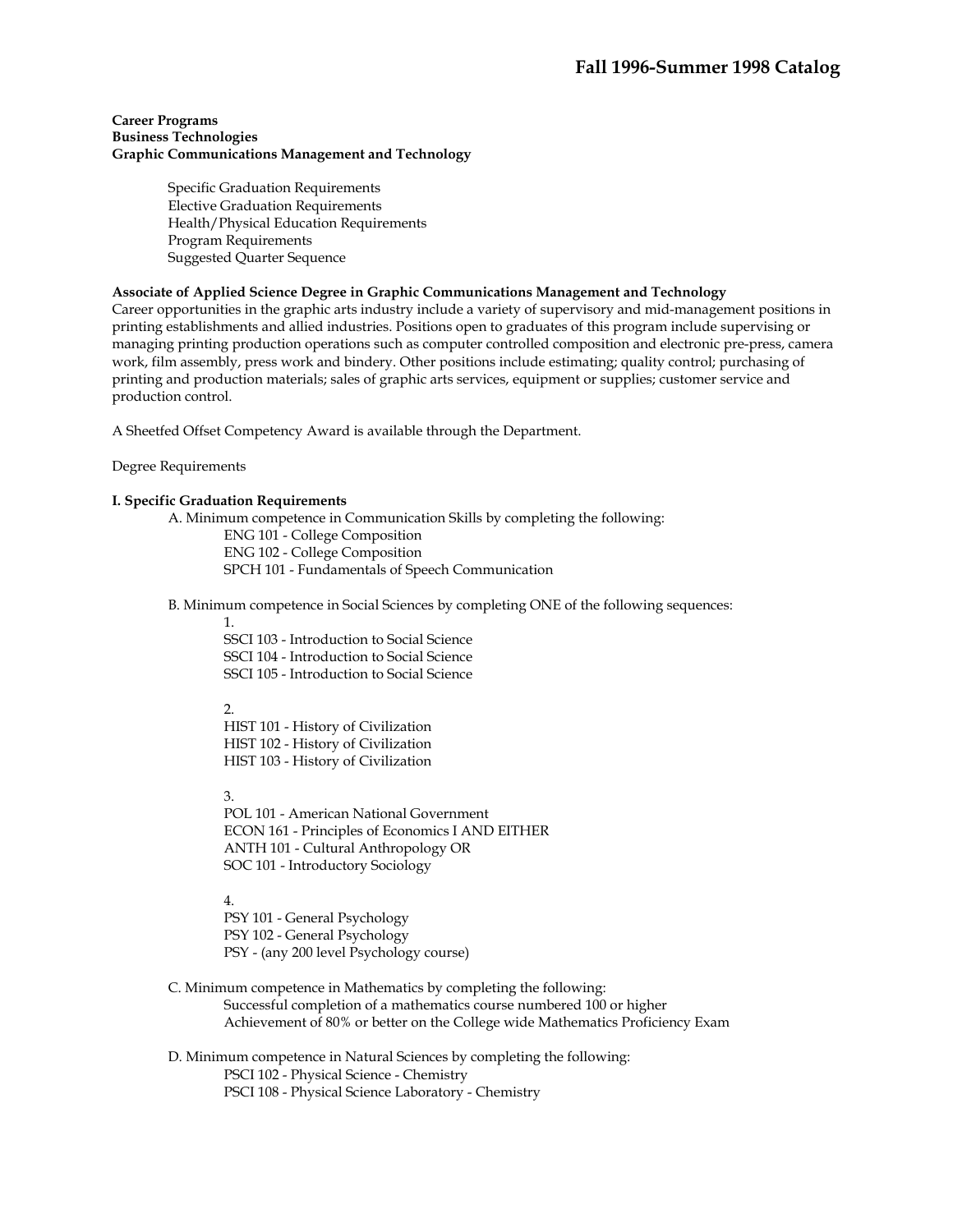## **Career Programs Business Technologies Graphic Communications Management and Technology**

 E. Minimum competence in Humanities by completing ONE of the following: HUM 101 - Introduction to the Humanities: Man as an Individual HUM 102 - Introduction to the Humanities: Man and Society HUM 103 - Introduction to the Humanities: Man and the Cosmos ART 101 - Art Appreciation MUS 103 - Survey and Appreciation of Music THEA 101 - Theater Appreciation PHIL 101 - Introduction to Philosophy ENG - (any 200 level Literature course) Any Foreign Language course

## **II. Elective Graduation Requirements**

 Courses taken in this area cannot fulfill BOTH Specific and Elective Graduation Requirements. Minimum of 6 credits must be completed to include all of the following:

A. ART 108 - Fundamentals of Design I

B. ONE of the following:

 ECON 100 - Basic Economics ECON 161 - Principles of Economics I

## **III. Health or Physical Education Requirements**

Complete ONE of the following:

 HLTH 101 - Personal Health Education Three credit hours in Physical Education

#### **IV. Program Requirements**

A. The following courses are required:

ACCT 128 - Applied Accounting

BADM 102 - Introduction to Business

BADM 112 - Principles of Management

GCMT 101 - Graphic Arts Orientation

GCMT 103 - Introduction to Printing\*

GCMT 105 - Science of Graphic Arts

GCMT 110 - Graphic Arts Materials (formerly GCMT-109)

GCMT 113 - Beginning Photography

GCMT-125 - Computer Applications in Graphic Communications (formerly GCMT-124)

GCMT 131 - Copy Preparation

GCMT 171 - Reproduction Photography and Film Assembly

GCMT 201 - Platemaking and Presswork

GCMT 209 - Finishing and Bindery (formerly GCMT-210)

GCMT 222 - Production and Operations Management

GCMT 226 - Graphic Arts Estimating

GCMT 235 - Personal and Corporate Publishing I

GCMT 273 - Color Reproduction

MARK 201 - Principles of Marketing

OADM 118 - Keyboarding\*\*

B. ONE of the following:

BADM 213 - Business Law

BADM 220 - Human Relations in Business

GCMT - Elective (minimum of 3 credits)

C. ONE of the following (minimum of 1 credit):

GCMT 223 - Applied Graphic Arts Sales

GCMT 260 - Cooperative Field Experience

GCMT 261 - Internship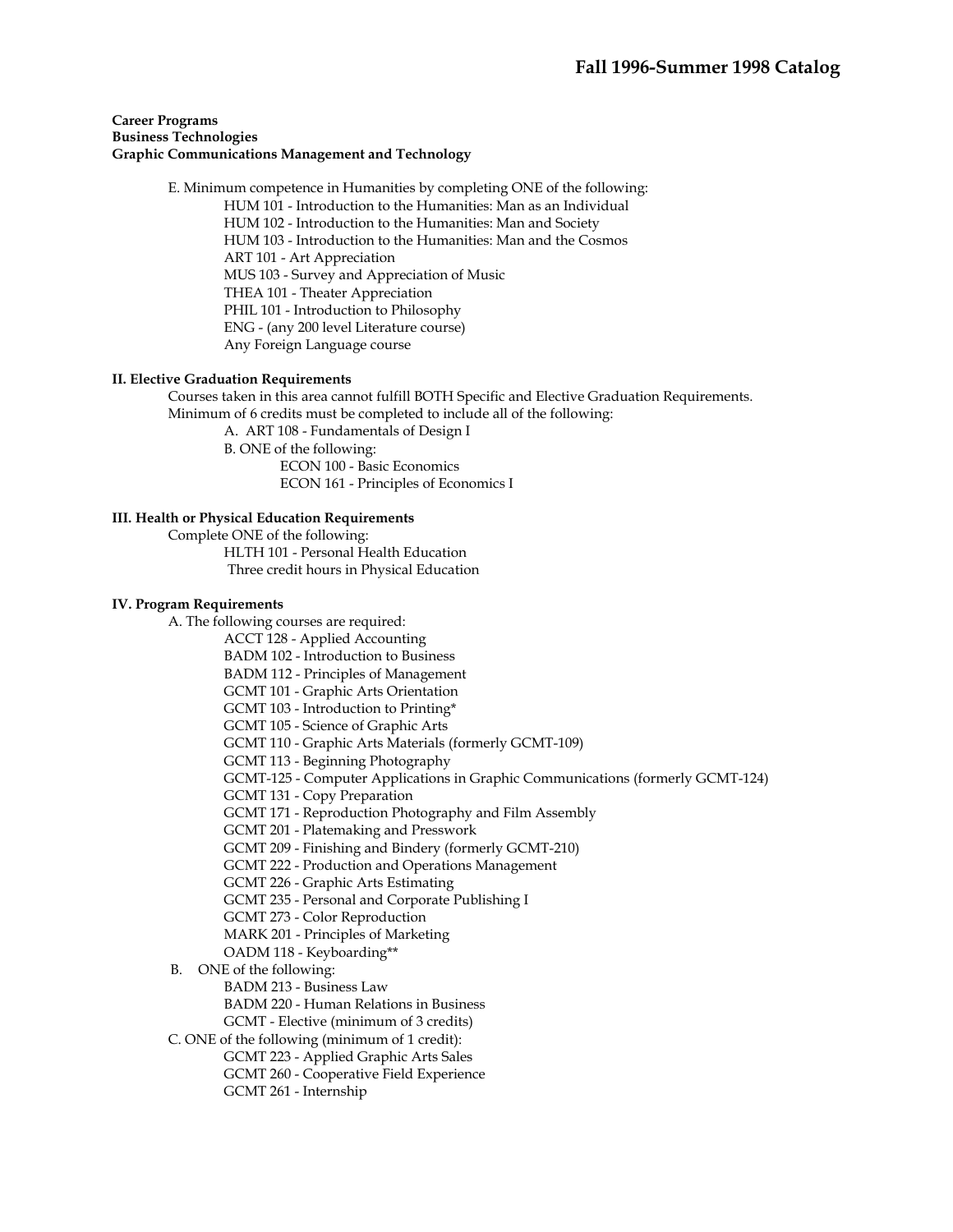# **Career Programs Business Technologies Graphic Communications Management and Technology**

 D. ONE of the following: MARK 202 - Principles of Salesmanship MARK 225 - Promotion Management

\*May be waived, if student possesses prior graphic arts lab experience. \*\*May be waived, if student types 20 wpm.

# **Suggested Quarter Sequence for Full Time Students (It will take Part Time Students longer to complete this program)**

| <b>First Quarter</b>   | Cr. Hrs.       | <b>Fourth Quarter</b> | Cr. Hrs.       |
|------------------------|----------------|-----------------------|----------------|
| <b>ART-108</b>         | 3              | ACCT-128              | 4              |
| <b>BADM-102</b>        | $\overline{4}$ | <b>BADM-112</b>       | 4              |
| <b>ENG-101</b>         | 3              | GCMT-201              | $\overline{4}$ |
| <b>GCMT-101</b>        | $\overline{2}$ | <b>MARK-201</b>       | $\overline{4}$ |
| $GCMT-103*$            | $\mathbf{1}$   | Social Sci(See I.B.)  | 3              |
| GCMT-125               | $\overline{4}$ | <b>TOTAL</b>          | 19             |
| OADM-118**             | 2              |                       |                |
| <b>TOTAL</b>           | 19             |                       |                |
|                        |                | <b>Fifth Quarter</b>  | Cr. Hrs.       |
| <b>Second Quarter</b>  | Cr. Hrs.       | GCMT-209              | $\overline{4}$ |
| <b>ENG-102</b>         | 3              | GCMT-235              | 3              |
| GCMT-105               | $\overline{4}$ | GCMT-273              | 3              |
| GCMT-113               | 3              | <b>MARK-202OR</b>     | $\overline{4}$ |
| <b>GCMT-131</b>        | 4              | <b>MARK-225</b>       |                |
| <b>PSCI-102</b>        | 3              | HLTH/PE (See III.)    | $\mathbf{1}$   |
| <b>PSCI-108</b>        | $\mathbf{1}$   | Social Sci(See I.B.)  | 3              |
| HLTH/PE (See III.)     | $\mathbf{1}$   | <b>TOTAL</b>          | 18             |
| <b>TOTAL</b>           | 19             |                       |                |
|                        |                | <b>Sixth Quarter</b>  | Cr. Hrs.       |
| <b>Third Quarter</b>   | Cr. Hrs.       | <b>BADM-213OR</b>     | $3-4$          |
| GCMT-110               | 3              | <b>BADM-220OR</b>     |                |
| <b>GCMT-171</b>        | $\overline{4}$ | <b>GCMT-Elective</b>  |                |
| <b>SPCH-101</b>        | 4              | <b>ECON-100OR</b>     | $3-4$          |
| HLTH/PE (See III.)     | 1              | <b>ECON-161</b>       |                |
| Mathematics (See I.C.) | 3              | GCMT-222              | 3              |
| Social Sci(See I.B.)   | $\mathfrak{Z}$ | <b>GCMT-223OR</b>     | $1-3$          |
| <b>TOTAL</b>           | 18             | <b>GCMT-260OR</b>     |                |
|                        |                | <b>GCMT-261</b>       |                |
|                        |                | GCMT-226              | 4              |
|                        |                | Humanities (See I.E.) | 3              |
|                        |                | <b>TOTAL</b>          | $17 - 21$      |

**PROGRAM TOTAL 110-114**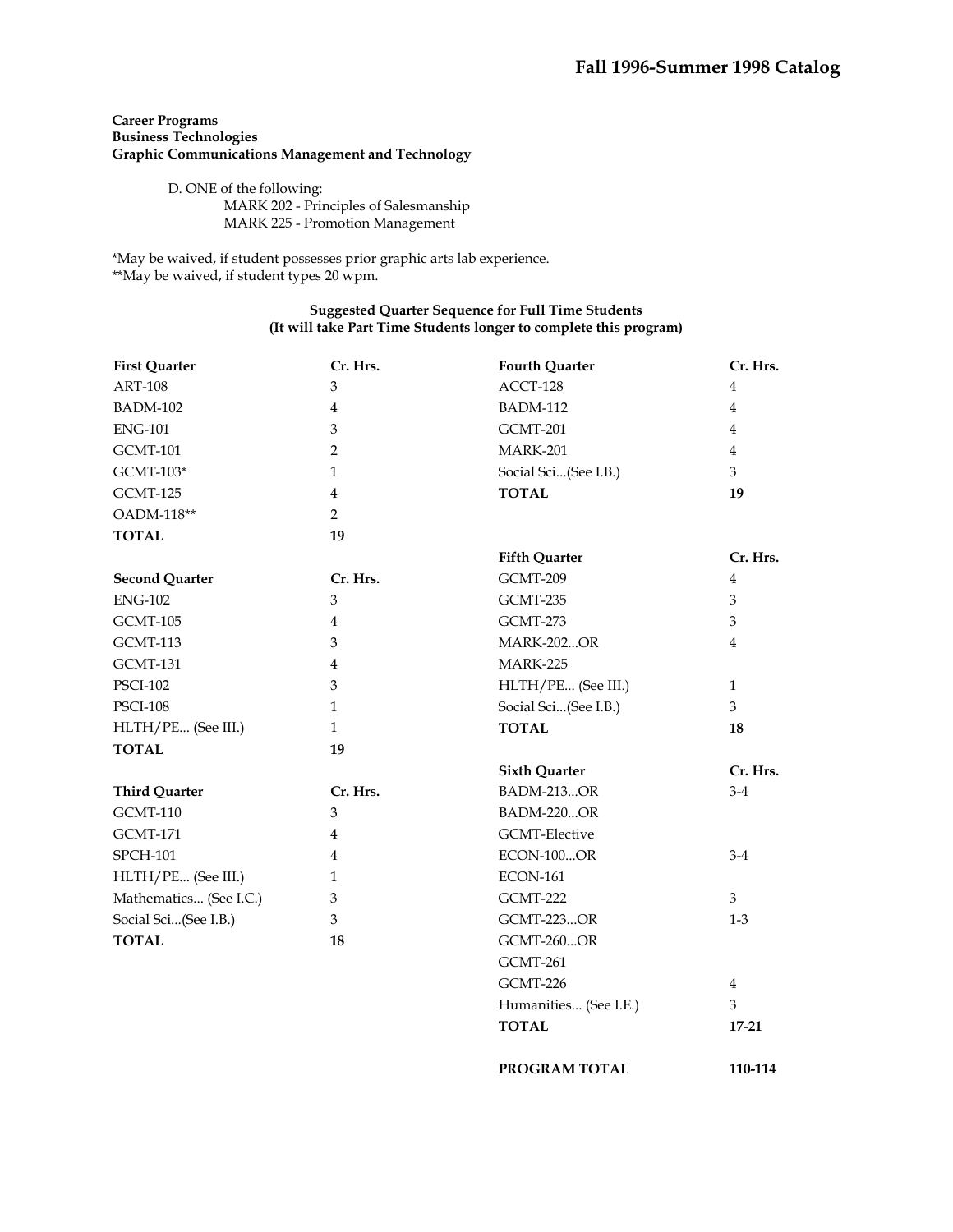## **Career Programs Business Technologies Graphic Communications Management and Technology Photography)**

Specific Graduation Requirements Elective Graduation Requirements Health/Physical Education Requirements Program Requirements Suggested Quarter Sequence

## **Associate of Applied Science Degree in Graphic Communications Management and Technology with a Concentration in Photography**

This curriculum provides a foundation program in the technical and aesthetic components of black and white, color, and electronic still photography. It prepares students to work in photographic processing labs, photographic studios, multi-media production, in-house photography departments, photographic sales and related services, and in the field of electronic still photography, as well as providing opportunities for those currently employed in the field to update their skills.

This program has application and/or progression requirements. Please refer to admission requirements for specific information.

## **Degree Requirements**

#### **I. Specific Graduation Requirements**

A. Minimum competence in Communication Skills by completing the following:

ENG 101 - College Composition ENG 102 - College Composition SPCH 101 - Fundamentals of Speech Communication

B. Minimum competence in Social Sciences by completing ONE of the following sequences:

1.

SSCI 103 - Introduction to Social Science SSCI 104 - Introduction to Social Science SSCI 105 - Introduction to Social Science

2.

HIST 101 - History of Civilization HIST 102 - History of Civilization HIST 103 - History of Civilization

3.

POL 101 - American National Government ECON 161 - Principles of Economics I AND EITHER ANTH 101 - Cultural Anthropology OR SOC 101 - Introductory Sociology

4.

PSY 101 - General Psychology PSY 102 - General Psychology PSY - (any 200 level Psychology course)

 C. Minimum competence in Mathematics by completing the following: Successful completion of a mathematics course numbered 100 or higher Achievement of 80% or better on the College wide Mathematics Proficiency Exam

 D. Minimum competence in Natural Sciences by completing the following: PSCI 102 - Physical Science - Chemistry PSCI 108 - Physical Science Laboratory-Chemistry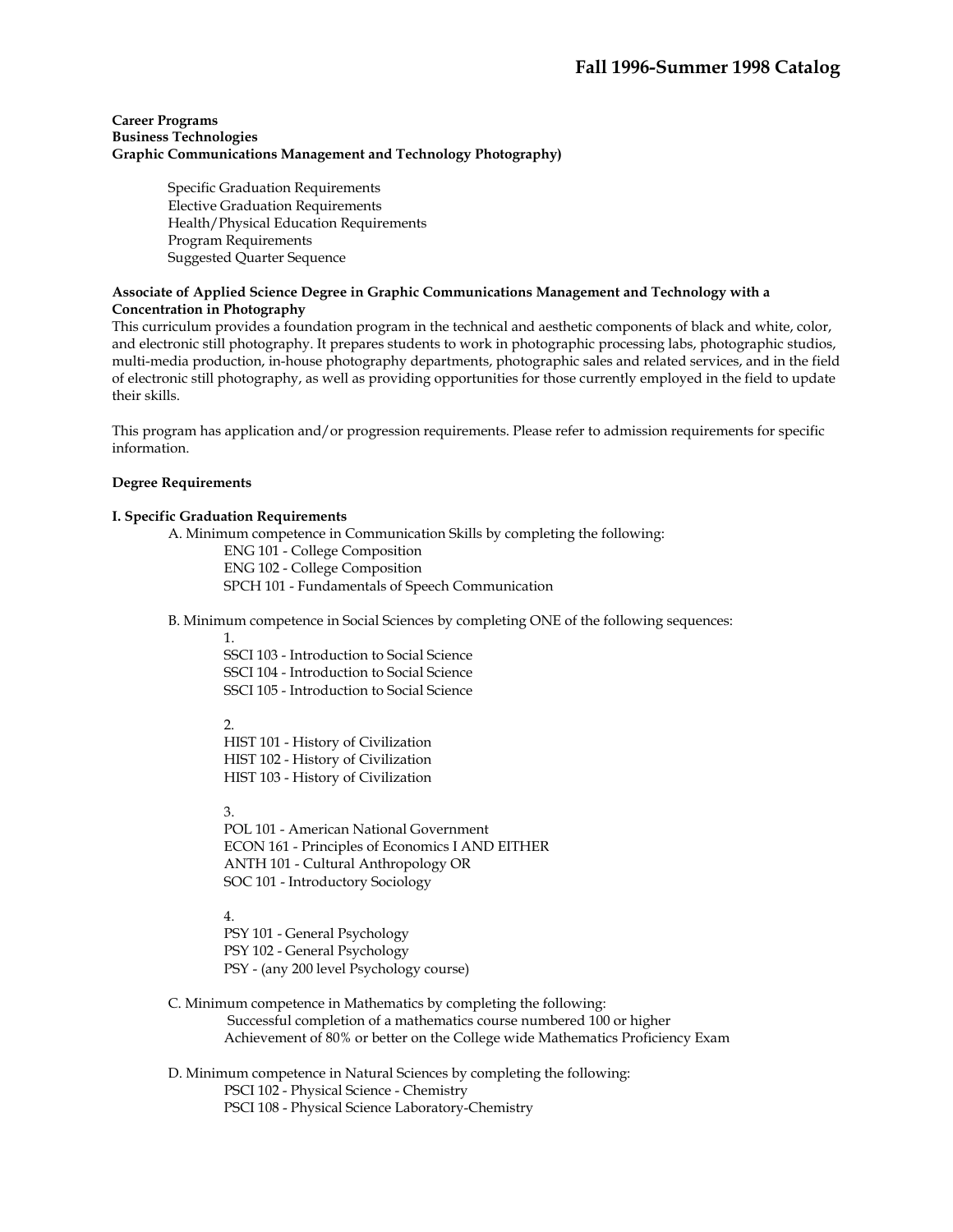## **Career Programs Business Technologies Graphic Communications Management and Technology Photography)**

 E. Minimum competence in Humanities by completing the following: ART 101 - Art Appreciation

#### **II. Elective Graduation Requirements**

 Courses taken in this area cannot fulfill BOTH Specific and Elective Graduation Requirements. Minimum of 6 credits must be completed to include all of the following: ART 108 - Fundamentals of Design I

ART 109 - Fundamentals of Design II

#### **III. Health or Physical Education Requirements**

 Complete ONE of the following: HLTH 101 - Personal Health Education Three credit hours in Physical Education

## **IV. Program Requirements**

The following courses are required:

GCMT 113 - Beginning Photography

GCMT 114 - Intermediate Black and White Photography

GCMT 115 - Advanced Black and White Photography

GCMT 125 - Computer Applications in Graphic Arts (formerly GCMT-124)

GCMT 212 - Artificial Lighting Technique

GCMT 213 - Color Transparencies

GCMT 214 - Color Printing I

GCMT 216 - Individual Projects in Photography

GCMT 217 - Large Format Camera Technique

GCMT 218 - Multimedia Production

GCMT 219 - Color Printing II

GCMT 250 - Presentation Graphics

GCMT 253 - Electronic Drawing and Illustration

GCMT 255 - Electronic Still Photography I

GCMT 256 - Electronic Still Photography II

GCMT 270 - Special Topics in Graphic Communications and Photography

GCMT 272 - Special Topics in Graphic Communications and Photography Laboratory Experience

GCMT 275 - Portfolio Preparation

GCMT 277 - Professional Photographic Practices

GCMT - Elective\* (minimum of 3 credits)

JOUR 101 - Introduction to Mass Communications

OADM 118 - Keyboarding\*\*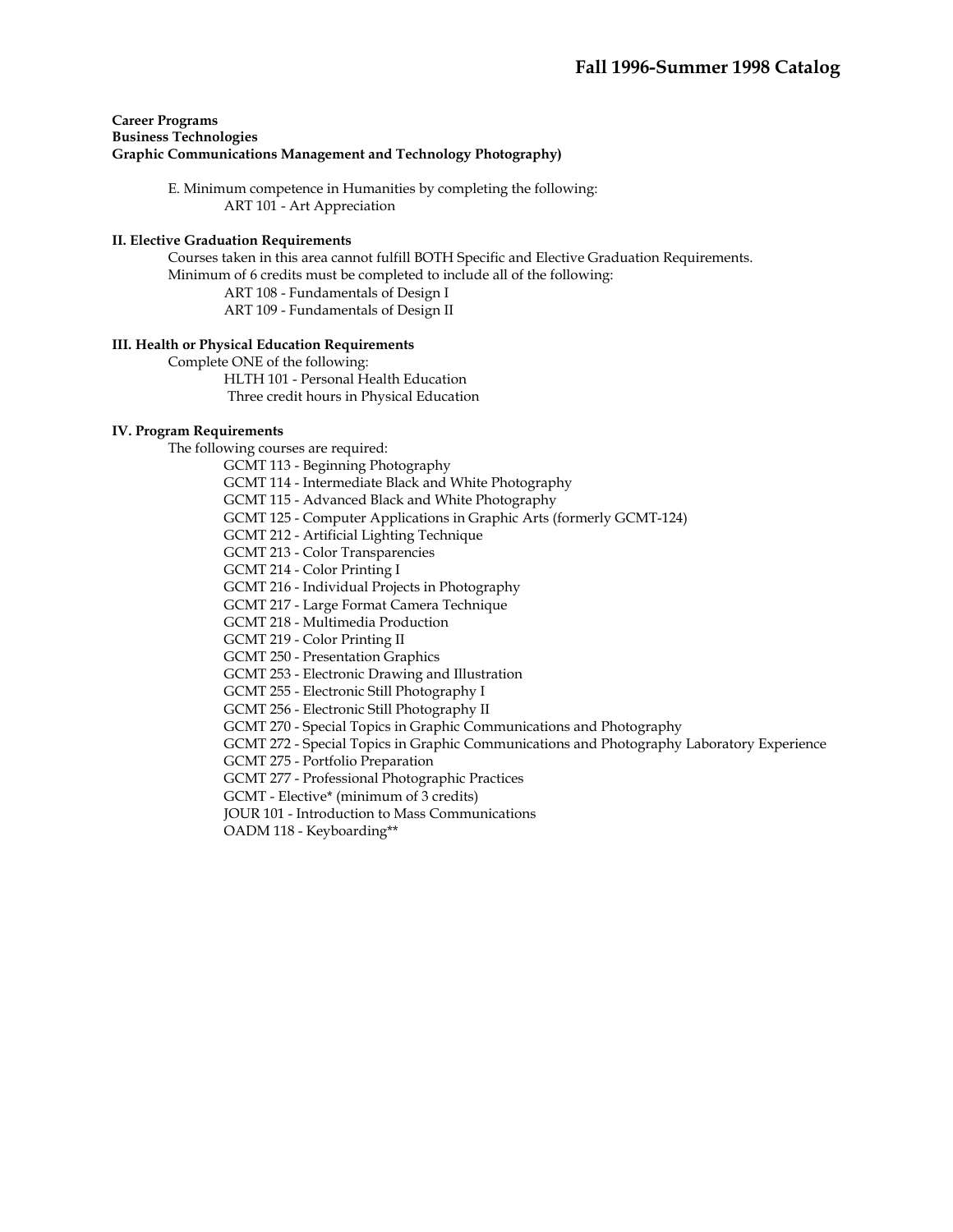# **Career Programs Business Technologies Graphic Communications Management and Technology Photography)**

## **Suggested Quarter Sequence for Full Time Students (It will take Part Time Students longer to complete this program)**

| <b>First Quarter</b>   | Cr. Hrs.       | <b>Fourth Quarter</b> | Cr. Hrs      |
|------------------------|----------------|-----------------------|--------------|
| <b>ART-101</b>         | $\overline{4}$ | <b>GCMT-214</b>       | 3            |
| <b>ART-108</b>         | 3              | <b>GCMT-217</b>       | 3            |
| <b>ENG-101</b>         | $\mathfrak{Z}$ | GCMT-255              | 3            |
| GCMT-113               | 3              | GCMT-Elective*        | 3            |
| <b>PSCI-102</b>        | 3              | HLTH/PE (See III.)    | 3            |
| <b>PSCI-108</b>        | $\mathbf{1}$   | Social Sci(See I.B.)  | 3            |
| <b>TOTAL</b>           | 17             | <b>TOTAL</b>          | 16           |
| <b>Second Quarter</b>  | Cr. Hrs.       | <b>Fifth Quarter</b>  | Cr. Hrs.     |
| <b>ART-109</b>         | 3              | <b>GCMT-216</b>       | 3            |
| <b>ENG-102</b>         | 3              | GCMT-219              | 3            |
| GCMT-114               | 3              | GCMT-253              | 3            |
| GCMT-125               | $\overline{4}$ | GCMT-256              | 3            |
| GCMT-213               | 3              | HLTH/PE (See III.)    | $\mathbf{1}$ |
| OADM-118**             | 2              | Social Sci(See I.B.)  | 3            |
| Mathematics (See I.C.) | 3              | <b>TOTAL</b>          | 16           |
| <b>TOTAL</b>           | 21             |                       |              |
| <b>Third Quarter</b>   | Cr. Hrs        | <b>Sixth Quarter</b>  | Cr. Hrs.     |
| <b>GCMT-115</b>        | 3              | GCMT-218              | 3            |
| <b>GCMT-212</b>        | 3              | <b>GCMT-270</b>       | $1-4$        |
| GCMT-250               | 3              | <b>GCMT-272</b>       | $1-2$        |
| <b>JOUR-101</b>        | $\overline{4}$ | GCMT-275              | 3            |
| <b>SPCH-101</b>        | $\overline{4}$ | GCMT-277              | 3            |
| <b>TOTAL</b>           | 17             | HLTH/PE (See III.)    | $\mathbf{1}$ |
|                        |                | Social Sci(See I.B.)  | 3            |
|                        |                | <b>TOTAL</b>          | $15-19$      |
|                        |                |                       |              |

PROGRAM TOTAL 102-106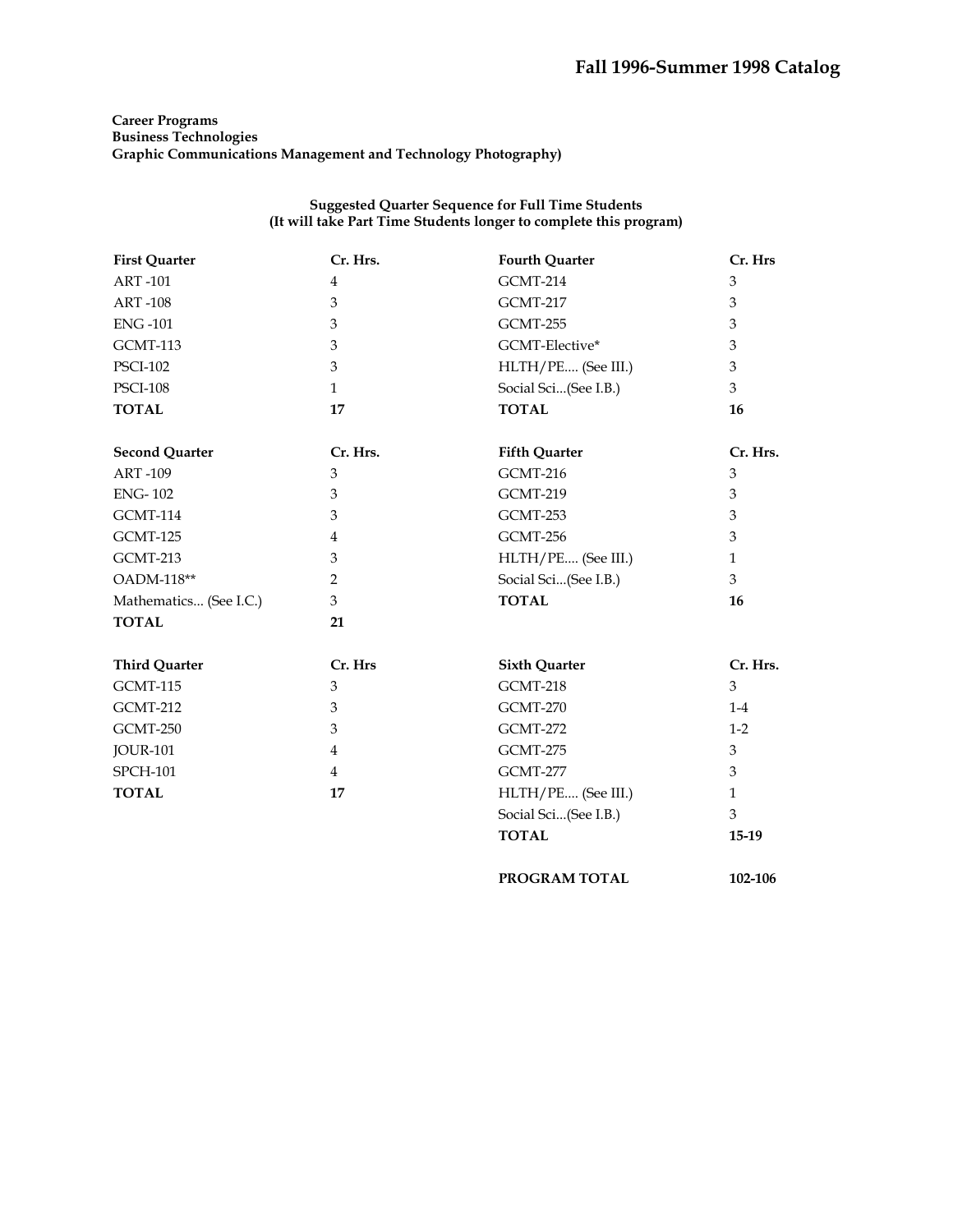#### **Career Programs Business Technologies Hospitality Management (Culinary Art)**

Specific Graduation Requirements Elective Graduation Requirements Health/Physical Education Requirements Program Requirements Suggested Quarter Sequence

#### **Associate of Applied Business Degree in Hospitality Management with a Concentration in Culinary Art**

The Culinary Art curriculum follows the guidelines of the American Culinary Federation, preparing students for careers as professional chefs, caterers, kitchen supervisors and cooks. The culinary concentration emphasizes handson food preparation, including advanced techniques in garde- manger, contemporary and classical cuisine.

Program Manager - Ms. Jan DeLucia (216-987-4082).

This program has application and/or progression requirements. Please refer to admission requirements for specific information.

## **Degree Requirements**

## **I. Specific Graduation Requirements**

A. Minimum competence in Communication Skills by completing the following:

ENG 101 - College Composition

ENG 102 - College Composition AND EITHER

ENG 103 - College Composition OR

SPCH 100 - Fundamentals of Interpersonal Communication OR

SPCH 101 - Fundamentals of Speech Communication

B. Minimum competence in Social Sciences by completing ONE of the following sequences:

1.

- SSCI 103 Introduction to Social Science SSCI 104 - Introduction to Social Science SSCI 105 - Introduction to Social Science  $\mathcal{L}$ HIST 101 - History of Civilization HIST 102 - History of Civilization HIST 103 - History of Civilization 3. HIST 151 - United States History to 1841 HIST 152 - United States History from 1841 to 1896 HIST 153 - United States History from 1896 to the Present 4. POL 101 - American National Government ECON 161 - Principles of Economics I AND EITHER ANTH 101 - Cultural Anthropology OR SOC 101 - Introductory Sociology
- C. Competence in Mathematics by completing the following (minimum of 4 credits): Successful completion of a 4 credit math course numbered 106 or higher Achievement of 80% or better on the College wide Mathematics Proficiency Exam
- D. Minimum competence in Natural Sciences by completing ONE of the following: BIO 104 - Introduction to Biology - Cellular Controls/Genetics/Ecology BIO 105 - Introductory Biology - Human Body in Health and Disease A more advanced laboratory science course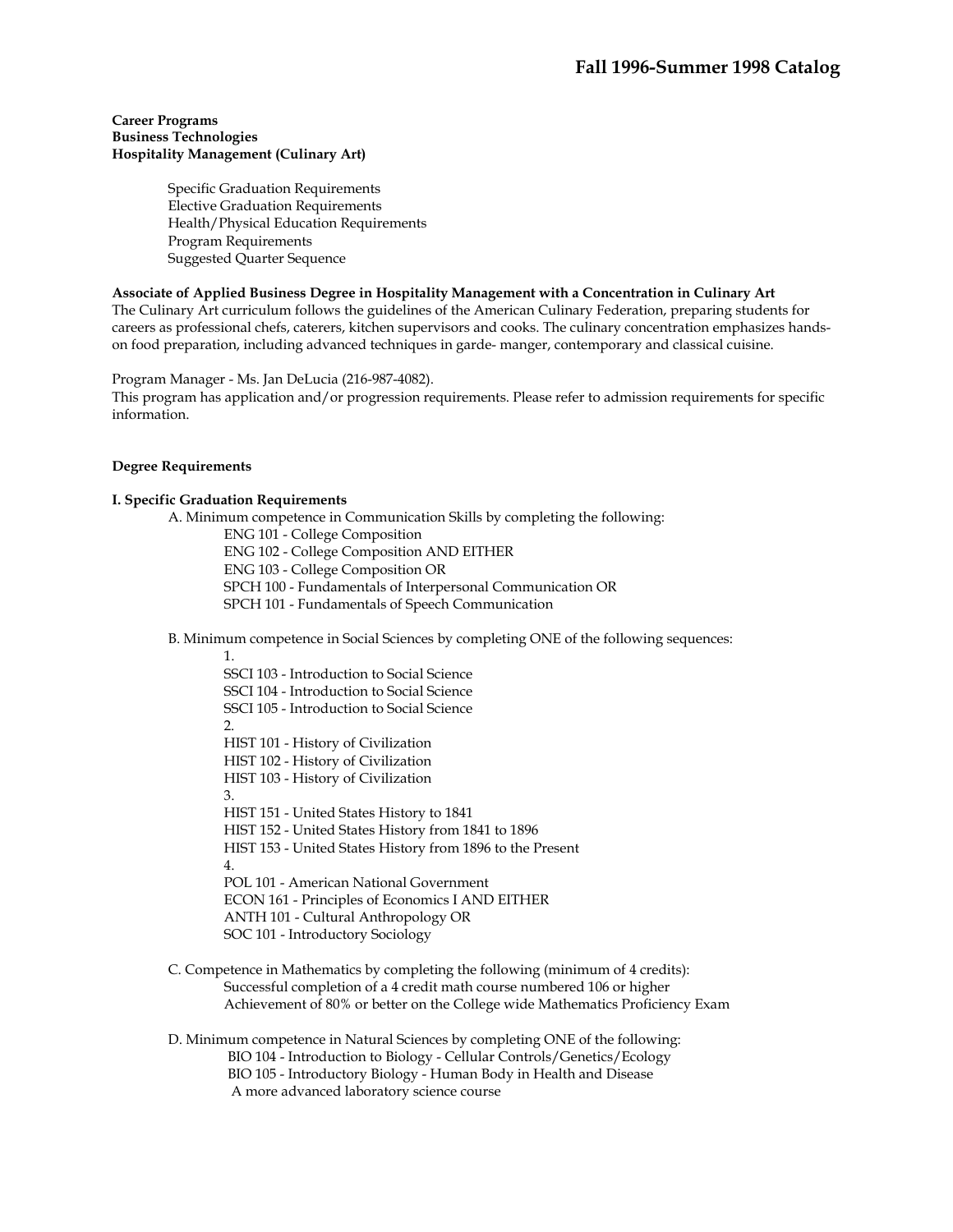## **Career Programs Business Technologies Hospitality Management (Culinary Art)**

 E. Minimum competence in Humanities by completing ONE of the following: HUM 101 - Introduction to the Humanities: Man as an Individual HUM 102 - Introduction to the Humanities: Man and Society HUM 103 - Introduction to the Humanities: Man and the Cosmos ART 101 - Art Appreciation MUS 103 - Survey and Appreciation of Music THEA 101 - Theater Appreciation PHIL 101 - Introduction to Philosophy ENG - (any 200 level Literature course) Any Foreign Language course

## **II. Elective Graduation Requirements**

 Courses taken in this area cannot fulfill BOTH Specific and Elective Graduation Requirements. Minimum of 6 credits must be completed to include courses from the following:

1. SOCIAL SCIENCES - Anthropology, Economics, Education, Geography, History, Political Science, Psychology, Social Science, Sociology, Urban Studies 2. HUMANITIES - Art, Dance, English, Foreign Language, Humanities, Journalism, Music, Philosophy, Religious Studies, Speech Communications, Theatre Arts 3. NATURAL SCIENCES - Biology, Chemistry, Earth Science, Physical Science, Physics 4. MATHEMATICS

# **III. Health or Physical Education Requirements**

Complete ONE of the following:

 HLTH 101 - Personal Health Education Three credit hours in Physical Education

## **IV. Program Requirements**

A. The following courses are required:

ACCT 128 - Applied Accounting

CS 102 - Introduction to Computer Use

DIET 110 - Nutrition for Consumers

HOSP 101 - Introduction to Hospitality Management

HOSP 102 - Sanitation and Safety

HOSP 103 - Fundamentals of Foodservice Lab

HOSP 104 - Fundamentals of Foodservice

HOSP 105 - Food Preparation I

HOSP 106 - Food Preparation II

HOSP 110 - Dining Room Operations

HOSP 120 - Foodservice and Hotel Purchasing

HOSP 140 - Menu Planning and Management

HOSP 145 - Food and Beverage Service Management

HOSP 200 - Hospitality Management I

HOSP 217 - Garde Manger

HOSP 218 - Haute Cuisine

HOSP 221 - Food and Beverage Cost Control

HOSP 223 - Hospitality Facilities Management and Design

HOSP 234 - Hospitality Management II

HOSP 235 - Restaurant Management Operations

HOSP 263 - Seminar

HOSP 265 - Hospitality Practicum

HOSP 270 - Culinary Arts: Evaluation and Enhancement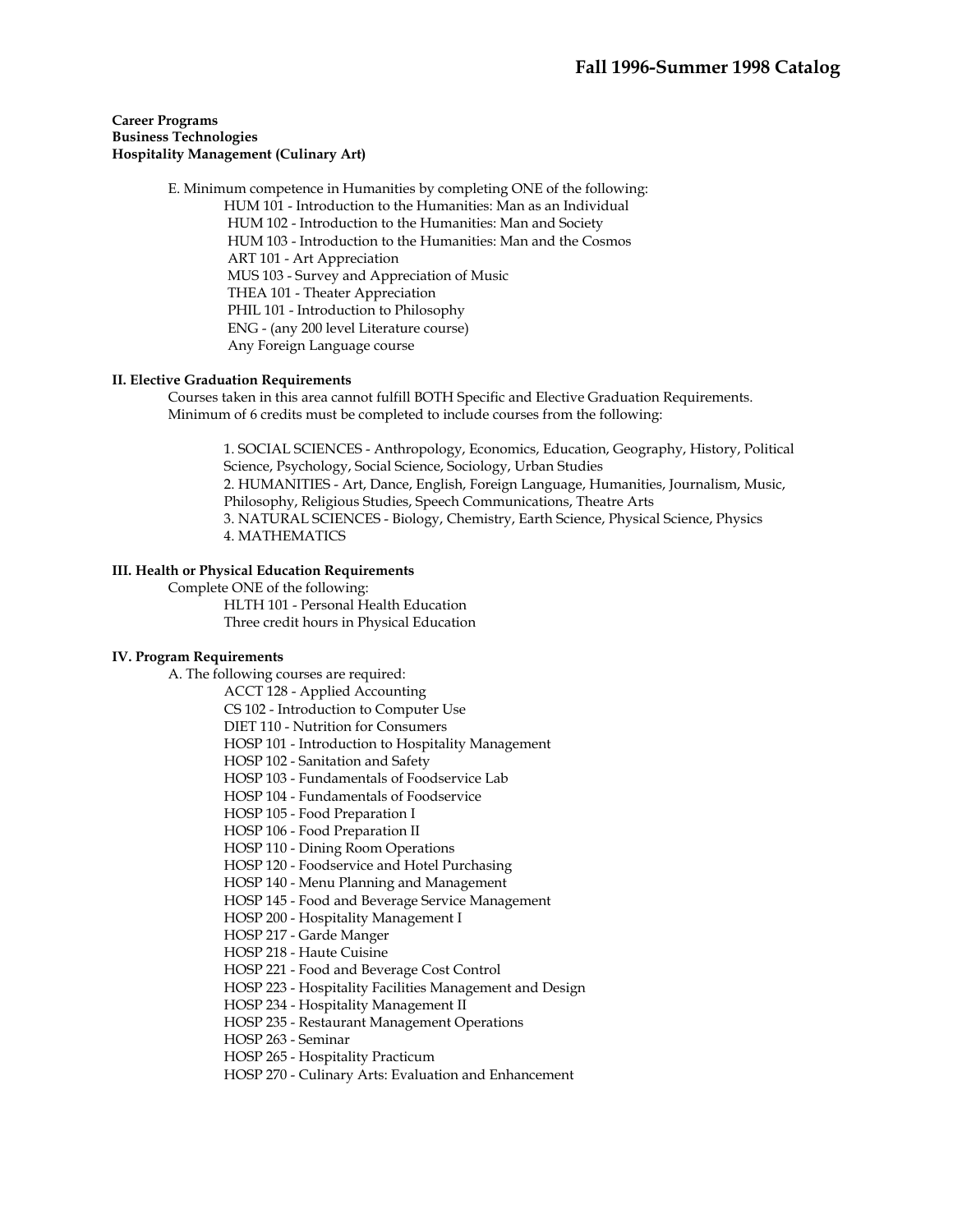# **Career Programs Business Technologies Hospitality Management (Culinary Art)**

B. ONE of the following:

 HOSP 133 - Quantity Food Production HOSP 265 - Hospitality Practicum HOSP 295 - Hospitality Management Experience

 C. ONE of the following: HOSP 139 - Baking Production HOSP 265 - Hospitality Practicum

| <b>First Quarter</b>    | Cr. Hrs.                  | <b>Fourth Quarter</b>   | Cr. Hrs.       |
|-------------------------|---------------------------|-------------------------|----------------|
| <b>ENG-101</b>          | 3                         | <b>HOSP-133OR</b>       | 3              |
| <b>HOSP-101</b>         | $\ensuremath{\mathbf{3}}$ | <b>HOSP-265OR</b>       |                |
| <b>HOSP-102</b>         | 3                         | <b>HOSP-295</b>         |                |
| <b>HOSP-103</b>         | $\mathbf{1}$              | <b>HOSP-139OR</b>       | 3              |
| <b>HOSP-104</b>         | 3                         | <b>HOSP-265</b>         |                |
| Mathematics (See I.C.)  | $\overline{4}$            | <b>HOSP-140</b>         | 3              |
| <b>TOTAL</b>            | 17                        | <b>HOSP-221</b>         | $\overline{4}$ |
|                         |                           | <b>HOSP-270</b>         | 1              |
| <b>Second Quarter</b>   | Cr. Hrs.                  | Elective Req. (See II.) | 3              |
| $CS -102$               | $\overline{4}$            | <b>TOTAL</b>            | 17             |
| <b>ENG-102</b>          | 3                         |                         |                |
| <b>HOSP-105</b>         | 4                         | <b>Fifth Quarter</b>    | Cr. Hrs.       |
| <b>HOSP-110</b>         | 2                         | HOSP-217                | 2              |
| <b>HOSP-145</b>         | 1                         | HOSP-234                | 3              |
| HLTH/PE (See III.)      | 1                         | <b>HOSP-235</b>         | $\overline{4}$ |
| Social Sci(See I.B.)    | 3                         | English (See I.A.)      | $3-4$          |
| <b>TOTAL</b>            | 18                        | HLTH/PE (See III.)      | $\mathbf{1}$   |
|                         |                           | Social Sci(See I.B.)    | 3              |
| <b>Third Quarter</b>    | Cr. Hrs.                  | <b>TOTAL</b>            | 16-17          |
| ACCT-128                | 4                         |                         |                |
| <b>DIET-110</b>         | 3                         | <b>Sixth Quarter</b>    | Cr. Hrs.       |
| <b>HOSP-106</b>         | 3                         | <b>HOSP-218</b>         | 2              |
| <b>HOSP-120</b>         | 3                         | <b>HOSP-223</b>         | 3              |
| <b>HOSP-200</b>         | $\overline{4}$            | <b>HOSP-263</b>         | $\mathbf{1}$   |
| <b>TOTAL</b>            | 17                        | HLTH/PE (See III.)      | 1              |
|                         |                           | Elective Req(See II.)   | 3              |
| <b>Summer Session</b>   | Cr. Hrs.                  | Humanities (See I.E.)   | 3              |
| <b>HOSP-265</b>         | 3                         | Social Sci(See I.B.)    | 3              |
| Natural Sci. (See I.D.) | 4                         | <b>TOTAL</b>            | 16             |
| <b>TOTAL</b>            | 7                         |                         |                |
|                         |                           | PROGRAM TOTAL           | 108-109        |

## **Suggested Quarter Sequence for Full Time Students (It will take Part Time Students longer to complete this program)**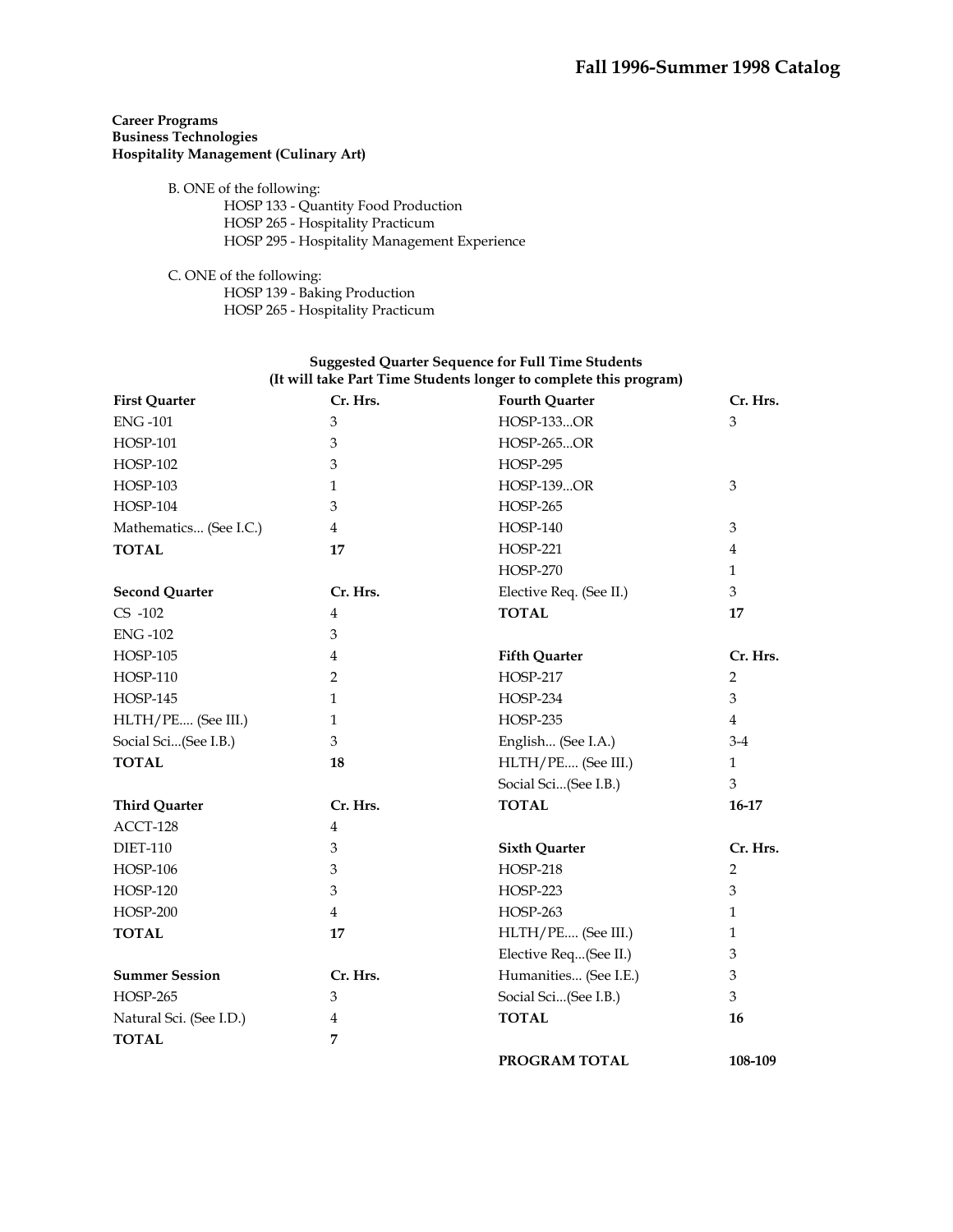#### **Career Programs Business Technologies Hospitality Management (Hotel-Motel)**

Specific Graduation Requirements Elective Graduation Requirements Health/Physical Education Requirements Program Requirements Suggested Quarter Sequence

## **Associate of Applied Business Degree in Hospitality Management with a Concentration in Hotel-Motel Management**

The Hotel/Motel Management Concentration prepares students for entry-level supervision in front office, sales and convention management. This leads to increasingly responsible management positions in hotels, motels and clubs. A minimum component of foodservice is included as well as observations of front-office and sales/marketing and convention planning functions.

Program Manager - Ms. Jan DeLucia (216-987-4082).

This program has application and/or progression requirements. Please refer to admission requirements for specific information.

## **Degree Requirements**

## **I. Specific Graduation Requirements**

A. Minimum competence in Communication Skills by completing the following:

ENG 101 - College Composition

ENG 102 - College Composition AND EITHER

ENG 103 - College Composition OR

SPCH 100 - Fundamentals of Interpersonal Communication OR

SPCH 101 - Fundamentals of Speech Communication

B. Minimum competence in Social Sciences by completing ONE of the following sequences:

1.

SSCI 103 - Introduction to Social Science SSCI 104 - Introduction to Social Science SSCI 105 - Introduction to Social Science

2.

HIST 101 - History of Civilization HIST 102 - History of Civilization HIST 103 - History of Civilization

3.

HIST 151 - United States History to 1841 HIST 152 - United States History from 1841 to 1896 HIST 153 - United States History from 1896 to the Present

# 4.

POL 101 - American National Government ECON 161 - Principles of Economics I AND EITHER ANTH 101 - Cultural Anthropology OR SOC 101 - Introductory Sociology

 C. Competence in Mathematics by completing the following (minimum of 4 credits): Successful completion of a 4 credit math course numbered 106 or higher Achievement of 80% or better on the College wide Mathematics Proficiency Exam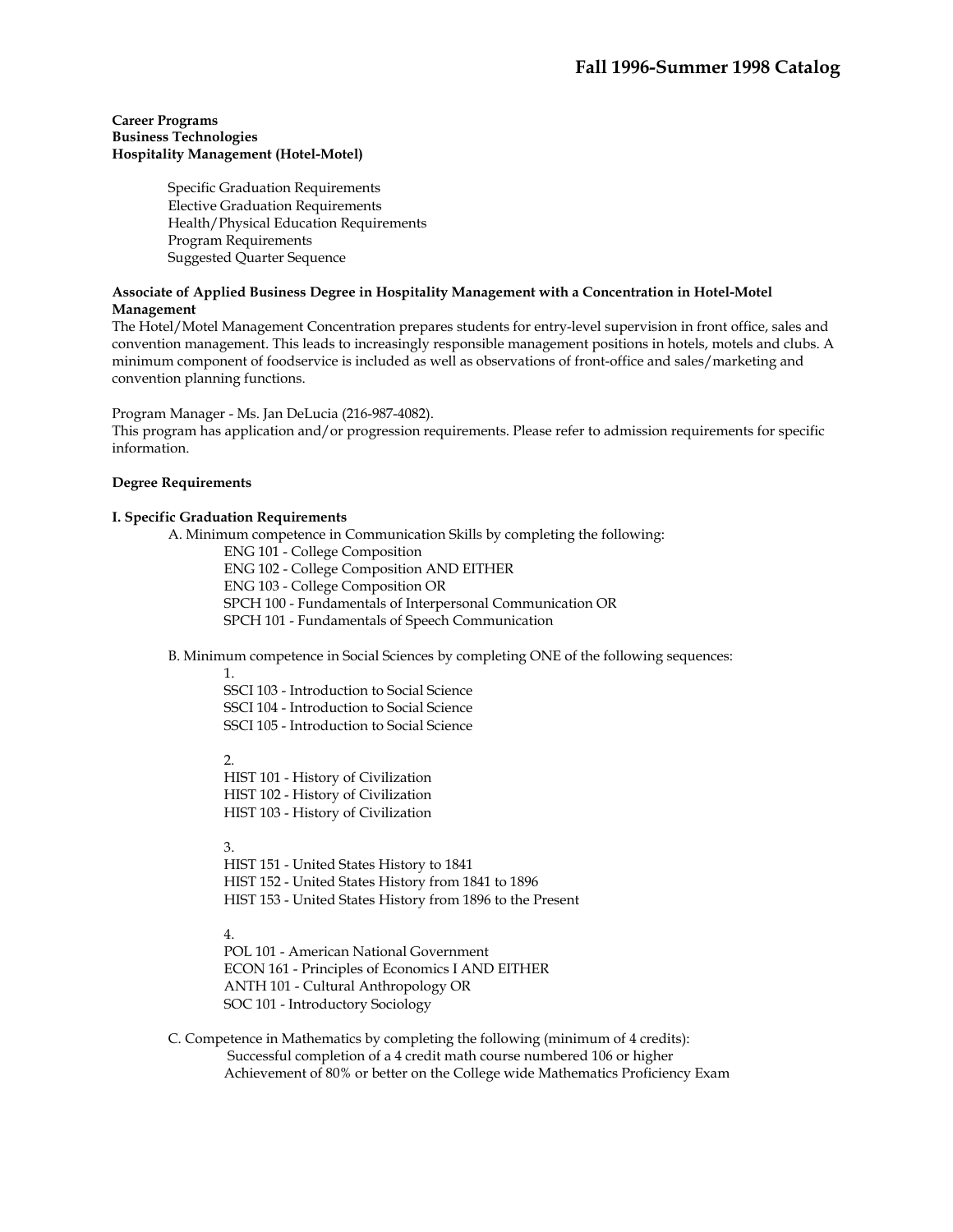#### **Career Programs Business Technologies Hospitality Management (Hotel-Motel)**

 D. Minimum competence in Natural Sciences by completing ONE of the following: BIO 104 - Introduction to Biology - Cellular Controls/Genetics/Ecology BIO 105 - Introductory Biology - Human Body in Health and Disease A more advanced laboratory science course

E. Minimum competence in Humanities by completing ONE of the following:

HUM 101 - Introduction to the Humanities: Man as an Individual

HUM 102 - Introduction to the Humanities: Man and Society

HUM 103 - Introduction to the Humanities: Man and the Cosmos

ART 101 - Art Appreciation

MUS 103 - Survey and Appreciation of Music

THEA 101 - Theater Appreciation

PHIL 101 - Introduction to Philosophy

ENG - (any 200 level Literature course)

Any Foreign Language course

## **II. Elective Graduation Requirements**

 Courses taken in this area cannot fulfill BOTH Specific and Elective Graduation Requirements. Minimum of 6 credits must be completed to include courses from the following: A. SOCIAL SCIENCES - Anthropology, Economics, Education, Geography, History, Political Science, Psychology, Social Science, Sociology, Urban Studies B. HUMANITIES - Art, Dance, English, Foreign Language, Humanities, Journalism, Music, Philosophy, Religious Studies, Speech Communications, Theatre Arts C. NATURAL SCIENCES - Biology, Chemistry, Earth Science, Physical Science, Physics D. MATHEMATICS

## **III. Health or Physical Education Requirements**

Complete ONE of the following:

 HLTH 101 - Personal Health Education Three credit hours in Physical Education

## **IV. Program Requirements**

A. The following courses are required:

ACCT 128 - Applied Accounting

CS 102 - Introduction to Computer Use

HOSP 101 - Introduction to Hospitality Management

HOSP 102 - Sanitation and Safety

HOSP 103 - Fundamentals of Foodservice Lab

HOSP 104 - Fundamentals of Foodservice

HOSP 105 - Food Preparation I

HOSP 120 - Foodservice and Hotel Purchasing

HOSP 138 - Front Office Operations

HOSP 145 - Food and Beverage Service Management

HOSP 148 - Housekeeping Operations

HOSP 160 - Tourism in the Hospitality Industry

HOSP 200 - Hospitality Management I

HOSP 221 - Food and Beverage Cost Control

HOSP 223 - Hospitality Facilities Management and Design

HOSP 224 - Hospitality Marketing and Sales

HOSP 234 - Hospitality Management II

HOSP 258 - Hospitality Law

HOSP 263 - Seminar

HOSP 265 - Hospitality Practicum

HOSP 295 - Hospitality Management Experience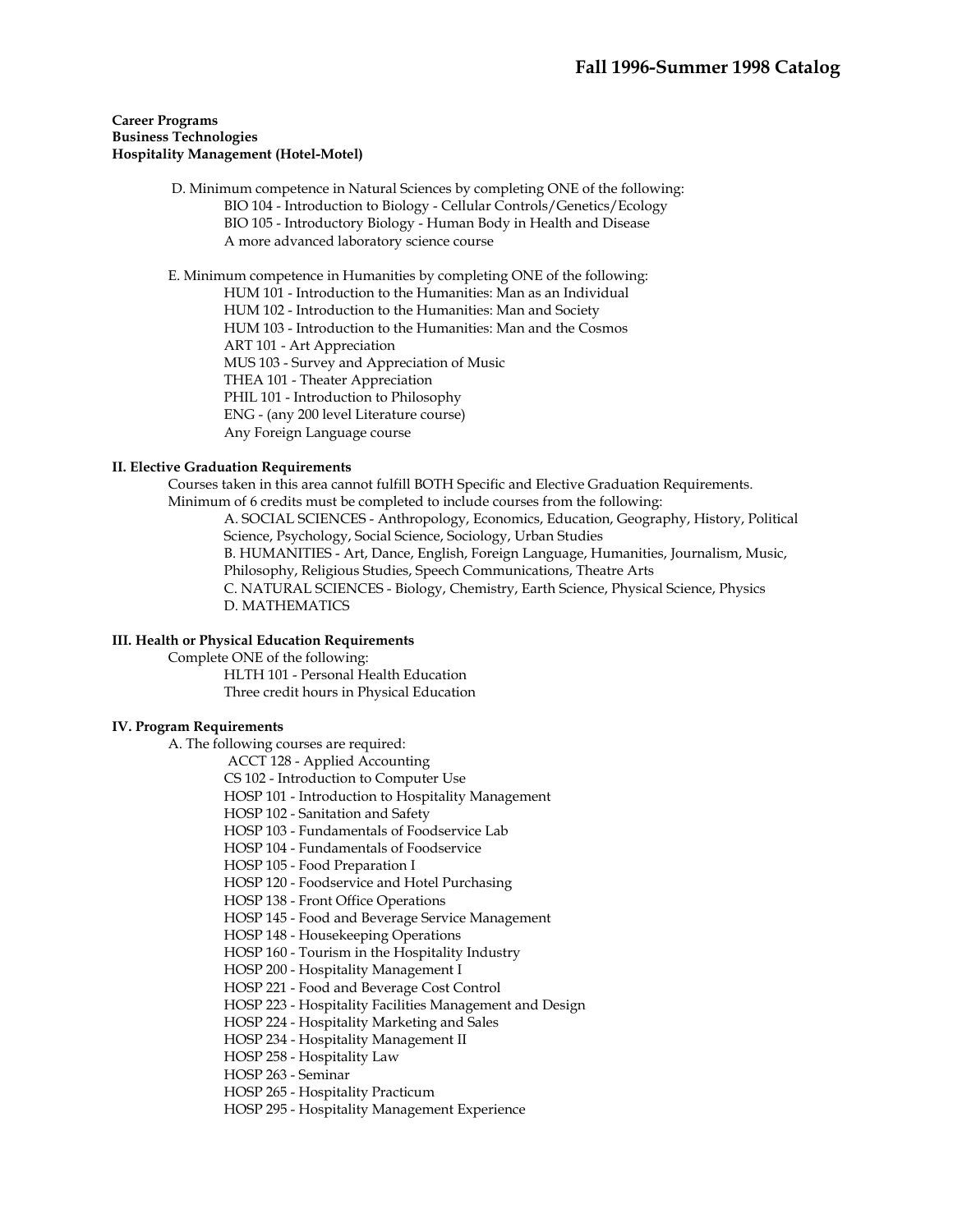# **Career Programs Business Technologies Hospitality Management (Hotel-Motel)**

# B. ONE of the following:

 HOSP 250 - Convention Management HOSP 295 - Hospitality Management Experience

| <b>First Quarter</b>    | Cr. Hrs.       | <b>Fourth Quarter</b>   | Cr. Hrs.       |
|-------------------------|----------------|-------------------------|----------------|
| <b>ENG-101</b>          | 3              | <b>HOSP-221</b>         | $\overline{4}$ |
| <b>HOSP-101</b>         | 3              | <b>HOSP-224</b>         | 3              |
| <b>HOSP-102</b>         | 3              | HLTH/PE (See III.)      | 1              |
| <b>HOSP-103</b>         | 1              | Elective Req. (See II.) | 3              |
| <b>HOSP-104</b>         | 3              | Social Sci(See I.B.)    | 3              |
| Mathematics (See I.C.)  | 4              | <b>TOTAL</b>            | 14             |
| <b>TOTAL</b>            | 17             |                         |                |
|                         |                | <b>Fifth Quarter</b>    | Cr. Hrs.       |
| <b>Second Quarter</b>   | Cr. Hrs.       | <b>HOSP-234</b>         | 3              |
| $CS -102$               | $\overline{4}$ | <b>HOSP-250OR</b>       | 3              |
| <b>ENG-102</b>          | 3              | <b>HOSP-295</b>         |                |
| <b>HOSP-105</b>         | 4              | <b>HOSP-258</b>         | 4              |
| <b>HOSP-138</b>         | 3              | HLTH/PE (See III.)      | $\mathbf{1}$   |
| <b>HOSP-145</b>         | 1              | Humanities. (See I.E.)  | 3              |
| <b>HOSP-148</b>         | 3              | Social Sci(See I.B.)    | 3              |
| <b>TOTAL</b>            | 18             | <b>TOTAL</b>            | 17             |
| <b>Third Quarter</b>    | Cr. Hrs.       | <b>Sixth Quarter</b>    | Cr. Hrs.       |
| ACCT-128                | $\overline{4}$ | <b>HOSP-223</b>         | 3              |
| <b>HOSP-120</b>         | 3              | <b>HOSP-263</b>         | $\mathbf{1}$   |
| <b>HOSP-160</b>         | 3              | <b>HOSP-295</b>         | 3              |
| $HOSP-200$              | 4              | HLTH/PE (See III.)      | 1              |
| English (See I.A.)      | $3-4$          | Natural Sci. (See I.D.) | 4              |
| <b>TOTAL</b>            | $17 - 18$      | Social Sci(See I.B.)    | 3              |
|                         |                | <b>TOTAL</b>            | 15             |
| <b>Summer Quarter</b>   | Cr. Hrs.       |                         |                |
| <b>HOSP-265</b>         | 3              | PROGRAM TOTAL           | 104-105        |
| Elective Req. (See II.) | 3              |                         |                |
| <b>TOTAL</b>            | 6              |                         |                |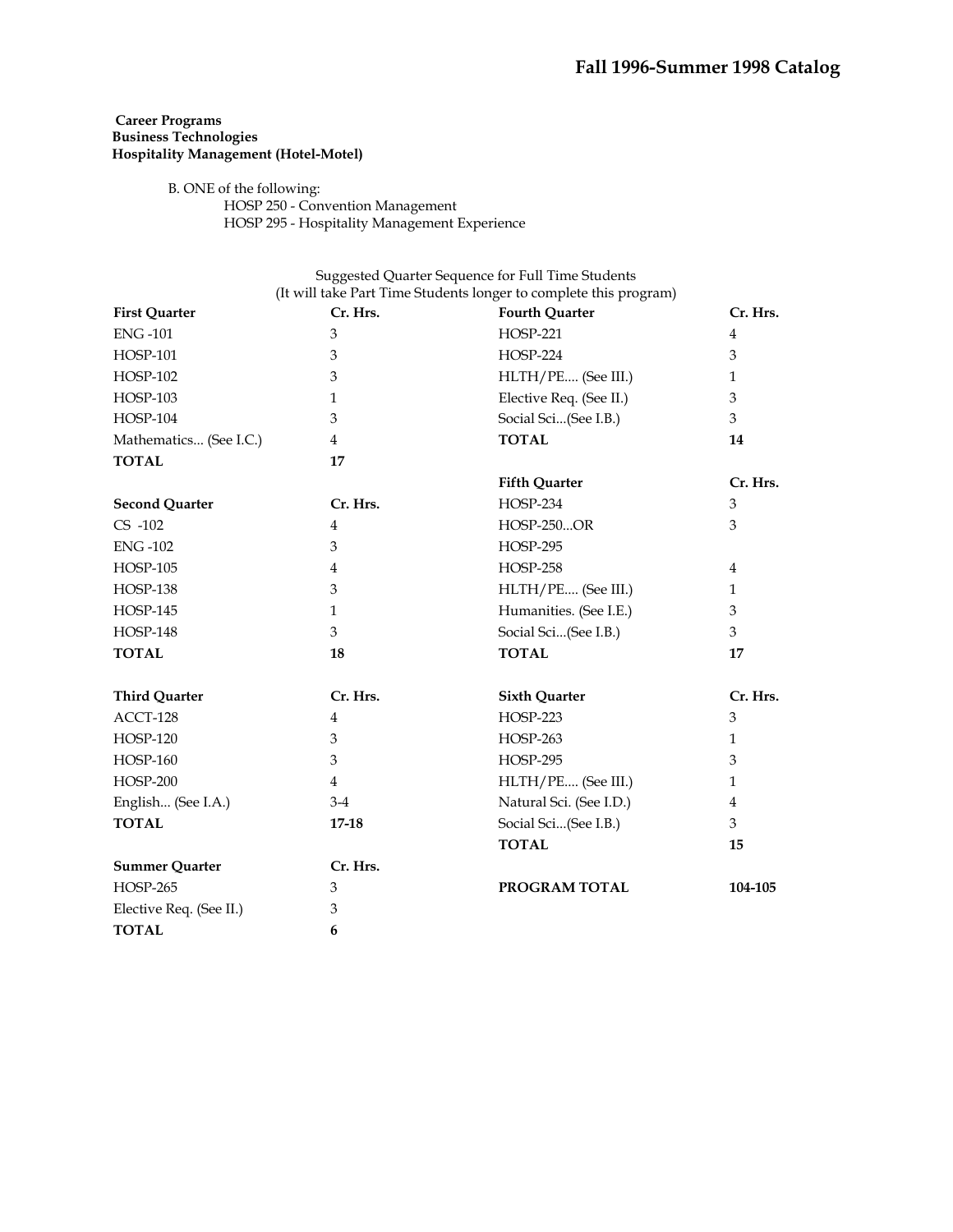## **Career Programs Business Technologies Hospitality Management (Restaurant/Food Service)**

Specific Graduation Requirements Elective Graduation Requirements Health/Physical Education Requirements Program Requirements Suggested Quarter Sequence

## **Associate of Applied Business Degree in Hospitality Management with a Concentration in Restaurant Food/Service Management**

Students are prepared for entry-level front-and back-of-the-house supervisory positions in both restaurant and institutional foodservice establishments. Students prepare for future positions as kitchen managers, dining room managers, banquet managers, purchasing agents, food and beverage controllers and restaurant/food service managers.

Program Manager - Ms. Jan DeLucia (216-987-4082).

This program has application and/or progression requirements. Please refer to admission requirements for specific information.

# **Degree Requirements**

# **I. Specific Graduation Requirements**

A. Minimum competence in Communication Skills by completing the following:

ENG 101 - College Composition

ENG 102 - College Composition AND EITHER

ENG 103 - College Composition OR

SPCH 100 - Fundamentals of Interpersonal Communication OR

SPCH 101 - Fundamentals of Speech Communication

B. Minimum competence in Social Sciences by completing ONE of the following sequences:

1.

SSCI 103 - Introduction to Social Science SSCI 104 - Introduction to Social Science SSCI 105 - Introduction to Social Science

2.

HIST 101 - History of Civilization HIST 102 - History of Civilization HIST 103 - History of Civilization

3.

HIST 151 - United States History to 1841 HIST 152 - United States History from 1841 to 1896 HIST 153 - United States History from 1896 to the Present

4.

POL 101 - American National Government ECON 161 - Principles of Economics I AND EITHER ANTH 101 - Cultural Anthropology OR SOC 101 - Introductory Sociology

 C. Minimum competence in Mathematics by completing ONE of the following: Successful completion of a 4 credit math course numbered 106 or higher Achievement of 80% or better on the College wide Mathematics Proficiency Exam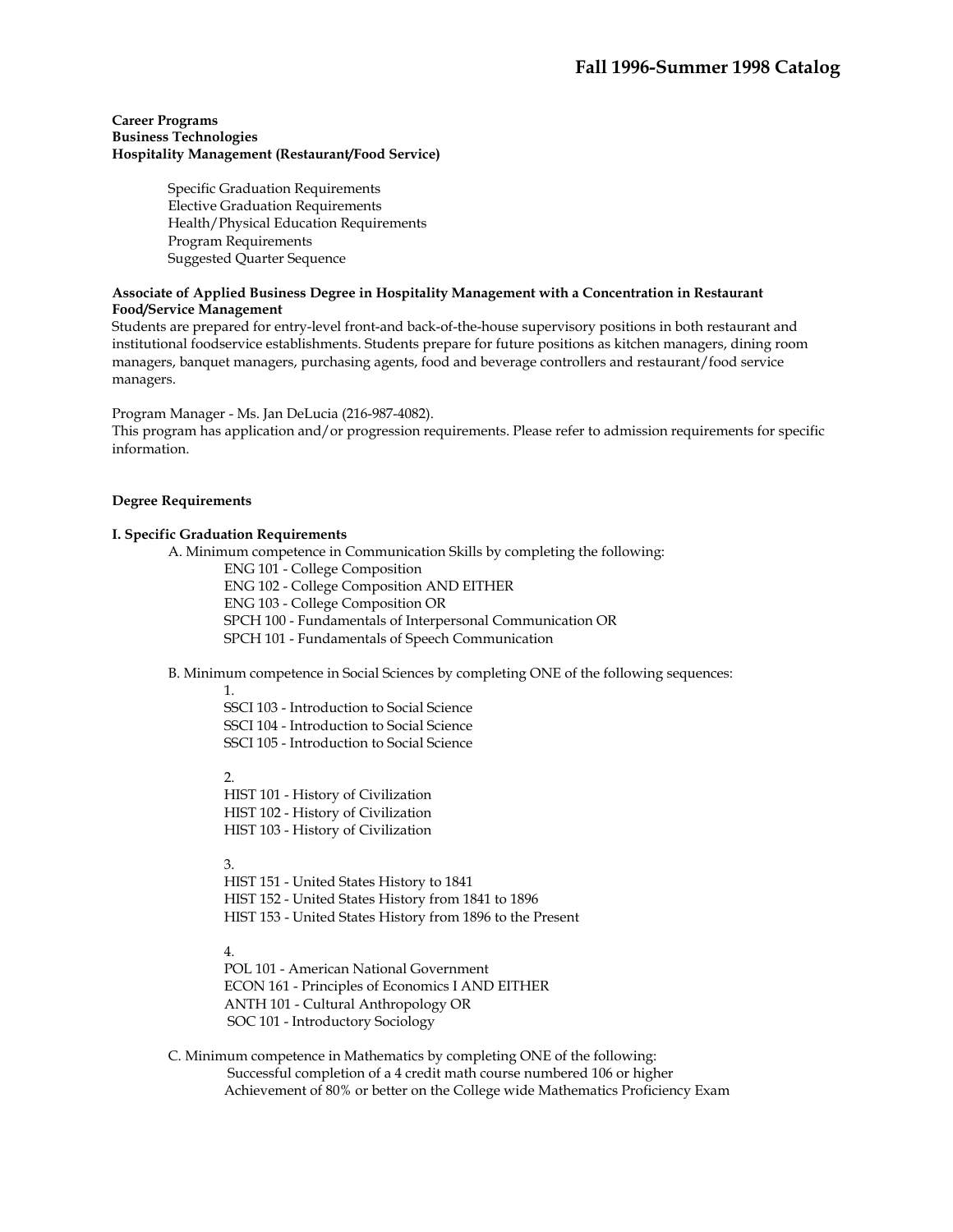## **Career Programs Business Technologies Hospitality Management (Restaurant/Food Service)**

 D. Minimum competence in Natural Sciences by completing ONE of the following: BIO 104 - Introduction to Biology - Cellular Controls/Genetics/Ecology BIO 105 - Introductory Biology - Human Body in Health and Disease A more advanced laboratory science course

E. Minimum competence in Humanities by completing ONE of the following:

HUM 101 - Introduction to the Humanities: Man as an Individual

HUM 102 - Introduction to the Humanities: Man and Society

HUM 103 - Introduction to the Humanities: Man and the Cosmos

ART 101 - Art Appreciation

MUS 103 - Survey and Appreciation of Music

THEA 101 - Theater Appreciation

PHIL 101 - Introduction to Philosophy

ENG - (any 200 level Literature course)

Any Foreign Language course

## **II. Elective Graduation Requirements**

 Courses taken in this area cannot fulfill BOTH Specific and Elective Graduation Requirements. Minimum of 6 credits must be completed to include courses from the following: A. SOCIAL SCIENCES - Anthropology, Economics, Education, Geography, History, Political Science, Psychology, Social Science, Sociology, Urban Studies B. HUMANITIES - Art, Dance, English, Foreign Language, Humanities, Journalism, Music, Philosophy, Religious Studies, Speech Communications, Theatre Arts C. NATURAL SCIENCES - Biology, Chemistry, Earth Science, Physical Science, Physics D. MATHEMATICS

## **III. Health or Physical Education Requirements**

 Complete ONE of the following: HLTH 101 - Personal Health Education

Three credit hours in Physical Education

## **IV. Program Requirements**

A. The following courses are required:

ACCT 128 - Applied Accounting

CS 102 - Introduction to Computer Use

DIET 110 - Nutrition for Consumers

HOSP 101 - Introduction to Hospitality Management

HOSP 102 - Sanitation and Safety

HOSP 103 - Fundamentals of Foodservice Lab

HOSP 104 - Fundamentals of Foodservice

HOSP 105 - Food Preparation I

HOSP 106 - Food Preparation II

HOSP 110 - Dining Room Operations

HOSP 120 - Foodservice and Hotel Purchasing

HOSP 140 - Menu Planning and Management

HOSP 145 - Food and Beverage Service Management

HOSP 200 - Hospitality Management I

HOSP 221 - Food and Beverage Cost Control

HOSP 223 - Hospitality Facilities Management and Design

HOSP 224 - Hospitality Marketing and Sales

HOSP 234 - Hospitality Management II

HOSP 258 - Hospitality Law

HOSP 263 - Seminar

HOSP 265 - Hospitality Practicum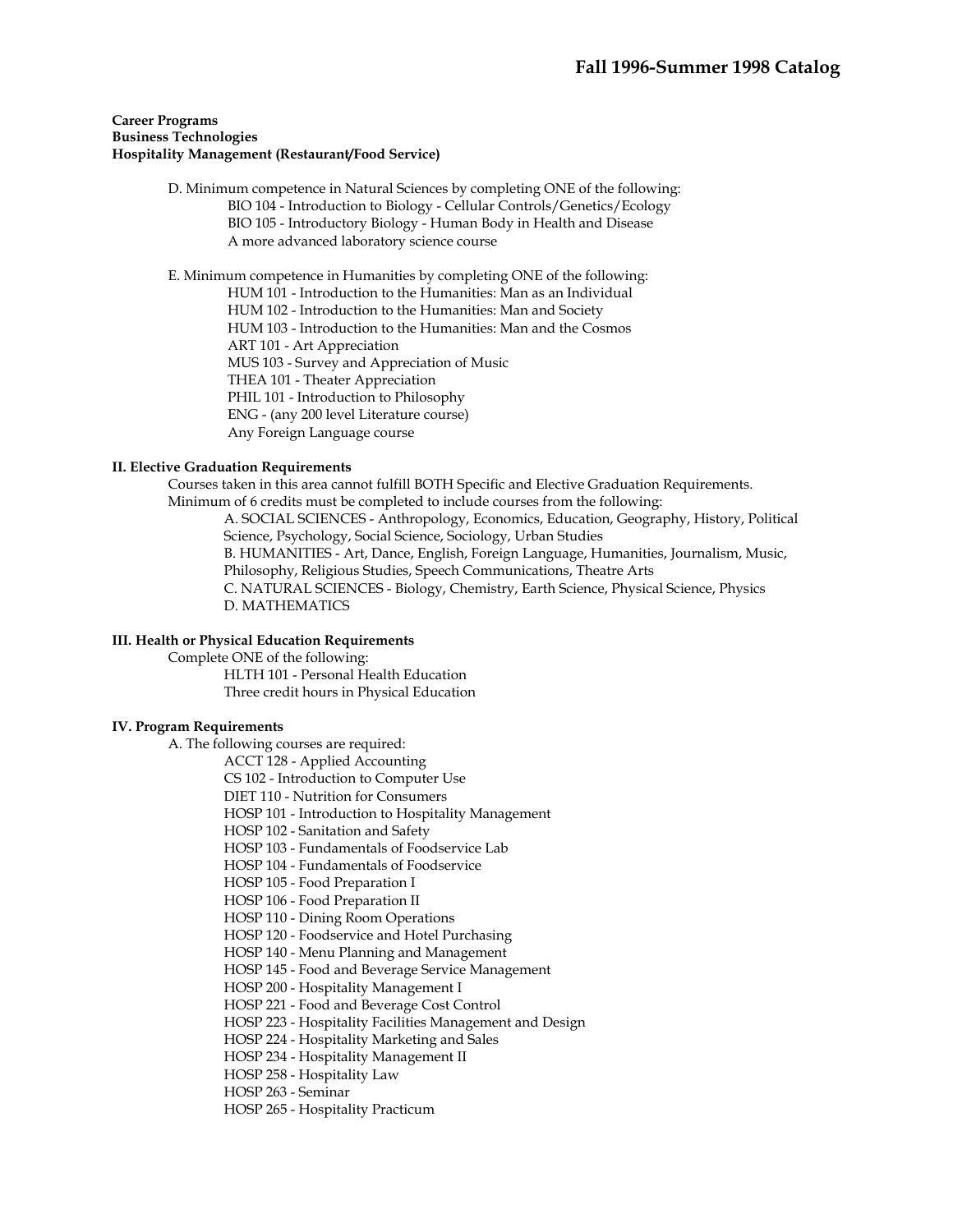# **Career Programs Business Technologies Hospitality Management (Restaurant/Food Service)**

- B. ONE of the following: HOSP 133 - Quantity Food Production HOSP 265 - Hospitality Practicum
- C. ONE of the following: HOSP 235 - Restaurant Management Operations HOSP 295 - Hospitality Management Experience

## **Suggested Quarter Sequence for Full Time Students (It will take Part Time Students longer to complete this program)**

| <b>First Quarter</b>    | Cr. Hrs.       | <b>Fourth Quarter</b>   | Cr. Hrs.       |
|-------------------------|----------------|-------------------------|----------------|
| <b>ENG-101</b>          | 3              | <b>HOSP-133OR</b>       | 3              |
| <b>HOSP-101</b>         | 3              | <b>HOSP-265</b>         |                |
| <b>HOSP-102</b>         | 3              | <b>HOSP-140</b>         | 3              |
| <b>HOSP-103</b>         | $\mathbf{1}$   | <b>HOSP-221</b>         | $\overline{4}$ |
| <b>HOSP-104</b>         | 3              | <b>HOSP-224</b>         | 3              |
| Mathematics (See I.C.)  | $\overline{4}$ | English (See I.A.)      | $3-4$          |
| <b>TOTAL</b>            | 17             | Social Sci(See I.B.)    | 3              |
|                         |                | <b>TOTAL</b>            | $19-20$        |
| <b>Second Quarter</b>   | Cr. Hrs.       |                         |                |
| $CS -102$               | $\overline{4}$ | <b>Fifth Quarter</b>    | Cr. Hrs.       |
| <b>ENG-102</b>          | 3              | <b>HOSP-234</b>         | 3              |
| <b>HOSP-105</b>         | 4              | <b>HOSP-235OR</b>       | $3-4$          |
| <b>HOSP-110</b>         | $\overline{2}$ | <b>HOSP-295</b>         |                |
| <b>HOSP-145</b>         | $\mathbf{1}$   | <b>HOSP-258</b>         | $\overline{4}$ |
| Elective Req. (See II.) | 3              | HLTH/PE (See III.)      | $\mathbf{1}$   |
| <b>TOTAL</b>            | 17             | Social Sci(See I.B.)    | 3              |
|                         |                | <b>TOTAL</b>            | 14-15          |
| <b>Third Quarter</b>    | Cr. Hrs.       |                         |                |
| ACCT-128                | $\overline{4}$ | <b>Sixth Quarter</b>    | Cr. Hrs.       |
| <b>DIET-110</b>         | 3              | <b>HOSP-223</b>         | $\mathfrak{Z}$ |
| <b>HOSP-106</b>         | 3              | <b>HOSP-263</b>         | $\mathbf{1}$   |
| <b>HOSP-120</b>         | 3              | HLTH/PE (See III.)      | $\mathbf{1}$   |
| <b>HOSP-200</b>         | 4              | Elective Req. (See II.) | 3              |
| HLTH/PE (See III.)      | $\mathbf{1}$   | Humanities (See I.E.)   | 3              |
| <b>TOTAL</b>            | 18             | Social Sci(See I.B.)    | 3              |
|                         |                | <b>TOTAL</b>            | 14             |
| <b>Summer Quarter</b>   | Cr. Hrs.       |                         |                |
| <b>HOSP-265</b>         | 3              |                         |                |
| Natural Sci(See I.D.)   | 4              |                         |                |
| <b>TOTAL</b>            | 7              |                         |                |
|                         |                | PROGRAM TOTAL           | 106-108        |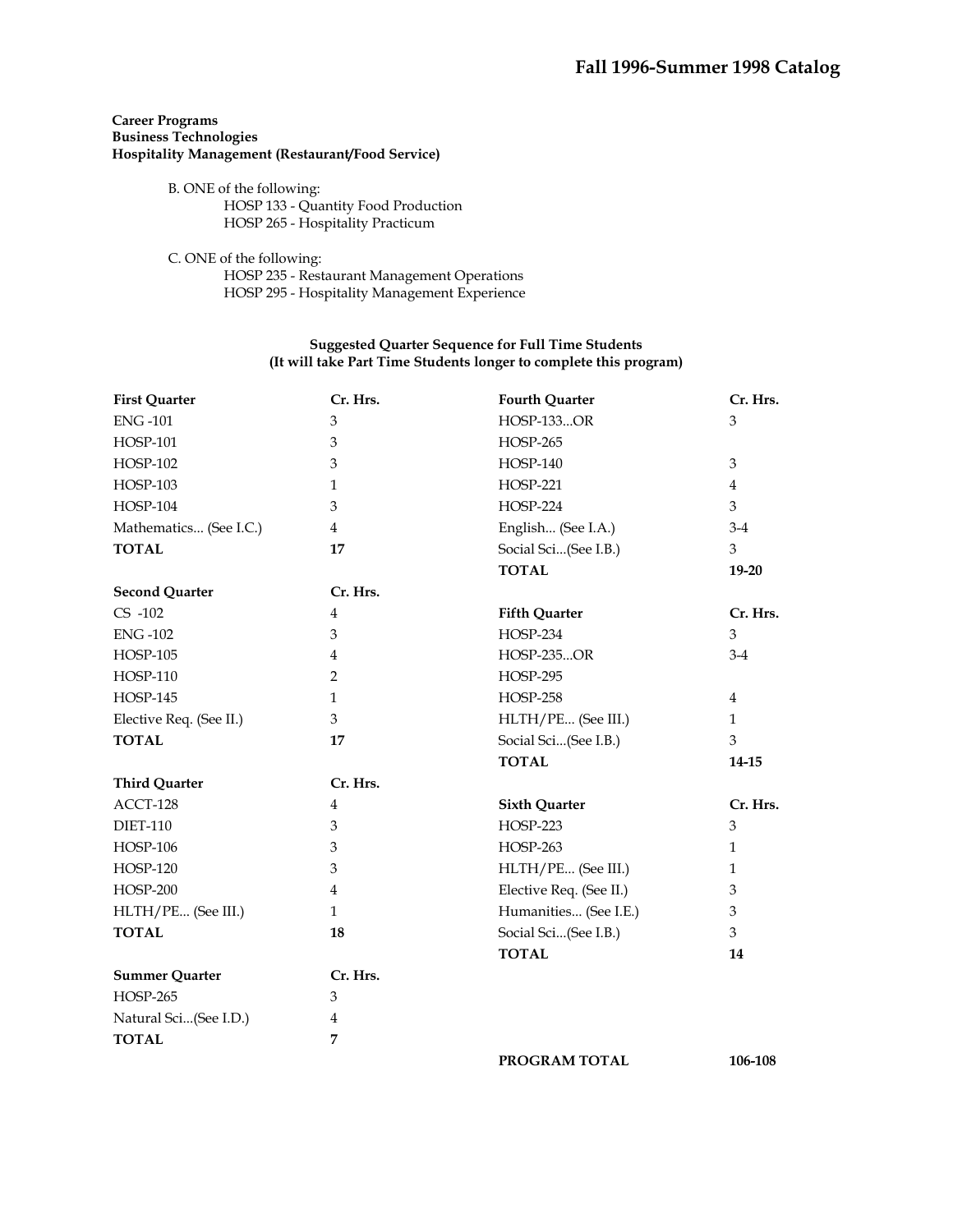#### **Career Programs Business Technologies Interior Design Technology**

Specific Graduation Requirements Elective Graduation Requirements Health/Physical Education Requirements Program Requirements Suggested Quarter Sequence

## **Associate of Applied Business Degree in Interior Design Technology**

The interior design technician, working with and under the direction of the interior designer, helps to fulfill the need for creatively expressed contemporary living in residential and commercial interiors. The technician may do certain aspects of drafting, delineation, material or component selection or specification. Students in this program prepare for employment opportunities in interior design studios, photography studios, architectural firms, retail department and furniture stores, related manufacturing firms and other types of business dealing with interior furnishing.

Degree Requirements

I. Specific Graduation Requirements

A. Minimum competence in Communication Skills by completing the following:

ENG 101 - College Composition ENG 102 - College Composition AND EITHER ENG 103 - College Composition OR SPCH 100 - Fundamentals of Interpersonal Communication OR SPCH 101 - Fundamentals of Speech Communication

B. Minimum competence in Social Sciences by completing ONE of the following sequences:

1.

SSCI 103 - Introduction to Social Science SSCI 104 - Introduction to Social Science SSCI 105 - Introduction to Social Science

#### $\mathcal{D}_{\alpha}$

HIST 101 - History of Civilization HIST 102 - History of Civilization HIST 103 - History of Civilization

3.

HIST 151 - United States History to 1841 HIST 152 - United States History from 1841 to 1896 HIST 153 - United States History from 1896 to the Present

#### 4.

POL 101 - American National Government ECON 161 - Principles of Economics I AND EITHER ANTH 101 - Cultural Anthropology OR SOC 101 - Introductory Sociology

 C. Competence in Mathematics by completing the following (minimum of 4 credits): MATH 120 - Intermediate Algebra or higher\*

 D. Minimum competence in Natural Sciences by completing ONE of the following: BIO 104 - Introduction to Biology - Cellular Controls/Genetics/Ecology BIO 105 - Introductory Biology - Human Body in Health and Disease A more advanced laboratory science course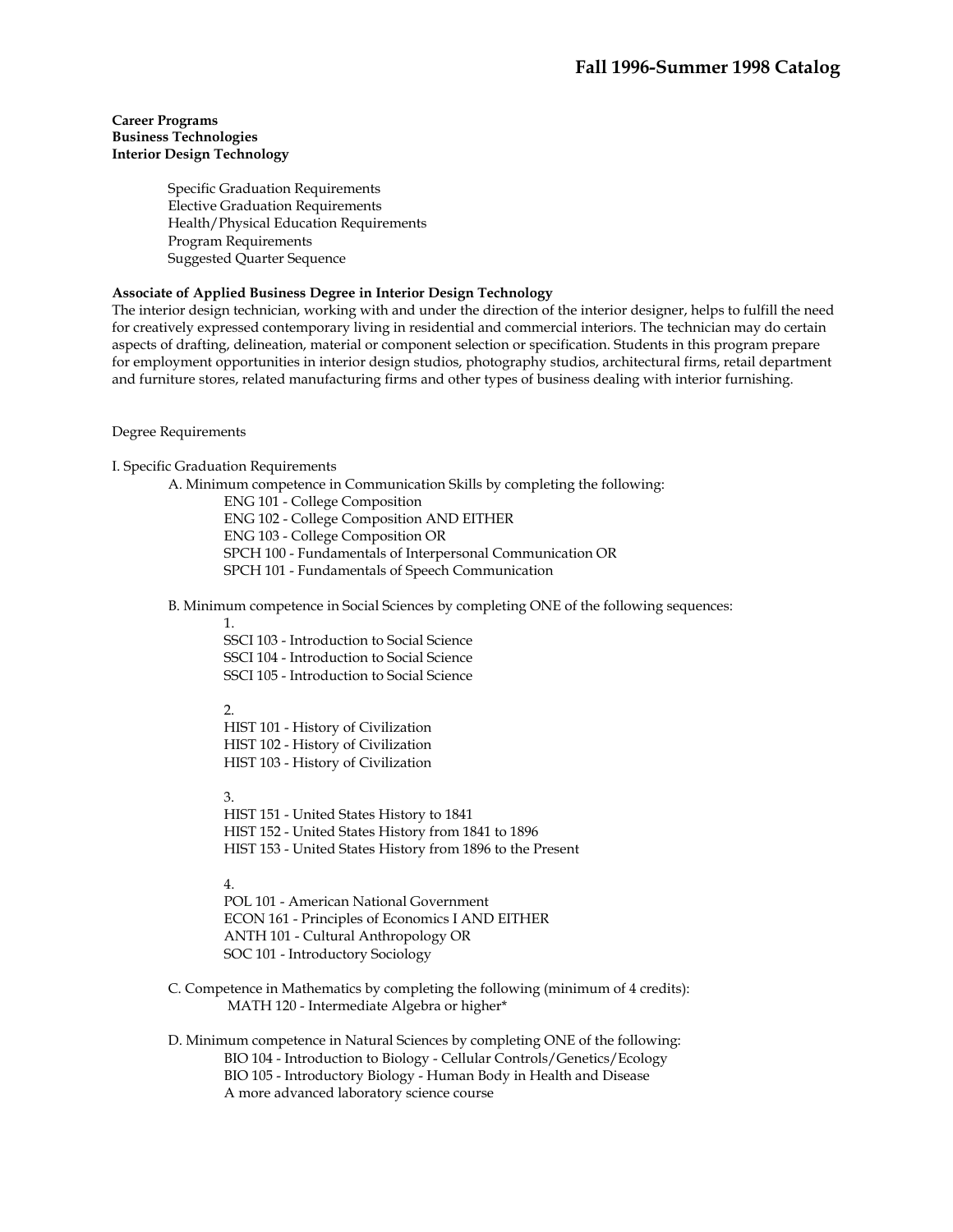## **Career Programs Business Technologies Interior Design Technology**

 E. Minimum competence in Humanities by completing ONE of the following: HUM 101 - Introduction to the Humanities: Man as an Individual HUM 102 - Introduction to the Humanities: Man and Society HUM 103 - Introduction to the Humanities: Man and the Cosmos ART 101 - Art Appreciation MUS 103 - Survey and Appreciation of Music THEA 101 - Theater Appreciation PHIL 101 - Introduction to Philosophy ENG - (any 200 level Literature course) Any Foreign Language course

## **II. Elective Graduation Requirements**

 Courses taken in this area cannot fulfill BOTH Specific and Elective Graduation Requirements. Minimum of 6 credits must be completed to include all of the following:

 ART 102 - Art History ART 103 - Art History ART 104 - Art History

#### **III. Health or Physical Education Requirements**

 Complete ONE of the following: HLTH 101 - Personal Health Education Three credit hours in Physical Education

#### **IV. Program Requirements**

The following courses are required:

ACCT 115 - Accounting/Business Applications with Electronic Calculations ARCH 141 - Architectural Drawing I ART 105 - Drawing I ART 106 - Drawing II ART 107 - Drawing III ART 108 - Fundamentals of Design I ART 109 - Fundamentals of Design II ART 110 - Fundamentals of Design III BADM 220 - Human Relations in Business INTD 101 - Introduction to Interior Design INTD 201 - Introductory Interior Design INTD 202 - Intermediate Interior Design INTD 203 - Advanced Interior Design INTD 205 - History of Interiors INTD 206 - Architectural Materials and Methods INTD 207 - Interior Design Materials and Methods INTD 208 - Textiles INTD 210 - Interior Design Presentation INTD 220 - Professional Practice of Interior Design INTD 221 - Interior Design Practicum MARK 202 - Principles of Salesmanship

\*MATH-123 and 270 may not be used to meet this requirement.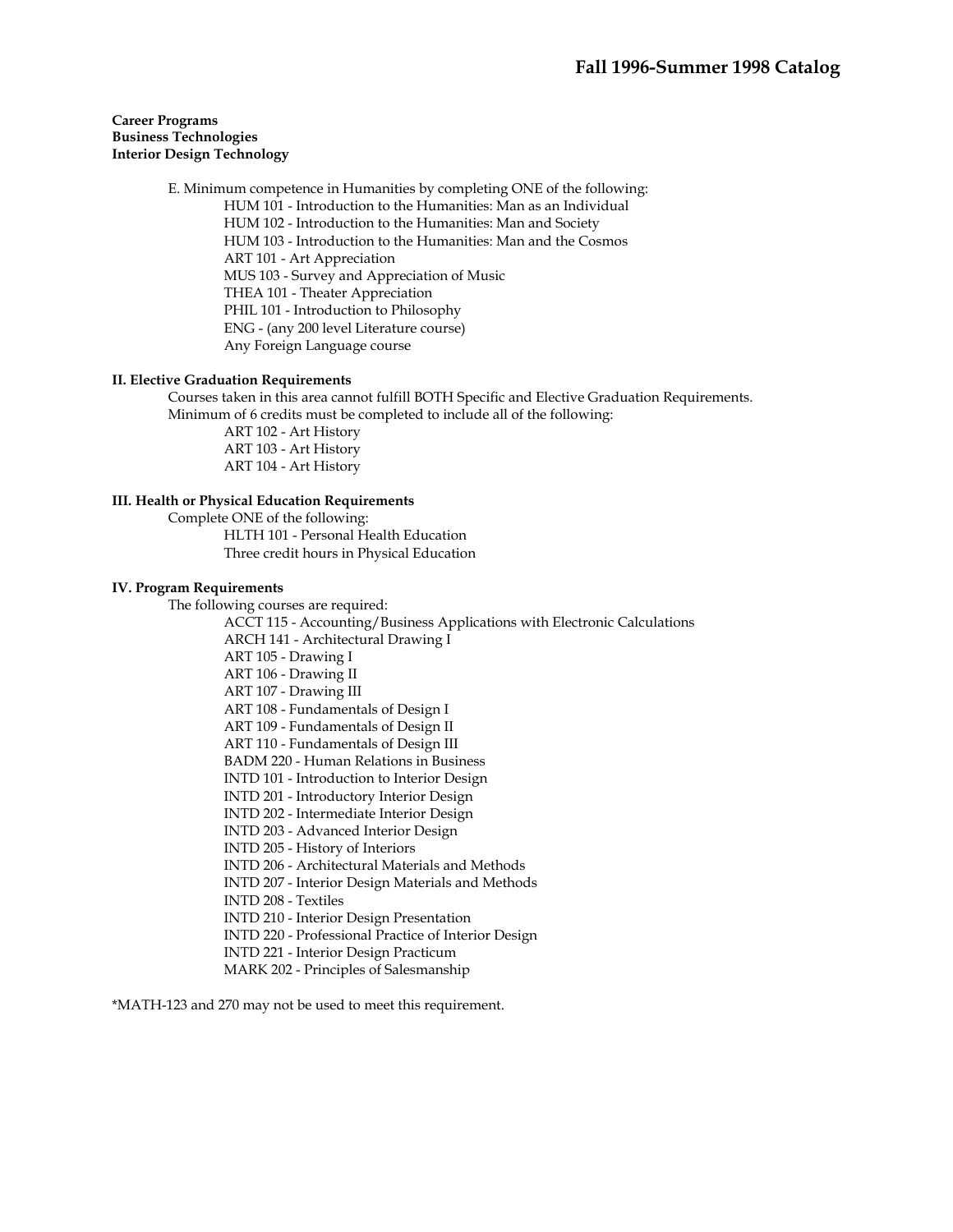**Career Programs Business Technologies Interior Design Technology** 

## **Suggested Quarter Sequence for Full Time Students (It will take Part Time Students longer to complete this program)**

| <b>First Quarter</b>  | Cr. Hrs.       | <b>Fourth Quarter</b>  | Cr. Hrs.     |
|-----------------------|----------------|------------------------|--------------|
| <b>ART-102</b>        | 3              | <b>BADM-220</b>        | 3            |
| <b>ART-105</b>        | 3              | <b>INTD-201</b>        | 3            |
| <b>ART-108</b>        | 3              | <b>INTD-205</b>        | 3            |
| <b>ENG-101</b>        | 3              | <b>INTD-206</b>        | 3            |
| <b>INTD-101</b>       | 2              | <b>MARK-202</b>        | 4            |
| Social Sci(See I.B.)  | 3              | HLTH/PE (See III.)     | $\mathbf{1}$ |
| <b>TOTAL</b>          | 17             | <b>TOTAL</b>           | 17           |
| <b>Second Quarter</b> | Cr. Hrs.       | <b>Fifth Quarter</b>   | Cr. Hrs.     |
| ACCT-115              | $\overline{4}$ | <b>INTD-202</b>        | 3            |
| <b>ART-103</b>        | 3              | <b>INTD-207</b>        | 3            |
| <b>ART-106</b>        | 3              | <b>INTD-208</b>        | 3            |
| <b>ART-109</b>        | 3              | <b>INTD-210</b>        | 3            |
| <b>ENG-102</b>        | 3              | Humanities. (See I.E.) | 3            |
| Social Sci(See I.B.)  | 3              | Social Sci(See I.B.)   | 3            |
| <b>TOTAL</b>          | 19             | <b>TOTAL</b>           | 18           |
| <b>Third Quarter</b>  | Cr. Hrs.       | <b>Sixth Quarter</b>   | Cr. Hrs.     |
| ARCH-141              | 3              | <b>INTD-203</b>        | 3            |
| <b>ART-104</b>        | 3              | <b>INTD-220</b>        | 3            |
| <b>ART-107</b>        | 3              | <b>INTD-221</b>        | 2            |
| <b>ART-110</b>        | 3              | $MATH-120*$            | 5            |
| English (See I.A.)    | $3-4$          | HLTH/PE (See III.)     | $\mathbf{1}$ |
| HLTH/PE (See III.)    | $\mathbf{1}$   | Natural Sci(See I.D.)  | 4            |
| <b>TOTAL</b>          | 16-17          | <b>TOTAL</b>           | 18           |
|                       |                | <b>PROGRAM TOTAL</b>   | 105-106      |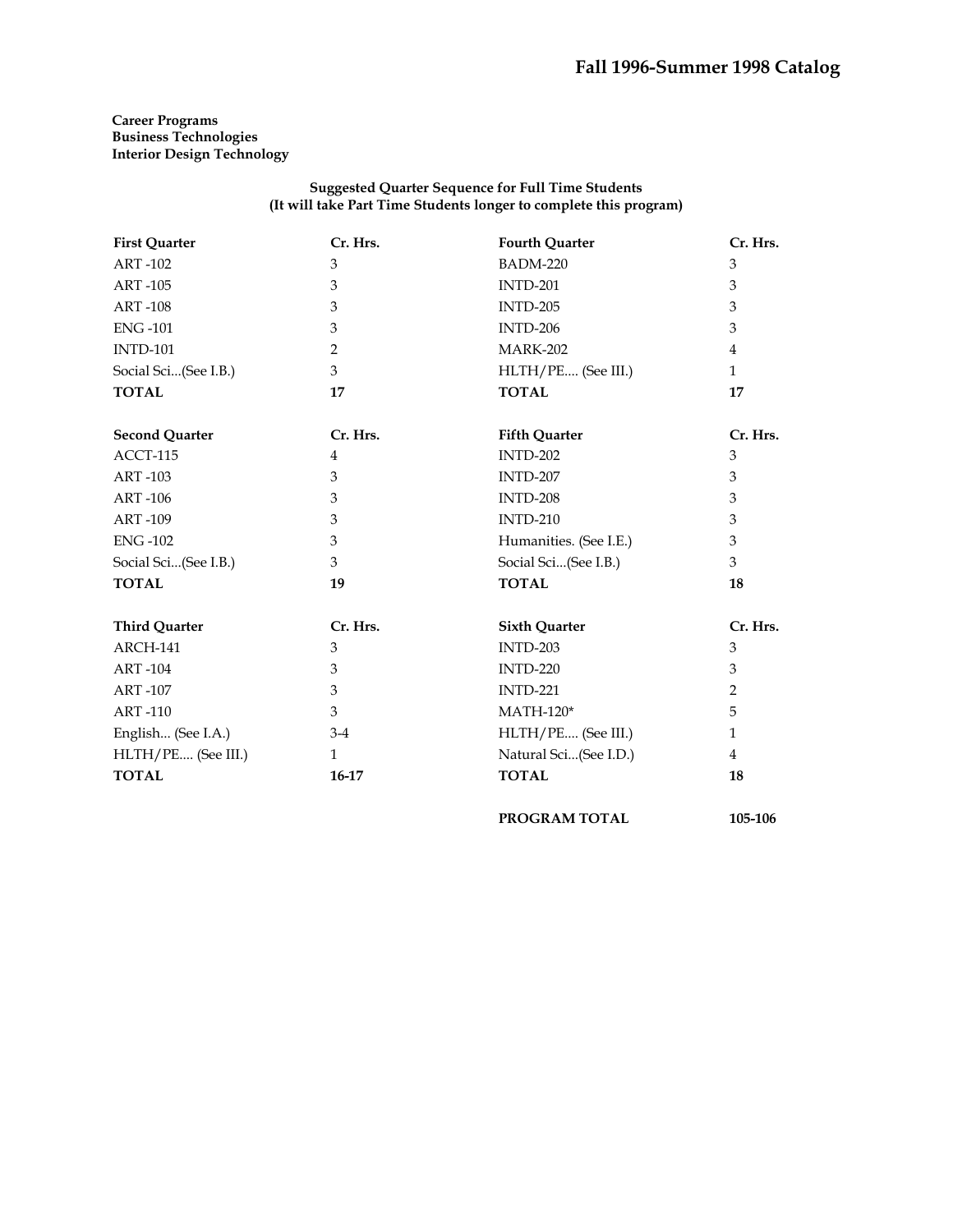# **Career Programs Business Technologies Marketing**

Specific Graduation Requirements Elective Graduation Requirements Health/Physical Education Requirements Program Requirements Suggested Quarter Sequence

## **Associate of Applied Business Degree in Marketing**

This program addresses the broad scope of activities performed in supplying a product or service to the consuming sectors of the economy through marketing tactics. Key focus is on the "Marketing Mix" of factors that in combination generate demand in the market place. A special international trade focus is also possible in the program.

#### **Degree Requirements**

#### **I. Specific Graduation Requirements**

A. Minimum competence in Communication Skills by completing the following:

ENG 101 - College Composition ENG 102 - College Composition

ENG 103 - College Composition

B. Minimum competence in Social Sciences by completing ONE of the following sequences:

1.

SSCI 103 - Introduction to Social Science SSCI 104 - Introduction to Social Science SSCI 105 - Introduction to Social Science

 $\mathcal{L}$ HIST 101 - History of Civilization HIST 102 - History of Civilization HIST 103 - History of Civilization

3.

HIST 151 - United States History to 1841 HIST 152 - United States History from 1841 to 1896 HIST 153 - United States History from 1896 to the Present

4.

POL 101 - American National Government ECON 161 - Principles of Economics I AND EITHER ANTH 101 - Cultural Anthropology OR SOC 101 - Introductory Sociology

- C. Competence in Mathematics by completing the following (minimum of 4 credits): MATH 106 - Survey of Mathematics or higher\*
- D. Minimum competence in Natural Sciences by completing ONE of the following: BIO 104 - Introduction to Biology - Cellular Controls/Genetics/Ecology BIO 105 - Introductory Biology - Human Body in Health and Disease A more advanced laboratory science course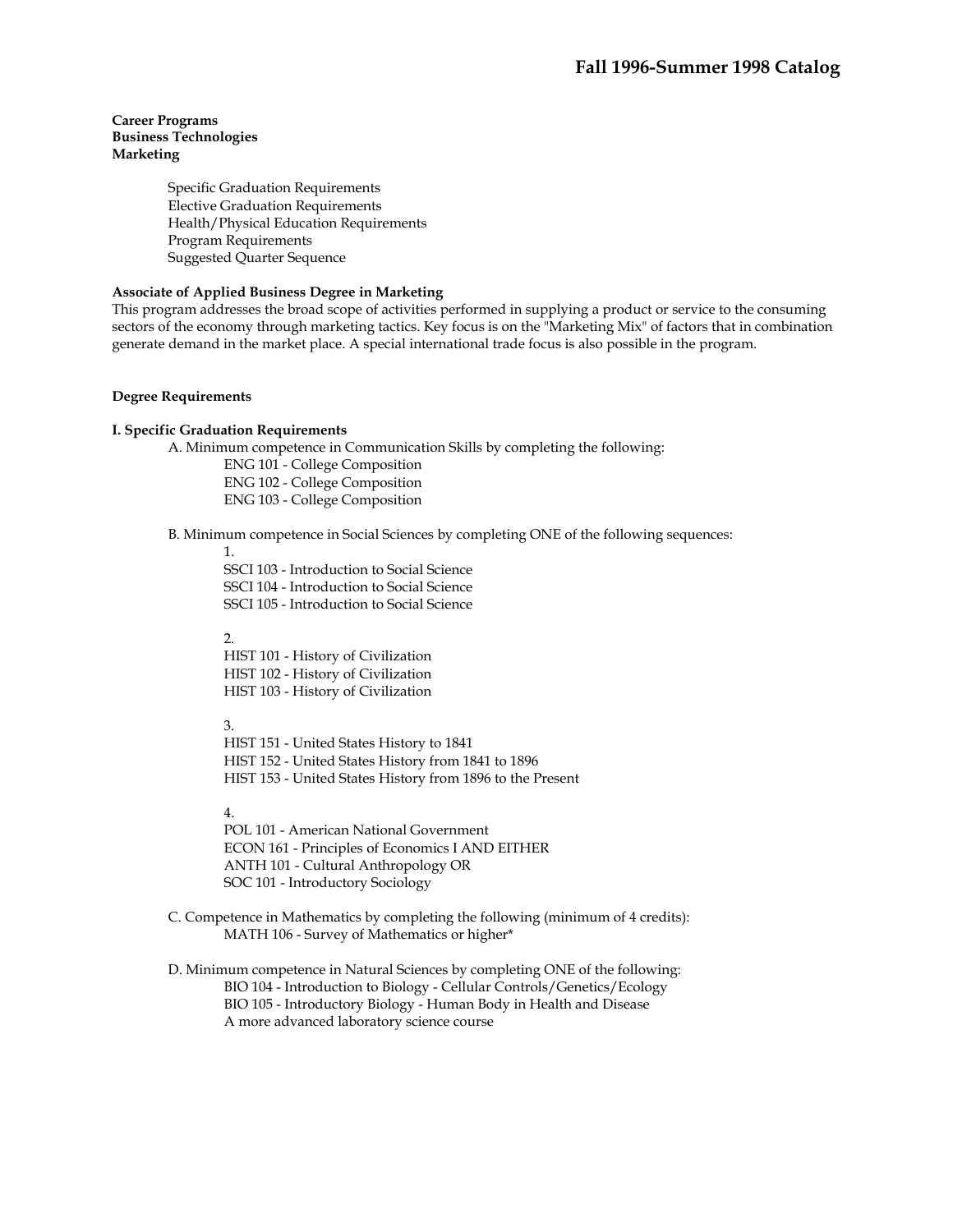# **Career Programs Business Technologies Marketing**

 E. Minimum competence in Humanities by completing ONE of the following: HUM 101 - Introduction to the Humanities: Man as an Individual HUM 102 - Introduction to the Humanities: Man and Society HUM 103 - Introduction to the Humanities: Man and the Cosmos ART 101 - Art Appreciation MUS 103 - Survey and Appreciation of Music THEA 101 - Theater Appreciation PHIL 101 - Introduction to Philosophy ENG - (any 200 level Literature course) Any Foreign Language course

## **II. Elective Graduation Requirements**

 Courses taken in this area cannot fulfill BOTH Specific and Elective Graduation Requirements. Minimum of 6 credits must be completed to include all of the following:

A. ECON 161 - Principles of Economics I

B. AND any course(s) from the following areas:

1. SOCIAL SCIENCES - Anthropology, Economics, Education, Geography, History, Political Science, Psychology, Social Science, Sociology, Urban Studies 2. HUMANITIES - Art, Dance, English, Foreign Language, Humanities, Journalism, Music, Philosophy, Religious Studies, Speech Communications, Theatre Arts 3. NATURAL SCIENCES - Biology, Chemistry, Earth Science, Physical Science, Physics 4. MATHEMATICS

III. Health or Physical Education Requirements

Complete ONE of the following:

 HLTH 101 - Personal Health Education Three credit hours in Physical Education

# IV. Program Requirements

A. The following courses are required:

ACCT 115 - Accounting/Business Applications with Electronic Calculations

BADM 102 - Introduction to Business

BADM 112 - Principles of Management

BADM 213 - Business Law

BADM 216 - Introduction to Purchasing

BADM 220 - Human Relations in Business

BADM 222 - Organizational Behavior

CS 102 - Introduction to Computer Use

MARK 201 - Principles of Marketing

MARK 202 - Principles of Salesmanship

MARK 209 - Marketing Management

MARK 211 - Introduction to World Trade

MARK 225 - Promotion Management

MARK 250 - Industrial Marketing

MARK - Elective (minimum of 4 credits)

OADM 210 - Business Communications

B. ONE group of courses as listed in Sequence 1 or Sequence 2

1. ACCT 125 - Survey of Financial Accounting AND ACCT 126 - Survey of Managerial Accounting

2. ACCT 145 - Financial Accounting\*\* AND ACCT 146 - Managerial Accounting\*\*

\*MATH-114, 123 and 270 may not be used to meet this requirement.

\*\*ACCT-145 and 146 recommended for transferring students.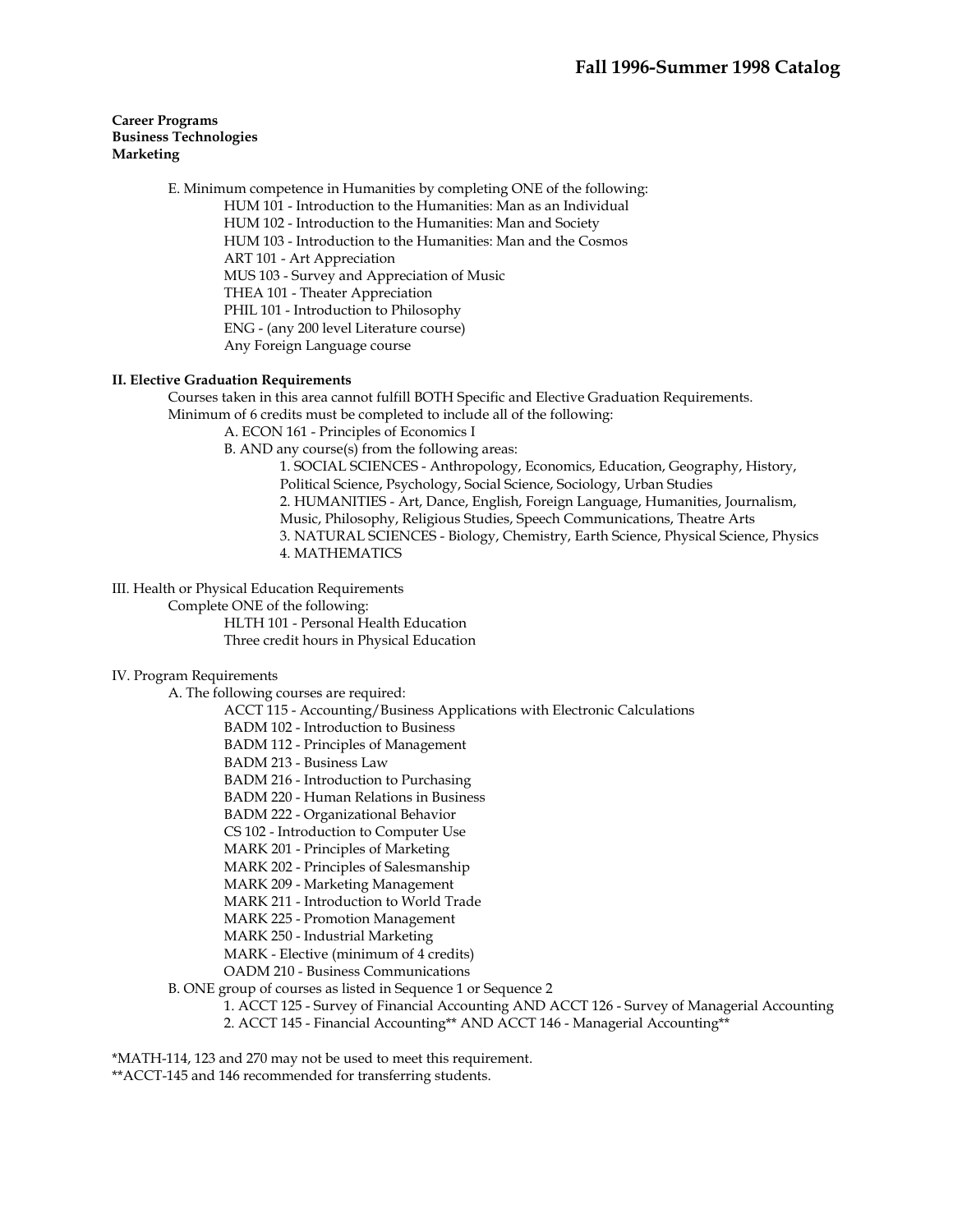**Career Programs Business Technologies Marketing** 

## **Suggested Quarter Sequence for Full Time Students (It will take Part Time Students longer to complete this program)**

| <b>First Quarter</b>  | Cr. Hrs.       | <b>Fourth Quarter</b>     | Cr. Hrs.       |
|-----------------------|----------------|---------------------------|----------------|
| ACCT-115              | 4              | <b>ACCT-125OR</b>         | $4 - 5$        |
| <b>BADM-102</b>       | $\overline{4}$ | ACCT-145**                |                |
| $CS -102$             | 4              | <b>BADM-216</b>           | 3              |
| <b>ENG-101</b>        | 3              | <b>BADM-222</b>           | 3              |
| HLTH/PE (See III.)    | $\mathbf{1}$   | <b>MARK-211</b>           | $\overline{4}$ |
| Social Sci(See I.B.)  | 3              | <b>MARK-Elective</b>      | 4              |
| <b>TOTAL</b>          | 19             | HLTH/PE (See III.)        | $\mathbf{1}$   |
|                       |                | <b>TOTAL</b>              | $19 - 20$      |
| <b>Second Quarter</b> | Cr. Hrs.       |                           |                |
| <b>BADM-112</b>       | 4              | <b>Fifth Quarter</b>      | Cr. Hrs.       |
| <b>ENG-102</b>        | 3              | <b>ACCT-126OR</b>         | $4 - 5$        |
| <b>MARK-201</b>       | $\overline{4}$ | ACCT-146**                |                |
| $MATH-106*$           | 5              | BADM-213                  | $\overline{4}$ |
| Social Sci(See I.B.)  | 3              | <b>MARK-225</b>           | 4              |
| <b>TOTAL</b>          | 19             | <b>MARK-250</b>           | $\overline{4}$ |
|                       |                | Elective Req. (See II.B.) | 3              |
| <b>Third Quarter</b>  | Cr. Hrs.       | <b>TOTAL</b>              | $19-20$        |
| <b>BADM-220</b>       | $\mathfrak{Z}$ |                           |                |
| <b>ENG-103</b>        | 3              | <b>Sixth Quarter</b>      | Cr. Hrs.       |
| <b>MARK-202</b>       | 4              | <b>ECON-161</b>           | 4              |
| OADM-210              | $\overline{4}$ | <b>MARK-209</b>           | $\overline{4}$ |
| Social Sci(See I.B.)  | 3              | HLTH/PE (See III.)        | $\mathbf{1}$   |
| <b>TOTAL</b>          | 17             | Humanities (See I.E.)     | 3              |
|                       |                | Natural Sci(See I.D.)     | $\overline{4}$ |
|                       |                | <b>TOTAL</b>              | 16             |
|                       |                |                           |                |

**PROGRAM TOTAL 109-111**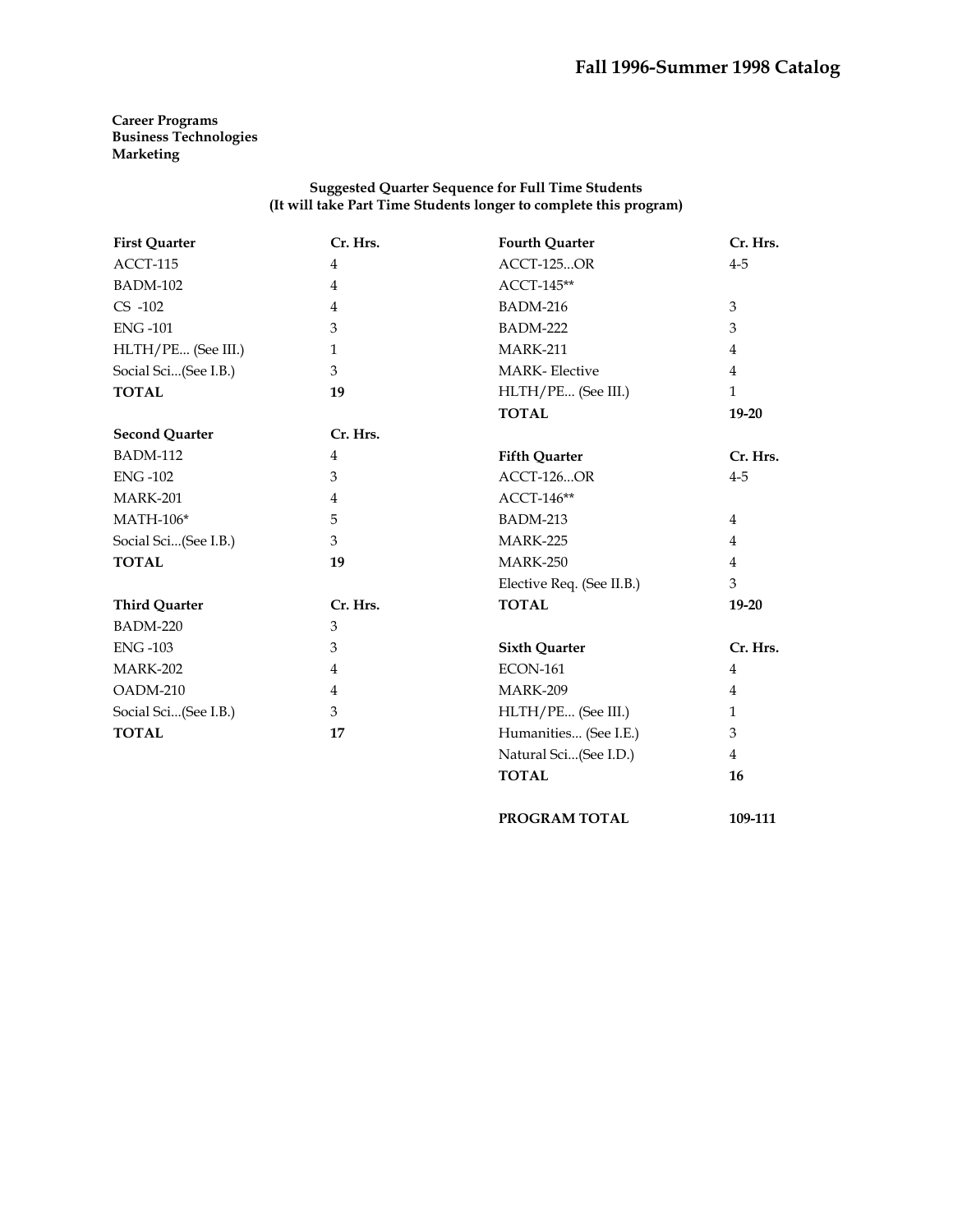## **Career Programs Business Technologies Marketing (Professional Selling)**

Specific Graduation Requirements Elective Graduation Requirements Health/Physical Education Requirements Program Requirements Suggested Quarter Sequence

#### **Associate of Applied Business Degree in Marketing with a Concentration in Professional Selling**

This program is career oriented and should be considered necessary training for the person who wishes to be a professional sales representative. It emphasizes the development of individual communications skills in combination with general marketing theory. These skills prepare the individual for a successful career in professional selling.

#### **Degree Requirements**

#### **I. Specific Graduation Requirements**

A. Minimum competence in Communication Skills by completing the following: ENG 101 - College Composition

ENG 102 - College Composition

SPCH 101 - Fundamentals of Speech Communication

B. Minimum competence in Social Sciences by completing ONE of the following sequences:

1.

SSCI 103 - Introduction to Social Science SSCI 104 - Introduction to Social Science SSCI 105 - Introduction to Social Science

 $\mathcal{L}$ 

HIST 101 - History of Civilization HIST 102 - History of Civilization HIST 103 - History of Civilization

3.

HIST 151 - United States History to 1841 HIST 152 - United States History from 1841 to 1896 HIST 153 - United States History from 1896 to the Present

4.

POL 101 - American National Government ECON 161 - Principles of Economics I AND EITHER ANTH 101 - Cultural Anthropology OR SOC 101 - Introductory Sociology

 C. Minimum competence in Mathematics by completing ONE of the following: MATH 106 - Survey of Mathematics or higher\*

 D. Minimum competence in Natural Sciences by completing ONE of the following: BIO 104 - Introduction to Biology - Cellular Controls/Genetics/Ecology BIO 105 - Introductory Biology - Human Body in Health and Disease A more advanced laboratory science course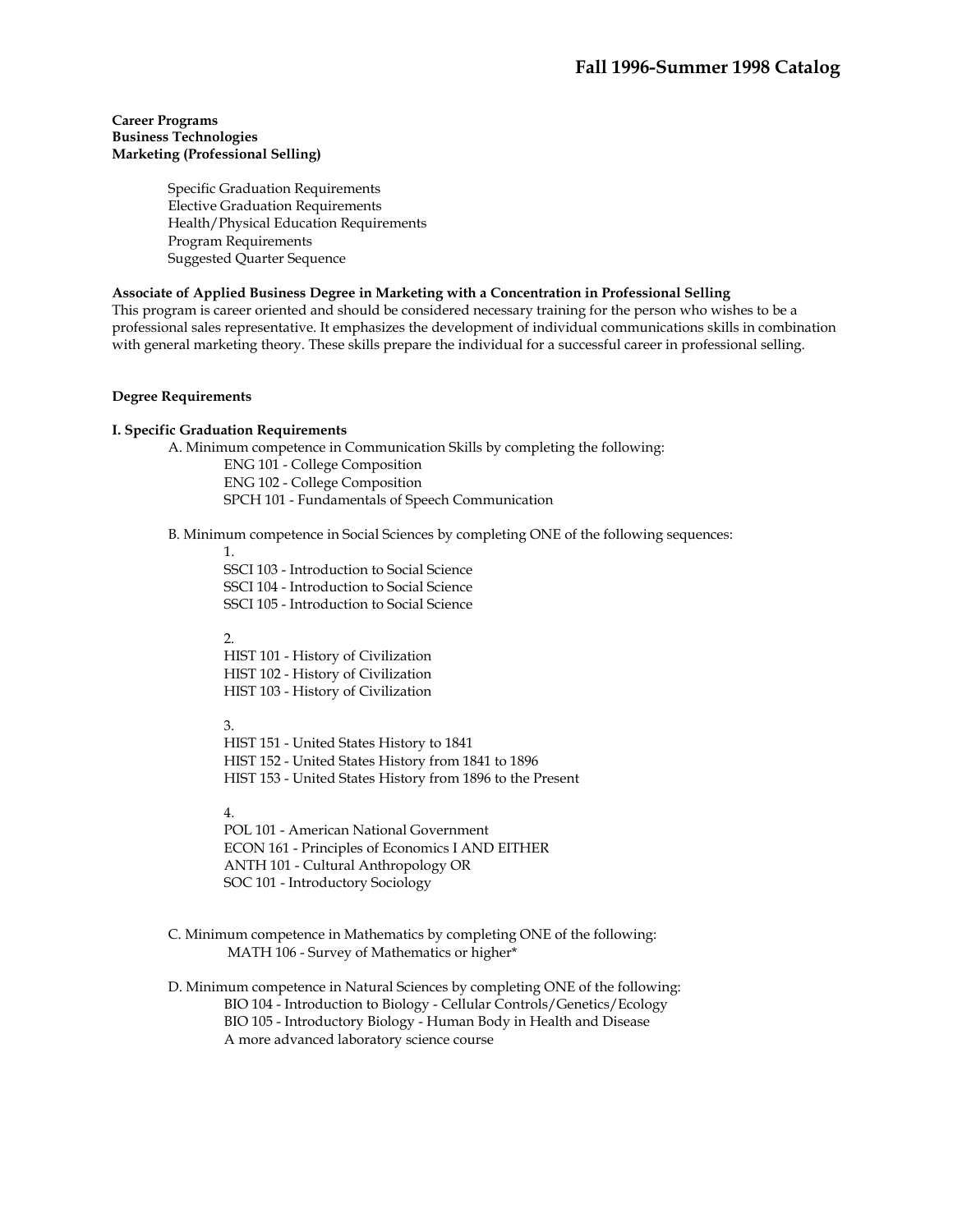## **Career Programs Business Technologies Marketing (Professional Selling)**

 E. Minimum competence in Humanities by completing ONE of the following: HUM 101 - Introduction to the Humanities: Man as an Individual HUM 102 - Introduction to the Humanities: Man and Society HUM 103 - Introduction to the Humanities: Man and the Cosmos ART 101 - Art Appreciation MUS 103 - Survey and Appreciation of Music THEA 101 - Theater Appreciation PHIL 101 - Introduction to Philosophy ENG - (any 200 level Literature course) Any Foreign Language course

## **II. Elective Graduation Requirements**

 Courses taken in this area cannot fulfill BOTH Specific and Elective Graduation Requirements. Minimum of 6 credits must be completed to include all of the following: ECON 161 - Principles of Economics I

SPCH 100 - Fundamentals of Interpersonal Communication

#### **III. Health or Physical Education Requirements**

 Complete ONE of the following: HLTH 101 - Personal Health Education Three credit hours in Physical Education

#### **IV. Program Requirements**

A. The following courses are required:

ACCT 115 - Accounting/Business Applications with Electronic Calculations

BADM 102 - Introduction to Business

BADM 112 - Principles of Management

BADM 213 - Business Law

BADM 216 - Introduction to Purchasing

BADM 220 - Human Relations in Business

BADM 222 - Organizational Behavior

CS 102 - Introduction to Computer Use

MARK 201 - Principles of Marketing

MARK 202 - Principles of Salesmanship

MARK 209 - Marketing Management

MARK 224 - Effective Selling Practices

MARK 225 - Promotion Management

MARK 266 - Sales Management

OADM 210 - Business Communications

B. ONE group of courses as listed in Sequence 1 or Sequence 2

1.

ACCT 125 - Survey of Financial Accounting ACCT 126 - Survey of Managerial Accounting

2.

ACCT 145 - Financial Accounting\*\* ACCT 146 - Managerial Accounting\*\*

\*MATH-114, 123 and 270 may not be used to meet this requirement. \*\*ACCT-145 and 146 recommended for transferring students.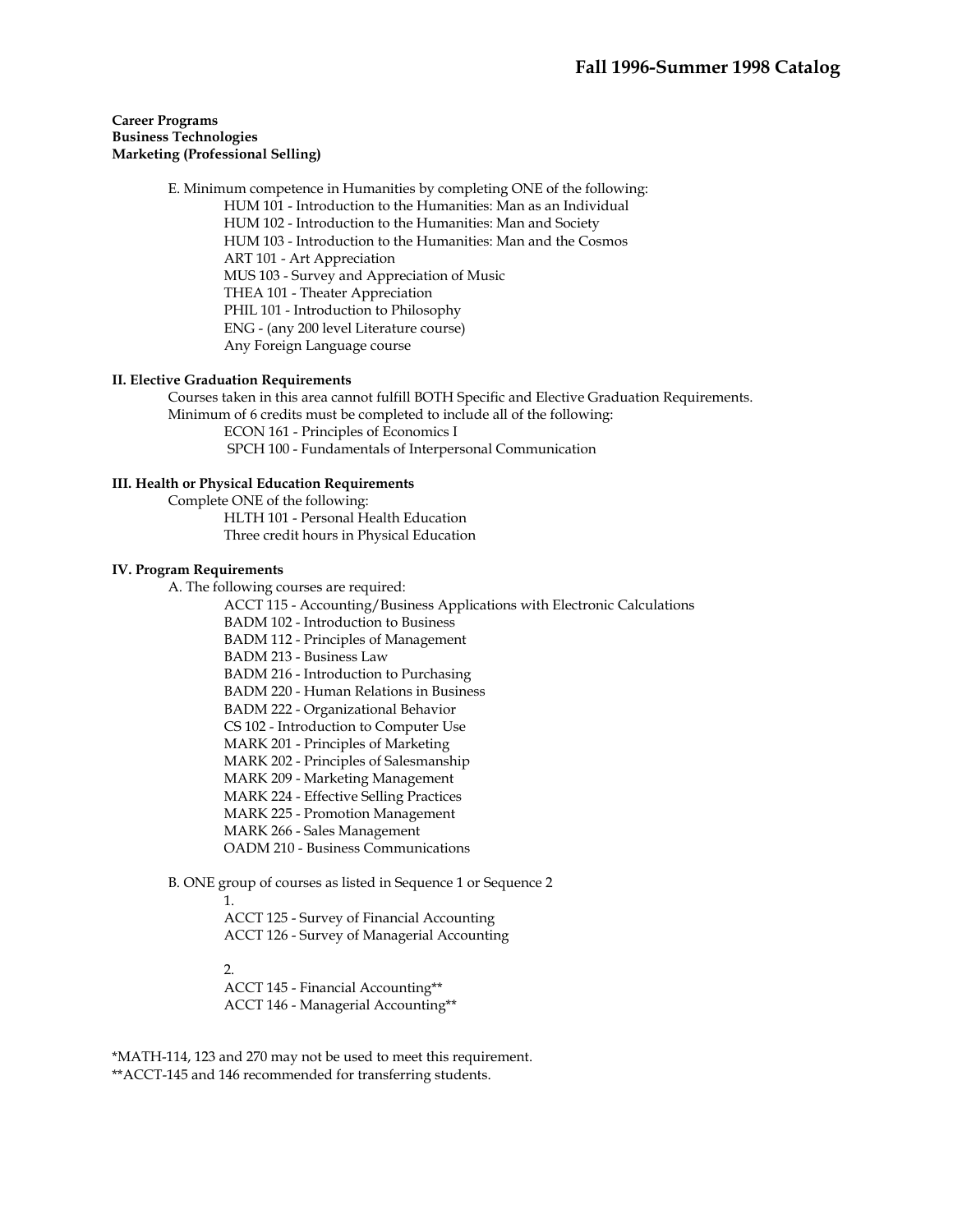# **Career Programs Business Technologies Marketing (Professional Selling)**

## **Suggested Quarter Sequence for Full Time Students (It will take Part Time Students longer to complete this program)**

| <b>First Quarter</b>    | Cr. Hrs.       | <b>Fourth Quarter</b>  | Cr. Hrs.       |
|-------------------------|----------------|------------------------|----------------|
| ACCT-115                | 4              | ACCT-125OR             | $4-5$          |
| <b>BADM-102</b>         | $\overline{4}$ | ACCT-145**             |                |
| $CS -102$               | 4              | <b>BADM-220</b>        | $\mathfrak{Z}$ |
| <b>ENG-101</b>          | 3              | <b>MARK-202</b>        | 4              |
| Natural Sci. (See I.D.) | $\overline{4}$ | <b>SPCH-100</b>        | $\overline{4}$ |
| <b>TOTAL</b>            | 19             | Social Sci(See I.B.)   | 3              |
|                         |                | <b>TOTAL</b>           | 18-19          |
| <b>Second Quarter</b>   | Cr. Hrs.       |                        |                |
| <b>BADM-112</b>         | $\overline{4}$ | <b>Fifth Quarter</b>   | Cr. Hrs.       |
| <b>ENG-102</b>          | 3              | ACCT-126OR             | $4 - 5$        |
| <b>MARK-201</b>         | 4              | ACCT-146**             |                |
| <b>MATH-106*</b>        | 5              | BADM-213               | $\overline{4}$ |
| Social Sci(See I.B.)    | 3              | BADM-222               | 3              |
| <b>TOTAL</b>            | 19             | <b>MARK-224</b>        | $\overline{4}$ |
|                         |                | HLTH/PE (See III.)     | $\mathbf{1}$   |
|                         |                | <b>TOTAL</b>           | $16-17$        |
| <b>Third Quarter</b>    | Cr. Hrs.       |                        |                |
| <b>BADM-216</b>         | 3              | <b>Sixth Quarter</b>   | Cr. Hrs.       |
| <b>MARK-225</b>         | 4              | <b>ECON-161</b>        | 4              |
| OADM-210                | 4              | <b>MARK-209</b>        | 4              |
| <b>SPCH-101</b>         | $\overline{4}$ | <b>MARK-266</b>        | 4              |
| HLTH/PE (See III.)      | $\mathbf{1}$   | HLTH/PE (See III.)     | $\mathbf{1}$   |
| Social Sci(See I.B.)    | 3              | Humanities. (See I.E.) | 3              |
| <b>TOTAL</b>            | 19             | <b>TOTAL</b>           | 16             |
|                         |                | PROGRAM TOTAL          | 107-109        |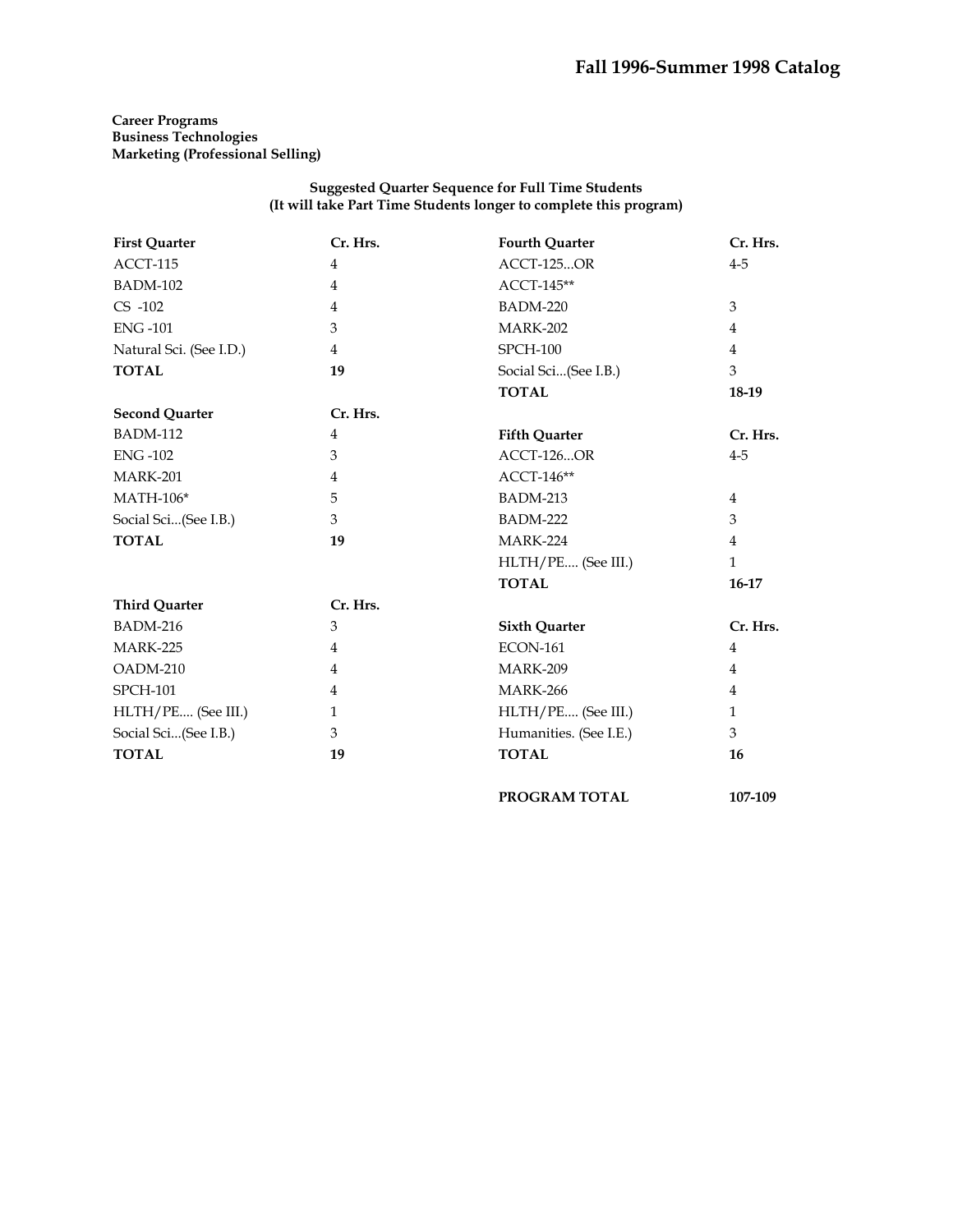#### **Career Programs Business Technologies Office Administration (Administrative Assistant)**

Specific Graduation Requirements Elective Graduation Requirements Health/Physical Education Requirements Program Requirements Suggested Quarter Sequence

#### **Associate of Applied Business Degree in Office Administration with a Concentration in Administrative Assistant**

This curriculum provides preparation for an office administration major to qualify for the rapidly growing job description of administrative assistant in the integrated office of the future. The option features classes in the use of microcomputers, records management and information processing management.

(Administrative Assistant and Clerk Typist Certificates also available)

#### **Degree Requirements**

## **I. Specific Graduation Requirements**

A. Minimum competence in Communication Skills by completing the following:

ENG 101 - College Composition ENG 102 - College Composition ENG 103 - College Composition

#### B. Minimum competence in Social Sciences by completing ONE of the following sequences:

1.

SSCI 103 - Introduction to Social Science SSCI 104 - Introduction to Social Science SSCI 105 - Introduction to Social Science

2.

HIST 101 - History of Civilization HIST 102 - History of Civilization HIST 103 - History of Civilization

3.

HIST 151 - United States History to 1841 HIST 152 - United States History from 1841 to 1896 HIST 153 - United States History from 1896 to the Present

# 4.

POL 101 - American National Government ECON 161 - Principles of Economics I AND EITHER ANTH 101 - Cultural Anthropology OR SOC 101 - Introductory Sociology

 C. Minimum competence in Mathematics by completing ONE of the following: Successful completion of a 4 credit math course numbered 106 or higher Achievement of 80% or better on the College wide Mathematics Proficiency Exam

 D. Minimum competence in Natural Sciences by completing ONE of the following: BIO 104 - Introduction to Biology - Cellular Controls/Genetics/Ecology BIO 105 - Introductory Biology - Human Body in Health and Disease A more advanced laboratory science course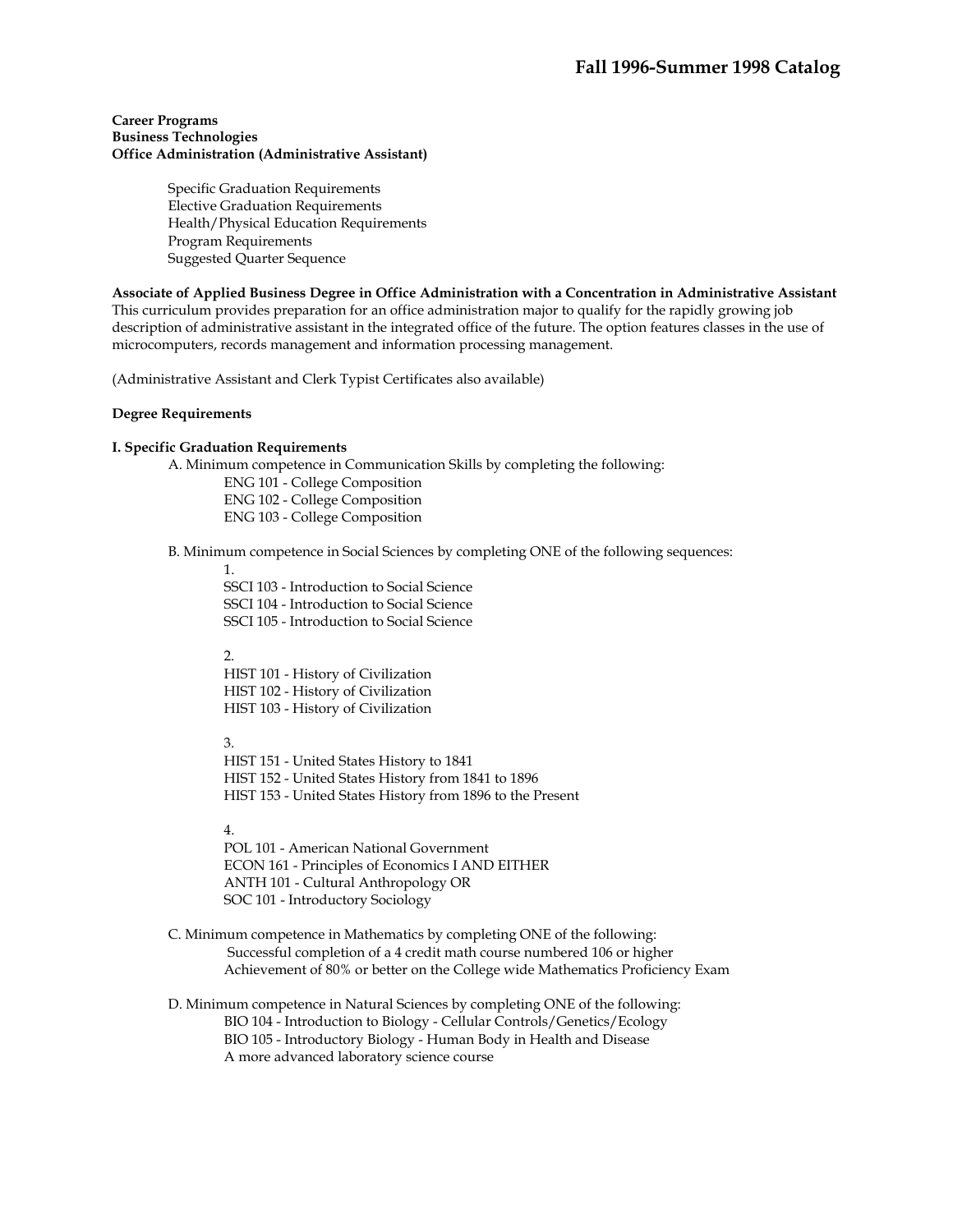## **Career Programs Business Technologies Office Administration (Administrative Assistant)**

 E. Minimum competence in Humanities by completing ONE of the following: HUM 101 - Introduction to the Humanities: Man as an Individual HUM 102 - Introduction to the Humanities: Man and Society HUM 103 - Introduction to the Humanities: Man and the Cosmos ART 101 - Art Appreciation MUS 103 - Survey and Appreciation of Music THEA 101 - Theater Appreciation PHIL 101 - Introduction to Philosophy ENG - (any 200 level Literature course) Any Foreign Language course

## **II. Elective Graduation Requirements**

 Courses taken in this area cannot fulfill BOTH Specific and Elective Graduation Requirements. Minimum of 6 credits must be completed to include all of the following:

ECON 161 - Principles of Economics I

SPCH 101 - Fundamentals of Speech Communication

## **III. Health or Physical Education Requirements**

Complete ONE of the following:

HLTH 101 - Personal Health Education OR Three credit hours in Physical Education

#### **IV. Program Requirements**

A. The following courses are required:

ACCT 128 - Applied Accounting

BADM 102 - Introduction to Business

CS 102 - Introduction to Computer Use

OADM 108 - Business Language Skills

OADM 115 - Accounting/Business Applications with Electronic Calculations

OADM 116 - Basic Filing

OADM 119 - Introductory Typewriting\*

OADM 121 - Business Typewriting\*

OADM 122 - Intermediate Business Typing\*

OADM 210 - Business Communications

OADM 215 - Information Processing Concepts

OADM 216 - Basic Word/Information Processing

OADM 225 - Information Processing Management

OADM 230 - Records Management

OADM 255 - Office Administration Procedures and Practices

OADM 260 - Cooperative Field Experience (minimum of 3 credits)

B. ONE of the following:

OADM 130 - Microcomputer Word Processing

OADM 131 - Integrated Office Technology for Business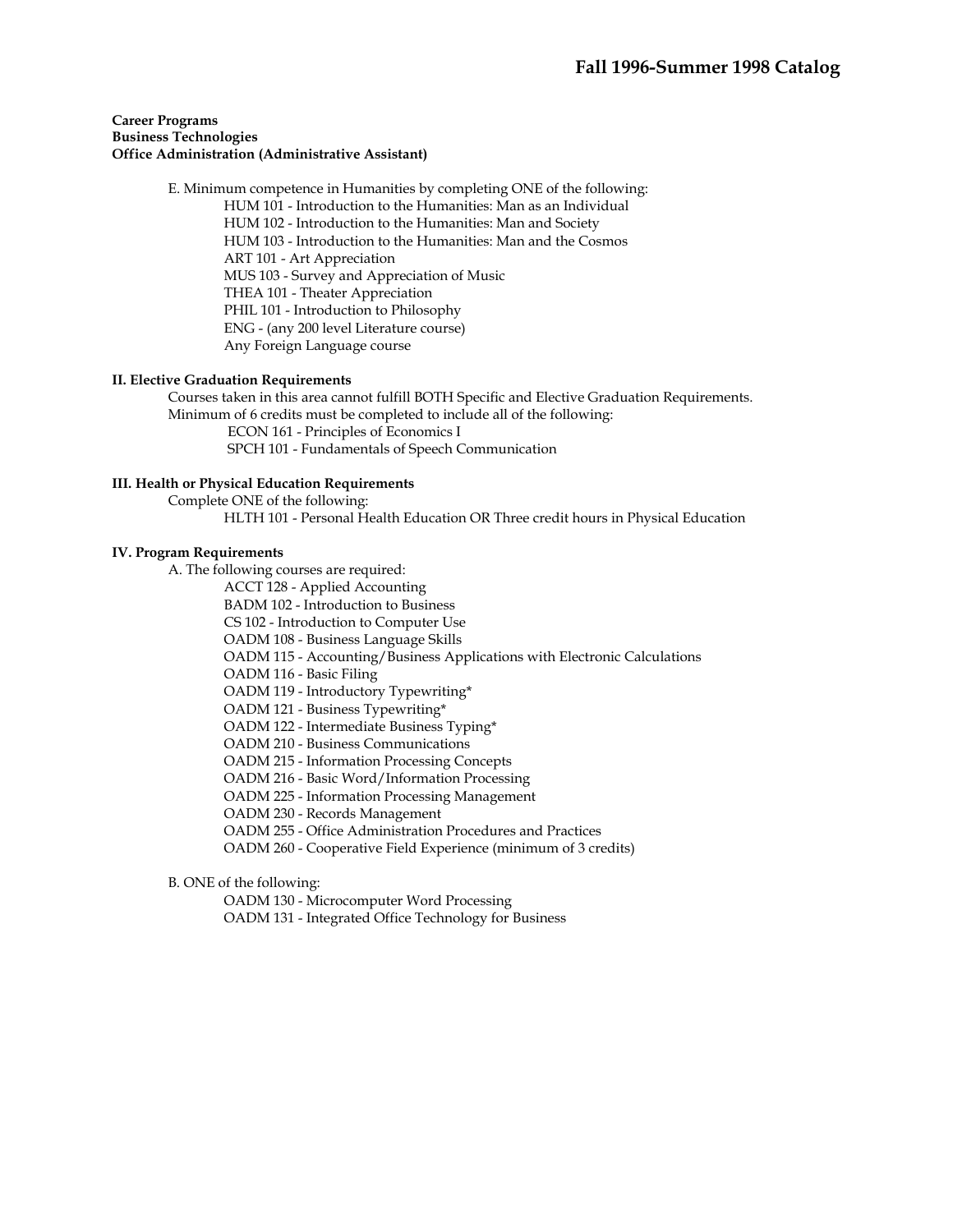## **Career Programs Business Technologies Office Administration (Administrative Assistant)**

 C. ONE of the following (minimum of 3 credits): BADM 112 - Principles of Management BADM 213 - Business Law BADM 216 - Introduction to Purchasing BADM 220 - Human Relations in Business BADM 233 - Personnel Management BADM 241 - Office Management OADM 223 - Telecommunications OADM 270 - Special Topics: Office Careers Update/Trends..........AND OADM 272 - Special Topics: Office Careers Update/Trends Laboratory Experience

\*If student has previous typewriting experience, OADM-123 Typewriting Refresher may be substituted. See course descriptions and contact the office administration department for proper placement.

#### **Suggested Quarter Sequence for Full Time Students (It will take Part Time Students longer to complete this program)**

| <b>First Quarter</b>      | Cr. Hrs.       | <b>Fourth Quarter</b>      | Cr. Hrs.       |
|---------------------------|----------------|----------------------------|----------------|
| <b>ENG-101</b>            | 3              | <b>BADM-102</b>            | 4              |
| <b>OADM-108</b>           | 3              | <b>OADM-130 OR</b>         | $3-4$          |
| <b>OADM-115</b>           | 4              | <b>OADM-131</b>            |                |
| <b>OADM-119*</b>          | 3              | <b>OADM-215</b>            | 3              |
| HLTH/PE (See III.)        | 1              | <b>OADM-216</b>            | 3              |
| Social Science (See I.B.) | 3              | Natural Science (See I.D.) | 4              |
| <b>TOTAL</b>              | 17             | <b>TOTAL</b>               | $17 - 18$      |
| <b>Second Quarter</b>     | Cr. Hrs.       | <b>Fifth Quarter</b>       | Cr. Hrs.       |
| <b>ENG-102</b>            | 3              | <b>ACCT-128</b>            | 4              |
| <b>OADM-116</b>           | 3              | <b>OADM-210</b>            | $\overline{4}$ |
| <b>OADM-121*</b>          | 3              | <b>OADM-230</b>            | 3              |
| <b>SPCH-101</b>           | 4              | Humanities (See I.E.)      | 3              |
| HLTH/PE (See III.)        | 1              | <b>TOTAL</b>               | 14             |
| Social Science (See I.B.) | 3              |                            |                |
| <b>TOTAL</b>              | 17             | <b>Sixth Quarter</b>       | Cr. Hrs.       |
|                           |                | <b>OADM-225</b>            | 3              |
| <b>Third Quarter</b>      | Cr. Hrs.       | <b>OADM-255</b>            | 4              |
| $CS-102$                  | 4              | <b>OADM-260</b>            | 3              |
| <b>ECON-161</b>           | $\overline{4}$ | <b>BADM-ElectiveOR</b>     | 3              |
| <b>ENG-103</b>            | 3              | OADM-Elective (See IV.B.)  |                |
| <b>OADM-122*</b>          | 3              | Mathematics (See I.C.)     | 4              |
| HLTH/PE (See III.)        | 1              | <b>TOTAL</b>               | 17             |
| Social Science (See I.B.) | 3              |                            |                |
| <b>TOTAL</b>              | 18             | PROGRAM TOTAL              | 100-101        |

\*If the student has previous typewriting experience, OADM-123 Typewriting Refresher may be substituted. See course descriptions and contact the office administration department for proper placement.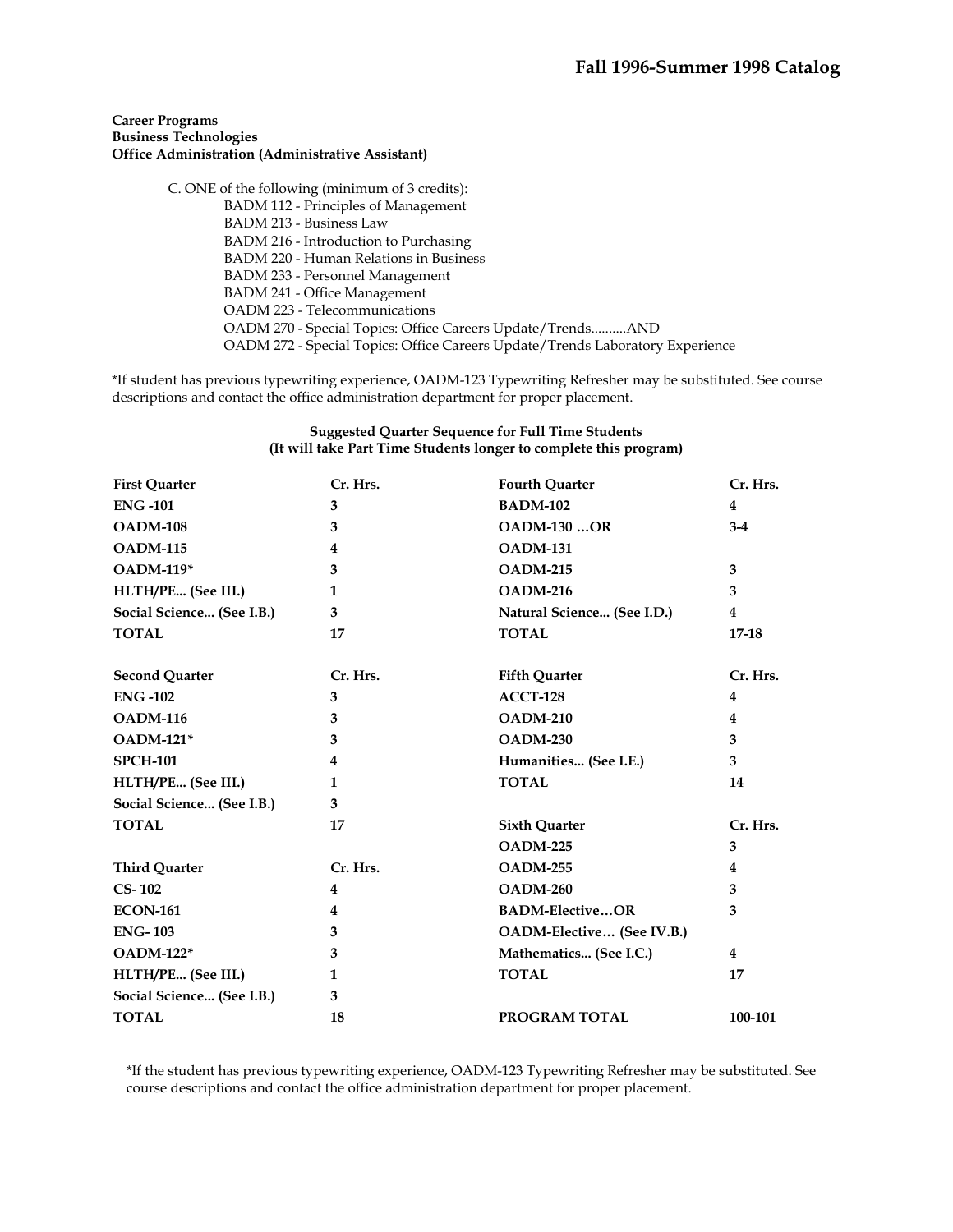#### **Career Programs Business Technologies Office Administration (Secretarial)**

Specific Graduation Requirements Elective Graduation Requirements Health/Physical Education Requirements Program Requirements Suggested Quarter Sequence

## **Associate of Applied Business Degree in Office Administration with a Concentration in Secretarial**

This curriculum provides preparation for career secretaries in business, industry, and government. In addition to training graduates for the integrated office of the future, this option features classes in pen shorthand--a skill required by many businesses in the Greater Cleveland area.

(Certificate also available)

#### **Degree Requirements**

#### **I. Specific Graduation Requirements**

A. Minimum competence in Communication Skills by completing the following:

ENG 101 - College Composition ENG 102 - College Composition ENG 103 - College Composition

B. Minimum competence in Social Sciences by completing ONE of the following sequences:

1.

SSCI 103 - Introduction to Social Science SSCI 104 - Introduction to Social Science SSCI 105 - Introduction to Social Science

# $\mathcal{L}$

HIST 101 - History of Civilization HIST 102 - History of Civilization HIST 103 - History of Civilization

3.

HIST 151 - United States History to 1841 HIST 152 - United States History from 1841 to 1896 HIST 153 - United States History from 1896 to the Present

4.

POL 101 - American National Government ECON 161 - Principles of Economics I AND EITHER ANTH 101 - Cultural Anthropology OR SOC 101 - Introductory Sociology

- C. Minimum competence in Mathematics by completing ONE of the following: Successful completion of a 4 credit math course numbered 106 or higher Achievement of 80% or better on the College wide Mathematics Proficiency Exam
- D. Minimum competence in Natural Sciences by completing ONE of the following: BIO 104 - Introduction to Biology - Cellular Controls/Genetics/Ecology BIO 105 - Introductory Biology - Human Body in Health and Disease A more advanced laboratory science course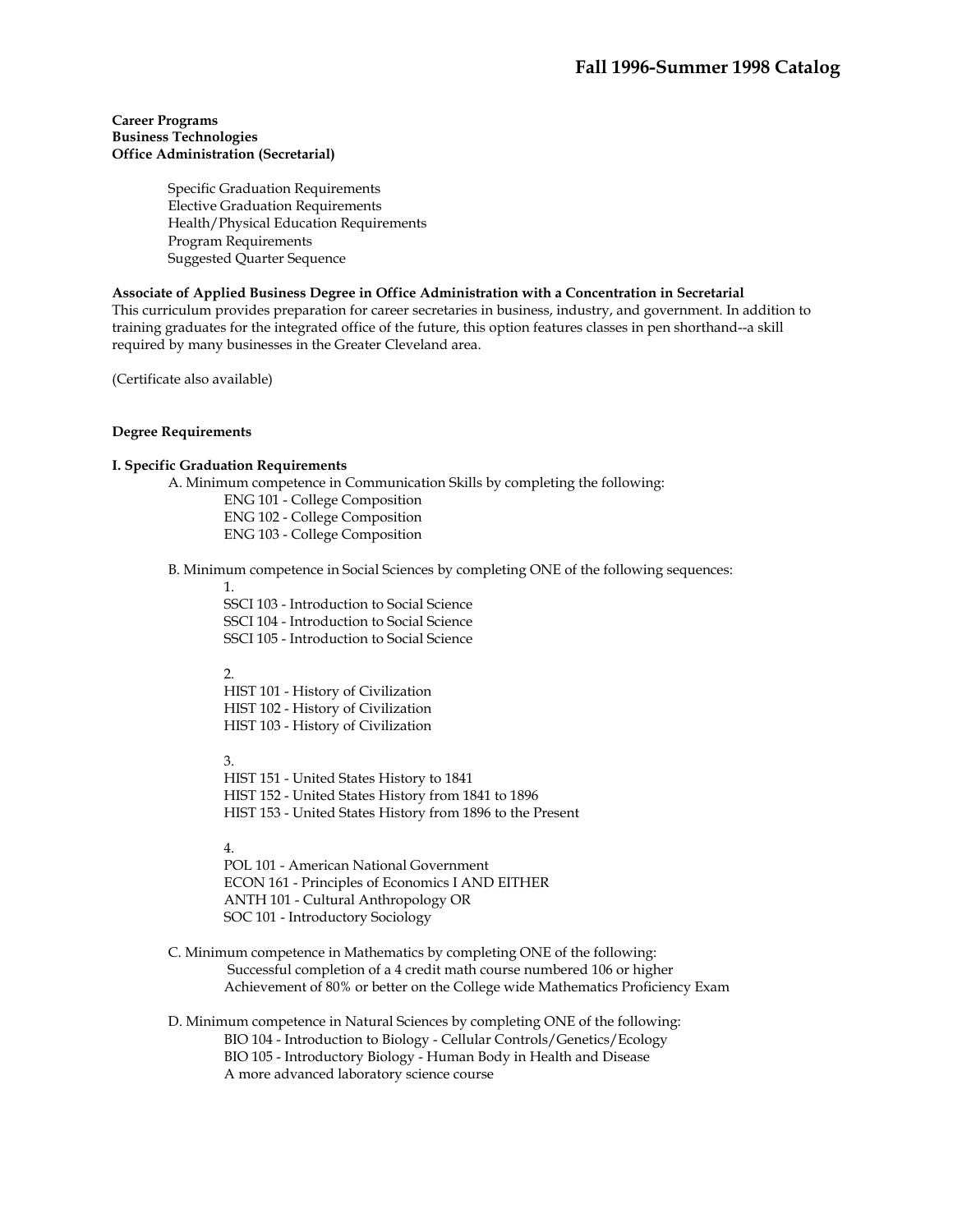## **Career Programs Business Technologies Office Administration (Secretarial)**

 E. Minimum competence in Humanities by completing ONE of the following: HUM 101 - Introduction to the Humanities: Man as an Individual HUM 102 - Introduction to the Humanities: Man and Society HUM 103 - Introduction to the Humanities: Man and the Cosmos ART 101 - Art Appreciation MUS 103 - Survey and Appreciation of Music THEA 101 - Theater Appreciation PHIL 101 - Introduction to Philosophy ENG - (any 200 level Literature course) Any Foreign Language course

## **II. Elective Graduation Requirements**

 Courses taken in this area cannot fulfill BOTH Specific and Elective Graduation Requirements. Minimum of 6 credits must be completed to include all of the following: ECON 161 - Principles of Economics I

SPCH 101 - Fundamentals of Speech Communication

#### **III. Health or Physical Education Requirements**

 Complete ONE of the following: HLTH 101 - Personal Health Education Three credit hours in Physical Education

#### **IV. Program Requirements**

A. The following courses are required:

ACCT 128 - Applied Accounting

BADM 102 - Introduction to Business

CS 102 - Introduction to Computer Use

OADM 108 - Business Language Skills

OADM 115 - Accounting/Business Applications with Electronic Calculations

OADM 116 - Basic Filing

OADM 119 - Introductory Typewriting\*

OADM 121 - Business Typewriting\*

OADM 122 - Intermediate Business Typing\*

OADM 210 - Business Communications

OADM 215 - Information Processing Concepts

OADM 216 - Basic Word/Information Processing

OADM 217 - Intermediate Word/Information Processing

OADM 255 - Office Administration Procedures and Practices

B. ONE of the following (minimum of 3 credits):

OADM 130 - Microcomputer Word Processing

OADM 131 - Integrated Office Technology for Business

OADM 218 - Word/Information Processing Applications

OADM 219 - Machine Transcription/Skill Building

OADM 223 - Telecommunications

OADM 230 - Records Management

OADM 260 - Cooperative Field Experience (minimum of 3 credits)

OADM 270 - Special Topics: Office Careers Update/Trends.....AND

OADM 272 - Special Topics: Office Careers Update/Trends Laboratory Experience

\*If student has previous typewriting experience, OADM-123 Typewriting Refresher may be substituted. See course descriptions and contact the office administration department for proper placement.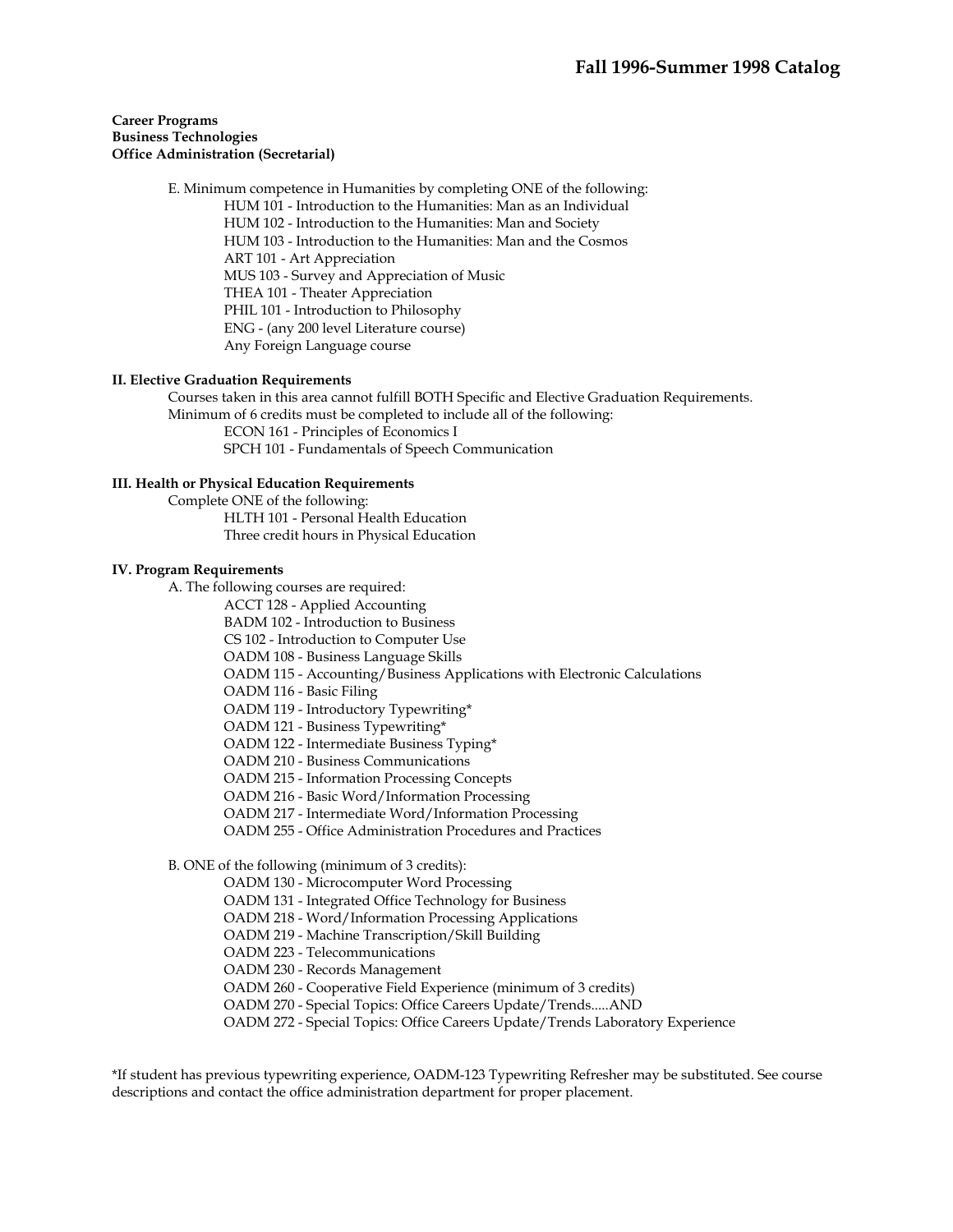**Career Programs Business Technologies Office Administration (Secretarial)** 

#### **Suggested Quarter Sequence for Full Time Students (It will take Part Time Students longer to complete this program)**

| <b>First Quarter</b>  | Cr. Hrs.       | <b>Fourth Quarter</b>     | Cr. Hrs.       |
|-----------------------|----------------|---------------------------|----------------|
| <b>ENG-101</b>        | 3              | <b>BADM-102</b>           | 4              |
| OADM-108              | 3              | OADM-112                  | 3              |
| OADM-115              | 4              | OADM-215                  | 3              |
| OADM-119*             | 3              | OADM-216                  | 3              |
| HLTH/PE (See III.)    | $\mathbf{1}$   | Natural Sci. (See I.D.)   | $\overline{4}$ |
| Social Sci(See I.B.)  | 3              | <b>TOTAL</b>              | 17             |
| <b>TOTAL</b>          | 17             |                           |                |
|                       |                | <b>Fifth Quarter</b>      | Cr. Hrs.       |
| <b>Second Quarter</b> | Cr. Hrs.       | ACCT-128                  | 4              |
| <b>ENG-102</b>        | 3              | <b>ECON-161</b>           | 4              |
| OADM-109              | $\overline{4}$ | OADM-210                  | 4              |
| OADM-116              | 3              | OADM-Elective (See IV.B.) | 3              |
| OADM-121*             | 3              | Humanities. (See I.E.)    | 3              |
| HLTH/PE (See III.)    | $\mathbf{1}$   | <b>TOTAL</b>              | 18             |
| Social Sci(See I.B.)  | 3              |                           |                |
| <b>TOTAL</b>          | 17             | <b>Sixth Quarter</b>      | Cr. Hrs.       |
|                       |                | OADM-217                  | 3              |
| <b>Third Quarter</b>  | Cr. Hrs.       | OADM-255                  | $\overline{4}$ |
| $CS -102$             | 4              | <b>SPCH-101</b>           | 4              |
| <b>ENG-103</b>        | 3              | Mathematics (See I.C.)    | 4              |
| OADM-111              | 3              | <b>TOTAL</b>              | 15             |
| $OADM-122*$           | 3              |                           |                |
| HLTH/PE (See III.)    | $\mathbf{1}$   | PROGRAM TOTAL             | 101            |
| Social Sci(See I.B.)  | 3              |                           |                |
| <b>TOTAL</b>          | 17             |                           |                |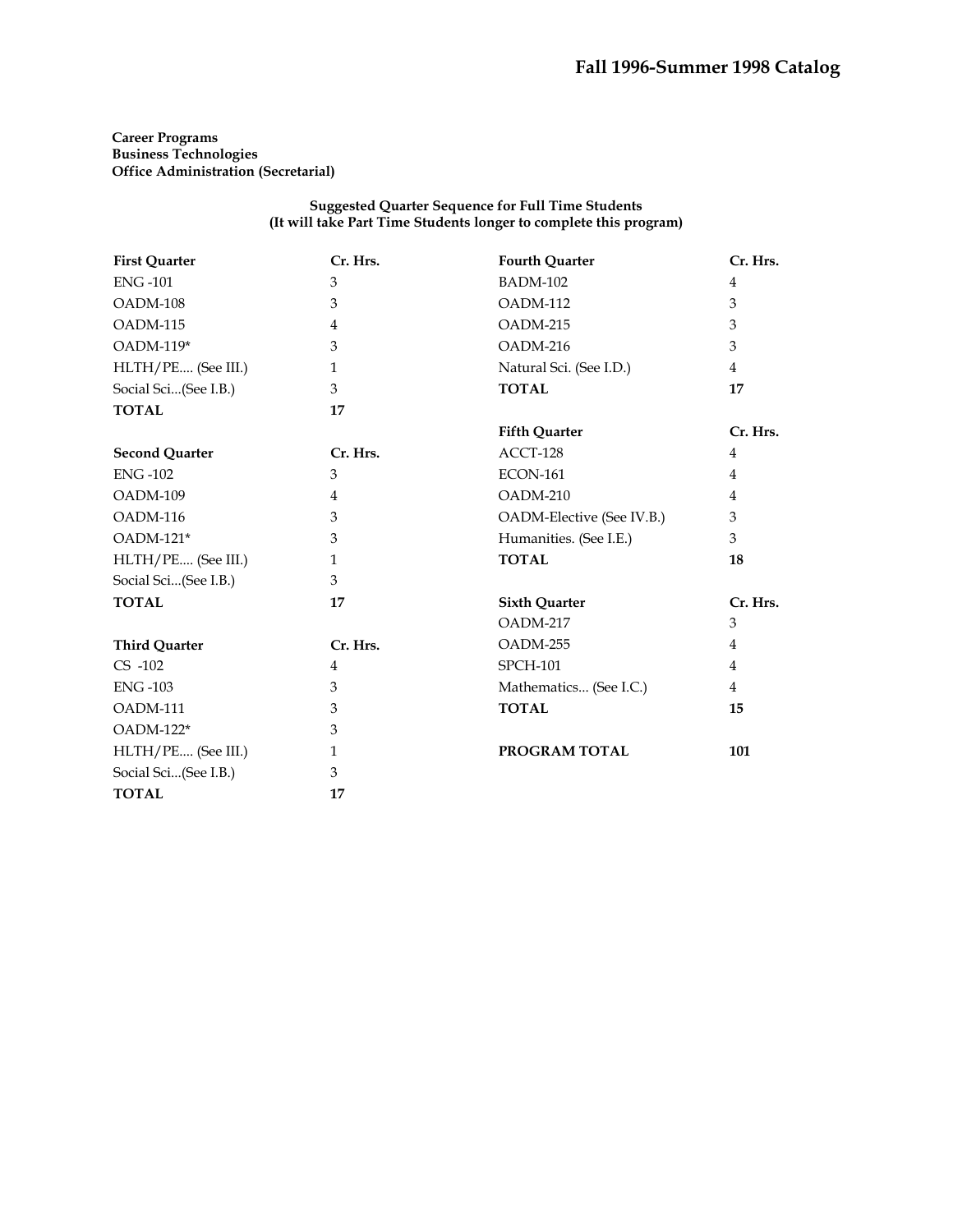## **Career Programs Business Technologies Office Administration (Word Processing Specialist)**

Specific Graduation Requirements Elective Graduation Requirements Health/Physical Education Requirements Program Requirements Suggested Quarter Sequence

# **Associate of Applied Business Degree in Office Administration with a Concentration in Word Processing Specialist**

This curriculum provides preparation for a career in the rapidly growing field of word/information processing. In addition to hands-on training in all word processing applications/functions, this option includes classes in information processing concepts and information processing management.

(WP Supervisor and WP Operator Certificates also available)

## **Degree Requirements**

#### **I. Specific Graduation Requirements**

A. Minimum competence in Communication Skills by completing the following:

- ENG 101 College Composition
- ENG 102 College Composition

ENG 103 - College Composition

B. Minimum competence in Social Sciences by completing ONE of the following sequences:

1.

SSCI 103 - Introduction to Social Science SSCI 104 - Introduction to Social Science SSCI 105 - Introduction to Social Science

# 2.

HIST 101 - History of Civilization HIST 102 - History of Civilization HIST 103 - History of Civilization 3. HIST 151 - United States History to 1841 HIST 152 - United States History from 1841 to 1896 HIST 153 - United States History from 1896 to the Present

4.

POL 101 - American National Government ECON 161 - Principles of Economics I AND EITHER ANTH 101 - Cultural Anthropology OR SOC 101 - Introductory Sociology

- C. Minimum competence in Mathematics by completing ONE of the following: Successful completion of a 4 credit math course numbered 106 or higher Achievement of 80% or better on the College wide Mathematics Proficiency Exam
- D. Minimum competence in Natural Sciences by completing ONE of the following: BIO 104 - Introduction to Biology - Cellular Controls/Genetics/Ecology BIO 105 - Introductory Biology - Human Body in Health and Disease A more advanced laboratory science course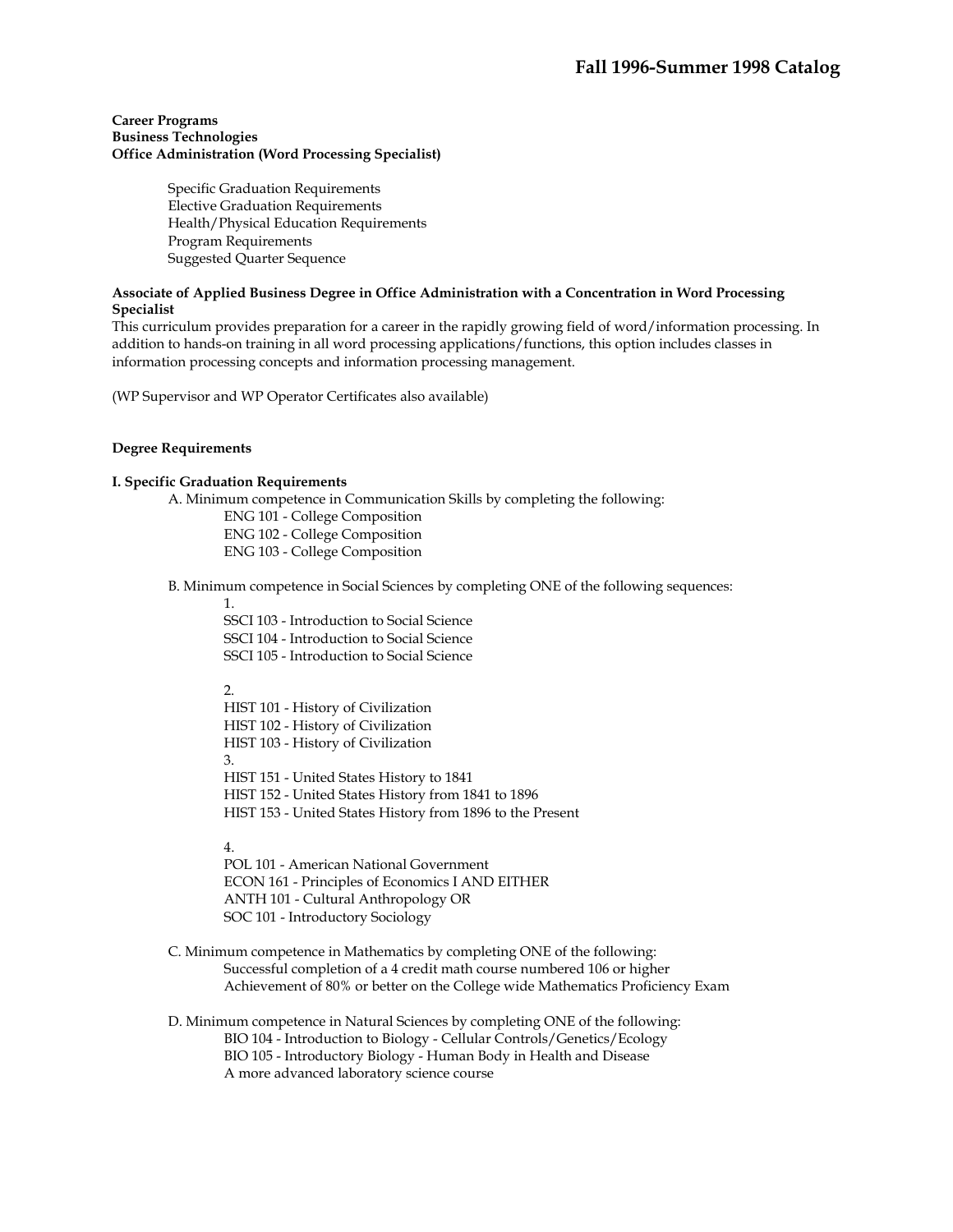## **Career Programs Business Technologies Office Administration (Word Processing Specialist)**

 E. Minimum competence in Humanities by completing ONE of the following: HUM 101 - Introduction to the Humanities: Man as an Individual HUM 102 - Introduction to the Humanities: Man and Society HUM 103 - Introduction to the Humanities: Man and the Cosmos ART 101 - Art Appreciation MUS 103 - Survey and Appreciation of Music THEA 101 - Theater Appreciation PHIL 101 - Introduction to Philosophy ENG - (any 200 level Literature course) Any Foreign Language course

## **II. Elective Graduation Requirements**

 Courses taken in this area cannot fulfill BOTH Specific and Elective Graduation Requirements. Minimum of 6 credits must be completed to include all of the following: ECON 161 - Principles of Economics I

SPCH 101 - Fundamentals of Speech Communication

## **III. Health or Physical Education Requirements**

 Complete ONE of the following: HLTH 101 - Personal Health Education Three credit hours in Physical Education

#### **IV. Program Requirements**

A. The following courses are required:

ACCT 128 - Applied Accounting

BADM 102 - Introduction to Business

CS 102 - Introduction to Computer Use

OADM 108 - Business Language Skills

OADM 115 - Accounting/Business Applications with Electronic Calculations

OADM 116 - Basic Filing

OADM 119 - Introductory Typewriting\*

OADM 121 - Business Typewriting\*

OADM 122 - Intermediate Business Typing\*

OADM 210 - Business Communications

OADM 215 - Information Processing Concepts

OADM 216 - Basic Word/Information Processing

OADM 217 - Intermediate Word/Information Processing

OADM 218 - Word/Information Processing Applications

OADM 219 - Machine Transcription/Skill Building

OADM 225 - Information Processing Management

OADM 255 - Office Administration Procedures and Practices

B. ONE of the following (minimum of 3 credits):

OADM 130 - Microcomputer Word Processing

OADM 131 - Integrated Office Technology for Business

OADM 223 - Telecommunications

OADM 230 - Records Management

OADM 260 - Cooperative Field Experience (minimum of 3 credits)

OADM 270 - Special Topics: Office Careers Update/Trends.....AND

OADM 272 - Special Topics: Office Careers Update/Trends Laboratory Experience

\*If student has previous typewriting experience, OADM-123 Typewriting Refresher may be substituted. See course descriptions and contact the office administration department for proper placement.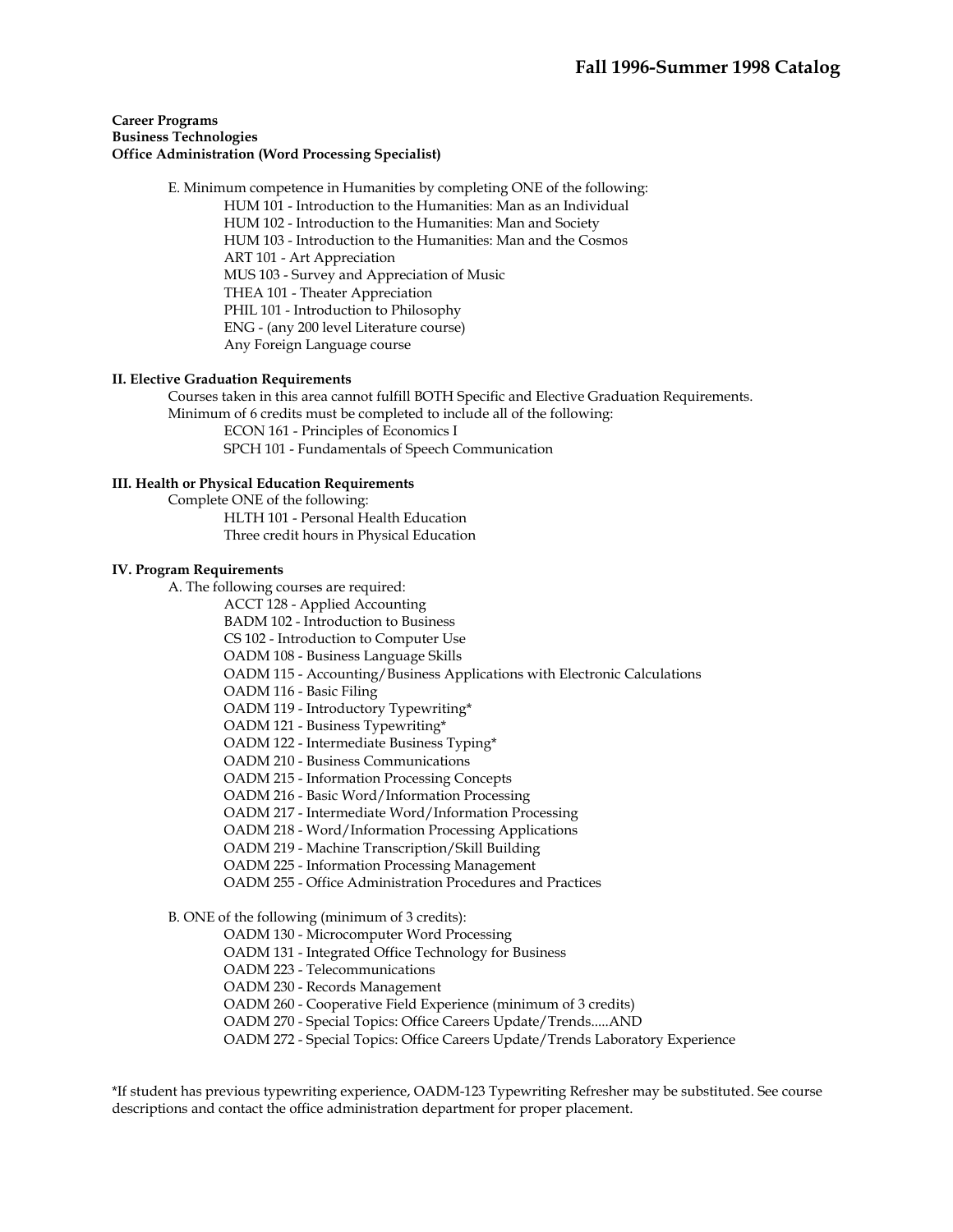# **Career Programs Business Technologies Office Administration (Word Processing Specialist)**

#### **Suggested Quarter Sequence for Full Time Students (It will take Part Time Students longer to complete this program)**

| <b>First Quarter</b>  | Cr. Hrs.     | <b>Fourth Quarter</b>     | Cr. Hrs.       |
|-----------------------|--------------|---------------------------|----------------|
| <b>ENG-101</b>        | 3            | <b>BADM-102</b>           | $\overline{4}$ |
| OADM-108              | 3            | OADM-215                  | 3              |
| OADM-115              | 4            | OADM-216                  | 3              |
| OADM-119*             | 3            | OADM-Elective (See IV.B.) | 3              |
| HLTH/PE (See III.)    | $\mathbf{1}$ | Natural Sci(See I.D.)     | $\overline{4}$ |
| Social Sci(See I.B.)  | 3            | <b>TOTAL</b>              | 17             |
| <b>TOTAL</b>          | 17           |                           |                |
|                       |              | <b>Fifth Quarter</b>      | Cr. Hrs.       |
| <b>Second Quarter</b> | Cr. Hrs.     | ACCT-128                  | 4              |
| <b>ENG-102</b>        | 3            | OADM-210                  | $\overline{4}$ |
| OADM-116              | 3            | OADM-217                  | 3              |
| OADM-121*             | 3            | Humanities. (See I.E.)    | 3              |
| <b>SPCH-101</b>       | 4            | <b>TOTAL</b>              | 14             |
| HLTH/PE (See III.)    | $\mathbf{1}$ |                           |                |
| Social Sci(See I.B.)  | 3            | <b>Sixth Quarter</b>      | Cr. Hrs.       |
| <b>TOTAL</b>          | 17           | OADM-218                  | 3              |
|                       |              | OADM-219                  | 3              |
| <b>Third Quarter</b>  | Cr. Hrs.     | OADM-225                  | 3              |
| $CS -102$             | 4            | OADM-255                  | $\overline{4}$ |
| <b>ECON-161</b>       | 4            | Mathematics (See I.C.)    | $\overline{4}$ |
| <b>ENG-103</b>        | 3            | <b>TOTAL</b>              | 17             |
| OADM-122*             | 3            |                           |                |
| HLTH/PE (See III.)    | 1            |                           |                |
| Social Sci(See I.B.)  | 3            |                           |                |
| <b>TOTAL</b>          | 18           | PROGRAM TOTAL             | 100            |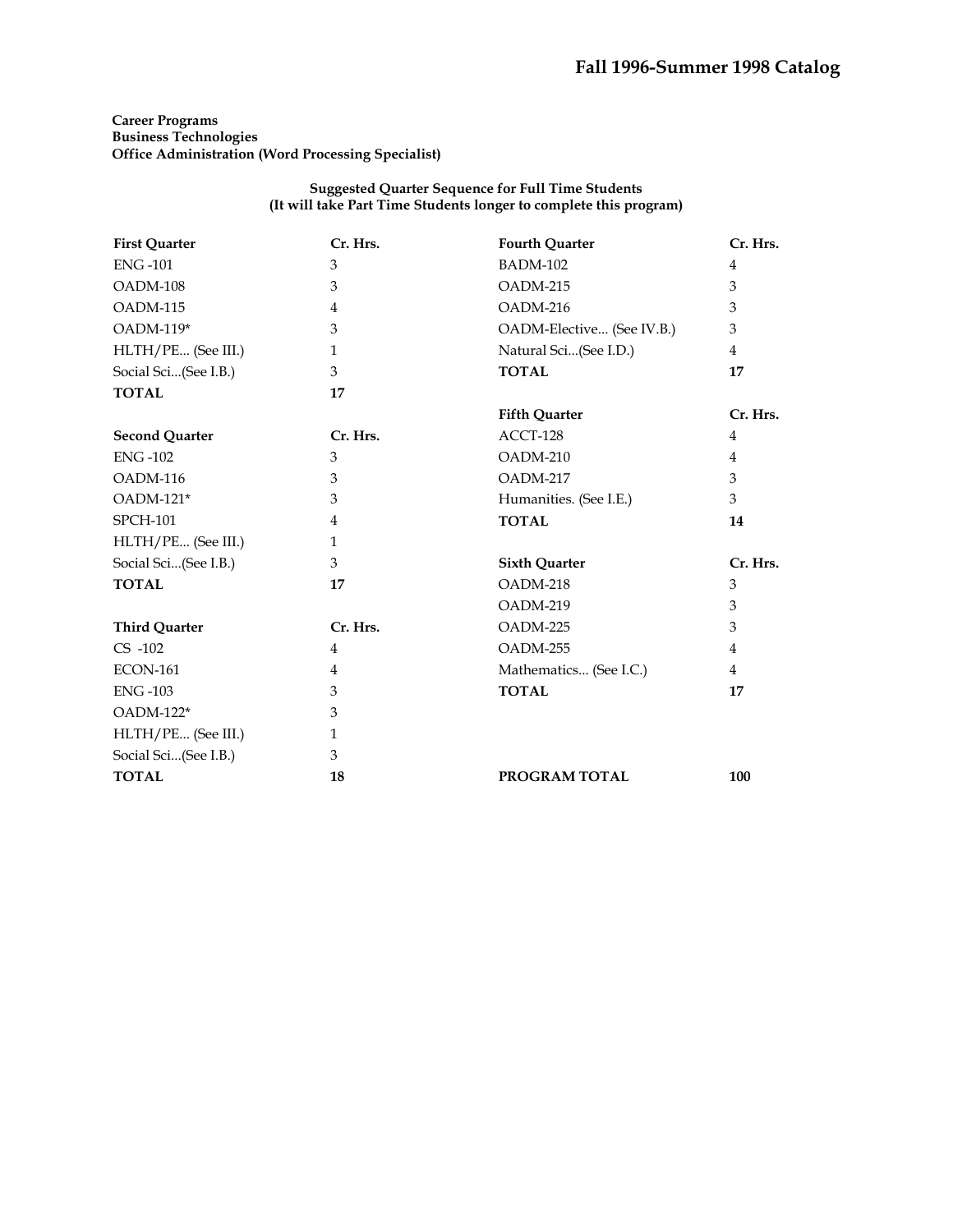## **Career Programs Business Technologies Purchasing Management**

Specific Graduation Requirements Elective Graduation Requirements Health/Physical Education Requirements Program Requirements Suggested Quarter Sequence

# **Associate of Applied Business Degree in Purchasing Management**

Purchases of materials, supplies and equipment represent a large part of a business or industrial firm's total cost of operation. Purchasing, because of its importance, is often designated as a separate responsibility to be handled by one or more individuals. Purchasing agents and their assistants are responsible for obtaining raw materials, goods and services at the lowest cost consistent with required quality. The majority of the nation's purchasing personnel are employed in manufacturing firms. Many also work in government agencies, public utilities, schools and hospitals.

# **Degree Requirements**

# **I. Specific Graduation Requirements**

 A. Minimum competence in Communication Skills by completing the following: ENG 101 - College Composition ENG 102 - College Composition AND EITHER ENG 103 - College Composition OR SPCH 101 - Fundamentals of Speech Communication

 B. Minimum competence in Social Sciences by completing the following sequence: POL 101 - American National Government ECON 161 - Principles of Economics I AND EITHER ANTH 101 - Cultural Anthropology OR SOC 101 - Introductory Sociology

- C. Competence in Mathematics by completing the following (minimum of 4 credits): MATH 106 - Survey of Mathematics or higher\*
- D. Minimum competence in Natural Sciences by completing ONE of the following: BIO 104 - Introduction to Biology - Cellular Controls/Genetics/Ecology BIO 105 - Introductory Biology - Human Body in Health and Disease A more advanced laboratory science course

 E. Minimum competence in Humanities by completing ONE of the following: HUM 101 - Introduction to the Humanities: Man as an Individual HUM 102 - Introduction to the Humanities: Man and Society HUM 103 - Introduction to the Humanities: Man and the Cosmos ART 101 - Art Appreciation MUS 103 - Survey and Appreciation of Music THEA 101 - Theater Appreciation PHIL 101 - Introduction to Philosophy ENG - (any 200 level Literature course) Any Foreign Language course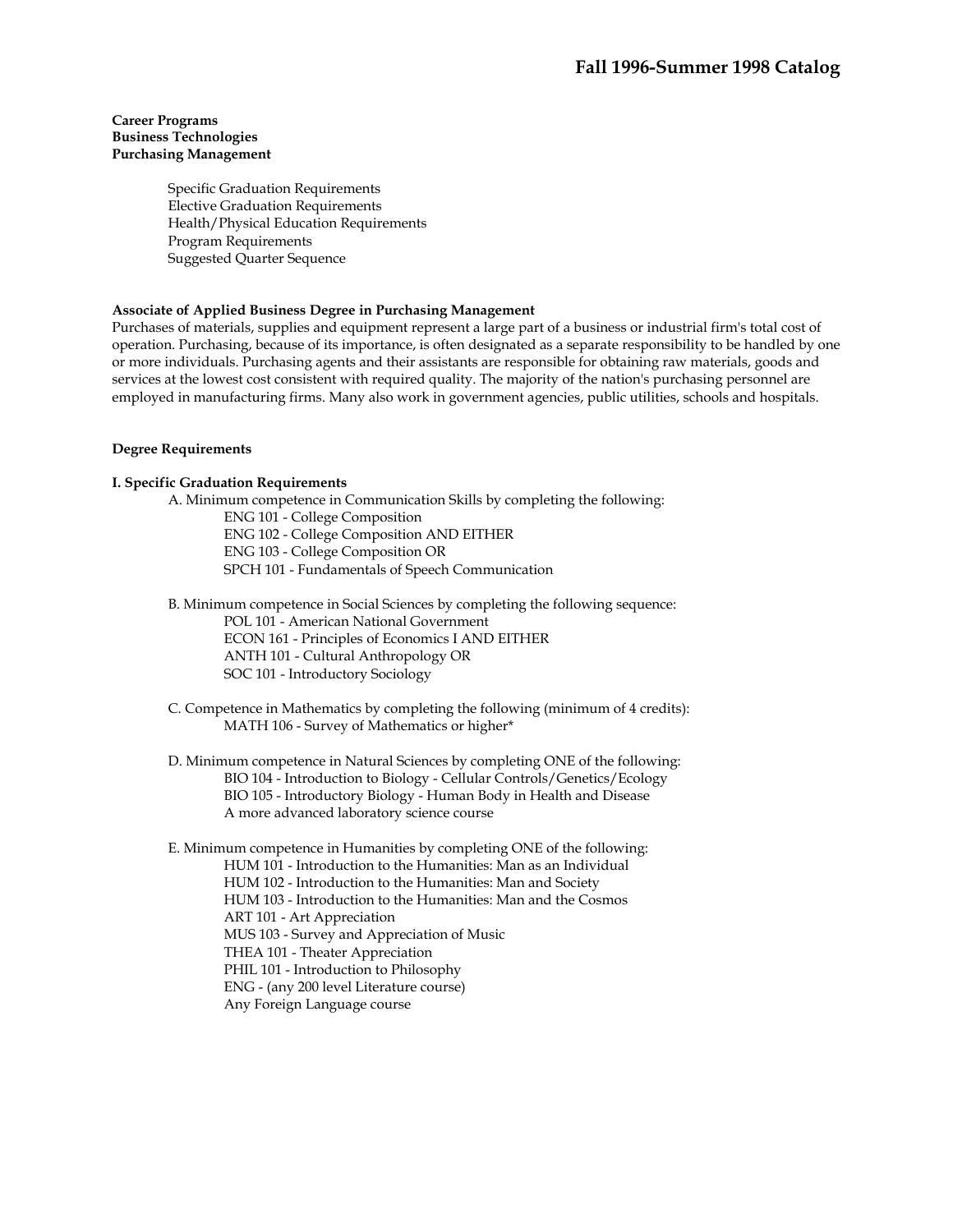**Career Programs Business Technologies Purchasing Management** 

#### **II. Elective Graduation Requirements**

 Courses taken in this area cannot fulfill BOTH Specific and Elective Graduation Requirements. Minimum of 6 credits must be completed to include all of the following:

- A. ENG 107 Advanced Reading Improvement
- B. AND any course(s) from the following areas: \*\*

1. SOCIAL SCIENCES - Anthropology, Economics, Education, Geography, History, Political Science, Psychology, Social Science, Sociology, Urban Studies

2. HUMANITIES - Art, Dance, English, Foreign Language, Humanities, Journalism, Music, Philosophy, Religious Studies, Speech Communications, Theatre Arts

3. NATURAL SCIENCES - Biology, Chemistry, Earth Science, Physical Science, Physics 4. MATHEMATICS

#### **III. Health or Physical Education Requirements**

Complete ONE of the following:

 HLTH 101 - Personal Health Education Three credit hours in Physical Education

#### IV. Program Requirements

A. The following courses are required:

- ACCT 115 Accounting/Business Applications with Electronic Calculations
- BADM 102 Introduction to Business

BADM 110 - Business Decision Making

BADM 112 - Principles of Management

BADM 130 - Small Business Management I

BADM 213 - Business Law

BADM 216 - Introduction to Purchasing

BADM 217 - Intermediate Purchasing

BADM 218 - Purchasing Management

BADM 220 - Human Relations in Business

BADM 223 - Value Analysis

BADM 224 - Negotiations

BADM 250 - Business Operations

BADM 270B - Special and Current Topics in Business Administration

MARK 201 - Principles of Marketing

OADM 118 - Keyboarding

OADM 130 - Microcomputer Word Processing

OADM 210 - Business Communications

B. ONE group of courses as listed in Sequence 1 or Sequence 2

1. ACCT 125 - Survey of Financial Accounting AND ACCT 126 - Survey of Managerial Accounting 2. ACCT 145 - Financial Accounting\*\*\* AND ACCT 146 - Managerial Accounting\*\*\*

C. ONE of the following:

BADM 120 - Transportation Principles

BADM 230 - Industrial Traffic Management

MARK 202 - Principles of Salesmanship

\*MATH-114, 123 and 270 may not be used to meet this requirement.

\*\*ECON-162 Principles of Economics II recommended for transferring students.

\*\*\*ACCT-145 and 146 recommended for transferring students.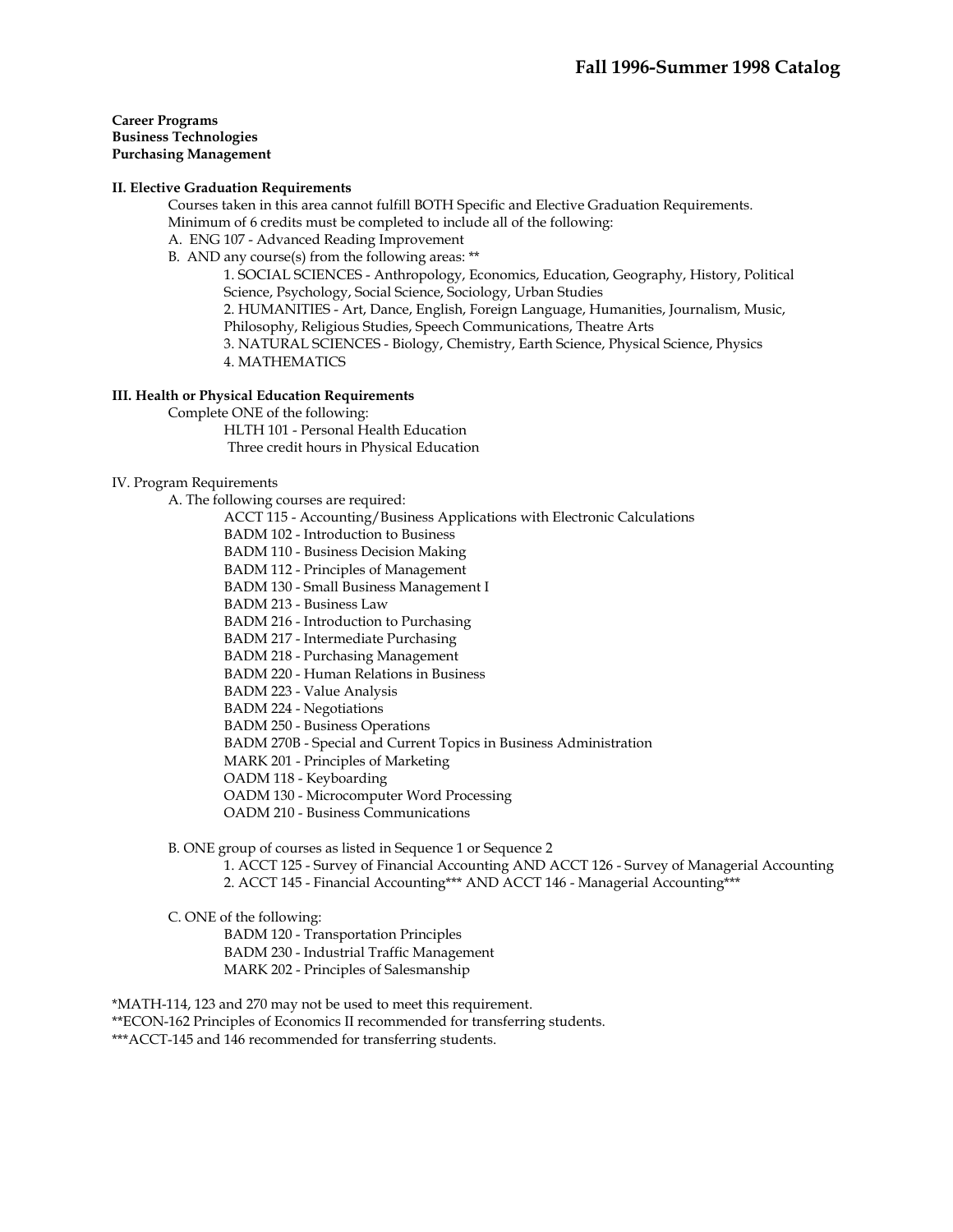# **Career Programs Business Technologies Purchasing Management**

| <b>First Quarter</b>  | Cr. Hrs.       | <b>Fourth Quarter</b>        | Cr. Hrs.       |
|-----------------------|----------------|------------------------------|----------------|
| ACCT-115              | $\overline{4}$ | <b>BADM-213</b>              | $\overline{4}$ |
| <b>BADM-102</b>       | $\overline{4}$ | <b>BADM-216</b>              | 3              |
| <b>ENG-101</b>        | 3              | MARK-201                     | 4              |
| <b>ENG-107</b>        | 3              | OADM-210                     | $\overline{4}$ |
| <b>MATH-106*</b>      | 5              | POL-101                      | $\overline{4}$ |
| HLTH/PE (See III.)    | $\mathbf{1}$   | <b>TOTAL</b>                 | 19             |
| <b>TOTAL</b>          | 20             |                              |                |
|                       |                | <b>Fifth Quarter</b>         | Cr. Hrs.       |
| <b>Second Quarter</b> | Cr. Hrs.       | <b>BADM-217</b>              | 3              |
| <b>ACCT-125OR</b>     | $4 - 5$        | <b>BADM-220</b>              | 3              |
| ACCT-145***           |                | <b>BADM-224</b>              | 3              |
| <b>BADM-110</b>       | $\overline{2}$ | BADM-270B                    | 3              |
| <b>BADM-112</b>       | $\overline{4}$ | <b>BADM-120OR</b>            | $3-4$          |
| <b>ECON-161</b>       | $\overline{4}$ | <b>BADM-230OR</b>            |                |
| <b>ENG-102</b>        | 3              | <b>MARK-202</b>              |                |
| OADM-118              | $\overline{2}$ | Humanities (See I.E.)        | 3              |
| <b>TOTAL</b>          | 19-20          | <b>TOTAL</b>                 | 18-19          |
| <b>Third Quarter</b>  | Cr. Hrs.       | <b>Sixth Quarter</b>         | Cr. Hrs.       |
| <b>ACCT-126OR</b>     | $4 - 5$        | <b>ANTH-101OR</b>            | 4              |
| ACCT-146***           |                | SOC -101                     |                |
| <b>BADM-130</b>       | 3              | <b>BADM-218</b>              | 3              |
| <b>ENG-103OR</b>      | $3-4$          | <b>BADM-223</b>              | 3              |
| <b>SPCH-101</b>       |                | <b>BADM-250</b>              | 3              |
| OADM-130              | 3              | HLTH/PE (See III.)           | $\mathbf{1}$   |
| HLTH/PE (See III.)    | $\mathbf{1}$   | Elective Req. ** (See II.B.) | 3              |
| Nat. Sci(See I.D.)    | $\overline{4}$ | <b>TOTAL</b>                 | 17             |
| <b>TOTAL</b>          | 18-20          |                              |                |
|                       |                | PROGRAM TOTAL                | 111-115        |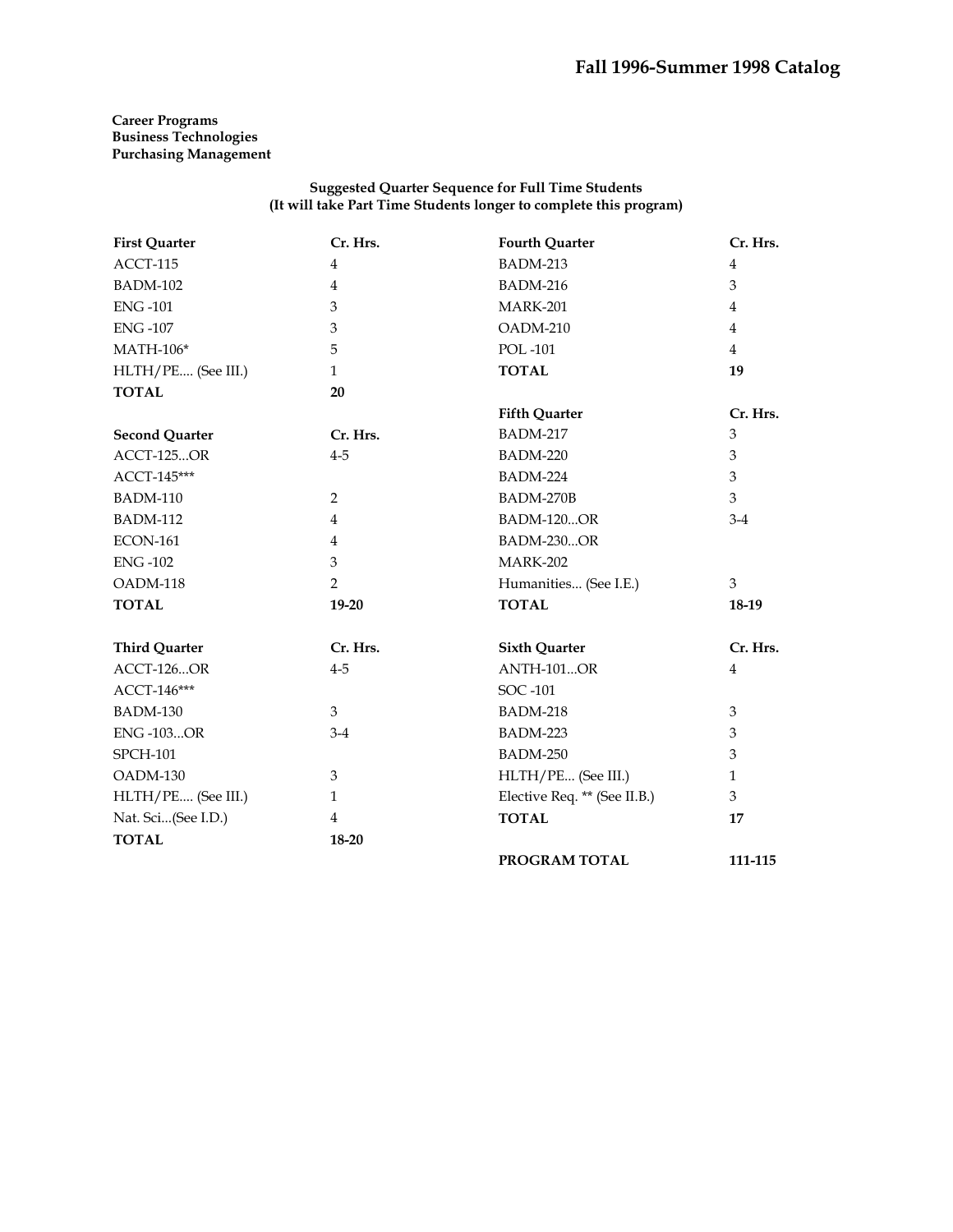# **Career Programs Business Technologies Real Estate**

Specific Graduation Requirements Elective Graduation Requirements Health/Physical Education Requirements Program Requirements Suggested Quarter Sequence

# **Associate of Applied Business Degree in Real Estate**

This curriculum is designed to fulfill academic requirements leading to real estate licensure in the State of Ohio and to prepare students for a professional career in the real estate industry. Graduates of the program are educationally qualified for positions as brokers, sales agents, real estate managers, counselors and real estate financiers.

#### **Degree Requirements**

#### **I. Specific Graduation Requirements**

 A. Minimum competence in Communication Skills by completing the following: ENG 101 - College Composition ENG 102 - College Composition AND EITHER ENG-103 - College Composition OR SPCH 100-Fundamentals of Interpersonal Communication

#### B. Minimum competence in Social Sciences by completing ONE of the following sequences:

1.

SSCI 103 - Introduction to Social Science SSCI 104 - Introduction to Social Science SSCI 105 - Introduction to Social Science

2.

HIST 101 - History of Civilization HIST 102 - History of Civilization HIST 103 - History of Civilization

3.

HIST 151 - United States History to 1841 HIST 152 - United States History from 1841 to 1896 HIST 153 - United States History from 1896 to the Present

# 4.

POL 101 - American National Government ECON 161 - Principles of Economics I AND EITHER ANTH 101 - Cultural Anthropology OR SOC 101 - Introductory Sociology

 C. Minimum competence in Mathematics by completing the following: MATH 120 - Intermediate Algebra or higher\*

 D. Minimum competence in Natural Sciences by completing ONE of the following: BIO 104 - Introduction to Biology - Cellular Controls/Genetics/Ecology BIO 105 - Introductory Biology - Human Body in Health and Disease A more advanced laboratory science course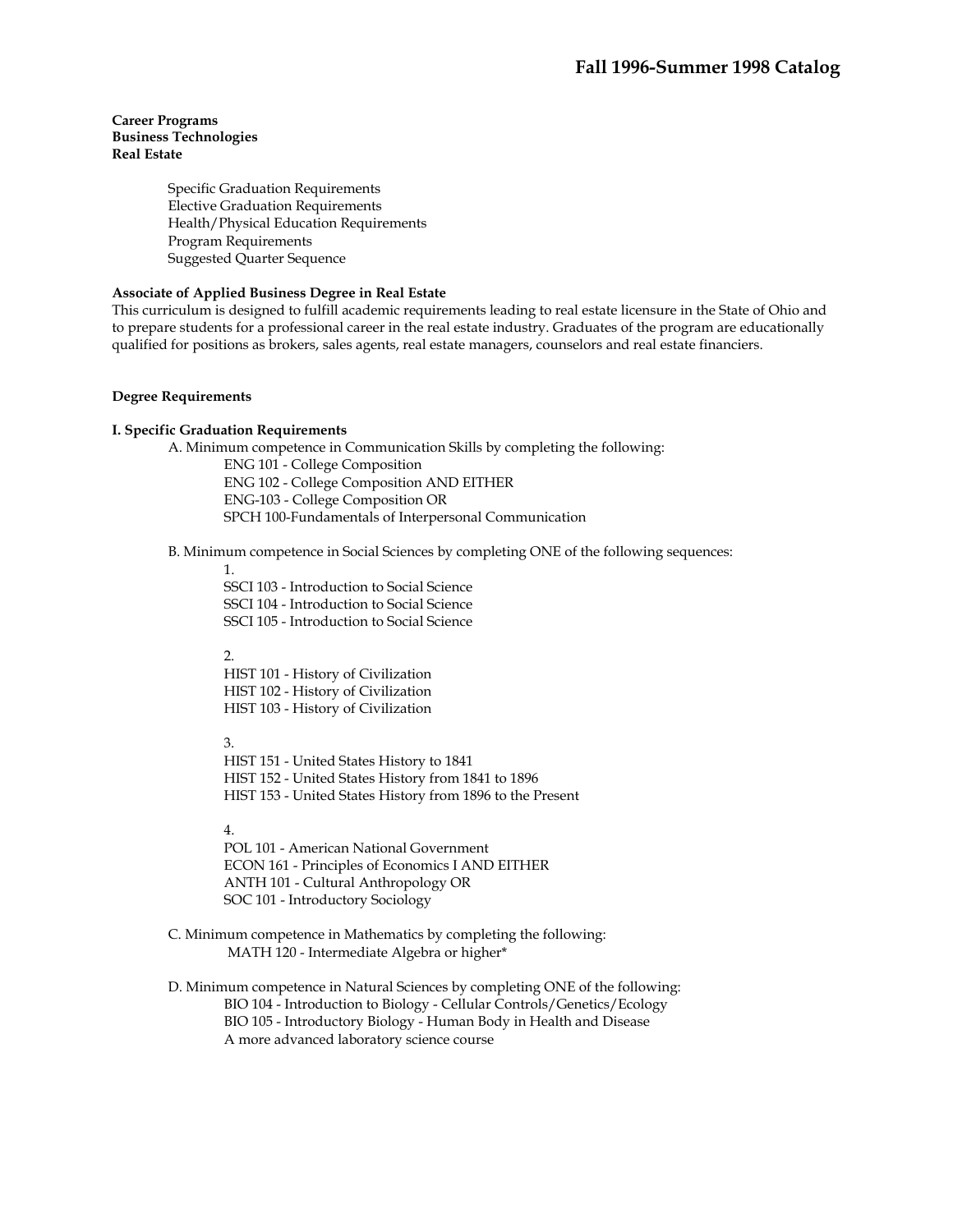#### **Career Programs Business Technologies Real Estate**

E. Minimum competence in Humanities by completing ONE of the following:

HUM 101 - Introduction to the Humanities: Man as an Individual HUM 102 - Introduction to the Humanities: Man and Society HUM 103 - Introduction to the Humanities: Man and the Cosmos ART 101 - Art Appreciation MUS 103 - Survey and Appreciation of Music THEA 101 - Theater Appreciation PHIL 101 - Introduction to Philosophy ENG - (any 200 level Literature course) Any Foreign Language course

#### **II. Elective Graduation Requirements**

 Courses taken in this area cannot fulfill BOTH Specific and Elective Graduation Requirements. Minimum of 6 credits must be completed to include all of the following: A. ECON 161 - Principles of Economics I

B. AND any course(s) from the following areas:

1. SOCIAL SCIENCES - Anthropology, Economics, Education, Geography, History, Political Science, Psychology, Social Science, Sociology, Urban Studies 2. HUMANITIES - Art, Dance, English, Foreign Language, Humanities, Journalism, Music, Philosophy, Religious Studies, Speech Communications, Theatre Arts 3. NATURAL SCIENCES - Biology, Chemistry, Earth Science, Physical Science, Physics 4. MATHEMATICS

# **III. Health or Physical Education Requirements**

 Complete ONE of the following: HLTH 101 - Personal Health Education Three credit hours in Physical Education

#### **IV. Program Requirements**

The following courses are required:

ACCT 115 - Accounting/Business Applications with Electronic Calculations

ACCT 125 - Survey of Financial Accounting

BADM 102 - Introduction to Business

BADM 112 - Principles of Management

BADM 130 - Small Business Management I

BADM 241 - Office Management

BADM - Elective (minimum of 3 credits)

CS 102 - Introduction to Computer Use

MARK 201 - Principles of Marketing

MARK - Elective (minimum of 4 credits)

OADM 210 - Business Communications

REAL 101 - Real Estate Principles and Practices

REAL 102 - Real Estate Brokerage

REAL 111 - Valuation of Residential Properties

REAL 121 - Real Estate Law

REAL 151 - Real Estate Management

REAL 171 - Real Estate Financing

REAL 211 - Real Estate Sales

REAL 271 - Commercial and Industrial Real Estate

REAL - Elective (minimum of 3 credits)

\*MATH-123 and 270 may not be used to meet this requirement.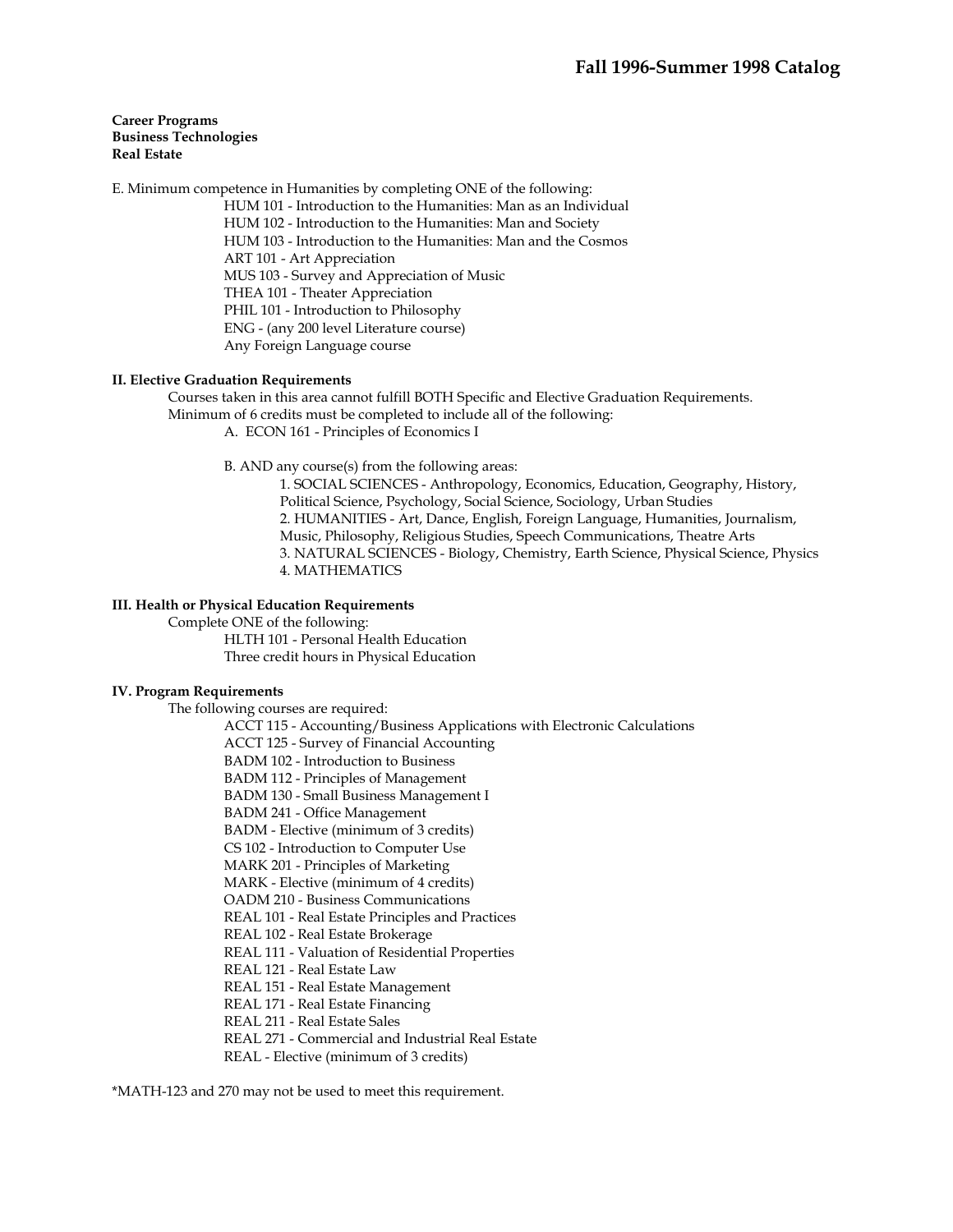**Career Programs Business Technologies Real Estate** 

| <b>First Quarter</b>   | Cr. Hrs.       | <b>Fourth Quarter</b>     | Cr. Hrs.       |
|------------------------|----------------|---------------------------|----------------|
| ACCT-115               | $\overline{4}$ | <b>BADM-130</b>           | 3              |
| <b>BADM-102</b>        | $\overline{4}$ | <b>BADM-Elective</b>      | 3              |
| <b>ENG-101</b>         | 3              | $MATH-120*$               | 5              |
| REAL-101               | 3              | OADM-210                  | $\overline{4}$ |
| REAL-121               | 3              | REAL-151                  | 3              |
| HLTH/PE (See III.)     | $\mathbf{1}$   | <b>TOTAL</b>              | 18             |
| Social Sci. (See I.B.) | 3              |                           |                |
| <b>TOTAL</b>           | 21             | <b>Fifth Quarter</b>      | Cr. Hrs.       |
|                        |                | <b>BADM-241</b>           | $\overline{4}$ |
| <b>Second Quarter</b>  | Cr. Hrs.       | <b>MARK-201</b>           | 4              |
| ACCT-125               | $\overline{4}$ | REAL-171                  | 3              |
| <b>ECON-161</b>        | 4              | REAL-271                  | 3              |
| <b>ENG-102</b>         | 3              | Nat. Sci(See I.D.)        | $\overline{4}$ |
| REAL-102               | 3              | <b>TOTAL</b>              | 18             |
| HLTH/PE (See III.)     | $\mathbf{1}$   |                           |                |
| Social Sci. (See I.B.) | 3              | <b>Sixth Quarter</b>      | Cr. Hrs.       |
| <b>TOTAL</b>           | 18             | <b>MARK-Elective</b>      | 4              |
|                        |                | REAL-211                  | 3              |
| <b>Third Quarter</b>   | Cr. Hrs.       | <b>REAL-Elective</b>      | 3              |
| <b>BADM-112</b>        | $\overline{4}$ | Humanities (See I.E.)     | 3              |
| $CS -102$              | $\overline{4}$ | Elective Req. (See II.B.) | 3              |
| <b>ENG-103OR</b>       | $3-4$          | <b>TOTAL</b>              | 16             |
| <b>SPCH-100</b>        |                |                           |                |
| REAL-111               | 3              |                           |                |
| HLTH/PE (See III.)     | $\mathbf{1}$   |                           |                |
| Social Sci. (See I.B.) | $\mathfrak{Z}$ |                           |                |
| <b>TOTAL</b>           | 18-19          |                           |                |
|                        |                | PROGRAM TOTAL             | 109-110        |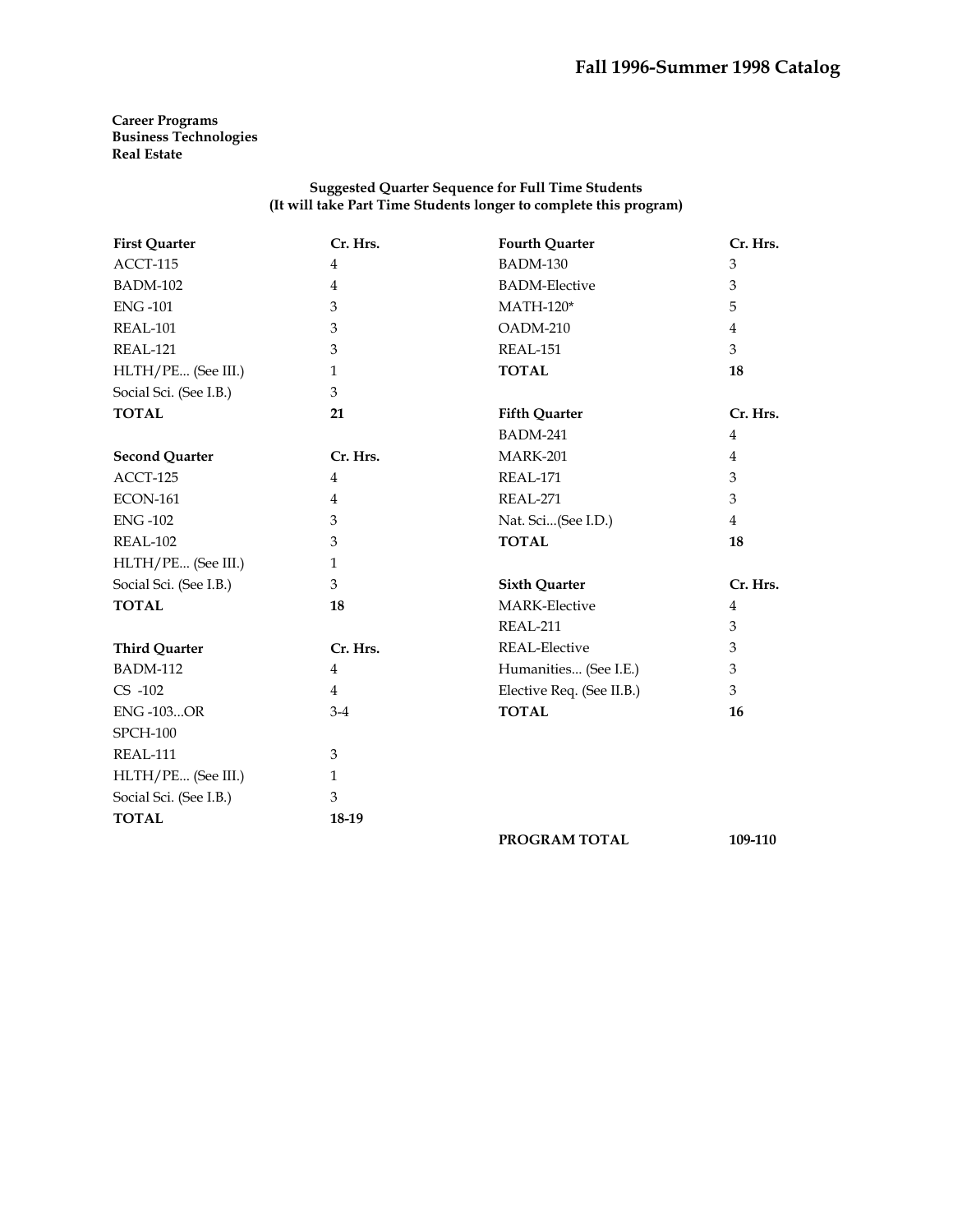# **Career Programs Engineering and Industrial Technologies**

# Architectural and Construction Basic Program

 Automotive Technology Basic Program (General Motors-ASEP & Toyota T-TEN Options available)

 Electrical-Electronic Engineering Technology Basic Program

Bio-Medical Engineering

Telecommunications

 Manufacturing/Industrial Technology Basic Program

Computer Integrated Manufacturing

 Mechanical Engineering Technology Basic Program

 Production and Inventory Management Basic Program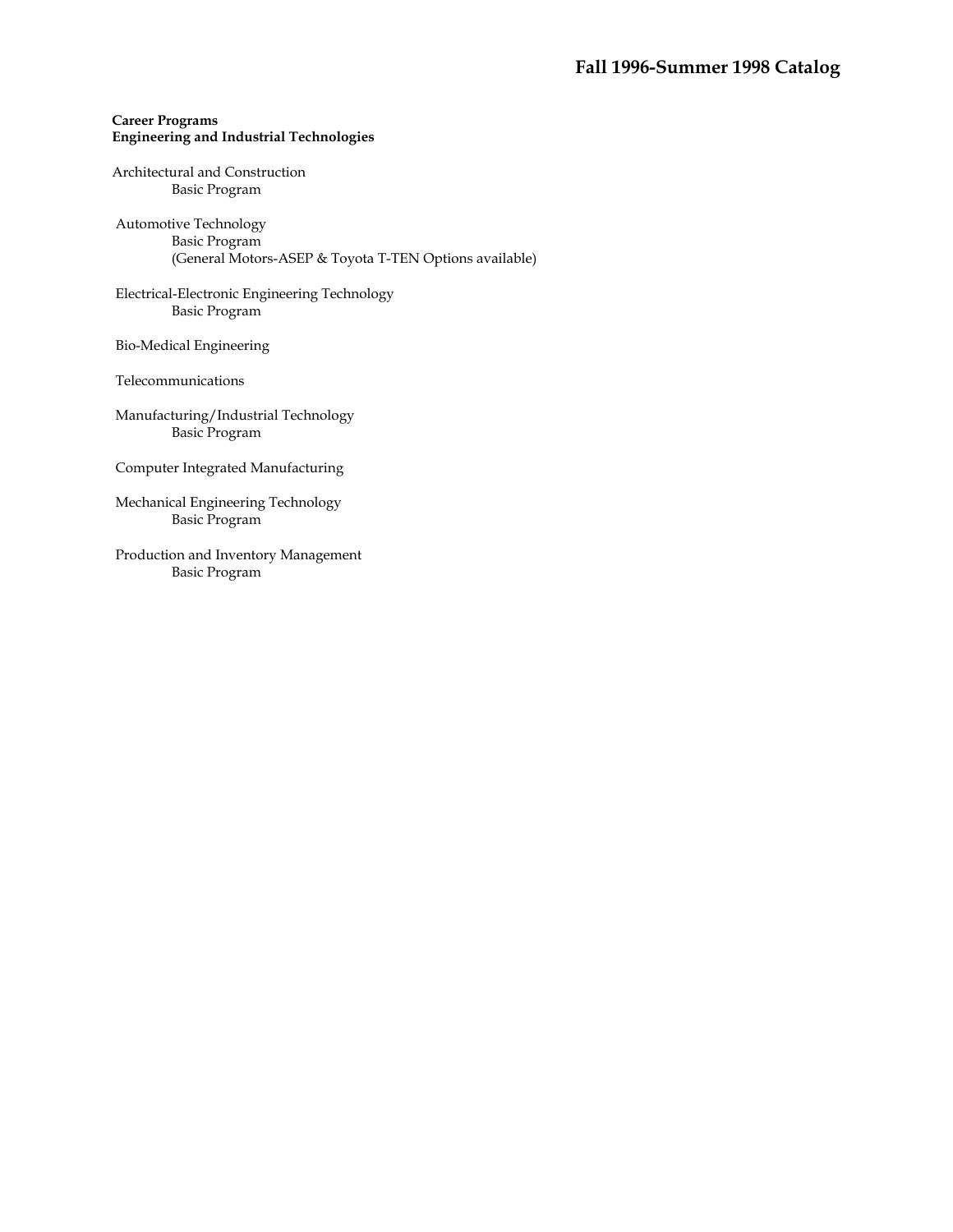#### **Career Programs Engineering and Industrial Technologies Architectural and Construction Engineering Technology**

Specific Graduation Requirements Elective Graduation Requirements Health/Physical Education Requirements Program Requirements Suggested Quarter Sequence

#### **Associate of Applied Science Degree in Architectural and Construction Engineering Technology**

The construction industry makes up one of the largest groups in the nation's labor force. This program is designed to prepare students for paraprofessional employment in the construction industry and a variety of related design professional services. Possible career positions include architectural and engineering drafting, construction field coordination, expediting, estimating, building material sales, contracting and building inspection. (Certificate also available.)

This program has application and/or progression requirements. Please refer to admission requirements for specific information.

#### **Degree Requirements**

#### **I. Specific Graduation Requirements**

A. Minimum competence in Communication Skills by completing the following:

ENG 101 - College Composition ENG 102 - College Composition ENG 103 - College Composition

B. Minimum competence in Social Sciences by completing ONE of the following sequences:

1.

SSCI 103 - Introduction to Social Science SSCI 104 - Introduction to Social Science SSCI 105 - Introduction to Social Science

 $\mathcal{L}$ 

HIST 101 - History of Civilization HIST 102 - History of Civilization HIST 103 - History of Civilization

3.

POL 101 - American National Government ECON 161 - Principles of Economics I AND EITHER ANTH 101 - Cultural Anthropology OR SOC 101 - Introductory Sociology

4.

PSY 101 - General Psychology PSY 102 - General Psychology PSY - (any 200 level Psychology course)

 C. Minimum competence in Mathematics by completing the following: MATH 116 - Technical Mathematics I

 D. Minimum competence in Natural Sciences by completing the following: CHEM 101 - Introduction to Inorganic Chemistry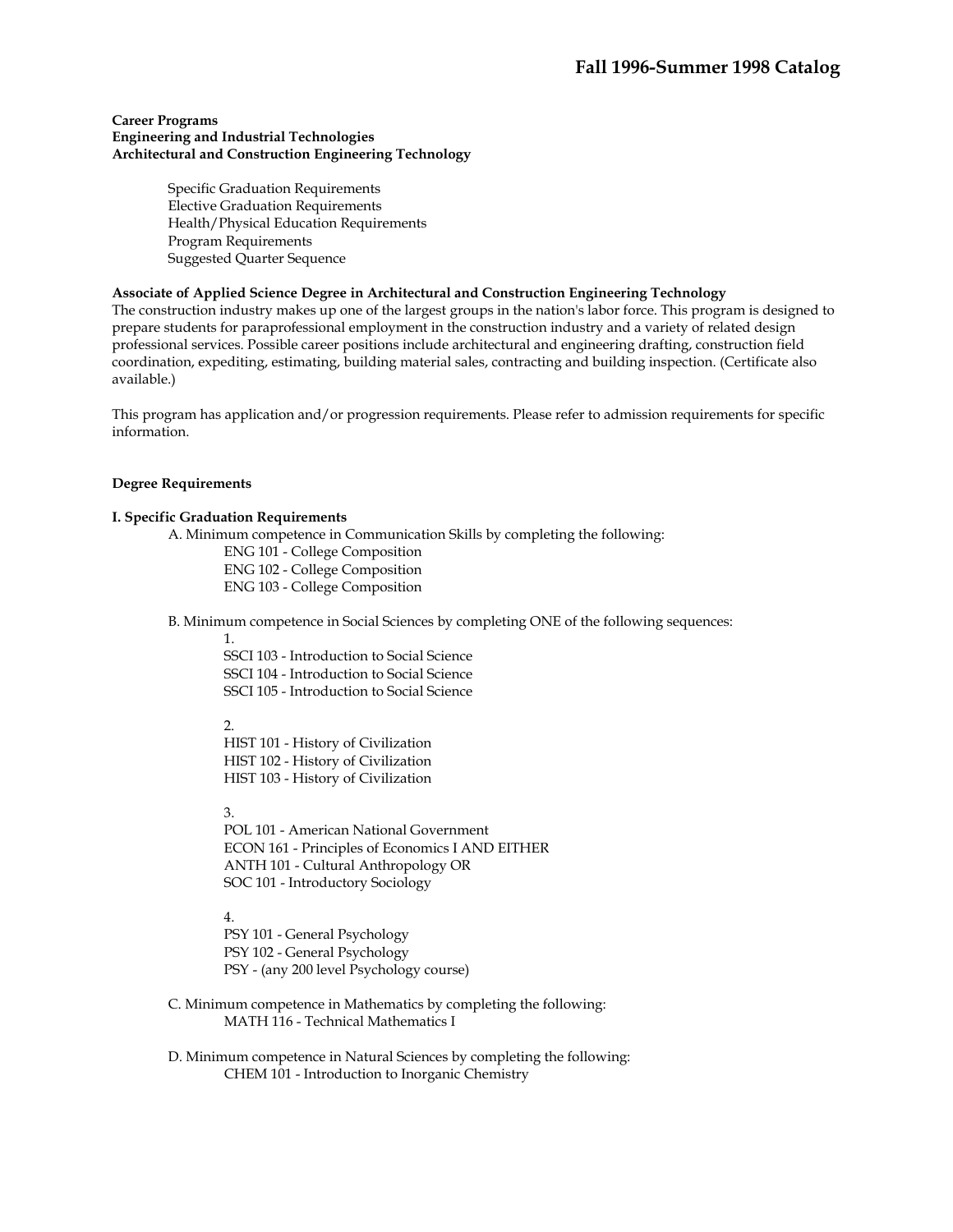#### **Career Programs Engineering and Industrial Technologies Architectural and Construction Engineering Technology**

 E. Minimum competence in Humanities by completing ONE of the following: HUM 101 - Introduction to the Humanities: Man as an Individual HUM 102 - Introduction to the Humanities: Man and Society HUM 103 - Introduction to the Humanities: Man and the Cosmos ART 101 - Art Appreciation MUS 103 - Survey and Appreciation of Music THEA 101 - Theater Appreciation PHIL 101 - Introduction to Philosophy ENG - (any 200 level Literature course) Any Foreign Language course

#### **II. Elective Graduation Requirements**

 Courses taken in this area cannot fulfill BOTH Specific and Elective Graduation Requirements. Minimum of 6 credits must be completed to include all of the following:

> MATH 126 - Technical Mathematics II MATH 146 - Technical Mathematics III PHYS 101 - Introductory Physics

PHYS 103 - Introductory Physics

# **III. Health or Physical Education Requirements**

Complete ONE of the following:

 HLTH 101 - Personal Health Education Three credit hours in Physical Education

#### **IV. Program Requirements**

A. The following courses are required:

ARCH 141 - Architectural Drawing I

ARCH 142 - Architectural Drawing II

ARCH 143 - Architectural Drawing III

ARCH 221 - Building Equipment (Mechanical Systems)

ARCH 222 - Building Equipment (Heating/Air Conditioning Systems)

ARCH 223 - Building Equipment (Electrical Systems)

ARCH 230 - Architectural CAD

ARCH 231 - Contracts and Specifications

ARCH 232 - Construction Estimating

ARCH 241 - Principles of Structural Design (Steel)

ARCH 242 - Principles of Structural Design (Wood)

ARCH 243 - Principles of Concrete Design

ARCH 251 - Construction Procedures

ENGR 109 - Engineering Technology Orientation (formerly ENGR-114)

ENGR 116 - Engineering Report Construction

ENGR 128 - Calculating Methods

ENGR 151 - Statics

ENGR 215 - Surveying

ENGR 254 - Strength of Materials

FIRE 230 - Building Construction for Fire Prevention

B. ONE of the following:

ENGR 130A- Introduction to AUTOCAD

ENGR 130B- Introduction to Intergraph CAD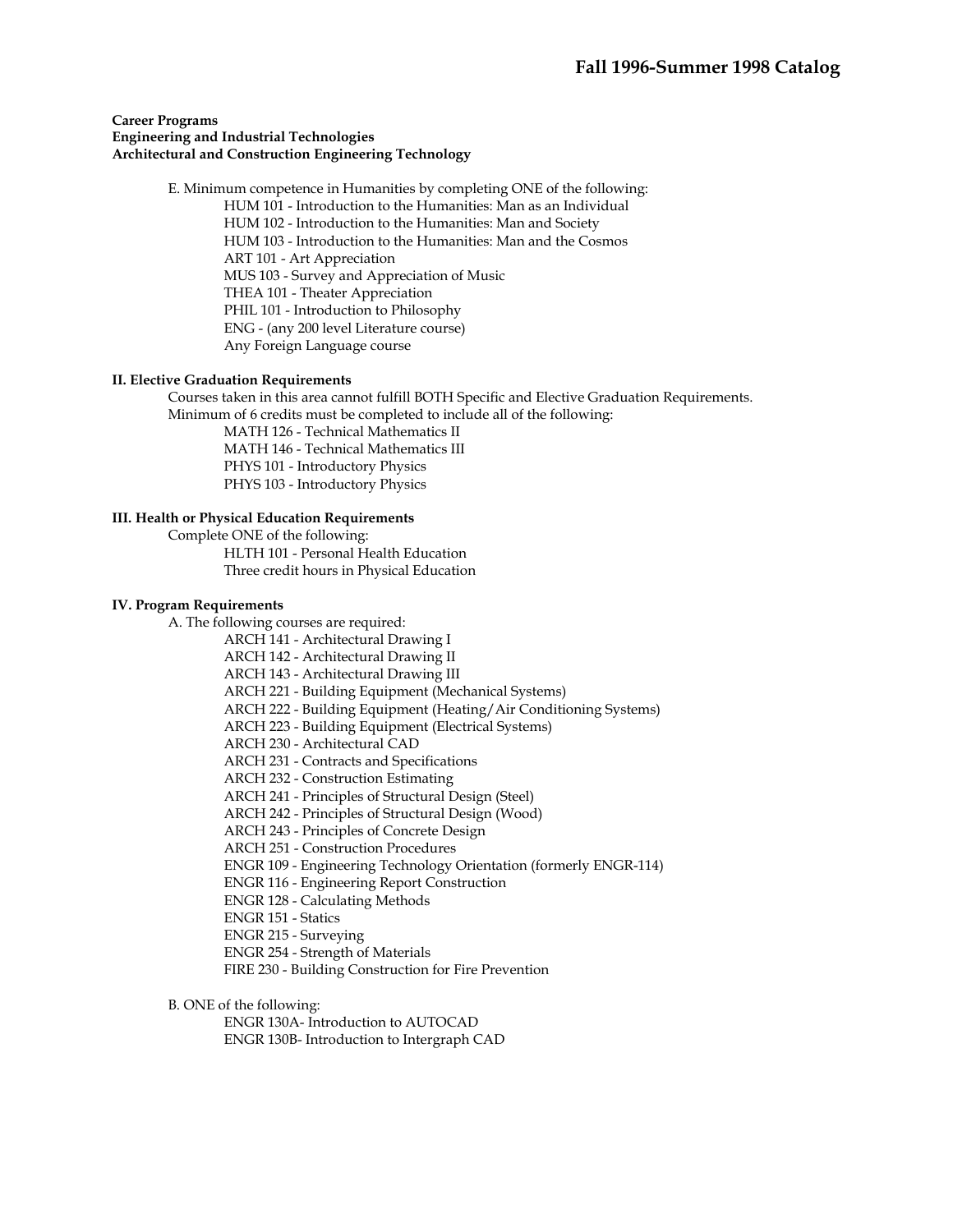# **Career Programs Engineering and Industrial Technologies Architectural and Construction Engineering Technology**

| <b>First Quarter</b>  | Cr. Hrs.       | <b>Fourth Quarter</b> | Cr. Hrs.       |
|-----------------------|----------------|-----------------------|----------------|
| ARCH-141              | $\mathfrak{B}$ | ARCH-221              | $\mathfrak{B}$ |
| <b>ENG-101</b>        | 3              | ARCH-231              | $\overline{2}$ |
| <b>ENGR-109</b>       | $\overline{2}$ | ARCH-241              | 3              |
| <b>MATH-116</b>       | 5              | ENGR-130AOR           | $\overline{4}$ |
| Humanities (See I.E.) | 3              | ENGR-130B             |                |
| Social Sci(See I.B.)  | 3              | <b>ENGR-254</b>       | $\overline{4}$ |
| <b>TOTAL</b>          | 19             | <b>FIRE-230</b>       | 3              |
|                       |                | <b>TOTAL</b>          | 19             |
| <b>Second Quarter</b> | Cr. Hrs.       |                       |                |
| ARCH-142              | 3              | <b>Fifth Quarter</b>  | Cr. Hrs.       |
| <b>ENG-102</b>        | $\mathfrak{Z}$ | ARCH-222              | 3              |
| <b>ENGR-116</b>       | $\overline{2}$ | ARCH-230              | 3              |
| <b>ENGR-128</b>       | $\overline{2}$ | ARCH-232              | 3              |
| <b>MATH-126</b>       | 5              | ARCH-242              | 3              |
| PHYS-101              | $\overline{4}$ | PHYS-103              | 4              |
| HLTH/PE (See III.)    | $\mathbf{1}$   | Social Sci(See I.B.)  | 3              |
| <b>TOTAL</b>          | 20             | <b>TOTAL</b>          | 19             |
| <b>Third Quarter</b>  | Cr. Hrs.       | <b>Sixth Quarter</b>  | Cr. Hrs.       |
| ARCH-143              | $\mathfrak{Z}$ | ARCH-223              | $\mathfrak{Z}$ |
| <b>CHEM-101</b>       | 5              | ARCH-243              | 3              |
| <b>ENG-103</b>        | 3              | ARCH-251              | 3              |
| <b>ENGR-151</b>       | 3              | <b>ENGR-215</b>       | 3              |
| <b>MATH-146</b>       | $\overline{4}$ | HLTH/PE (See III.)    | $\mathbf{1}$   |
| HLTH/PE (See III.)    | $\mathbf{1}$   | Social Sci(See I.B.)  | 3              |
| <b>TOTAL</b>          | 19             | <b>TOTAL</b>          | 16             |
|                       |                | PROGRAM TOTAL         | 112            |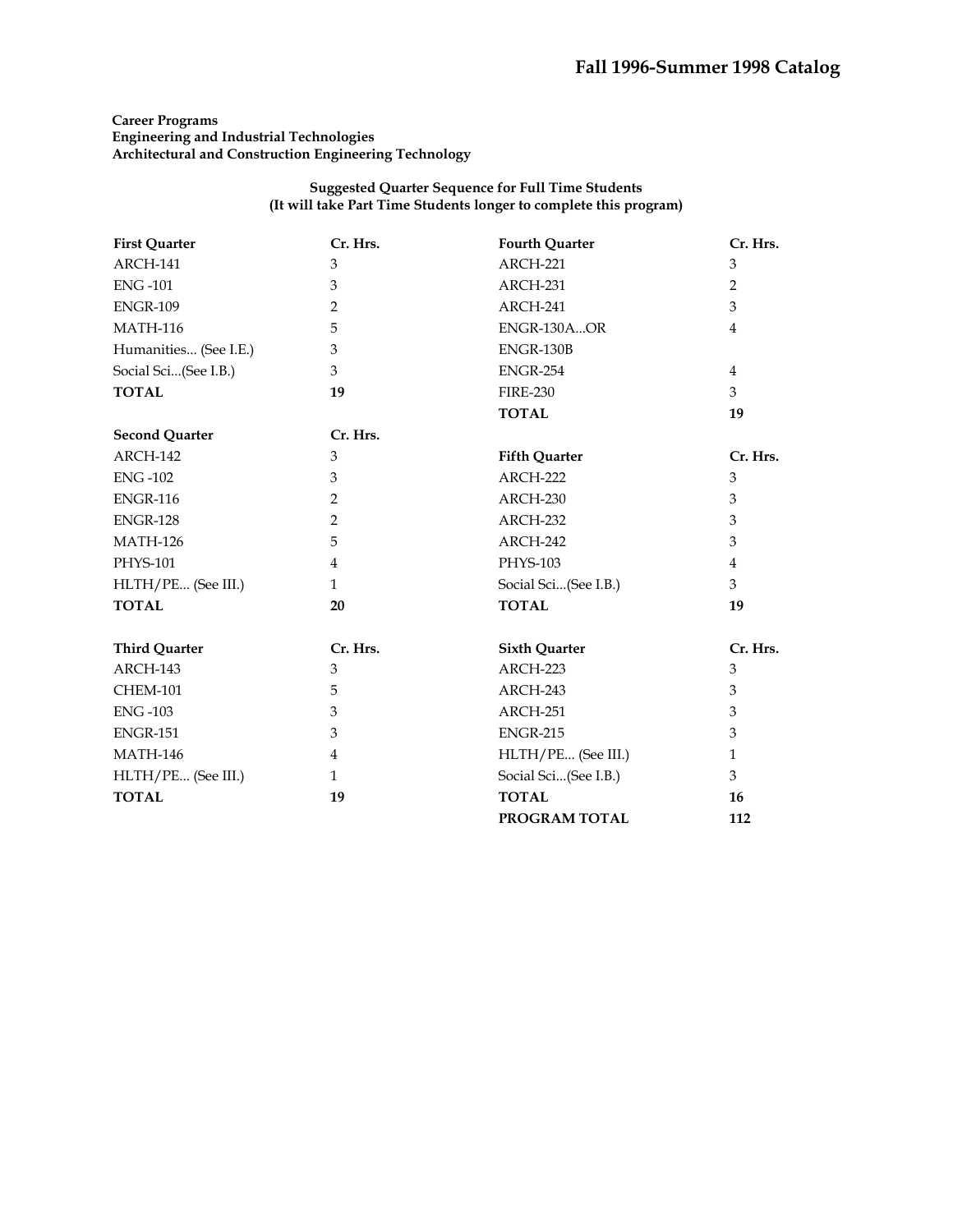#### **Career Programs Engineering and Industrial Technologies Automotive Technology**

Specific Graduation Requirements Elective Graduation Requirements Health/Physical Education Requirements Program Requirements Suggested Quarter Sequence

#### **Associate of Applied Science Degree in Automotive Technology**

This program provides students with the opportunity to learn the current technology through classroom, laboratory and technical field experience and prepares students for employment in the automotive service industry. (Certificate also available.)

Program Manager - Mr. Dewey Knight (216-987-5444).

This program has application and/or progression requirements. Please refer to admission requirements for specific information.

#### **Degree Requirements**

### **I. Specific Graduation Requirements**

A. Minimum competence in Communication Skills by completing the following:

ENG 101 - College Composition ENG 102 - College Composition SPCH 100-Fundamentals of Interpersonal Communication

B. Minimum competence in Social Sciences by completing ONE of the following sequences:

1.

SSCI 103 - Introduction to Social Science SSCI 104 - Introduction to Social Science SSCI 105 - Introduction to Social Science

 $\mathcal{L}$ 

HIST 101 - History of Civilization HIST 102 - History of Civilization HIST 103 - History of Civilization

3.

POL 101 - American National Government ECON 161 - Principles of Economics I AND EITHER ANTH 101 - Cultural Anthropology OR SOC 101 - Introductory Sociology

4.

PSY 101 - General Psychology PSY 102 - General Psychology PSY - (any 200 level Psychology course)

- C. Competence in Mathematics by completing the following: MATH 106 - Survey of Mathematics or higher\* MATH-125 - Applied Algebra for Technology\*\*
- D. Minimum competence in Natural Sciences by completing ONE of the following: BIO 104 - Introduction to Biology - Cellular Controls/Genetics/Ecology BIO 105 - Introductory Biology - Human Body in Health and Disease A more advanced laboratory science course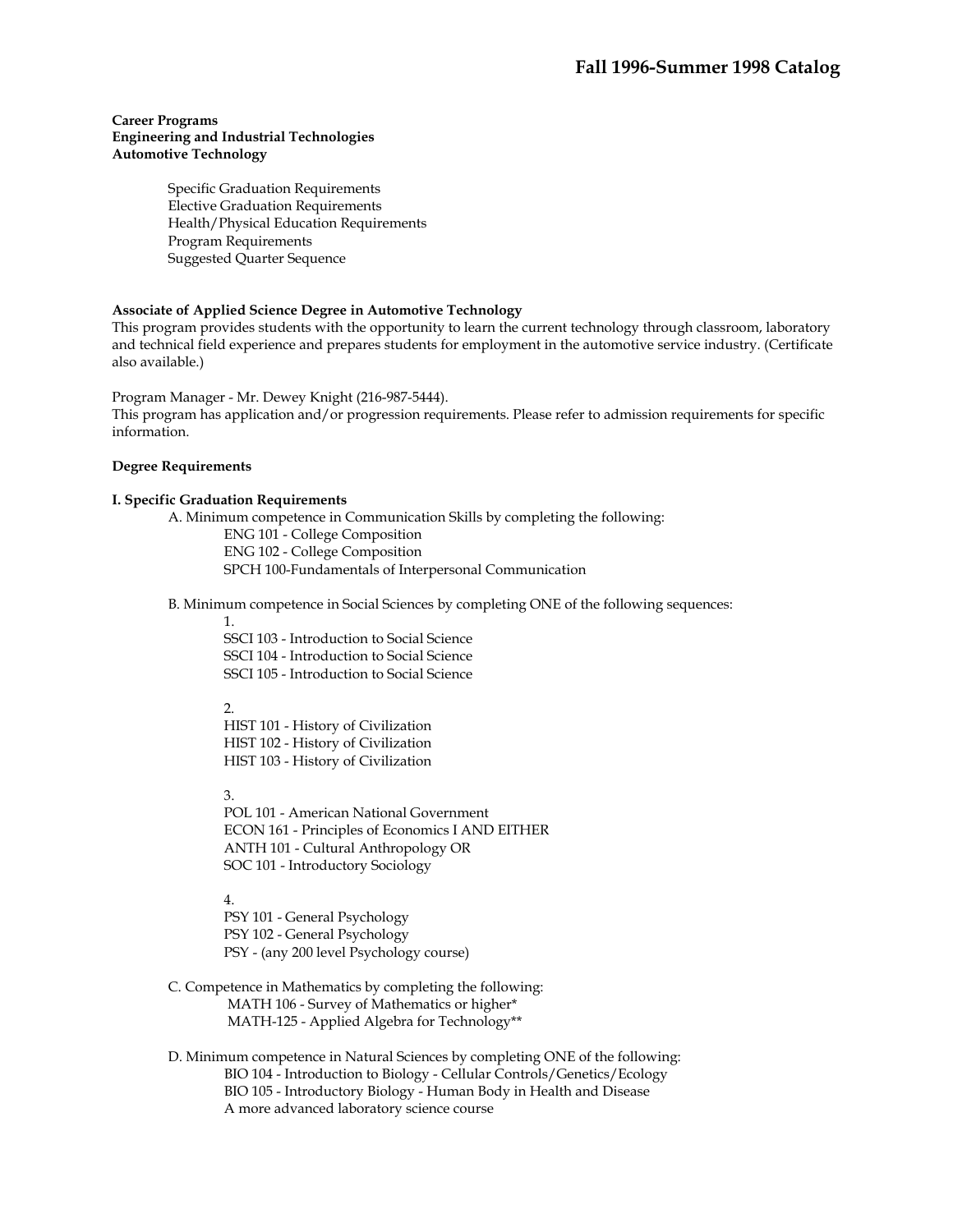#### **Career Programs Engineering and Industrial Technologies Automotive Technology**

 E. Minimum competence in Humanities by completing ONE of the following: HUM 101 - Introduction to the Humanities: Man as an Individual HUM 102 - Introduction to the Humanities: Man and Society HUM 103 - Introduction to the Humanities: Man and the Cosmos ART 101 - Art Appreciation MUS 103 - Survey and Appreciation of Music THEA 101 - Theater Appreciation PHIL 101 - Introduction to Philosophy ENG - (any 200 level Literature course) Any Foreign Language course

#### **II. Elective Graduation Requirements**

 Courses taken in this area cannot fulfill BOTH Specific and Elective Graduation Requirements. Minimum of 6 credits must be completed to include courses from the following:

1. SOCIAL SCIENCES - Anthropology, Economics, Education, Geography, History, Political Science, Psychology, Social Science, Sociology, Urban Studies 2. HUMANITIES - Art, Dance, English, Foreign Language, Humanities, Journalism, Music, Philosophy, Religious Studies, Speech Communications, Theatre Arts 3. NATURAL SCIENCES - Biology, Chemistry, Earth Science, Physical Science, Physics 4. MATHEMATICS

#### **III. Health or Physical Education Requirements**

 Complete ONE of the following: HLTH 101 - Personal Health Education Three credit hours in Physical Education

# **IV. Program Requirements**

A. The following courses are required:

AUTO 110 - Introduction to Automotive Service

AUTO 119 - Basic Automotive Electrical Systems (formerly AUTO-121)

AUTO 120 - Fundamentals of Internal Combustion Engines

AUTO 122 - Automotive Braking Systems

AUTO 125 - Automotive Heating and Air Conditioning

AUTO-128 - Intermediate Automotive Electrical Systems

AUTO-129 - Engine Tune-up and Emissions (formerly AUTO-123 and 124)

AUTO 220 - Engine Performance and Driveability

AUTO 221 - Advanced Automotive Electrical and Electronic Systems

AUTO 222 - Automatic Transmissions/Transaxles

AUTO 223 - Automotive Alignment Steering and Suspension

AUTO 224 - Manual Transmission/Transaxles and Drive Train

AUTO 225 - Automotive Service Operations

AUTO - Electives\*\*\*\* (minimum of 4 crs.)

CS 102 - Introduction to Computer Use

 B. ONE of the following: AUTO - Elective (1 - 4 credits) BADM-102 - Introduction to Business BADM 213 - Business Law

\*MATH-270 may not be used to meet this requirement.

\*\*Restricted to identified Tech Prep students.

\*\*\*PSCI-115 Physical Science for Technology is recommended.

\*\*\*\*AUTO-131 Automotive Technical Experience is recommended.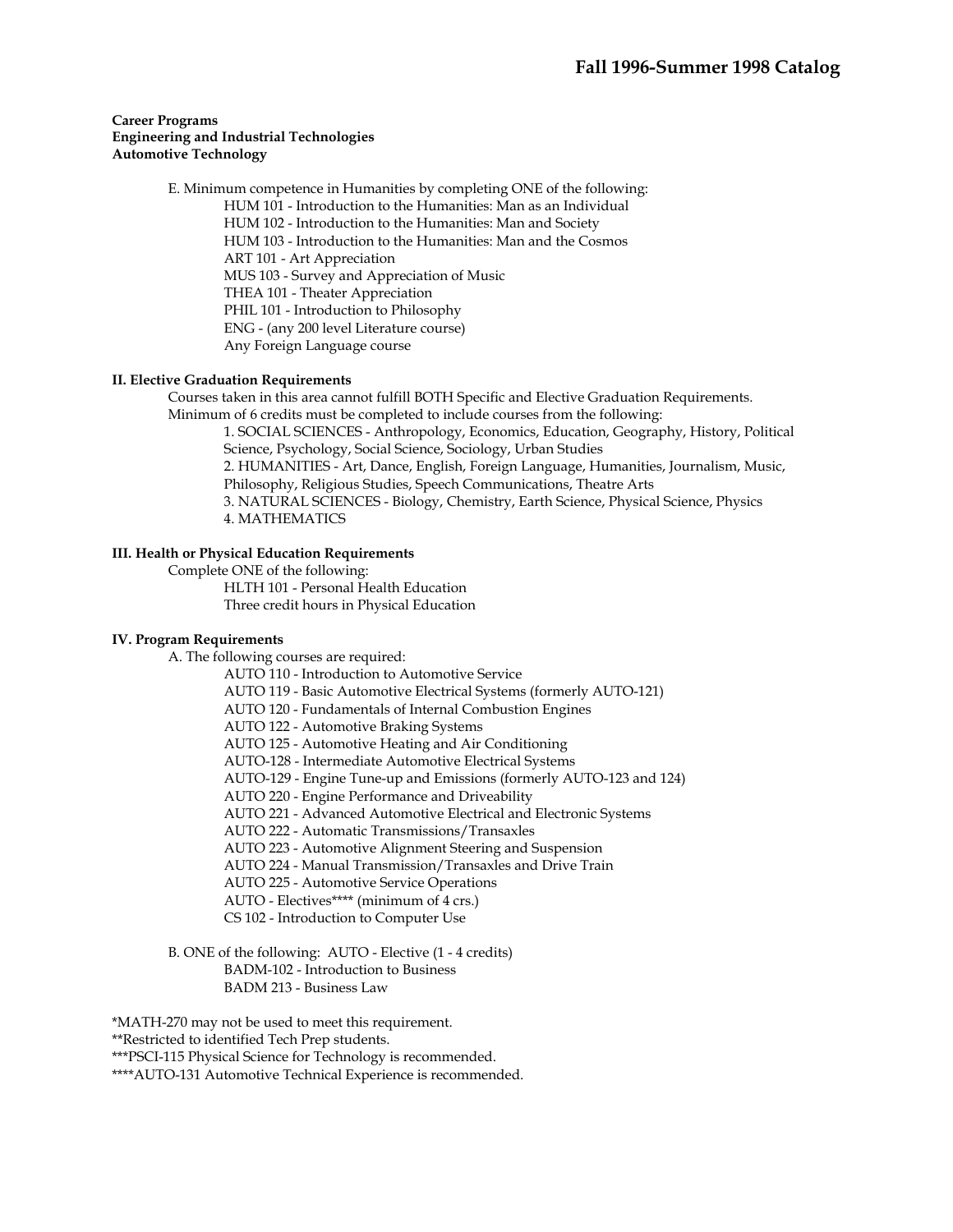# **Career Programs Engineering and Industrial Technologies Automotive Technology**

| <b>First Quarter</b>       | Cr. Hrs.       | <b>Fourth Quarter</b>         | Cr. Hrs.       |
|----------------------------|----------------|-------------------------------|----------------|
| AUTO-110                   | 2              | AUTO-220                      | 5              |
| AUTO-119                   | 4              | AUTO-221                      | 4              |
| AUTO-120                   | 4              | AUTO-Elective****             | $\mathbf{1}$   |
| <b>ENG-101</b>             | 3              | Natural Science*** (See I.D.) | 4              |
| <b>MATH-106*OR</b>         | $4 - 5$        | HLTH/PE (See III.)            | $\mathbf{1}$   |
| MATH-125**                 |                | <b>TOTAL</b>                  | 15             |
| HLTH/PE (See III.)         | $\mathbf{1}$   |                               |                |
| <b>TOTAL</b>               | 18-19          | <b>Fifth Quarter</b>          | Cr. Hrs.       |
|                            |                | AUTO-222                      | 4              |
| <b>Second Quarter</b>      | Cr. Hrs.       | AUTO-224                      | $\overline{4}$ |
| AUTO-122                   | $\overline{4}$ | <b>AUTO Elective****</b>      | $\mathbf{1}$   |
| AUTO-128                   | 4              | <b>SPCH-100</b>               | 4              |
| AUTO-Elective****          | $\mathbf{1}$   | Elective Req. (See II.)       | 3              |
| <b>ENG-102</b>             | 3              | <b>TOTAL</b>                  | 16             |
| HLTH/PE (See III.)         | $\mathbf{1}$   |                               |                |
| Social Science. (See I.B.) | 3              | <b>Sixth Quarter</b>          | Cr. Hrs.       |
| <b>TOTAL</b>               | 16             | AUTO-125                      | $\overline{4}$ |
|                            |                | AUTO-225                      | 3              |
| <b>Third Quarter</b>       | Cr. Hrs.       | AUTO-ElectiveOR               | $1-4$          |
| AUTO-129                   | 5              | <b>BADM-102OR</b>             |                |
| AUTO-223                   | $\overline{4}$ | <b>BADM-213</b>               |                |
| AUTO-Elective****          | $\mathbf{1}$   | Elective Req. (See II.)       | 3              |
| $CS-102$                   | $\overline{4}$ | Humanities (See I.E.)         | 3              |
| Social Science. (See I.B.) | 3              | Social Science. (See I.B.)    |                |
| <b>TOTAL</b>               | 17             | <b>TOTAL</b>                  | $17 - 20$      |
|                            |                | PROGRAM TOTAL                 | 99-103         |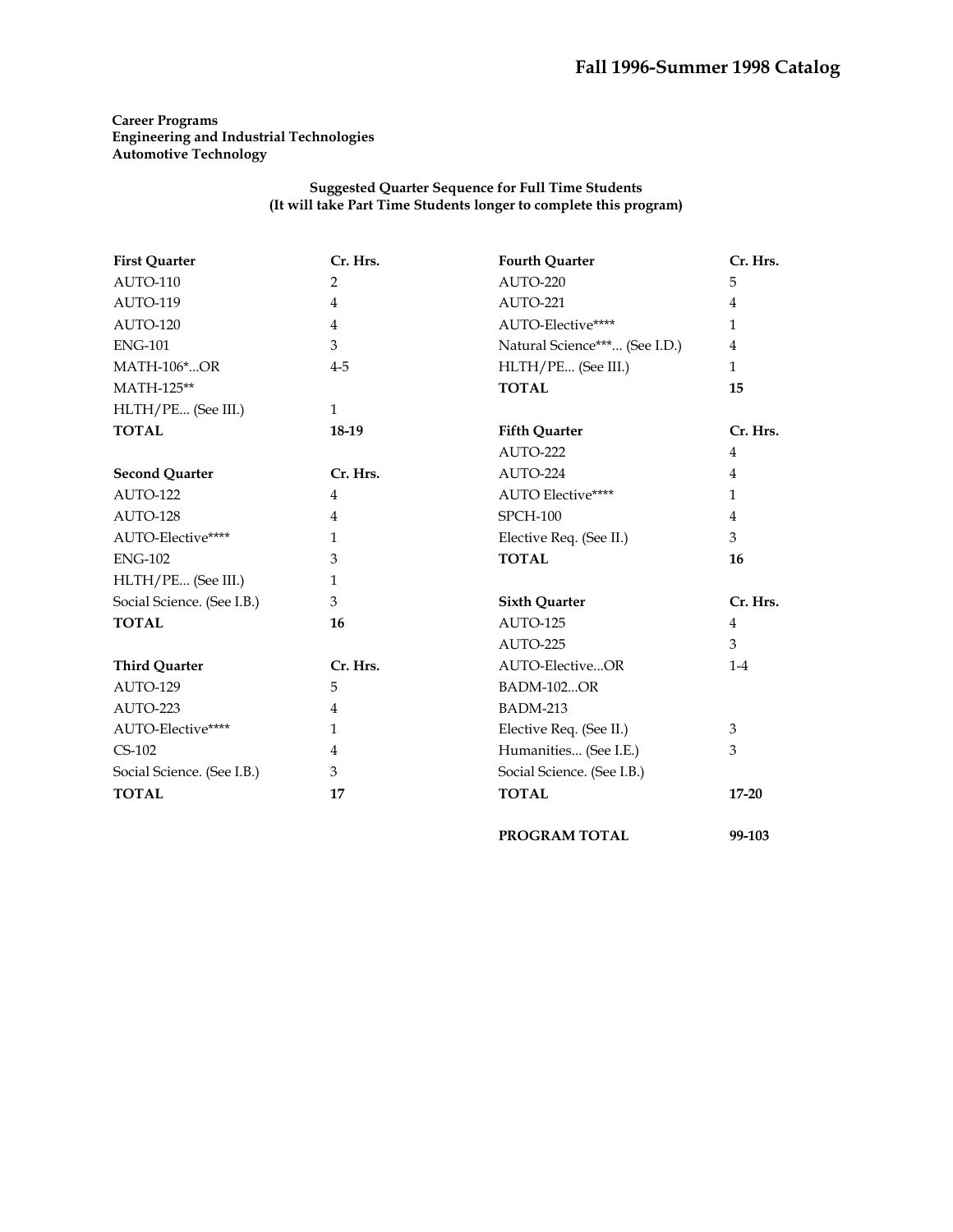#### **Career Programs Engineering and Industrial Technologies Electrical-Electronic Engineering Technology (Basic Program)**

Specific Graduation Requirements Elective Graduation Requirements Health/Physical Education Requirements Program Requirements Suggested Quarter Sequence

#### **Associate of Applied Science Degree in Electrical-Electronic Engineering Technology**

The needs of an expanding and increasingly complex technological age have greatly intensified the demand for technicians to assist engineers and scientists in industrial process control. Career opportunities exist in a broad range of electrical/electronic fields. They are to be found in aerospace research, in communications, with manufacturers of electrical equipment and with electric light and power companies. Potential positions include electrical or electronic engineering aide, manufacturing technician, instrument technician, technical writer and communication specialist. (Certificate also available.)

This program has application and/or progression requirements. Please refer to admission requirements for specific information.

#### **Degree Requirements**

#### **I. Specific Graduation Requirements**

A. Minimum competence in Communication Skills by completing the following:

ENG 101 - College Composition

ENG 102 - College Composition

ENG 103 - College Composition

B. Minimum competence in Social Sciences by completing ONE of the following sequences:

1.

SSCI 103 - Introduction to Social Science SSCI 104 - Introduction to Social Science SSCI 105 - Introduction to Social Science

#### $\mathcal{D}_{\alpha}$

HIST 101 - History of Civilization HIST 102 - History of Civilization HIST 103 - History of Civilization

# 3.

POL 101 - American National Government ECON 161 - Principles of Economics I AND EITHER ANTH 101 - Cultural Anthropology OR SOC 101 - Introductory Sociology

### 4.

PSY 101 - General Psychology PSY 102 - General Psychology PSY - (any 200 level Psychology course)

- C. Minimum competence in Mathematics by completing the following: MATH 116 - Technical Mathematics I
- D. Minimum competence in Natural Sciences by completing the following: CHEM 101 - Introduction to Inorganic Chemistry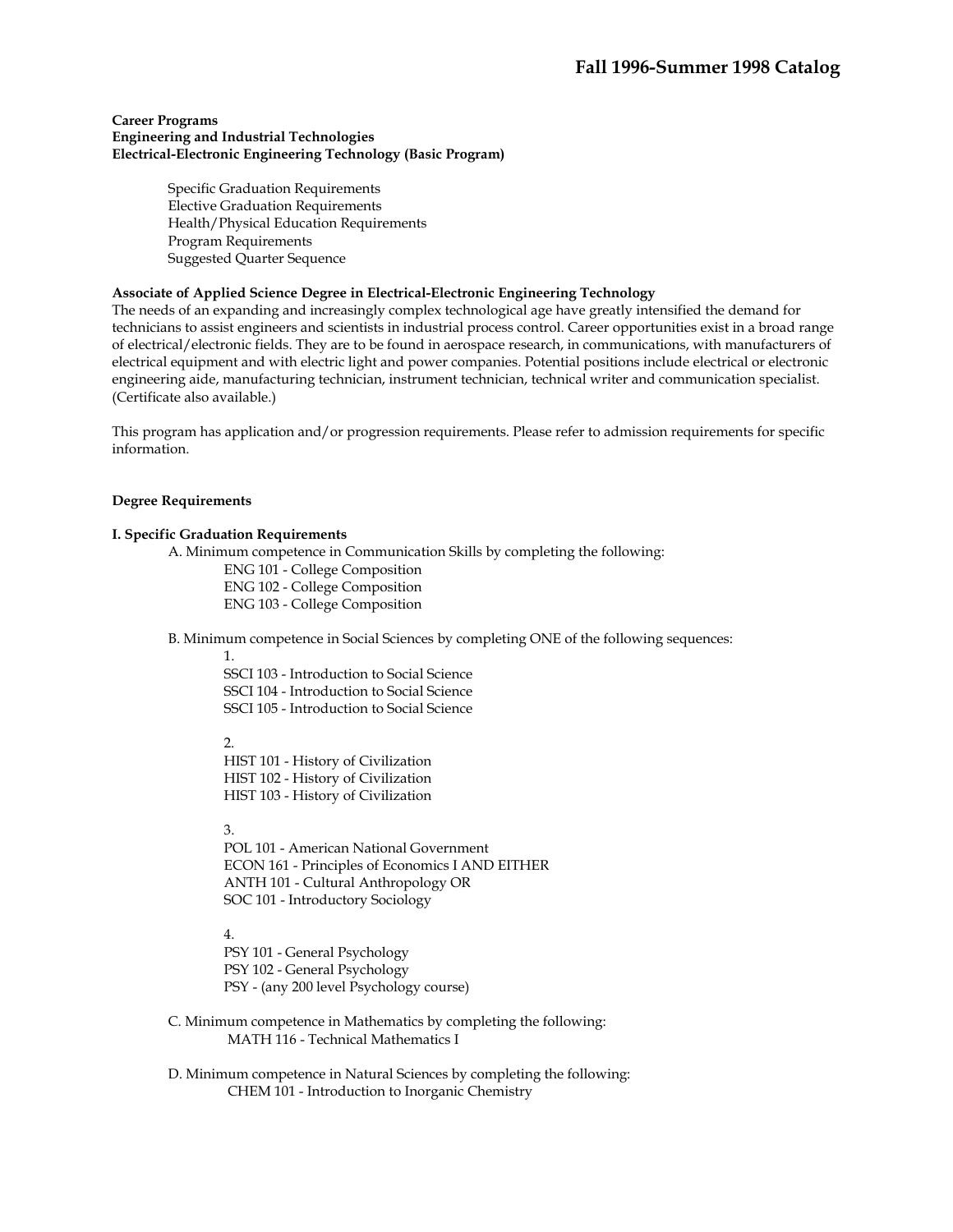#### **Career Programs Engineering and Industrial Technologies Electrical-Electronic Engineering Technology (Basic Program)**

 E. Minimum competence in Humanities by completing ONE of the following: HUM 101 - Introduction to the Humanities: Man as an Individual HUM 102 - Introduction to the Humanities: Man and Society HUM 103 - Introduction to the Humanities: Man and the Cosmos ART 101 - Art Appreciation MUS 103 - Survey and Appreciation of Music THEA 101 - Theater Appreciation PHIL 101 - Introduction to Philosophy ENG - (any 200 level Literature course) Any Foreign Language course

#### **II. Elective Graduation Requirements**

 Courses taken in this area cannot fulfill BOTH Specific and Elective Graduation Requirements. Minimum of 6 credits must be completed to include all of the following:

 MATH 126 - Technical Mathematics II MATH 146 - Technical Mathematics III PHYS 101 - Introductory Physics PHYS 103 - Introductory Physics

#### **III. Health or Physical Education**

 Complete ONE of the following: HLTH 101 - Personal Health Education Three credit hours in Physical Education

#### **IV. Program Requirements**

A. The following courses are required:

- ELEC 125 DC Electric Circuits
- ELEC 126 AC Electric Circuits I
- ELEC 127 AC Electric Circuits II
- ELEC 140 Direct Current Machines
- ELEC 150 Alternating Current Machines
- ELEC 160 Semiconductor and Electronic Circuits I
- ELEC 170 Electrical/Electronic Design and Drafting
- ELEC 237 Telecommunications I
- ELEC 250 Industrial Electronics I
- ELEC 252 Logic, Pulse and Switching Circuitry
- ELEC 253 Computer Circuitry
- ELEC 260 Semiconductor and Electronic Circuits II
- ELEC 261 Semiconductor and Electronic Circuits III
- ELEC 262 Electronic Measurement
- ELEC 272 Integrated Circuit Analysis
- ENGR 109 Engineering Technology Orientation (formerly ENGR-114)
- ENGR 116 Engineering Report Construction
- ENGR 121 Engineering Drawing I
- ENGR 128 Calculating Methods

 B. ONE group of courses as listed in Sequence 1 or Sequence 2 Sequence 1. ELEC 251 - Industrial Electronics II AND ELEC 263 - Electronic Instrumentation

Sequence 2. ENGR 130A- Introduction to AUTOCAD AND ELEC 231 - Electrical CAD I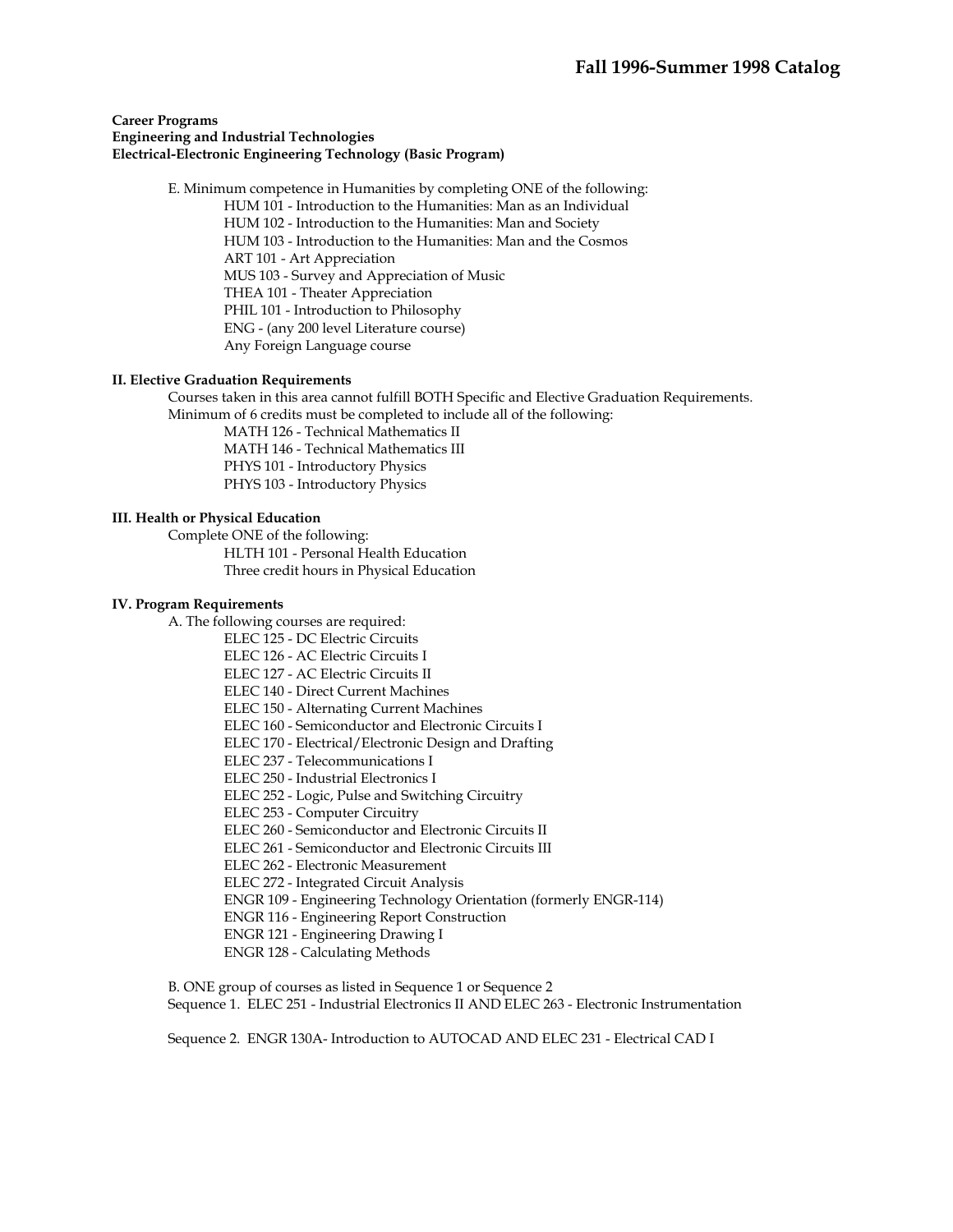# **Career Programs Engineering and Industrial Technologies Electrical-Electronic Engineering Technology (Basic Program)**

| <b>First Quarter</b>  | Cr. Hrs.       | <b>Fourth Quarter</b>        | Cr. Hrs.     |
|-----------------------|----------------|------------------------------|--------------|
| ELEC-125              | 3              | ELEC-170                     | 3            |
| <b>ENG-101</b>        | 3              | ELEC-237                     | 3            |
| <b>ENGR-109</b>       | 2              | ELEC-250                     | 3            |
| <b>ENGR-121</b>       | 3              | ELEC-260                     | 3            |
| <b>MATH-116</b>       | 5              | PHYS-103                     | 4            |
| HLTH/PE (See III.)    | $\mathbf{1}$   | Social Sci(See I.B.)         | 3            |
| Social Sci(See I.B.)  | 3              | <b>TOTAL</b>                 | 19           |
| <b>TOTAL</b>          | 20             |                              |              |
|                       |                | <b>Fifth Quarter</b>         | Cr. Hrs.     |
| <b>Second Quarter</b> | Cr. Hrs.       | <b>CHEM-101</b>              | 5            |
| ELEC-126              |                | ELEC-252                     | 3            |
| ELEC-140              | 3              | ELEC-261                     | 3            |
| <b>ENG-102</b>        | 3              | ELEC-262                     | 3            |
| <b>ENGR-116</b>       | 2              | ELEC/ENGR Elect. (See IV.B.) | $3-4$        |
| <b>MATH-126</b>       | 5              | <b>TOTAL</b>                 | $17 - 18$    |
| <b>PHYS-101</b>       | $\overline{4}$ |                              |              |
| <b>TOTAL</b>          | 20             | <b>Sixth Quarter</b>         | Cr. Hrs.     |
|                       |                | ELEC-253                     | 3            |
| <b>Third Quarter</b>  | Cr. Hrs.       | <b>ELEC-272</b>              | 3            |
| <b>ELEC-127</b>       | 3              | ELEC-Elective (See IV.B.)    | $3-4$        |
| ELEC-150              | 3              | HLTH/PE (See III.)           | $\mathbf{1}$ |
| <b>ELEC-160</b>       | 3              | Humanities (See I.E.)        | 3            |
| <b>ENG-103</b>        | 3              | Social Sci(See I.B.)         | 3            |
| <b>ENGR-128</b>       | $\overline{2}$ | <b>TOTAL</b>                 | $16-17$      |
| <b>MATH-146</b>       | 4              |                              |              |
| HLTH/PE (See III.)    | $\mathbf{1}$   |                              |              |
| <b>TOTAL</b>          | 19             | PROGRAM TOTAL                | 111-113      |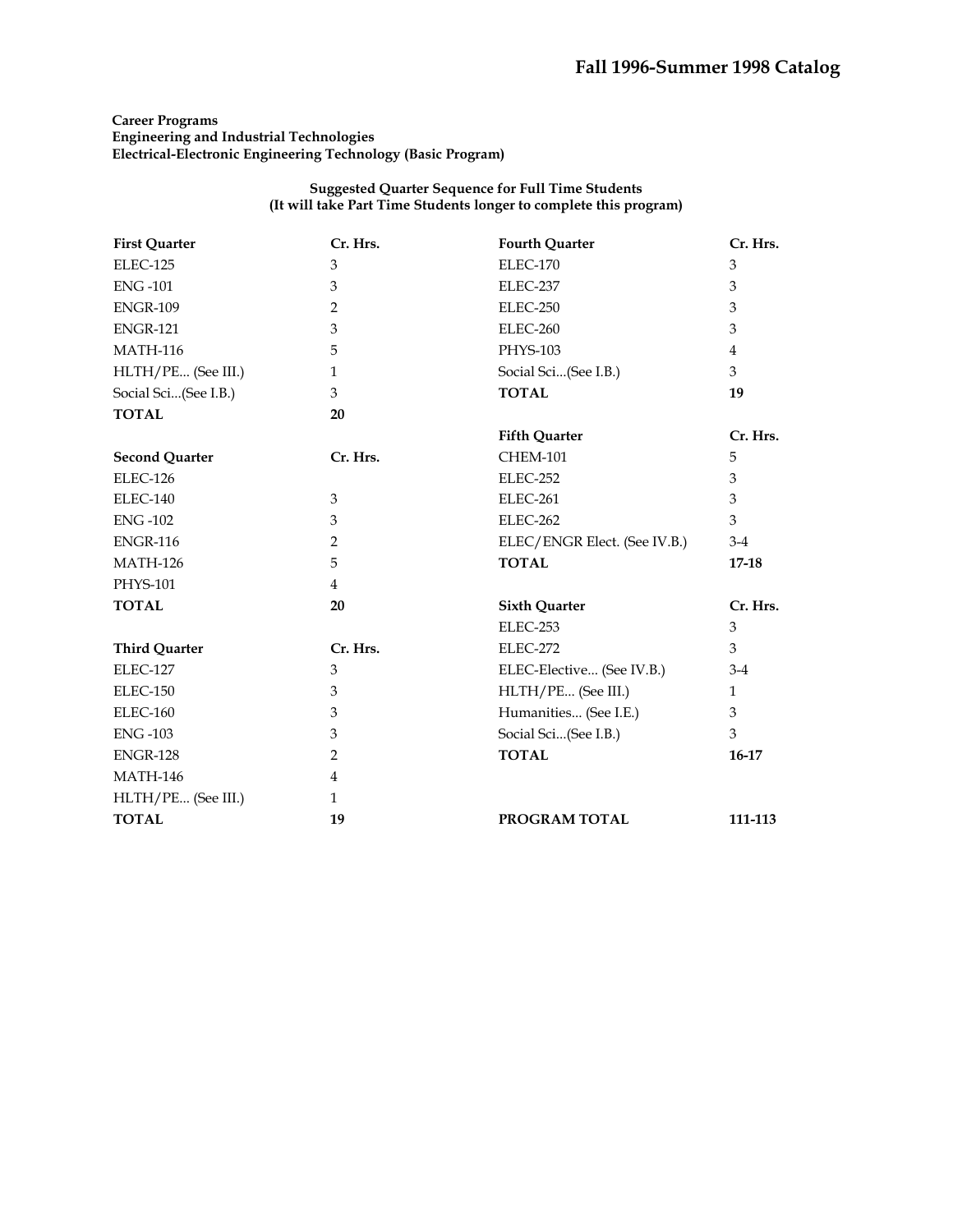#### **Career Programs Engineering and Industrial Technologies Electrical-Electronic Engineering Technology (Bio-Medical)**

Specific Graduation Requirements Elective Graduation Requirements Health/Physical Education Requirements Program Requirements Suggested Quarter Sequence

# **Associate of Applied Science Degree in Electrical-Electronic Engineering Technology**

The medical community has grown to depend increasingly on bio-medical equipment for the delivery of health care. Bio-medical engineering technicians are responsible for maintaining health-related equipment in order to provide optimum health care. Their tasks include functional and safety inspections, preventive maintenance, calibration, fault diagnosis and repair. In addition, they may be involved in equipment control programs, in electrical safety assurance programs, and in training hospital personnel in the safe and proper use of the medical equipment.

This program has application and/or progression requirements. Please refer to admission requirements for specific information.

#### **Degree Requirements**

#### **I. Specific Graduation Requirements**

A. Minimum competence in Communication Skills by completing the following:

ENG 101 - College Composition ENG 102 - College Composition ENG 103 - College Composition

B. Minimum competence in Social Sciences by completing ONE of the following sequences:

1.

SSCI 103 - Introduction to Social Science SSCI 104 - Introduction to Social Science SSCI 105 - Introduction to Social Science

 $\mathcal{L}$ 

HIST 101 - History of Civilization HIST 102 - History of Civilization HIST 103 - History of Civilization

3.

POL 101 - American National Government ECON 161 - Principles of Economics I AND EITHER ANTH 101 - Cultural Anthropology OR SOC 101 - Introductory Sociology

4.

PSY 101 - General Psychology PSY 102 - General Psychology PSY - (any 200 level Psychology course)

- C. Minimum competence in Mathematics by completing the following: MATH 116 - Technical Mathematics I
- D. Minimum competence in Natural Sciences by completing the following: BIO 121 - Principles of Medical Science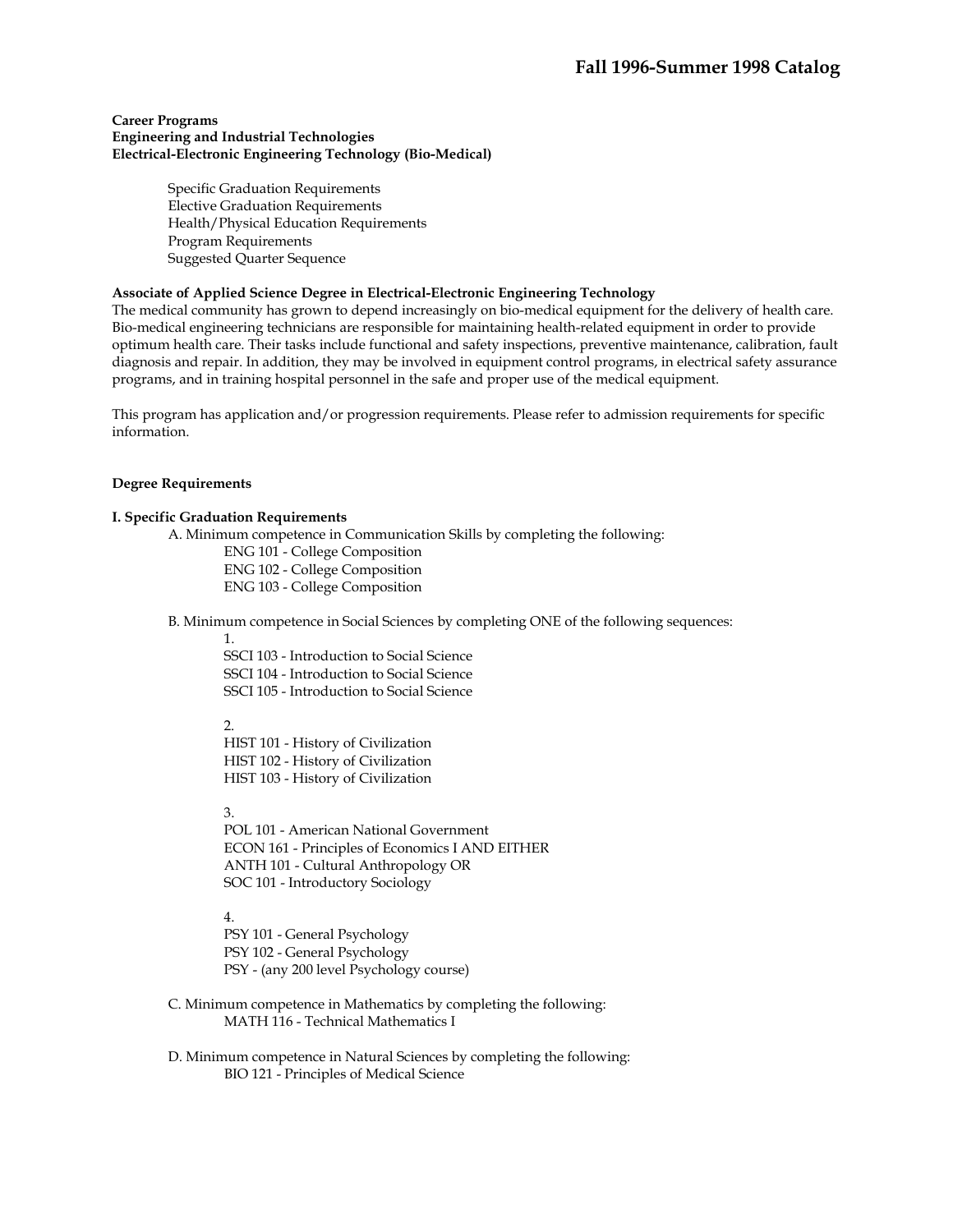#### **Career Programs Engineering and Industrial Technologies Electrical-Electronic Engineering Technology (Bio-Medical)**

 E. Minimum competence in Humanities by completing ONE of the following: HUM 101 - Introduction to the Humanities: Man as an Individual HUM 102 - Introduction to the Humanities: Man and Society HUM 103 - Introduction to the Humanities: Man and the Cosmos ART 101 - Art Appreciation MUS 103 - Survey and Appreciation of Music THEA 101 - Theater Appreciation PHIL 101 - Introduction to Philosophy ENG - (any 200 level Literature course) Any Foreign Language course

#### **II. Elective Graduation Requirements**

 Courses taken in this area cannot fulfill BOTH Specific and Elective Graduation Requirements. Minimum of 6 credits must be completed to include all of the following:

> MATH 126 - Technical Mathematics II MATH 146 - Technical Mathematics III PHYS 101 - Introductory Physics PHYS 103 - Introductory Physics

# **III. Health or Physical Education Requirements**

Complete ONE of the following:

HLTH 101 - Personal Health Education Three credit hours in Physical Education

#### **IV. Program Requirements**

The following courses are required:

ELEC 125 - DC Electric Circuits

ELEC 126 - AC Electric Circuits I

ELEC 127 - AC Electric Circuits II

ELEC 145 - Power Transformers and AC and DC Electrical Machinery

ELEC 160 - Semiconductor and Electronic Circuits I

ELEC 237 - Telecommunications I

ELEC 240 - Bio-Medical Terminology and Technology

ELEC 243 - Bio-Medical Equipment I

ELEC 245 - Bio-Medical Equipment II

ELEC 247 - Clinical Internship

ELEC 252 - Logic, Pulse and Switching Circuitry

ELEC 253 - Computer Circuitry

ELEC 260 - Semiconductor and Electronic Circuits II

ELEC 261 - Semiconductor and Electronic Circuits III

ELEC 262 - Electronic Measurement

ELEC 272 - Integrated Circuit Analysis

ENGR 109 - \Engineering Technology Orientation (formerly ENGR-114)

ENGR 116 - Engineering Report Construction

ENGR 121 - Engineering Drawing I

ENGR 128 - Calculating Methods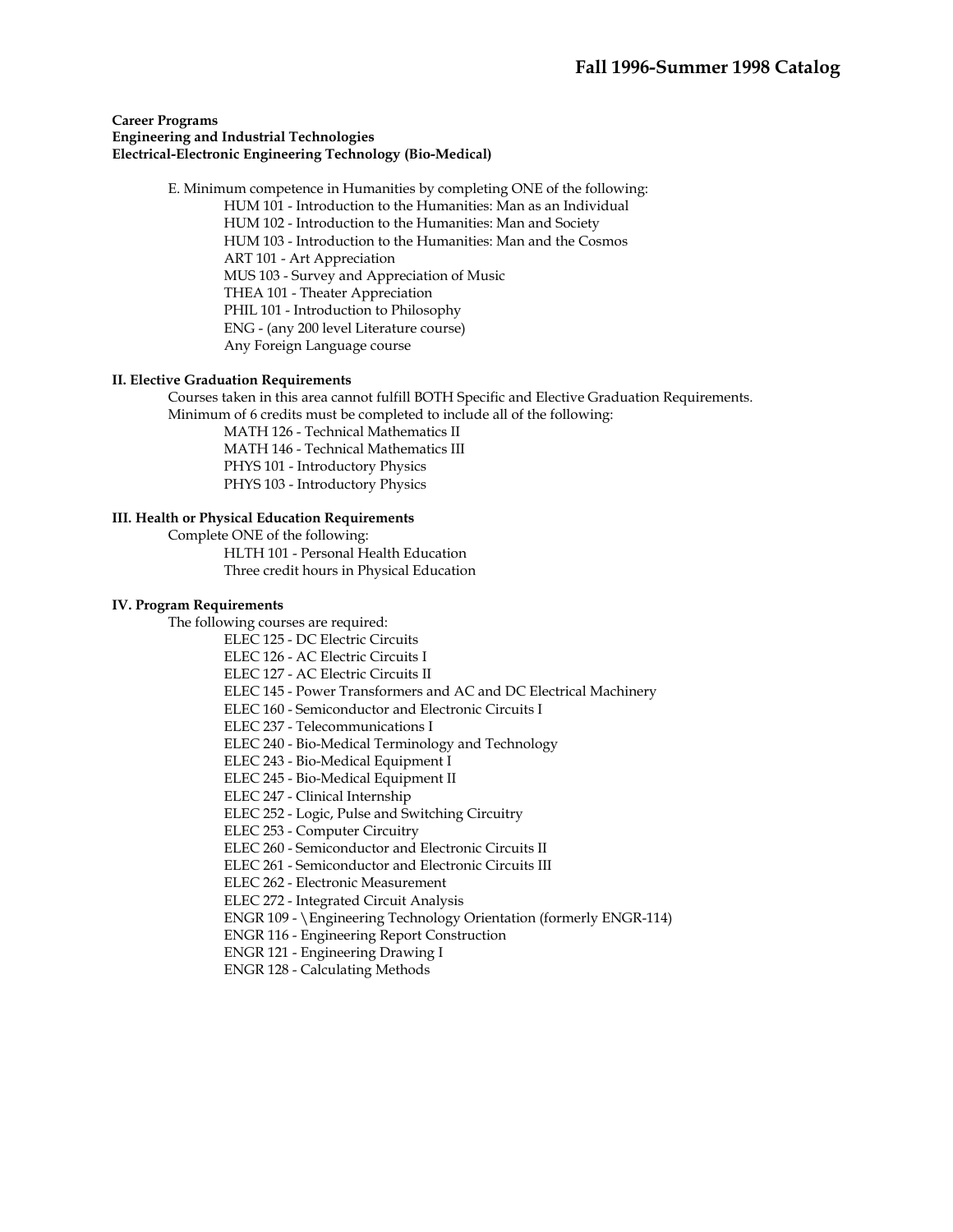# **Career Programs Engineering and Industrial Technologies Electrical-Electronic Engineering Technology (Bio-Medical)**

#### **Suggested Quarter Sequence for Full Time Students (It will take Part Time Students longer to complete this program)**

| <b>First Quarter</b>  | Cr. Hrs.       | <b>Fourth Quarter</b> | Cr. Hrs.       |
|-----------------------|----------------|-----------------------|----------------|
| ELEC-125              | 3              | <b>BIO-121</b>        | $\overline{4}$ |
| <b>ENG-101</b>        | 3              | ELEC-237              | 3              |
| <b>ENGR-109</b>       | $\overline{2}$ | ELEC-240              | $\overline{4}$ |
| <b>ENGR-121</b>       | 3              | ELEC-260              | 3              |
| <b>MATH-116</b>       | 5              | HLTH/PE (See III.)    | $\mathbf{1}$   |
| Social Sci(See I.B.)  | 3              | <b>TOTAL</b>          | 15             |
| <b>TOTAL</b>          | 19             |                       |                |
|                       |                | <b>Fifth Quarter</b>  | Cr. Hrs.       |
| <b>Second Quarter</b> | Cr. Hrs.       | ELEC-243              | $\overline{4}$ |
| ELEC-126              | 3              | ELEC-252              | $\mathfrak{Z}$ |
| <b>ENG-102</b>        | 3              | ELEC-261              | $\mathfrak{Z}$ |
| <b>ENGR-116</b>       | 2              | ELEC-262              | $\mathfrak{Z}$ |
| <b>MATH-126</b>       | 5              | PHYS-103              | $\overline{4}$ |
| PHYS-101              | $\overline{4}$ | HLTH/PE (See III.)    | $\mathbf{1}$   |
| HLTH/PE (See III.)    | $\mathbf{1}$   | <b>TOTAL</b>          | 18             |
| <b>TOTAL</b>          | 18             |                       |                |
|                       |                | <b>Sixth Quarter</b>  | Cr. Hrs.       |
| <b>Third Quarter</b>  | Cr. Hrs.       | ELEC-245              | 3              |
| ELEC-127              | 3              | ELEC-253              | $\mathfrak{Z}$ |
| ELEC-145              | $\mathfrak{Z}$ | ELEC-272              | $\mathfrak{Z}$ |
| <b>ELEC-160</b>       | 3              | Humanities (See I.E.) | $\mathfrak{Z}$ |
| <b>ENG-103</b>        | $\mathfrak{Z}$ | Social Sci(See I.B.)  | $\mathfrak{Z}$ |
| <b>ENGR-128</b>       | $\overline{2}$ | <b>TOTAL</b>          | 15             |
| <b>MATH-146</b>       | $\overline{4}$ |                       |                |
| <b>TOTAL</b>          | 18             | <b>Summer Quarter</b> | Cr. Hrs.       |
|                       |                | ELEC-247              | 6              |
|                       |                | Social Sci(See I.B.)  | 3              |
|                       |                | <b>TOTAL</b>          | 9              |
|                       |                |                       |                |

PROGRAM TOTAL 112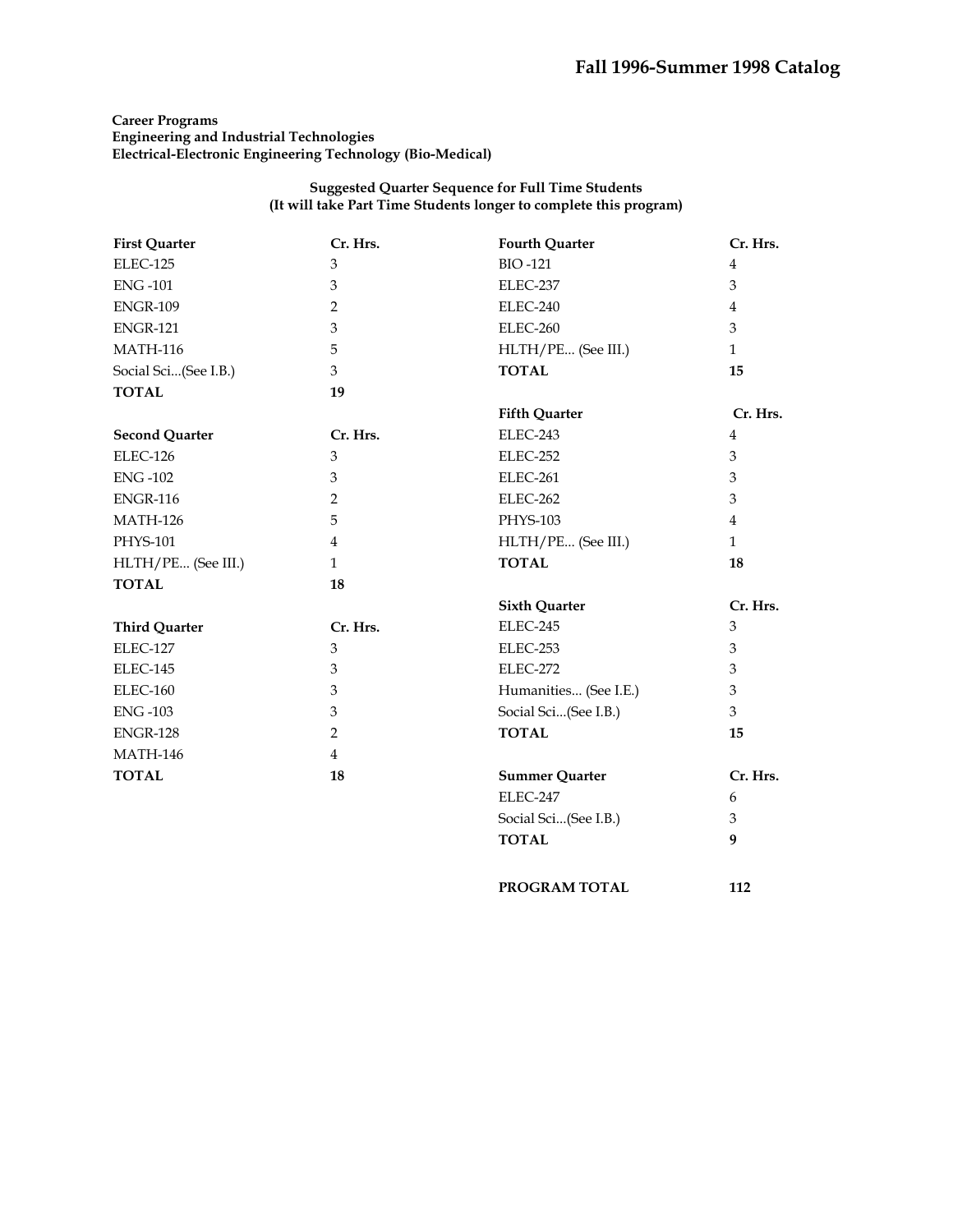#### **Career Programs Engineering and Industrial Technologies Electrical-Electronic Engineering Technology (Telecommunications)**

Specific Graduation Requirements Elective Graduation Requirements Health/Physical Education Requirements Program Requirements Suggested Quarter Sequence

#### **Associate of Applied Science Degree in Electrical-Electronic Engineering Technology**

Recent deregulation and technical innovations have produced significant growth and opportunity in the telecommunications industry. At the present time, more people are employed by the telecommunications industry than by the automobile industry. Although employment in the industry is at an all-time high, the demand for telecommunications literate technical employees has exceeded the current supply. The broad and diverse field of telecommunications includes the transmission of voice and data; as well as the installation, operation, maintenance, analysis and diagnosis of modern telecommunications systems. Employment opportunities are available for electronic telecommunications technical graduates as field service engineers and technical specialists in diverse engineering environments involving equipment design, repair and maintenance.

This program has application and/or progression requirements. Please refer to admission requirements for specific information.

#### **Degree Requirements**

#### **I. Specific Graduation Requirements**

A. Minimum competence in Communication Skills by completing the following:

ENG 101 - College Composition ENG 102 - College Composition

ENG 103 - College Composition

B. Minimum competence in Social Sciences by completing ONE of the following sequences:

1.

SSCI 103 - Introduction to Social Science SSCI 104 - Introduction to Social Science SSCI 105 - Introduction to Social Science

 $\mathcal{D}$ 

HIST 101 - History of Civilization HIST 102 - History of Civilization HIST 103 - History of Civilization

3.

POL 101 - American National Government ECON 161 - Principles of Economics I AND EITHER ANTH 101 - Cultural Anthropology OR SOC 101 - Introductory Sociology

4.

PSY 101 - General Psychology PSY 102 - General Psychology PSY - (any 200 level Psychology course)

 C. Minimum competence in Mathematics by completing the following: MATH 116 - Technical Mathematics I

 D. Minimum competence in Natural Sciences by completing the following: CHEM 101 - Introduction to Inorganic Chemistry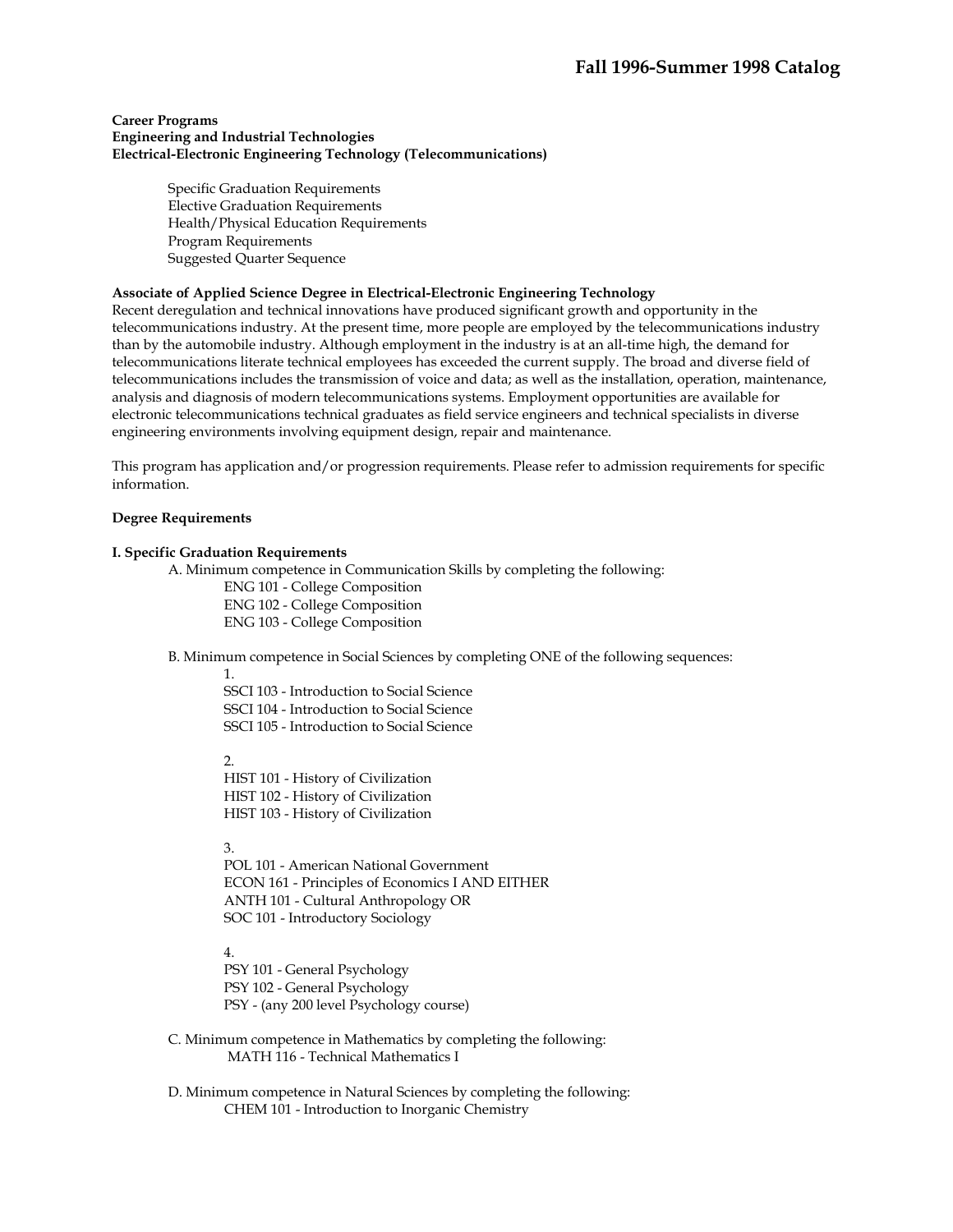#### **Career Programs Engineering and Industrial Technologies Electrical-Electronic Engineering Technology (Telecommunications)**

E. Minimum competence in Humanities by completing ONE of the following:

HUM 101 - Introduction to the Humanities: Man as an Individual

HUM 102 - Introduction to the Humanities: Man and Society HUM 103 - Introduction to the Humanities: Man and the Cosmos ART 101 - Art Appreciation MUS 103 - Survey and Appreciation of Music THEA 101 - Theater Appreciation PHIL 101 - Introduction to Philosophy ENG - (any 200 level Literature course) Any Foreign Language course

# **II. Elective Graduation Requirements**

 Courses taken in this area cannot fulfill BOTH Specific and Elective Graduation Requirements. Minimum of 6 credits must be completed to include all of the following:

MATH 126 - Technical Mathematics II MATH 146 - Technical Mathematics III PHYS 101 - Introductory Physics PHYS 103 - Introductory Physics

**III. Health or Physical Education Requirements** 

 Complete ONE of the following: HLTH 101 - Personal Health Education Three credit hours in Physical Education

#### **IV. Program Requirements**

The following courses are required:

ELEC 125 - DC Electric Circuits

ELEC 126 - AC Electric Circuits I

ELEC 127 - AC Electric Circuits II

ELEC 145 - Power Transformers and AC and DC Electrical Machinery

ELEC 160 - Semiconductor and Electronic Circuits I

ELEC 237 - Telecommunications I

ELEC 238 - Telecommunications II

ELEC 239 - Telecommunications III

ELEC 250 - Industrial Electronics I

ELEC 254 - Digital Systems I

ELEC 255 - Digital Systems II

ELEC 256 - Microprocessor Devices I

ELEC 257 - Microprocessor Devices II

ELEC 260 - Semiconductor and Electronic Circuits II

ELEC 261 - Semiconductor and Electronic Circuits III

ELEC 262 - Electronic Measurement

ELEC 272 - Integrated Circuit Analysis

ENGR 109 - Engineering Technology Orientation (formerly ENGR-114)

ENGR 116 - Engineering Report Construction

ENGR 121 - Engineering Drawing I

ENGR 128 - Calculating Devices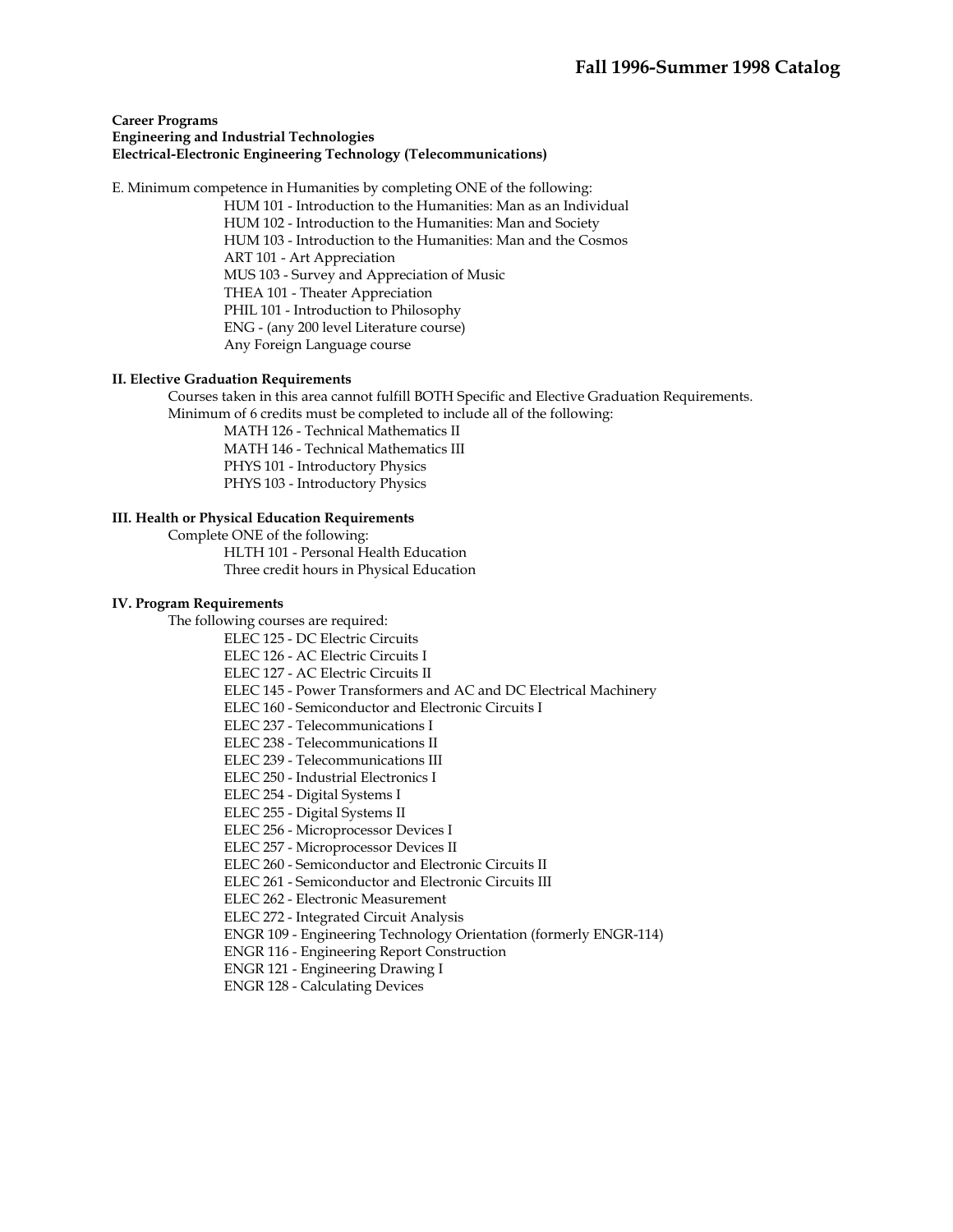# **Career Programs Engineering and Industrial Technologies Electrical-Electronic Engineering Technology (Telecommunications)**

| <b>First Quarter</b>  | Cr. Hrs.       | <b>Fourth Quarter</b> | Cr. Hrs.       |
|-----------------------|----------------|-----------------------|----------------|
| ELEC-125              | 3              | ELEC-237              | $\mathfrak{B}$ |
| <b>ENG-101</b>        | 3              | ELEC-250              | 3              |
| <b>ENGR-109</b>       | $\overline{2}$ | ELEC-255              | 3              |
| <b>ENGR-121</b>       | 3              | PHYS-103              | 4              |
| <b>MATH-116</b>       | 5              | Social Sci(See I.B.)  | 3              |
| Social Sci(See I.B.)  | 3              | <b>TOTAL</b>          | 16             |
| <b>TOTAL</b>          | 19             |                       |                |
|                       |                | <b>Fifth Quarter</b>  | Cr. Hrs.       |
| <b>Second Quarter</b> | Cr. Hrs.       | <b>CHEM-101</b>       | 5              |
| ELEC-126              | $\mathfrak{Z}$ | ELEC-238              | 3              |
| <b>ENG-102</b>        | $\mathfrak{Z}$ | ELEC-256              | 3              |
| <b>ENGR-116</b>       | $\overline{2}$ | ELEC-261              | 3              |
| <b>MATH-126</b>       | 5              | ELEC-262              | 3              |
| PHYS-101              | $\overline{4}$ | HLTH/PE (See III.)    | $\mathbf{1}$   |
| HLTH/PE (See III.)    | $\mathbf{1}$   | <b>TOTAL</b>          | 18             |
| <b>TOTAL</b>          | 18             |                       |                |
|                       |                | <b>Sixth Quarter</b>  | Cr. Hrs.       |
| <b>Third Quarter</b>  | Cr. Hrs.       | ELEC-239              | 3              |
| ELEC-127              | $\mathfrak{B}$ | ELEC-257              | 3              |
| ELEC-145              | $\mathfrak{Z}$ | ELEC-272              | 3              |
| ELEC-160              | $\mathfrak{Z}$ | HLTH/PE (See III.)    | $\mathbf{1}$   |
| <b>ENG-103</b>        | $\mathfrak{Z}$ | Humanities (See I.E.) | 3              |
| <b>ENGR-128</b>       | $\overline{2}$ | Social Sci(See I.B.)  | 3              |
| <b>MATH-146</b>       | $\overline{4}$ | <b>TOTAL</b>          | 16             |
| <b>TOTAL</b>          | 18             |                       |                |
|                       |                |                       |                |
| <b>Summer Quarter</b> | Cr. Hrs.       |                       |                |
| ELEC-254              | 3              |                       |                |
| ELEC-260              | 3              |                       |                |
| <b>TOTAL</b>          | 6              | PROGRAM TOTAL         | 111            |
|                       |                |                       |                |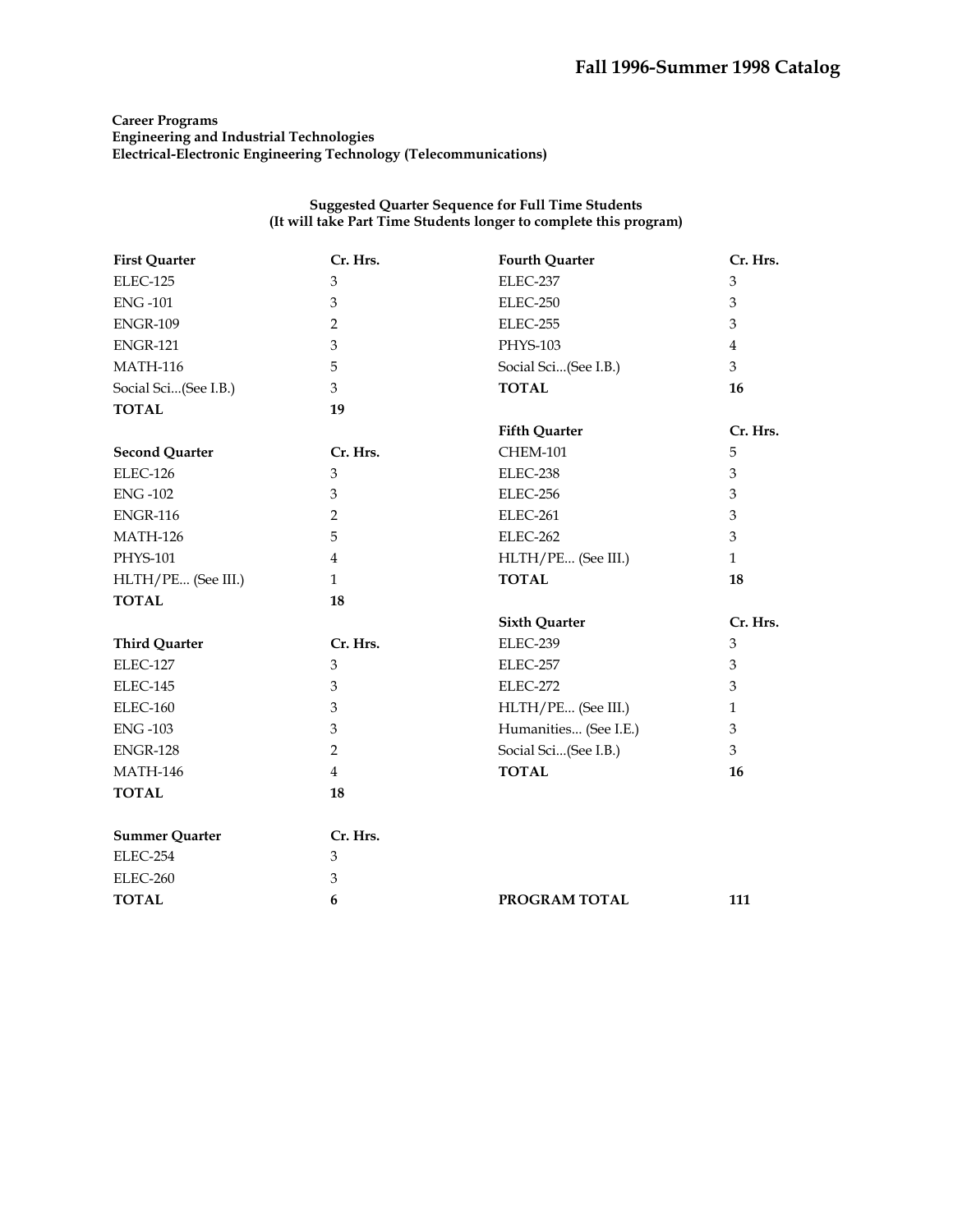#### **Career Programs Engineering and Industrial Technologies Manufacturing/Industrial Technology (Basic Program)**

Specific Graduation Requirements Elective Graduation Requirements Health/Physical Education Requirements Program Requirements Suggested Quarter Sequence

# **Associate of Applied Science Degree in Manufacturing/Industrial Technology**

This program prepares students for entry positions in the field of manufacturing and industrial management. It also provides a means for people now working in business and industry to prepare themselves for advancement to more responsible and supervisory positions. In addition, this set of courses provides opportunities for currently employed production personnel to improve their skills. (Certificate also available.)

This program has application and/or progression requirements. Please refer to admission requirements for specific information.

#### **Degree Requirements**

#### **I. Specific Graduation Requirements**

 A. Minimum competence in Communication Skills by completing the following: ENG 101 - College Composition ENG 102 - College Composition SPCH 101 - Fundamentals of Speech Communication

B. Minimum competence in Social Sciences by completing ONE of the following sequences:

1.

SSCI 103 - Introduction to Social Science SSCI 104 - Introduction to Social Science SSCI 105 - Introduction to Social Science

#### 2.

HIST 101 - History of Civilization HIST 102 - History of Civilization HIST 103 - History of Civilization

3.

POL 101 - American National Government ECON 161 - Principles of Economics I AND EITHER ANTH 101 - Cultural Anthropology OR SOC 101 - Introductory Sociology

4.

PSY 101 - General Psychology PSY 102 - General Psychology PSY - (any 200 level Psychology course)

- C. Minimum competence in Mathematics by completing the following: MATH 116 - Technical Mathematics I
- D. Minimum competence in Natural Sciences by completing the following: PHYS 101 - Introductory Physics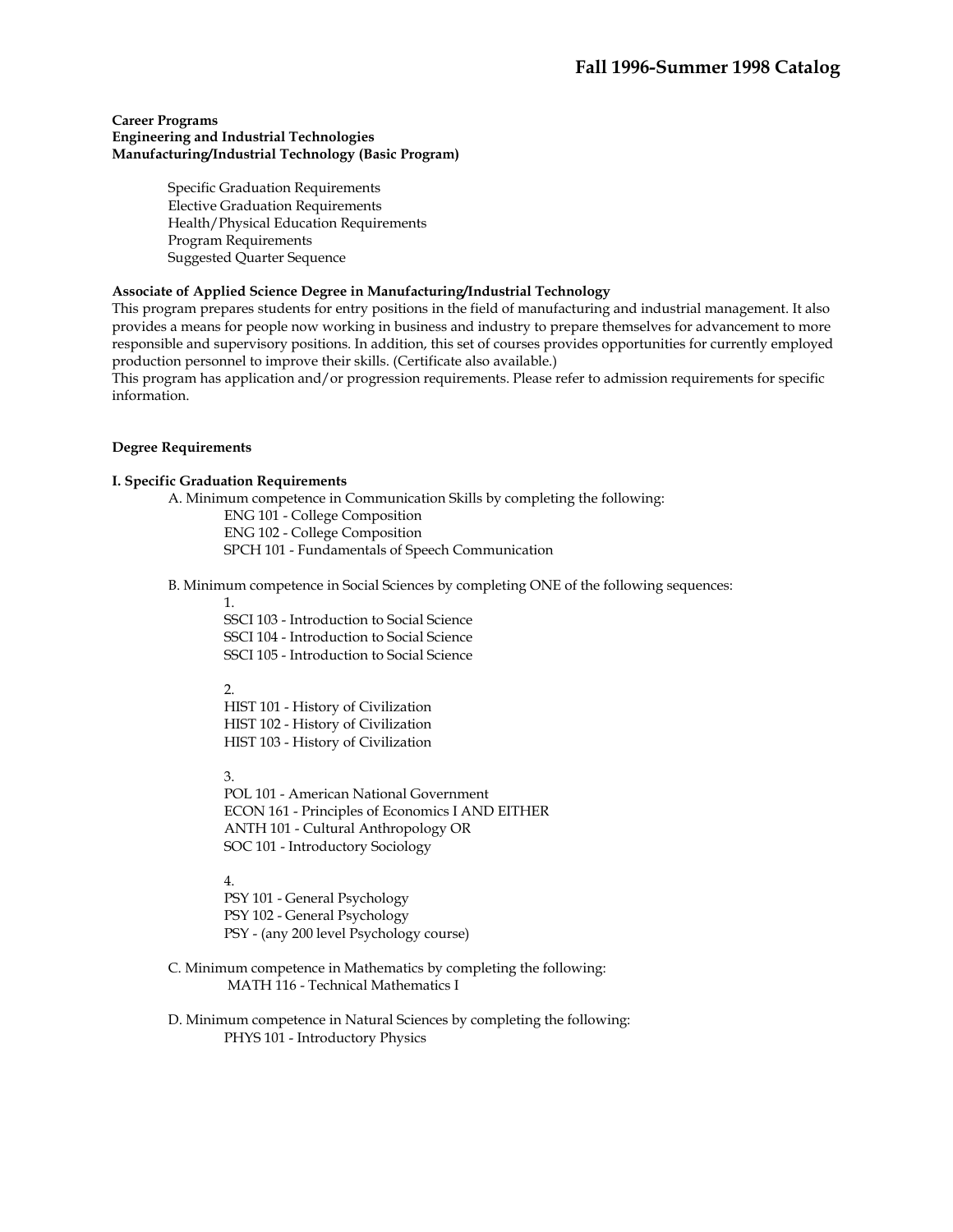#### **Career Programs Engineering and Industrial Technologies Manufacturing/Industrial Technology (Basic Program)**

 E. Minimum competence in Humanities by completing ONE of the following: HUM 101 - Introduction to the Humanities: Man as an Individual HUM 102 - Introduction to the Humanities: Man and Society HUM 103 - Introduction to the Humanities: Man and the Cosmos ART 101 - Art Appreciation MUS 103 - Survey and Appreciation of Music THEA 101 - Theater Appreciation PHIL 101 - Introduction to Philosophy ENG - (any 200 level Literature course) Any Foreign Language course

#### **II. Elective Graduation Requirements**

 Courses taken in this area cannot fulfill BOTH Specific and Elective Graduation Requirements. Minimum of 6 credits must be completed to include all of the following:

 MATH 126 - Technical Mathematics II MATH 146 - Technical Mathematics III

PHYS 103 - Introductory Physics

#### **III. Health or Physical Education Requirements**

 Complete ONE of the following: HLTH 101 - Personal Health Education Three credit hours in Physical Education

#### **IV. Program Requirements**

A. The following courses are required:

ELEC 122 - Principles of DC/AC Circuits

ENGR 109 - Engineering Technology Orientation (formerly ENGR-114)

ENGR 121 - Engineering Drawing I

ENGR 130A - Introduction to AUTOCAD

INDT 122 - Introduction to Manufacturing Management

INDT 215 - Industrial Drawing Essentials

INDT 224 - Employee and Plant Safety (formerly INDT-134)

INDT 225 - Introduction to Computer Integrated Manufacturing (formerly INDT-135)

INDT 226 - CIM-Design (formerly INDT-136)

INDT 238 - Industrial CAD I

INDT 239 - Industrial CAD II

INDT-261 - Introduction to Statistical Quality Control

INDT - Elective (minimum of 1 credit)

MECH 150 - Machine Tools

MECH 151 - Metal Fabrication Techniques

MECH 152 - Manufacturing Processes

MECH 201 - Industrial Hydraulics

 B. ONE of the following (minimum of 3 credits): INDT 260 - Cooperative Field Experience INDT 262 - Internship

C. ONE of the following:

 MECH 161 - CNC Machining-Turning MECH 162 - CNC Machining-Milling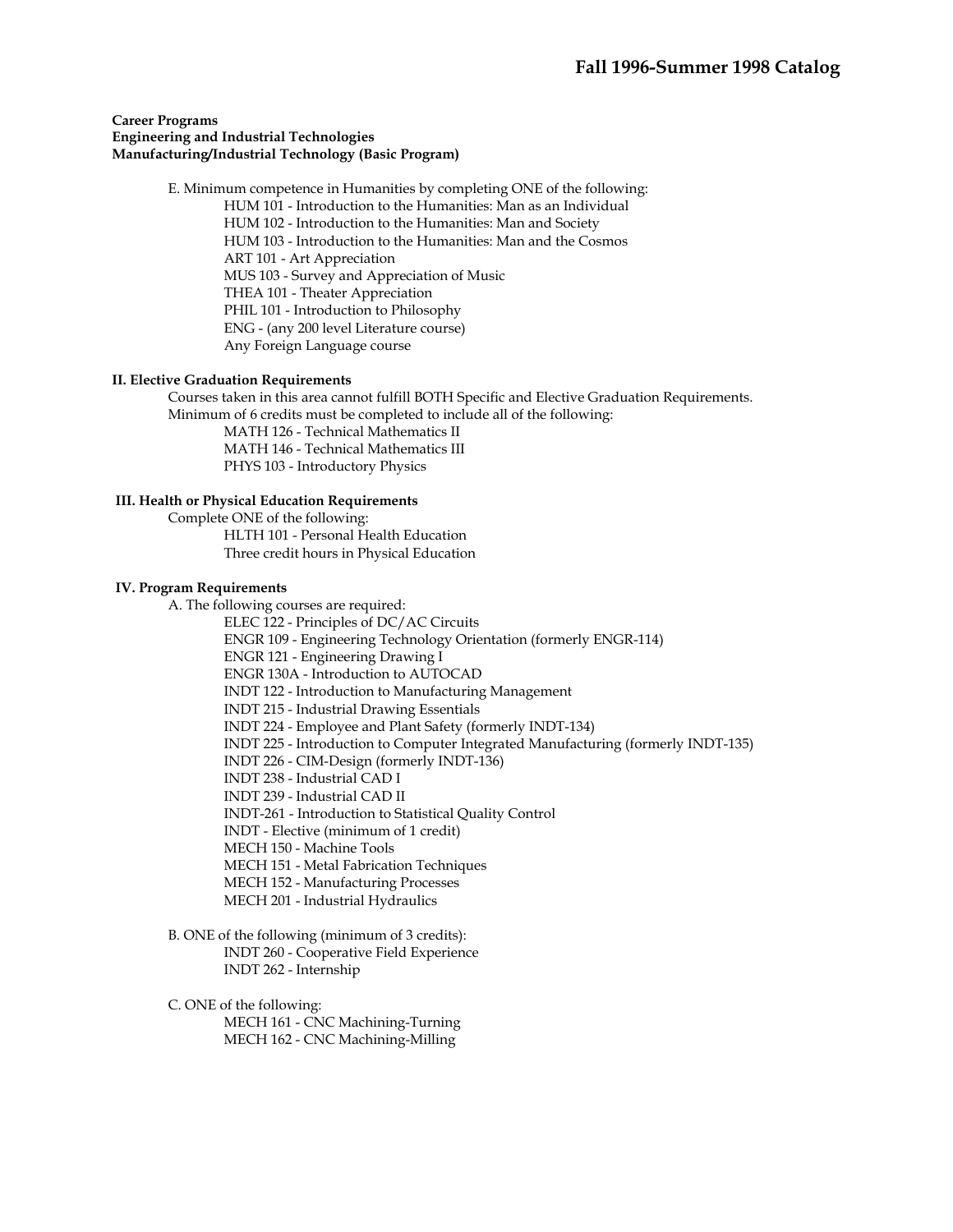# **Career Programs Engineering and Industrial Technologies Manufacturing/Industrial Technology (Basic Program)**

| <b>First Quarter</b>  | Cr. Hrs.       | <b>Fourth Quarter</b> | Cr. Hrs.       |
|-----------------------|----------------|-----------------------|----------------|
| <b>ENG-101</b>        | 3              | <b>INDT-225</b>       | 3              |
| <b>ENGR-109</b>       | $\overline{2}$ | INDT-238              | 4              |
| <b>ENGR-121</b>       | 3              | PHYS-103              | $\overline{4}$ |
| <b>MATH-116</b>       | 5              | <b>SPCH-101</b>       | 4              |
| <b>MECH-150</b>       | 3              | HLTH/PE (See III.)    | $\mathbf{1}$   |
| HLTH/PE (See III.)    | $\mathbf{1}$   | Social Sci(See I.B.)  | 3              |
| <b>TOTAL</b>          | 17             | <b>TOTAL</b>          | 19             |
| <b>Second Quarter</b> | Cr. Hrs.       | <b>Fifth Quarter</b>  | Cr. Hrs.       |
| <b>ENG-102</b>        | 3              | INDT-239              | $\overline{4}$ |
| ENGR-130A             | $\overline{4}$ | <b>INDT-Elective</b>  | $1-3$          |
| <b>MATH-126</b>       | 5              | <b>MECH-201</b>       | $\overline{4}$ |
| <b>MECH-152</b>       | 3              | PHYS-101              | $\overline{4}$ |
| <b>MECH-161OR</b>     | 3              | Social Sci(See I.B.)  | 3              |
| <b>MECH-162</b>       |                | <b>TOTAL</b>          | $16-18$        |
| <b>TOTAL</b>          | 18             |                       |                |
|                       |                | <b>Sixth Quarter</b>  | Cr. Hrs.       |
| <b>Third Quarter</b>  | Cr. Hrs.       | <b>INDT-224</b>       | 3              |
| <b>ELEC-122</b>       | 3              | $INDT-226$            | 3              |
| <b>INDT-122</b>       | 3              | <b>INDT-260OR</b>     | 3              |
| <b>INDT-215</b>       | 3              | $INDT-262$            |                |
| <b>MATH-146</b>       | $\overline{4}$ | <b>INDT-261</b>       | 3              |
| <b>MECH-151</b>       | 3              | Hum. (See I.E.)       | $\mathfrak{Z}$ |
| HLTH/PE (See III.)    | $\mathbf{1}$   | Social Sci(See I.B.)  | 3              |
| <b>TOTAL</b>          | 17             | <b>TOTAL</b>          | 18             |
|                       |                | <b>PROGRAM TOTAL</b>  | 105-107        |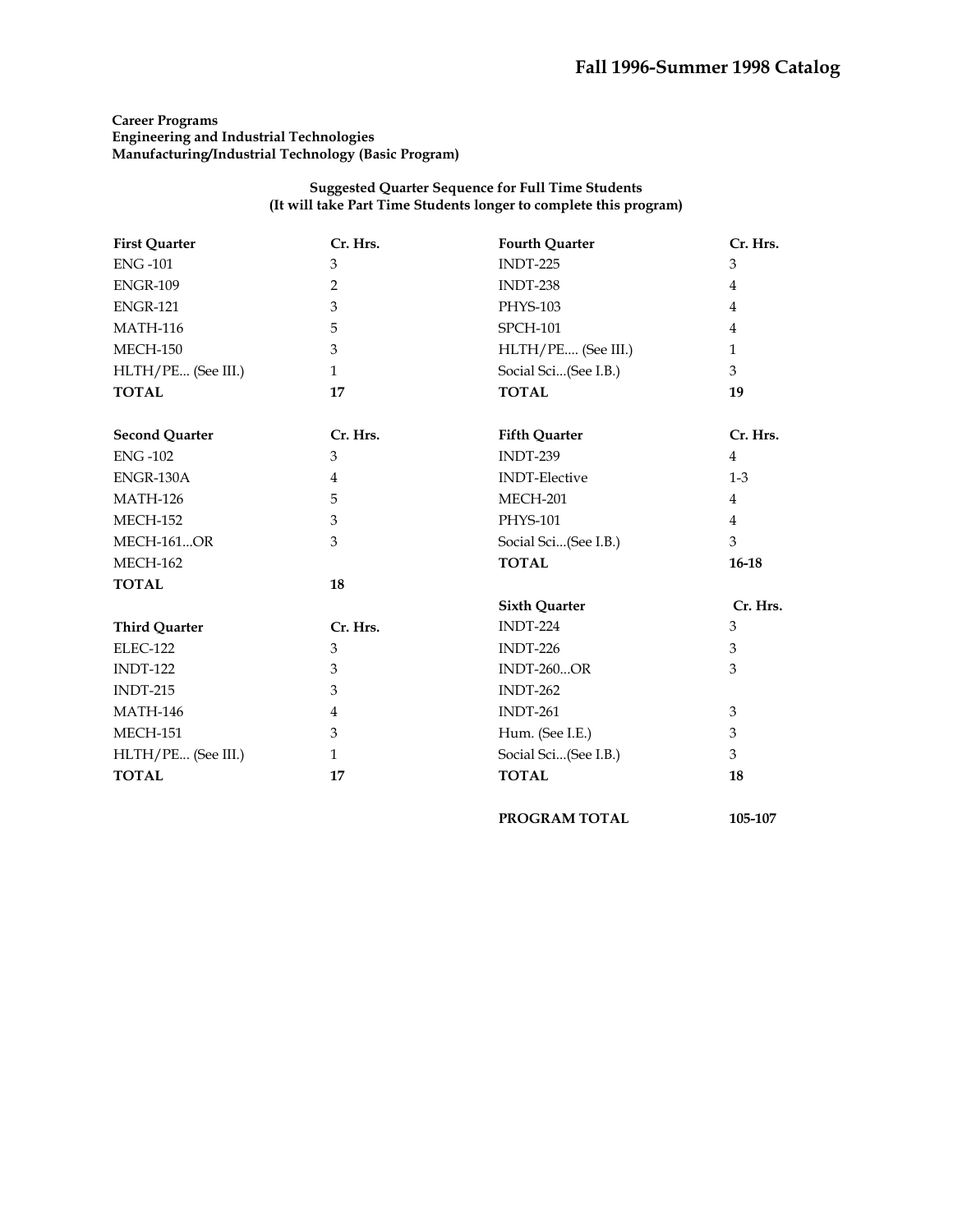#### **Career Programs Engineering and Industrial Technologies Manufacturing/Industrial Technology (Computer Integrated Manufacturing)**

Specific Graduation Requirements Elective Graduation Requirements Health/Physical Education Requirements Program Requirements Suggested Quarter Sequence

#### **Associate of Applied Science Degree in Manufacturing/Industrial Technology with a Concentration in Computer Integrated Manufacturing.**

This program prepares students for entry positions in the field of manufacturing and industrial management. It also provides a means for people now working in business and industry to prepare themselves for advancement to more responsible and supervisory positions. In addition, this set of courses provides opportunities for currently employed production personnel to improve their skills.

This program has application and/or progression requirements. Please refer to admission requirements for specific information.

#### **Degree Requirements**

#### **I. Specific Graduation Requirements**

A. Minimum competence in Communication Skills by completing the following:

ENG 101 - College Composition ENG 102 - College Composition ENG 103 - College Composition

B. Minimum competence in Social Sciences by completing ONE of the following sequences:

1.

SSCI 103 - Introduction to Social Science SSCI 104 - Introduction to Social Science SSCI 105 - Introduction to Social Science

 $2.5$ 

HIST 101 - History of Civilization HIST 102 - History of Civilization HIST 103 - History of Civilization

3.

POL 101 - American National Government ECON 161 - Principles of Economics I AND EITHER ANTH 101 - Cultural Anthropology OR SOC 101 - Introductory Sociology

4.

PSY 101 - General Psychology PSY 102 - General Psychology PSY - (any 200 level Psychology course)

 C. Minimum competence in Mathematics by completing the following: MATH 116 - Technical Mathematics I

 D. Minimum competence in Natural Sciences by completing the following: CHEM 101 - Introduction to Inorganic Chemistry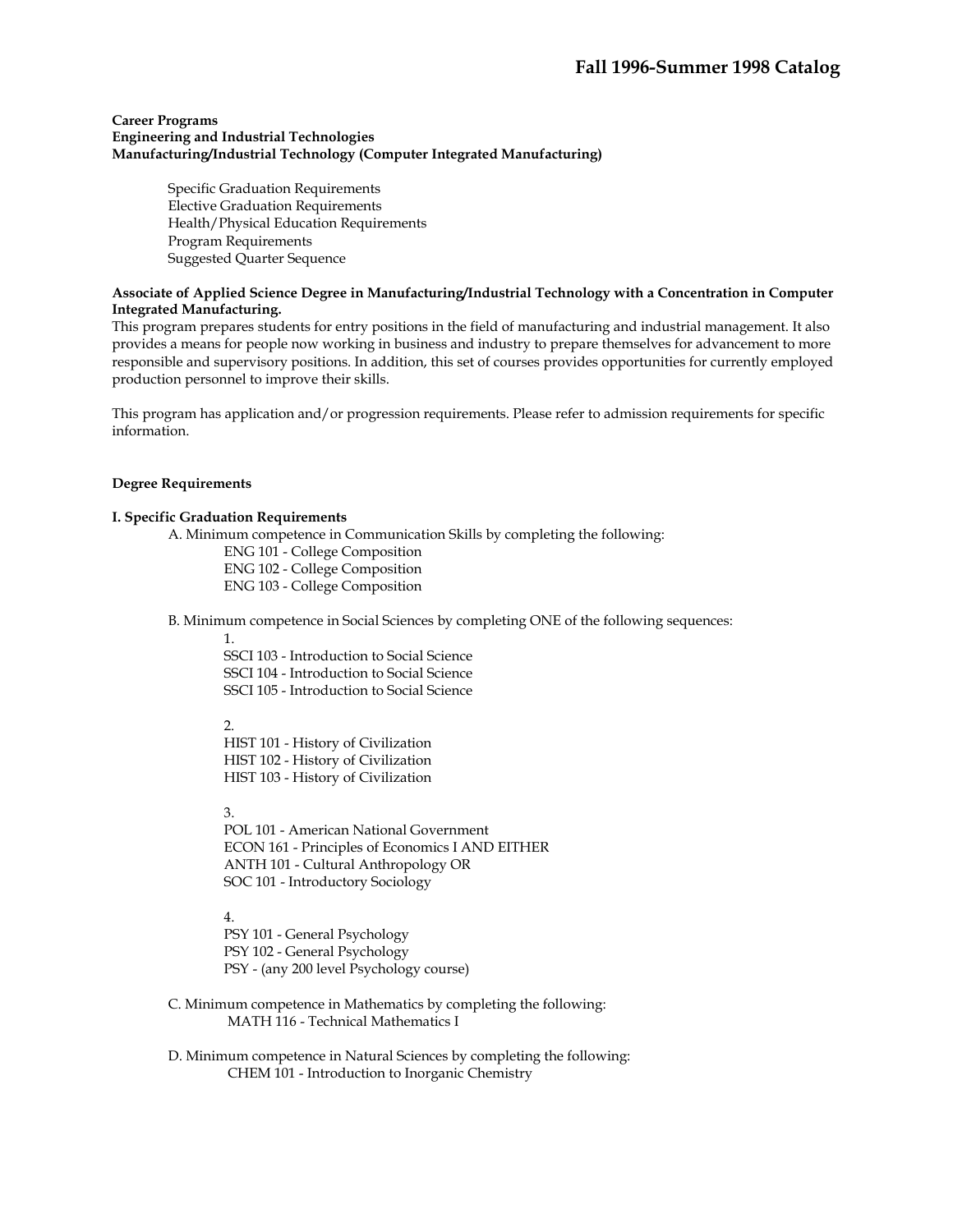#### **Career Programs Engineering and Industrial Technologies Manufacturing/Industrial Technology (Computer Integrated Manufacturing)**

E. Minimum competence in Humanities by completing ONE of the following:

HUM 101 - Introduction to the Humanities: Man as an Individual

HUM 102 - Introduction to the Humanities: Man and Society HUM 103 - Introduction to the Humanities: Man and the Cosmos ART 101 - Art Appreciation MUS 103 - Survey and Appreciation of Music THEA 101 - Theater Appreciation PHIL 101 - Introduction to Philosophy ENG - (any 200 level Literature course) Any Foreign Language course

# **II. Elective Graduation Requirements**

 Courses taken in this area cannot fulfill BOTH Specific and Elective Graduation Requirements. Minimum of 6 credits must be completed to include all of the following:

MATH 126 - Technical Mathematics II MATH 141 - Elementary Probability and Statistics I PHYS 101 - Introductory Physics PHYS 103 - Introductory Physics

# **III. Health or Physical Education Requirements**

Complete ONE of the following:

 HLTH 101 - Personal Health Education Three credit hours in Physical Education

#### **IV. Program Requirements**

A. The following courses are required:

ELEC 122 - Principles of DC/AC Circuits

ENGR 101 - Metallurgy I

ENGR 109 - Engineering Technology Orientation (formerly ENGR-114)

ENGR 116 - Engineering Report Construction

ENGR 121 - Engineering Drawing I

ENGR 128 - Calculating Methods

INDT 122 - Introduction to Manufacturing Management

INDT 222 - Manufacturing Management

INDT 225 - Introduction to Computer Integrated Manufacturing (formerly INDT-135)

INDT 226 - CIM-Design (formerly INDT-136)

INDT 235 - Computer Integrated Manufacturing Production Planning

INDT 236 - Computer Integrated Manufacturing Shop Floor Management

INDT 237 - Computer Integrated Manufacturing Production and Quality Control

INDT-261 - Introduction to Statistical Quality Control

INDT 291 - Materials Handling and Plant Layout

MECH 150 - Machine Tools

MECH 152 - Manufacturing Processes

MECH 161 - CNC Machining-Turning

MECH 162 - CNC Machining-Milling

MECH 163 - Robotics I

B. ONE of the following:

ENGR 130A- Introduction to AUTOCAD ENGR 130B- Introduction to Intergraph CAD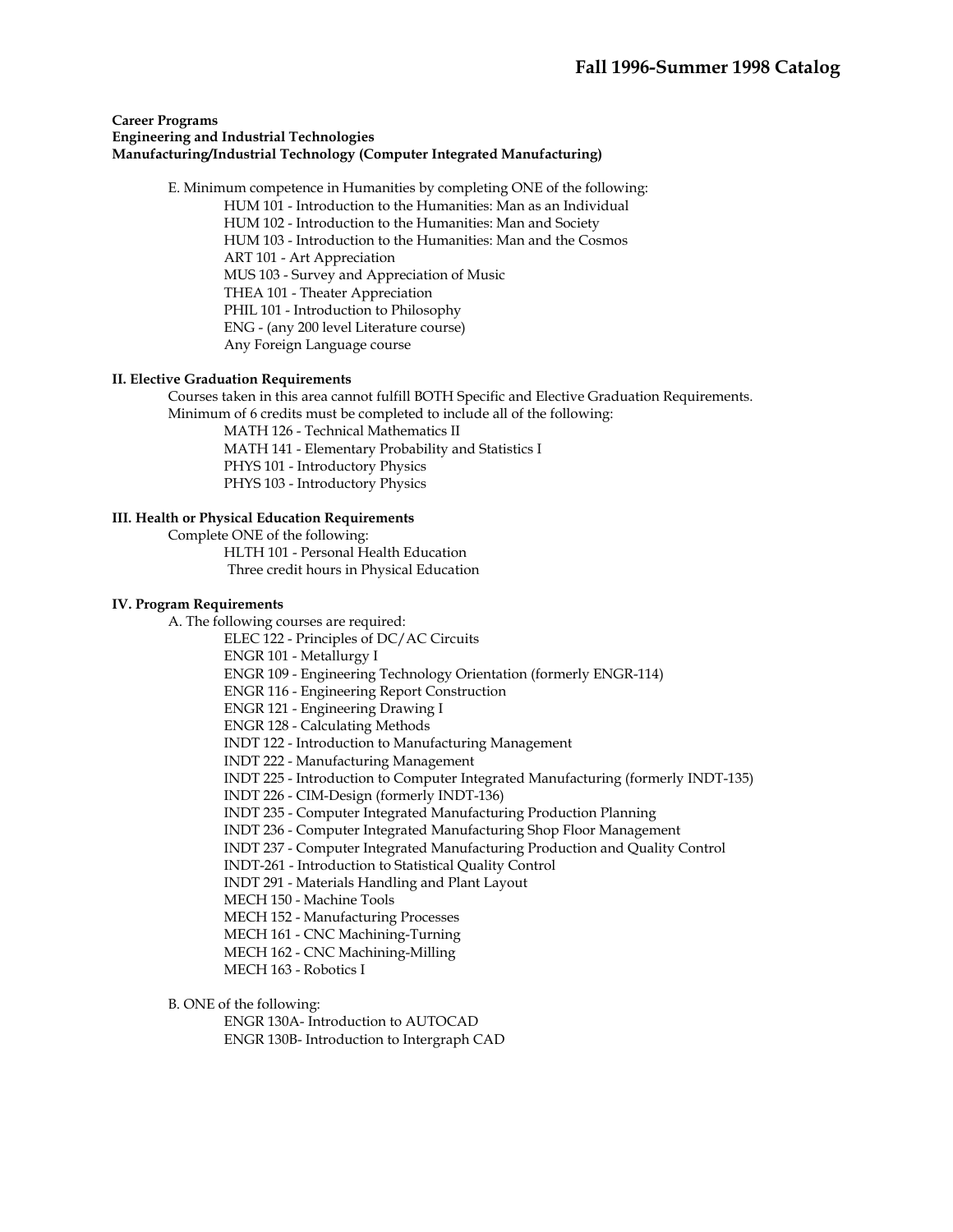# **Career Programs Engineering and Industrial Technologies Manufacturing/Industrial Technology (Computer Integrated Manufacturing)**

# **Suggested Quarter Sequence for Full Time Students (It will take Part Time Students longer to complete this program)**

| <b>First Quarter</b>  | Cr. Hrs.       | <b>Fourth Quarter</b>  | Cr. Hrs.       |
|-----------------------|----------------|------------------------|----------------|
| <b>ENG-101</b>        | $\mathfrak{Z}$ | ENGR-130AOR            | $\overline{4}$ |
| <b>ENGR-109</b>       | $\overline{2}$ | ENGR-130B              |                |
| <b>ENGR-121</b>       | 3              | $INDT-226$             | 3              |
| <b>MATH-116</b>       | 5              | <b>MATH-141</b>        | 4              |
| <b>MECH-150</b>       | 3              | <b>MECH-163</b>        | 3              |
| Social Sci(See I.B.)  | 3              | PHYS-103               | $\overline{4}$ |
| <b>TOTAL</b>          | 19             | HLTH/PE (See III.)     | $\mathbf{1}$   |
|                       |                | <b>TOTAL</b>           | 19             |
| <b>Second Quarter</b> | Cr. Hrs.       |                        |                |
| <b>ENG-102</b>        | 3              | <b>Fifth Quarter</b>   | Cr. Hrs.       |
| <b>ENGR-116</b>       | 2              | ELEC-122               | 3              |
| <b>INDT-122</b>       | 3              | <b>INDT-235</b>        | 3              |
| <b>MATH-126</b>       | 5              | INDT-236               | 3              |
| <b>MECH-152</b>       | $\mathfrak{Z}$ | <b>INDT-291</b>        | 3              |
| PHYS-101              | $\overline{4}$ | <b>MECH-162</b>        | 3              |
| <b>TOTAL</b>          | 20             | Social Sci(See I.B.)   | 3              |
|                       |                | <b>TOTAL</b>           | 18             |
| <b>Third Quarter</b>  | Cr. Hrs.       |                        |                |
| <b>CHEM-101</b>       | 5              | <b>Sixth Quarter</b>   | Cr. Hrs.       |
| <b>ENG-103</b>        | 3              | <b>ENGR-101</b>        | 3              |
| <b>ENGR-128</b>       | 2              | <b>INDT-222</b>        | 3              |
| <b>INDT-225</b>       | $\mathfrak{B}$ | <b>INDT-237</b>        | $\overline{4}$ |
| <b>MECH-161</b>       | 3              | <b>INDT-261</b>        | 3              |
| HLTH/PE (See III.)    | $\mathbf{1}$   | HLTH/PE (See III.)     | $\mathbf{1}$   |
| <b>TOTAL</b>          | 17             | Humanities. (See I.E.) | 3              |
|                       |                | Social Sci(See I.B.)   | 3              |
|                       |                | <b>TOTAL</b>           | 20             |
|                       |                |                        |                |

**PROGRAM TOTAL 113**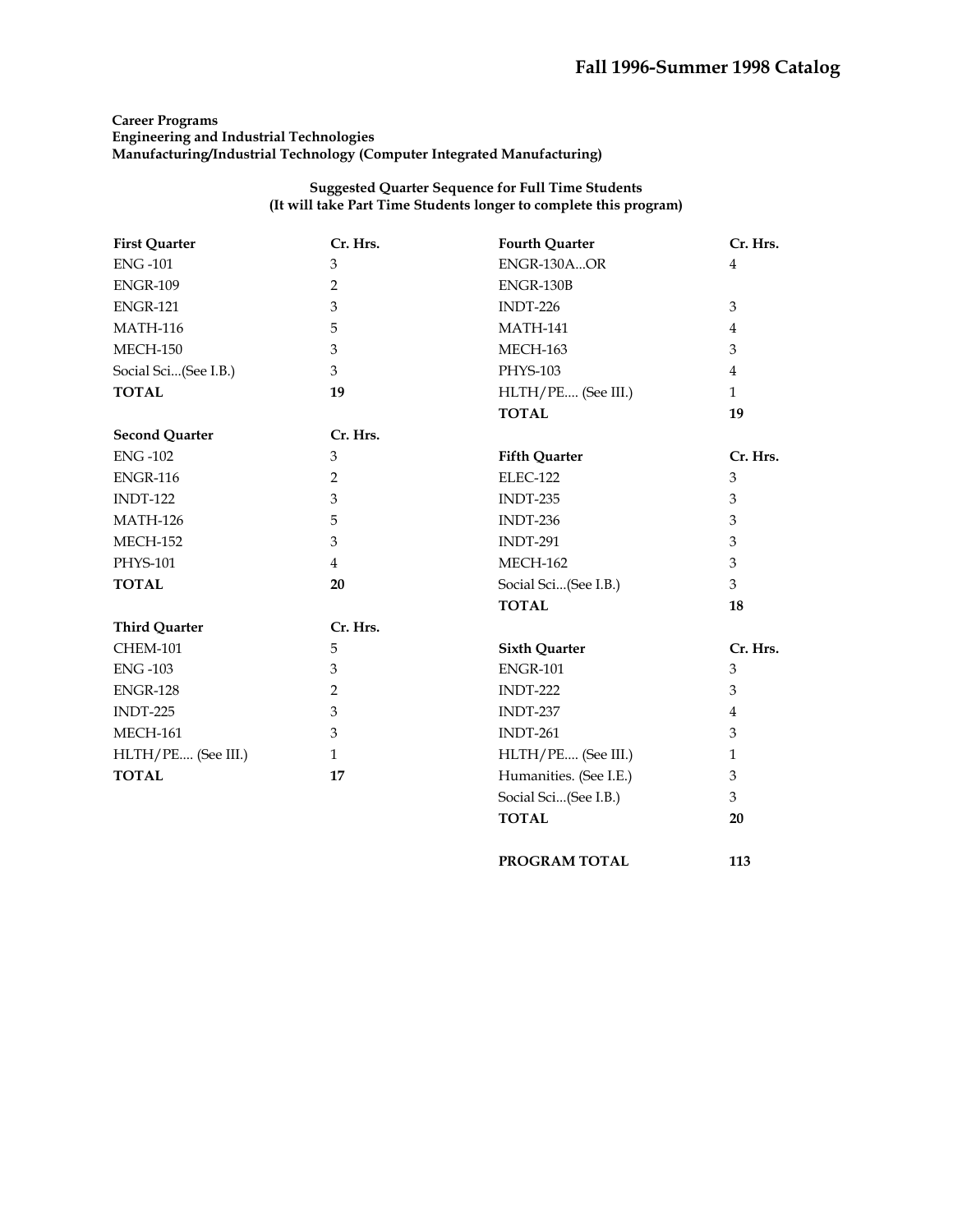#### **Career Programs Engineering and Industrial Technologies Mechanical Engineering Technology**

Specific Graduation Requirements Elective Graduation Requirements Health/Physical Education Requirements Program Requirements Suggested Quarter Sequence

# **Associate of Applied Science Degree in Mechanical Engineering Technology**

This program prepares the student for a career as a member of an engineering or scientific team involved in mechanical engineering design, and/or research and development. Successful completion of this program may lead to positions such as engineering laboratory aide, materials tester, quality control technician, drafter, mechanical design technician, technical writer, technician in operation, maintenance of large systems, and manual or CAD drafting. (Certificate also available.)

This program has application and/or progression requirements. Please refer to admission requirements for specific information.

#### **Degree Requirements**

#### **I. Specific Graduation Requirements**

A. Minimum competence in Communication Skills by completing the following:

 ENG 101 - College Composition ENG 102 - College Composition ENG 103 - College Composition

B. Minimum competence in Social Sciences by completing ONE of the following sequences:

1.

SSCI 103 - Introduction to Social Science SSCI 104 - Introduction to Social Science SSCI 105 - Introduction to Social Science

 $\mathcal{L}$ 

HIST 101 - History of Civilization HIST 102 - History of Civilization HIST 103 - History of Civilization

3.

POL 101 - American National Government ECON 161 - Principles of Economics I AND EITHER ANTH 101 - Cultural Anthropology OR SOC 101 - Introductory Sociology

4.

PSY 101 - General Psychology PSY 102 - General Psychology PSY - (any 200 level Psychology course)

 C. Minimum competence in Mathematics by completing the following: MATH 116 - Technical Mathematics I

 D. Minimum competence in Natural Sciences by completing the following: CHEM 101 - Introduction to Inorganic Chemistry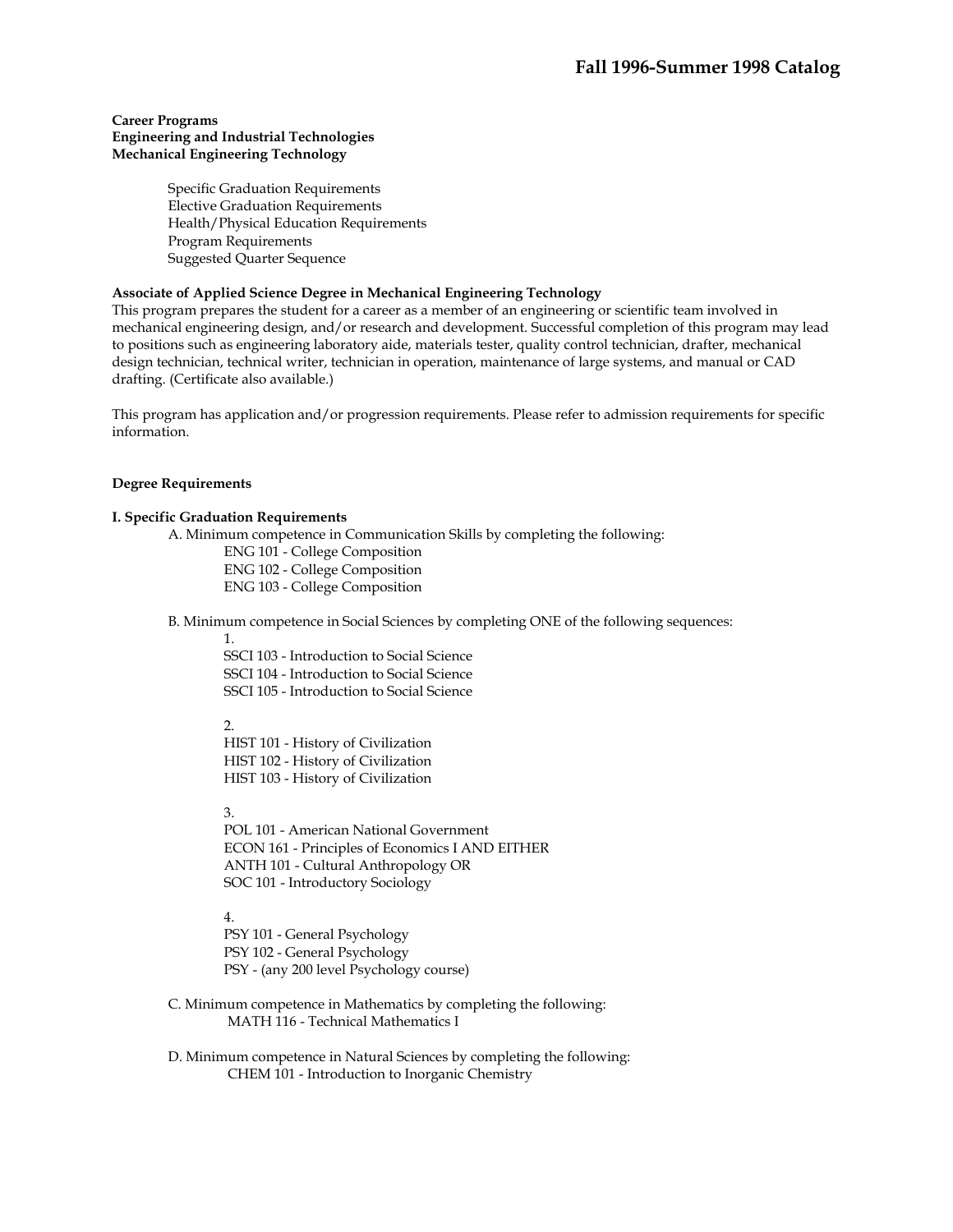#### **Career Programs Engineering and Industrial Technologies Mechanical Engineering Technology**

 E. Minimum competence in Humanities by completing ONE of the following: HUM 101 - Introduction to the Humanities: Man as an Individual HUM 102 - Introduction to the Humanities: Man and Society HUM 103 - Introduction to the Humanities: Man and the Cosmos ART 101 - Art Appreciation MUS 103 - Survey and Appreciation of Music THEA 101 - Theater Appreciation PHIL 101 - Introduction to Philosophy ENG - (any 200 level Literature course) Any Foreign Language course

#### **II. Elective Graduation Requirements**

 Courses taken in this area cannot fulfill BOTH Specific and Elective Graduation Requirements. Minimum of 6 credits must be completed to include all of the following:

> MATH 126 - Technical Mathematics II MATH 146 - Technical Mathematics III PHYS 101 - Introductory Physics PHYS 103 - Introductory Physics

#### **III. Health or Physical Education Requirements**

 Complete ONE of the following: HLTH 101 - Personal Health Education Three credit hours in Physical Education

#### **IV. Program Requirements**

A. The following courses are required:

 ELEC 122 - Principles of DC/AC Circuits ENGR 101 - Metallurgy I ENGR 109 - Engineering Technology Orientation (formerly ENGR-114) ENGR 116 - Engineering Report Construction ENGR 121 - Engineering Drawing I ENGR 128 - Calculating Methods ENGR 130A- Introduction to AUTOCAD ENGR 151 - Statics ENGR 252 - Applied Dynamics ENGR 254 - Strength of Materials MECH 150 - Machine Tools MECH 201 - Industrial Hydraulics MECH 212 - Machine Design MECH 214 - Mechanisms MECH 221 - Applied Instrumentation-Measurement and Control MECH 241 - Mechanical CAD I MECH 242 - Mechanical CAD II

B. ONE group of courses as listed in Sequence 1 or Sequence 2

 1. MECH 151 - Metal Fabrication Methods MECH 152 - Manufacturing Processes

#### 2.

 MECH 161 - CNC Machining-Turning OR MECH 162 - CNC Machining-Milling AND MECH 163 - Robotics I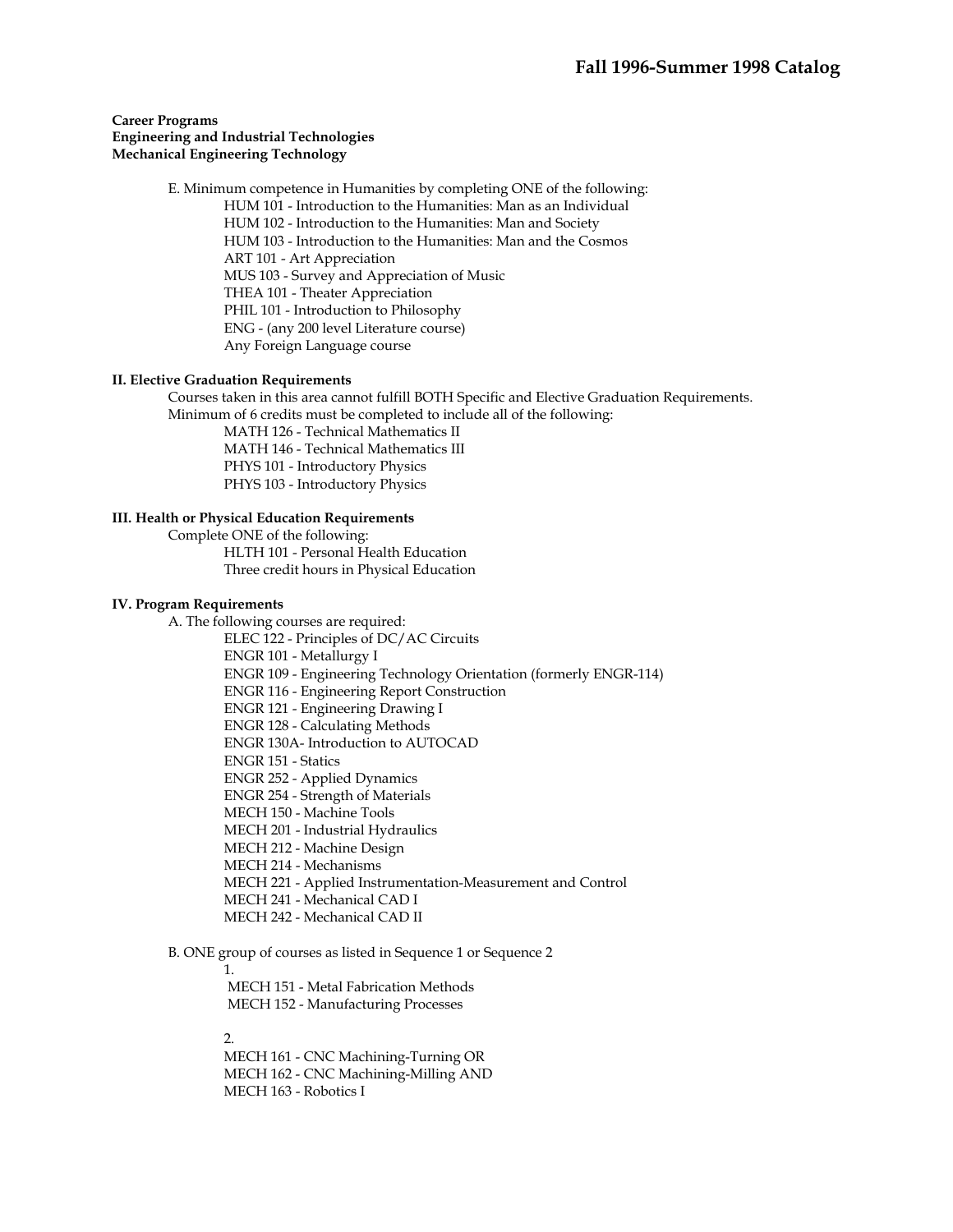# **Career Programs Engineering and Industrial Technologies Mechanical Engineering Technology**

| <b>First Quarter</b>  | Cr. Hrs.       | <b>Fourth Quarter</b>     | Cr. Hrs.       |
|-----------------------|----------------|---------------------------|----------------|
| <b>ENG-101</b>        | 3              | CHEM-101                  | 5              |
| <b>ENGR-109</b>       | 2              | <b>ENGR-252</b>           | 3              |
| <b>ENGR-121</b>       | 3              | <b>ENGR-254</b>           | $\overline{4}$ |
| <b>MATH-116</b>       | 5              | MECH-Elective*(See IV.B.) | 3              |
| MECH-150              | 3              | HLTH/PE (See III.)        | $\mathbf{1}$   |
| Social Sci(See I.B.)  | 3              | Social Sci(See I.B.)      | $\mathfrak{Z}$ |
| <b>TOTAL</b>          | 19             | <b>TOTAL</b>              | 19             |
|                       |                |                           |                |
| <b>Second Quarter</b> | Cr. Hrs.       | Fifth Quarter             | Cr. Hrs.       |
| <b>ENG-102</b>        | 3              | <b>ELEC-122</b>           | $^{\rm 3}$     |
| <b>ENGR-116</b>       | $\overline{2}$ | MECH-214                  | 3              |
| ENGR-130A             | $\overline{4}$ | MECH-241                  | $\overline{4}$ |
| <b>MATH-126</b>       | 5              | MECH-Elective*(See IV.B.) | 3              |
| PHYS-101              | 4              | HLTH/PE (See III.)        | $\mathbf{1}$   |
| HLTH/PE (See III.)    | $\mathbf{1}$   | Social Sci(See I.B.)      | $\mathfrak{Z}$ |
| <b>TOTAL</b>          | 19             | <b>TOTAL</b>              | 17             |
|                       |                |                           |                |
| <b>Third Quarter</b>  | Cr. Hrs.       | <b>Sixth Quarter</b>      | Cr. Hrs.       |
| <b>ENG-103</b>        | 3              | MECH-201                  | $\overline{4}$ |
| <b>ENGR-101</b>       | 3              | MECH-212                  | 3              |
| <b>ENGR-128</b>       | $\overline{2}$ | MECH-221                  | 3              |
| <b>ENGR-151</b>       | 3              | MECH-242                  | $\overline{4}$ |
| <b>MATH-146</b>       | 4              | Humanities. (See I.E.)    | 3              |
| PHYS-103              | $\overline{4}$ | <b>TOTAL</b>              | 17             |
| <b>TOTAL</b>          | 19             |                           |                |
|                       |                | PROGRAM TOTAL             | 110            |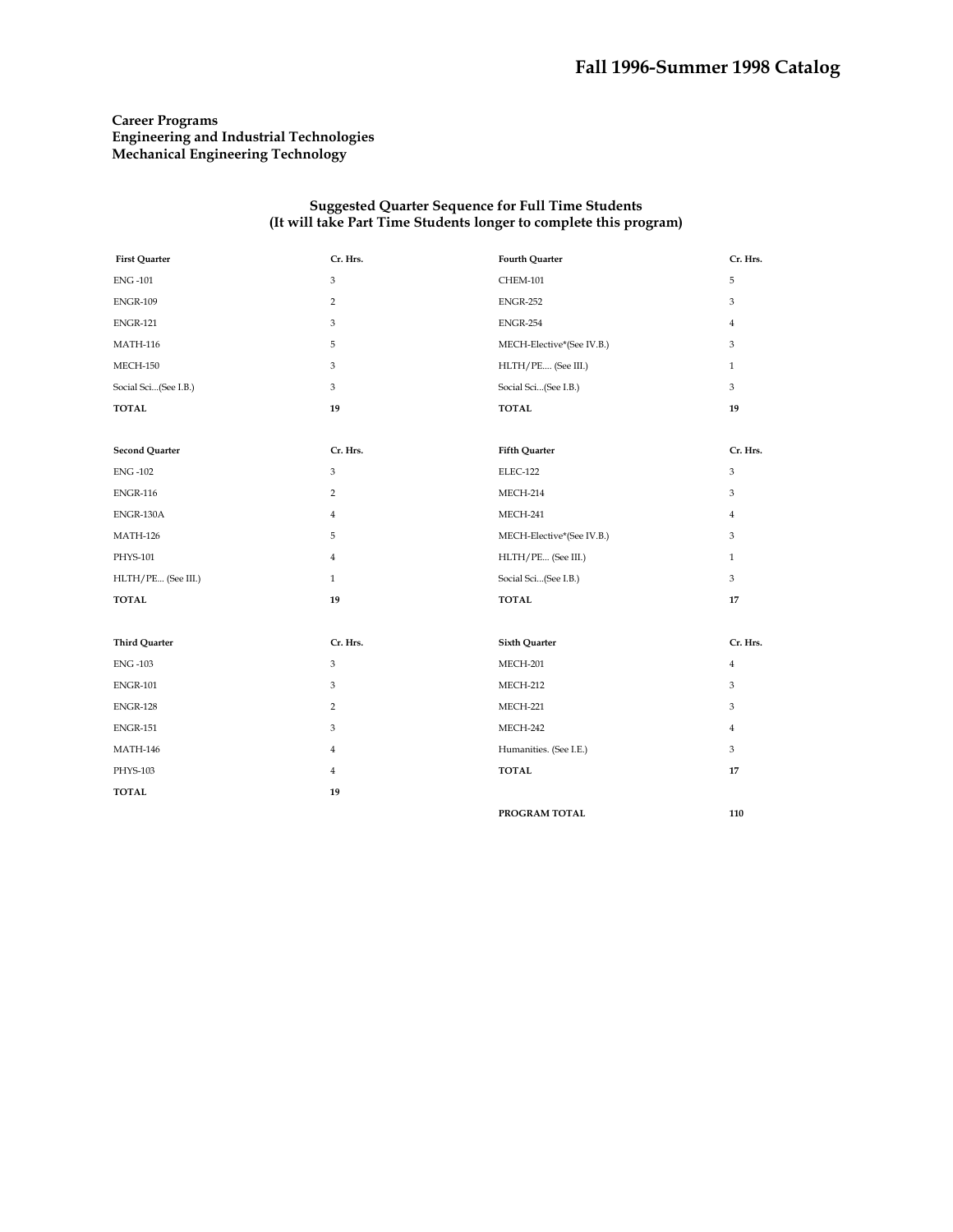#### **Career Programs Engineering and Industrial Technologies Production and Inventory Management**

Specific Graduation Requirements Elective Graduation Requirements Health/Physical Education Requirements Program Requirements Suggested Quarter Sequence

#### **Associate of Applied Science Degree in Production and Inventory Management**

This career program is tailored to individuals who are or will be working in production and inventory control departments in industry, business and other organizations. This program combines basic theory with the latest techniques in the field of production and inventory management.

#### **Degree Requirements**

#### **I. Specific Graduation Requirements**

A. Minimum competence in Communication Skills by completing the following:

ENG 101 - College Composition ENG 102 - College Composition AND EITHER ENG 103 - College Composition OR SPCH 100 - Fundamentals of Interpersonal Communication OR SPCH 101 - Fundamentals of Speech Communication

# B. Minimum competence in Social Sciences by completing ONE of the following sequences:

1.

SSCI 103 - Introduction to Social Science SSCI 104 - Introduction to Social Science SSCI 105 - Introduction to Social Science

2.

HIST 101 - History of Civilization HIST 102 - History of Civilization HIST 103 - History of Civilization

3.

POL 101 - American National Government ECON 161 - Principles of Economics I AND EITHER ANTH 101 - Cultural Anthropology OR SOC 101 - Introductory Sociology

4.

PSY 101 - General Psychology PSY 102 - General Psychology PSY - (any 200 level Psychology course)

 C. Minimum competence in Mathematics by completing the following: MATH 114 - Applied Algebra or higher\*

 D. Minimum competence in Natural Sciences by completing the following: BIO 104 - Introduction to Biology - Cellular Controls/Genetics/Ecology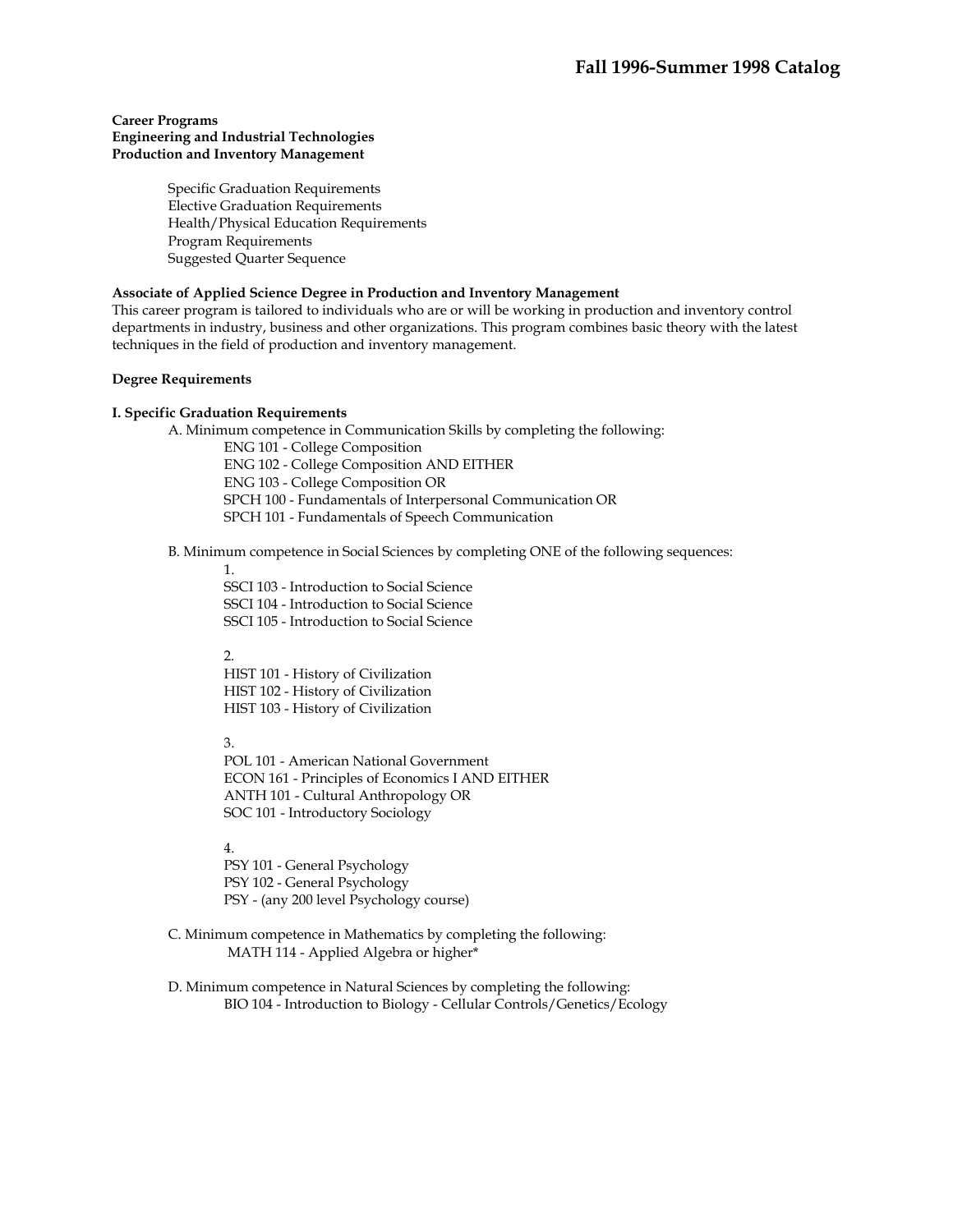#### **Career Programs Engineering and Industrial Technologies Production and Inventory Management**

 E. Minimum competence in Humanities by completing ONE of the following: HUM 101 - Introduction to the Humanities: Man as an Individual HUM 102 - Introduction to the Humanities: Man and Society HUM 103 - Introduction to the Humanities: Man and the Cosmos ART 101 - Art Appreciation MUS 103 - Survey and Appreciation of Music THEA 101 - Theater Appreciation PHIL 101 - Introduction to Philosophy ENG - (any 200 level Literature course) Any Foreign Language course

#### **II. Elective Graduation Requirements**

 Courses taken in this area cannot fulfill BOTH Specific and Elective Graduation Requirements. Minimum of 6 credits must be completed to include all of the following:

ECON 100 - Basic Economics ECON 151 - Development of the American Economy PSY 101 - General Psychology PSY 102 - General Psychology

#### **III. Health or Physical Education Requirements**

 Complete ONE of the following: HLTH 101 - Personal Health Education Three credit hours in Physical Education

#### **IV. Program Requirements**

A. The following courses are required:

- BADM 102 Introduction to Business
- BADM 112 Principles of Management
- BADM 121 Labor-Management Relations
- BADM 211 Production/Operations Management
- BADM 220 Human Relations in Business
- BADM Elective (minimum of 3 credits)
- CS 102 Introduction to Computer Use
- ENGR Elective (minimum of 4 credits)
- INDT 122 Introduction to Manufacturing Management
- INDT 164 Inventory Management
- INDT 166 Materials Requirements Planning
- INDT 169 Shop Capacity and Floor Control
- B. ONE of the following:

 BADM 216 - Introduction to Purchasing INDT 291 - Materials Handling and Plant Layout

- C. ONE course from the following (minimum of 3 credits): BADM - Elective INDT - Elective
- D. ONE course from the following (minimum of 3 credits): INDT 260 - Cooperative Field Experience INDT - Elective

\*MATH-270 may not be used to meet this requirement.